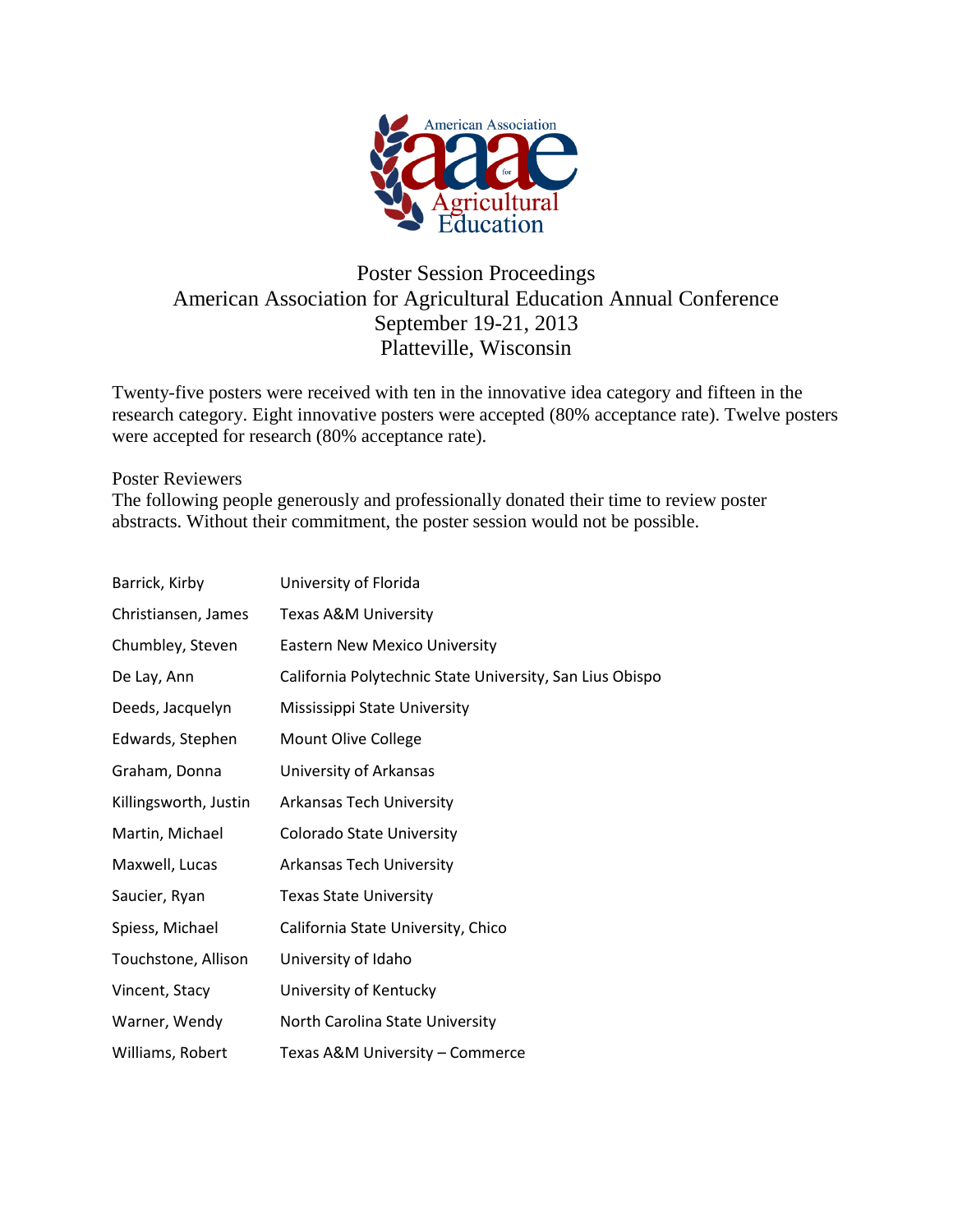# Table of Contents

## Innovative Ideas Posters

| Ascertaining Pre-service Teachers' Mini-teaching Lesson Attitudes and Concerns through a<br>Focus Group Approach                                                                                                                                         |
|----------------------------------------------------------------------------------------------------------------------------------------------------------------------------------------------------------------------------------------------------------|
| Creating an Authentic and Experiential Learning Activity to Increase Pre-service Agricultural<br>Education Teachers' Knowledge and Awareness of Supervised Agricultural Experience<br>Program Conceptualization, Design, Implementation, and Supervision |
| Listen to me: Using Voiceboard Technology to Energize Peer Critique                                                                                                                                                                                      |
| Moving Across the Desk: From Pupil to Professional                                                                                                                                                                                                       |
| Putting a face to SAE: Utilizing vignettes to improve teacher candidate dispositions towards<br>SAE implementation<br>. 20                                                                                                                               |
| School-Based Agricultural Education in Different Contexts with Different Populations: A<br>Domestic Study Abroad                                                                                                                                         |
| "Survey Says" Using student feedback to enhance online instruction<br>Julie C. Robinson, Caryn M. Filson & Dr. Robert J. Birkenholz28                                                                                                                    |
| Utilizing the Agricultural Marketing Resource Center (AgMRC) Website to Increase the Critical<br>Thinking Skills of Secondary Agricultural Education Students<br>Trent Wells, Dr. Ryan Anderson, Dustin Perry & Preston Byrd32                           |
| <b>Research Posters</b>                                                                                                                                                                                                                                  |
| Agricultural Education Teachers' Deconstruction of Content Knowledge                                                                                                                                                                                     |
| Frequency of Administrator Supervisory Practices in the Nonformal Components of Agricultural<br>Education                                                                                                                                                |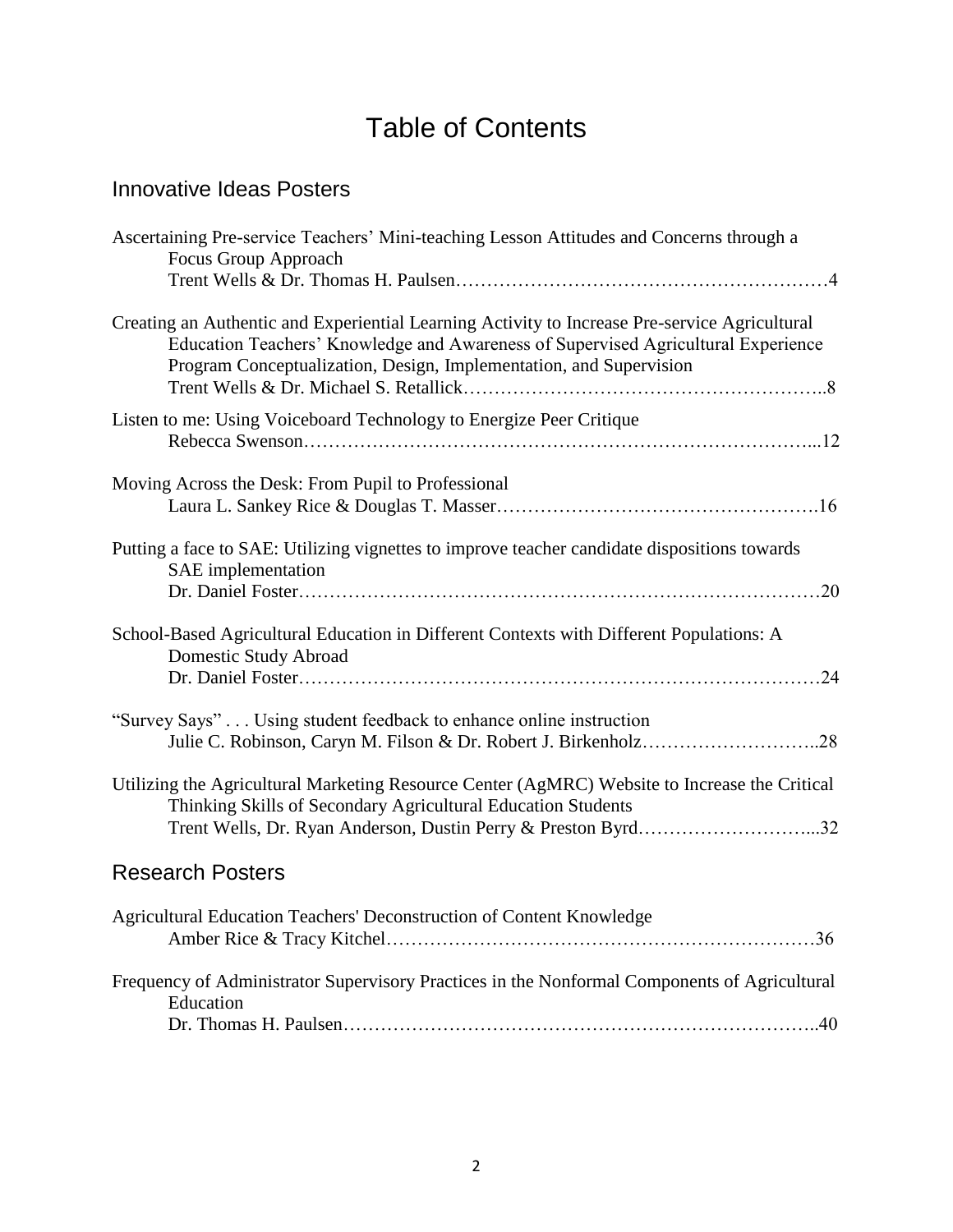| Influence of Short-Duration Career Exploration Sessions on Middle School Students'<br><b>Educational and Career Plans</b>               |
|-----------------------------------------------------------------------------------------------------------------------------------------|
| Is Agricultural Mechanics Competency Affected By The Number Of Post-secondary Course<br>Completed?                                      |
|                                                                                                                                         |
| Is the VRTEX 360 helping to reduce our carbon footprint?                                                                                |
| Motivators and Barriers of Student Leadership Participation in Collegiate Agricultural Student<br>Organizations                         |
| Phases of Beginning Teacher Development and the Relationship to Concerns Expressed by<br><b>Agricultural Education Student Teachers</b> |
| Plows, Cows, and Sows: Measuring Outmoded Film Portrayals of Agricultural Production                                                    |
| Recruitment and Retention of Illinois 4-H Special Interest Club Adult Volunteers                                                        |
| Teacher-perceived Adequacy of Tools and Equipment Available to Teach Agricultural<br>Mechanics<br>Andrew "OP" McCubbins, Trent Wells,   |
| The Needs of Students Enrolled in an Intensive Leadership Scholars Program<br>Adam Marx, Justin Sharpless, Dr. Jon C. Simonsen,         |
| Toward Improved Geographic Mobility Among Agricultural Education Students                                                               |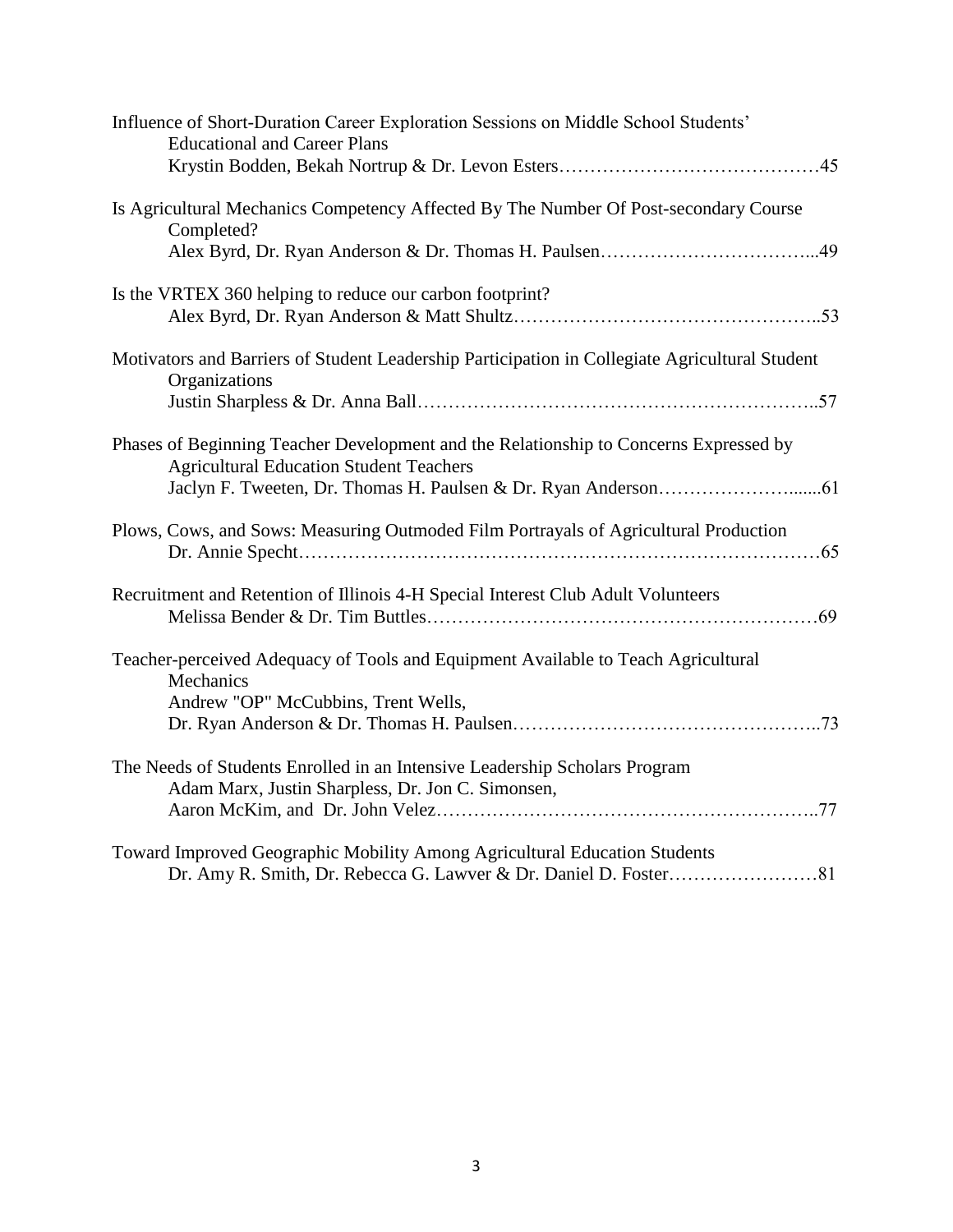Innovative Idea

## **Ascertaining Pre-service Teachers' Mini-teaching Lesson Attitudes and Concerns through a Focus Group Approach**

Trent Wells Demopolis High School 701 U.S. Highway 80 West Demopolis, AL 36732 ktw0004@iastate.edu

Thomas H. Paulsen, Ph.D. Iowa State University 217C Curtiss Hall Ames, IA 50011 tpaulsen@iastate.edu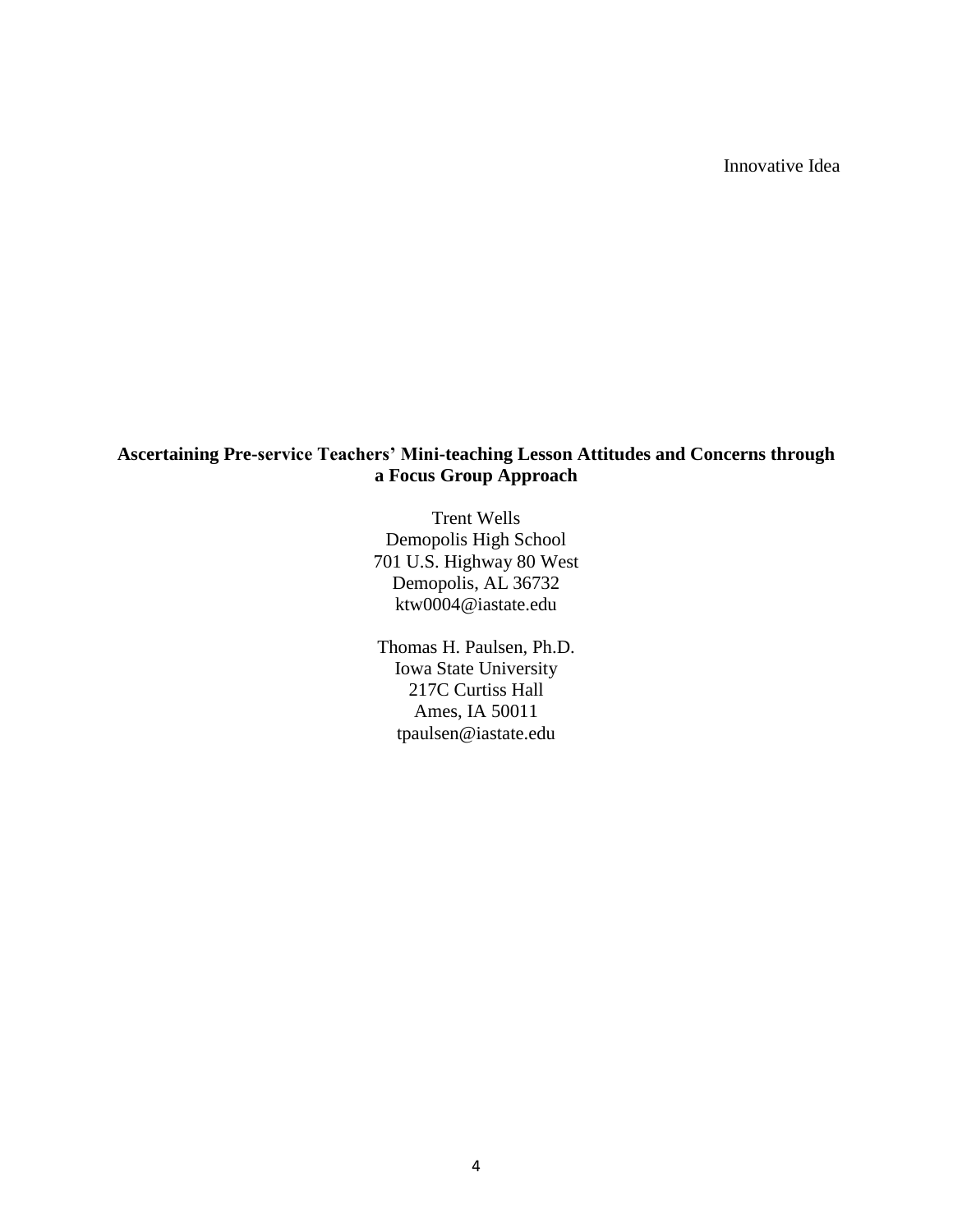## **Ascertaining Pre-service Teachers' Mini-teaching Lesson Attitudes and Concerns through a Focus Group Approach**

#### **Introduction & Need for Innovation**

Pre-service agricultural education teachers exhibit many concerns as they prepare to enter into their chosen profession (Phipps, Osborne, Dyer, & Ball, 2008). These concerns range from confidence in teaching abilities to technical agriculture content knowledge (Leiby, Robinson, & Key, 2013; Stripling, Ricketts, Roberts, & Harlin, 2008). Pre-service teachers display much apprehension in effectively engaging students in their content as they prepare to enter into their own classrooms (Stripling et al., 2008). Pre-service teachers also cite concerns regarding subject matter knowledge, as found by Burris, Robinson, and Terry (2005). However, researchers (Burris, McLaughlin, McCulloch, Brashears, & Fraze, 2010; Stripling et al., 2008) found that teaching efficacy and content knowledge concerns tend to decline for both pre- and in-service teachers as greater fluency and experience in their content areas is established.

In order to provide the proper preparation for careers in teaching, pre-service teachers at [UNIVERSITY] are required to complete several technical agriculture courses along with pedagogical development classes ([UNIVERSITY], 2012). Pedagogy courses are designed to strengthen pre-service teachers' competencies in classroom management, student engagement, and methods of teaching (Phipps et al., 2008). On the converse, technical agriculture coursework is designed to develop pre-service teachers' competencies in agricultural curricula (Leiby et al., 2013). This coursework prescription is designed to adequately develop pre-service teachers into competent professionals ready to engage in their future careers. The agricultural education teacher preparation program at [UNIVERSITY] utilizes a blending of pedagogy and technical agriculture content delivery to facilitate pre-service teacher development in its Foundations of Agricultural Education Programs course. However, a question has arisen within this particular course: How do selected pre-service teachers regard their performance in mini-teaching lesson content planning and implementation?

#### **How it Works**

A teacher educator at [UNIVERSITY] currently conducts the Foundations of Agricultural Education Programs course twice per year. This course is designed to provide pre-service teachers with a broad overview of agricultural education programs, teaching methods and philosophies, and technical agriculture content delivery through mini-lessons. Each student enrolled in the course is required to present a fifteen-minute lesson on an agricultural topic. These mini-lessons are designed to provide pre-service teachers with an initial experience in delivering content in a formal classroom setting. Near the end of the course, the teacher educator utilized a single class meeting to discuss any issues, concerns, or anxieties that pre-service teachers experienced during their mini-teaching lessons. This discussion employed a focus group approach as described by Ary, Jacobs, and Sorenson (2010). Ary et al. (2010) defined a focus group as "[a] data gathering tool in which a researcher interviews a small group of people to obtain different perspectives on a particular issue" (p. 642). As the course's enrollment is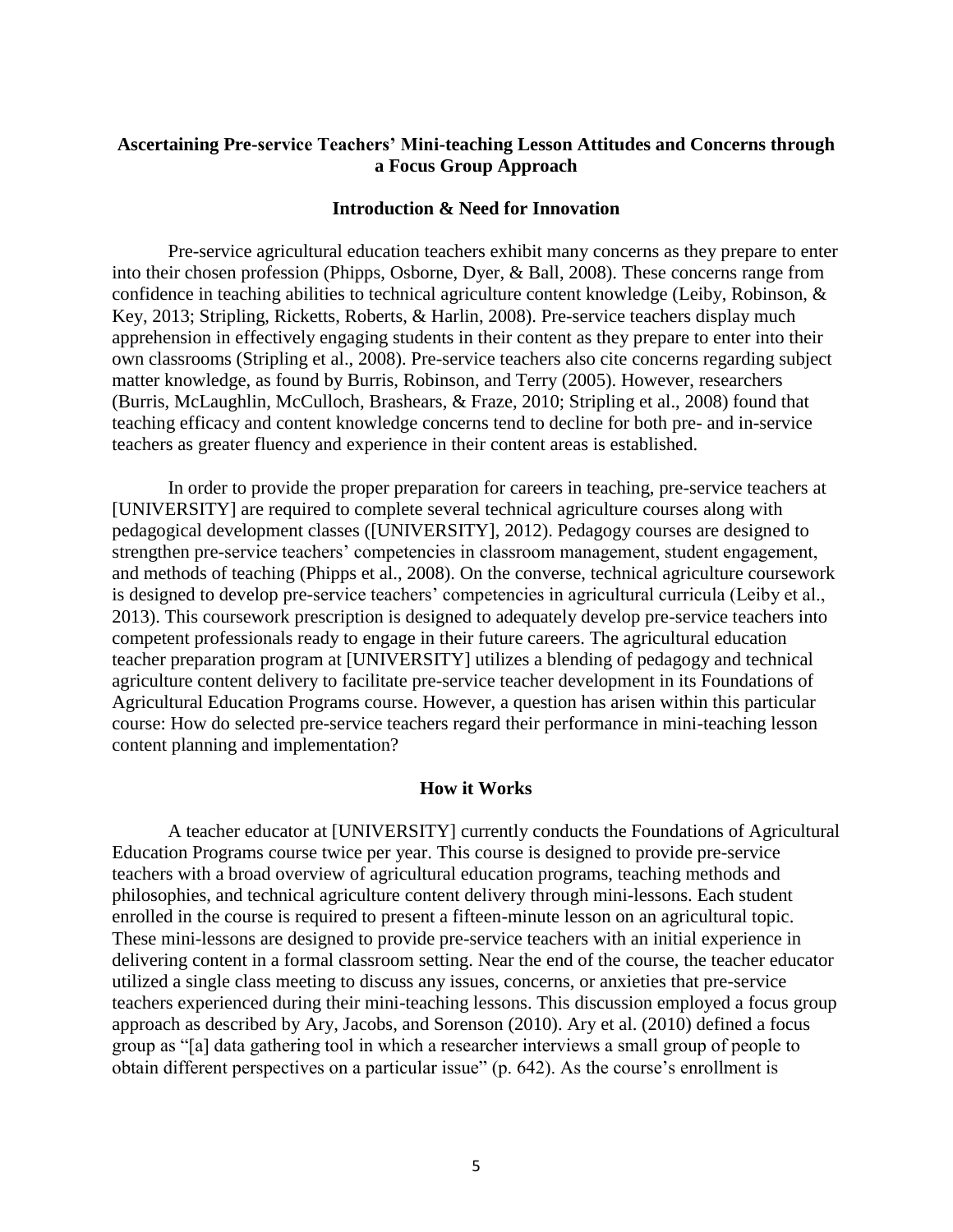typically limited to twenty students, this group was small enough to elicit significant discussion of attitudes and concerns regarding mini-teaching lesson delivery and content.

Prior to the focus group, the pre-service teachers were given a set of questions to answer individually. This line of inquiry utilized such questions as "What anticipatory set worked the best? Why?". Pre-service teachers recorded their individual responses on paper to share during the focus group implementation. After a designated time for individual response recording, the teacher educator posed each question to the entire class and allowed discussion to occur amongst the pre-service teachers. These dialogues allowed the pre-service teachers to share their responses, ask questions of each other and the teacher educator, and provide constructive feedback within a closed atmosphere. This environment was conducive for insightful and thought-provoking discussions that yielded interesting results.

#### **Implications**

The focus group approach was well-received by the pre-service teachers and was successful in facilitating effective and constructive dialogue regarding concerns and attitudes toward their mini-teaching lessons. Many of the pre-service teachers reported that "Hands-on activities helped to keep us engaged" and that "Interesting anticipatory sets helped to set the stage" throughout the mini-teaching lessons. This feedback has helped pre-service teachers to improve their attitudes toward mini-teaching lesson delivery by enhancing their teaching efficacy and increasing their content self-efficacy. As a result, these pre-service teachers anecdotally reported heightened awareness and confidence in presenting content in a classroom setting.

#### **Future Plans & Advice to Others**

The focus group approach was useful in determining pre-service agricultural education teachers' attitudes and concerns toward their first mini-teaching lessons. The teacher educator developed a deeper understanding of the anxieties that these future teachers experienced during their mini-teaching lessons. Such data could be useful in future course offerings by developing content that could help to address pre-service teachers' concerns toward mini-teaching and teaching as a career. As this focus group approach was easy to implement, did not negatively affect the course schedule, and incurred no additional costs, the authors recommend that focus groups be used in further pre-service teacher preparation coursework. This approach should be used in other teacher education programs, including those outside of agricultural education (e.g., mathematics, science, etc.) as well.

The teacher educator intends to utilize this powerful and useful discussion tool in further offerings of the Foundations of Agricultural Education Programs course. It is advisable that other teacher educators find ways to incorporate the focus group approach into their pedagogy classes. The discussions that occurred throughout the focus group were very useful in providing peer-led constructive feedback and provided pre-service teachers with a venue to publicly voice their concerns. Qualitative research should be conducted to gather data regarding pre-service teachers' attitudes and concerns toward mini-teaching lesson activities.

#### **Costs**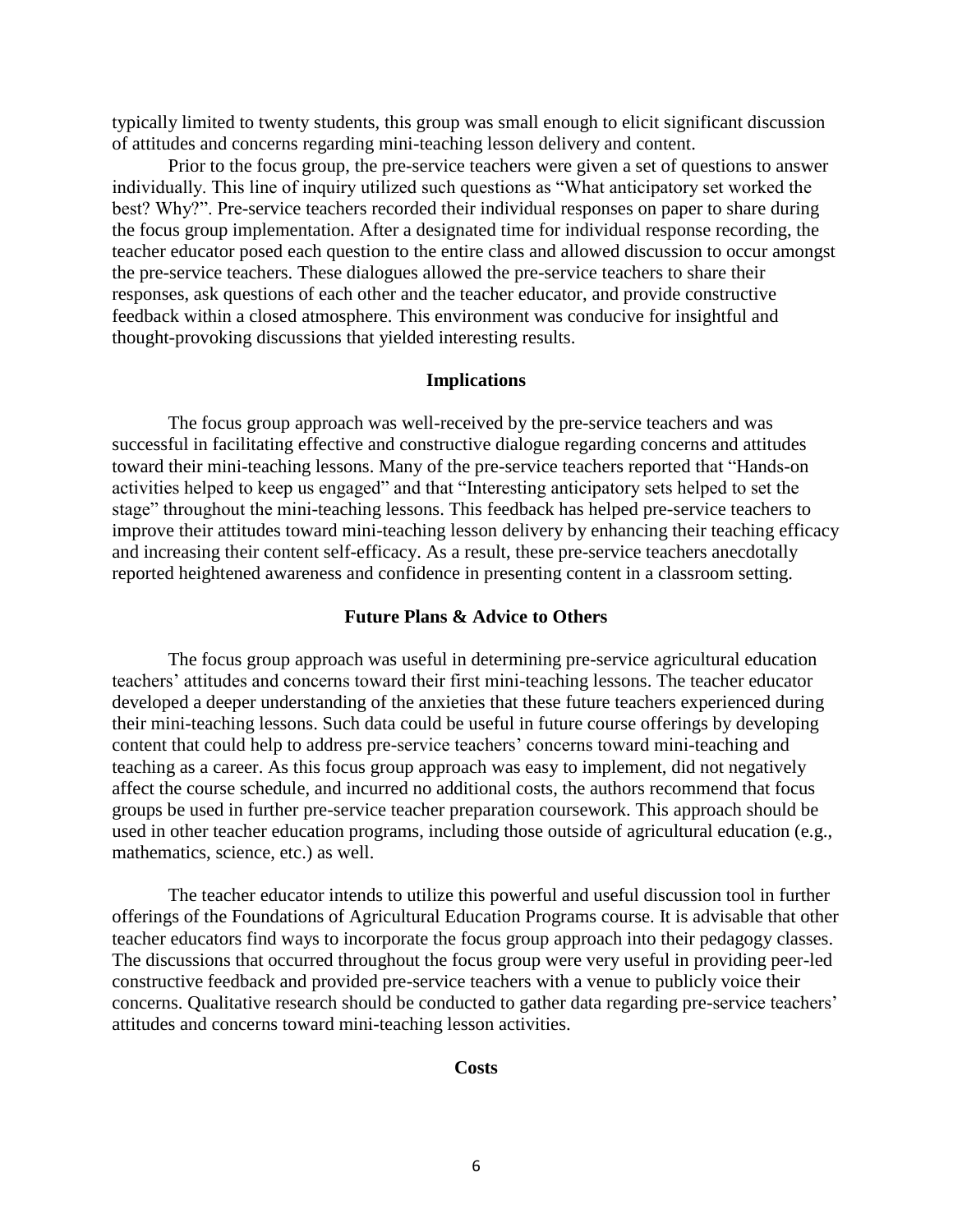There were no direct costs associated with implementing the focus group approach within the Foundations of Agricultural Education Programs course.

#### **References**

- Ary, D., Jacobs, L. C., & Sorensen, C. (2010). *Introduction to research in education* (8<sup>th</sup> ed.). Belmont, CA: Wadsworth, Cengage Learning.
- Burris, S., McLaughlin, E. K., McCulloch, A., Brashears, T., & Fraze, S. (2010). A comparison of fist and fifth year agriculture teachers on personal teaching efficacy, general teaching efficacy, and content efficacy. *Journal of Agricultural Education, 51*(1), 22-32. doi: 10.5032/jae.2010.01022
- Burris, S., Robinson, J. S., & Terry, R. (2005). Preparation of pre-service teachers in agricultural mechanics. *Journal of Agricultural Education, 46*(3), 23-34. doi: 10.5032/jae.2005.03023
- [STATE] State University. (2012). Agricultural and life sciences education curriculum sheet Teacher certification. Retrieved from http://www.ageds.[University].edu/undergrad/curriculum/curr12/AgEd%20Cert%202012 -2013.pdf
- Leiby, B. L., Robinson, J. S., & Key, J. P. (2013). Assessing the impact of a semester-long course in agricultural mechanics on pre-service agricultural education teachers' importance, confidence, and knowledge of welding. *Journal of Agricultural Education, 54*(1), 179-192. doi: 10.5032/jae.2013.01179
- Phipps, L. J., Osborne, E. W., Dyer, J. E., & Ball, A. (2008). *Handbook on agricultural education in public schools* (6<sup>th</sup> ed.). Clifton Park, NY: Thomson Delmar Learning.
- Stripling, C., Ricketts, J. C., Roberts, T. G., & Harlin, J. F. (2008). Preservice agricultural education teachers' sense of teaching self-efficacy. *Journal of Agricultural Education, 49*(4), 120-130. doi: 10.5032/jae.2008.04120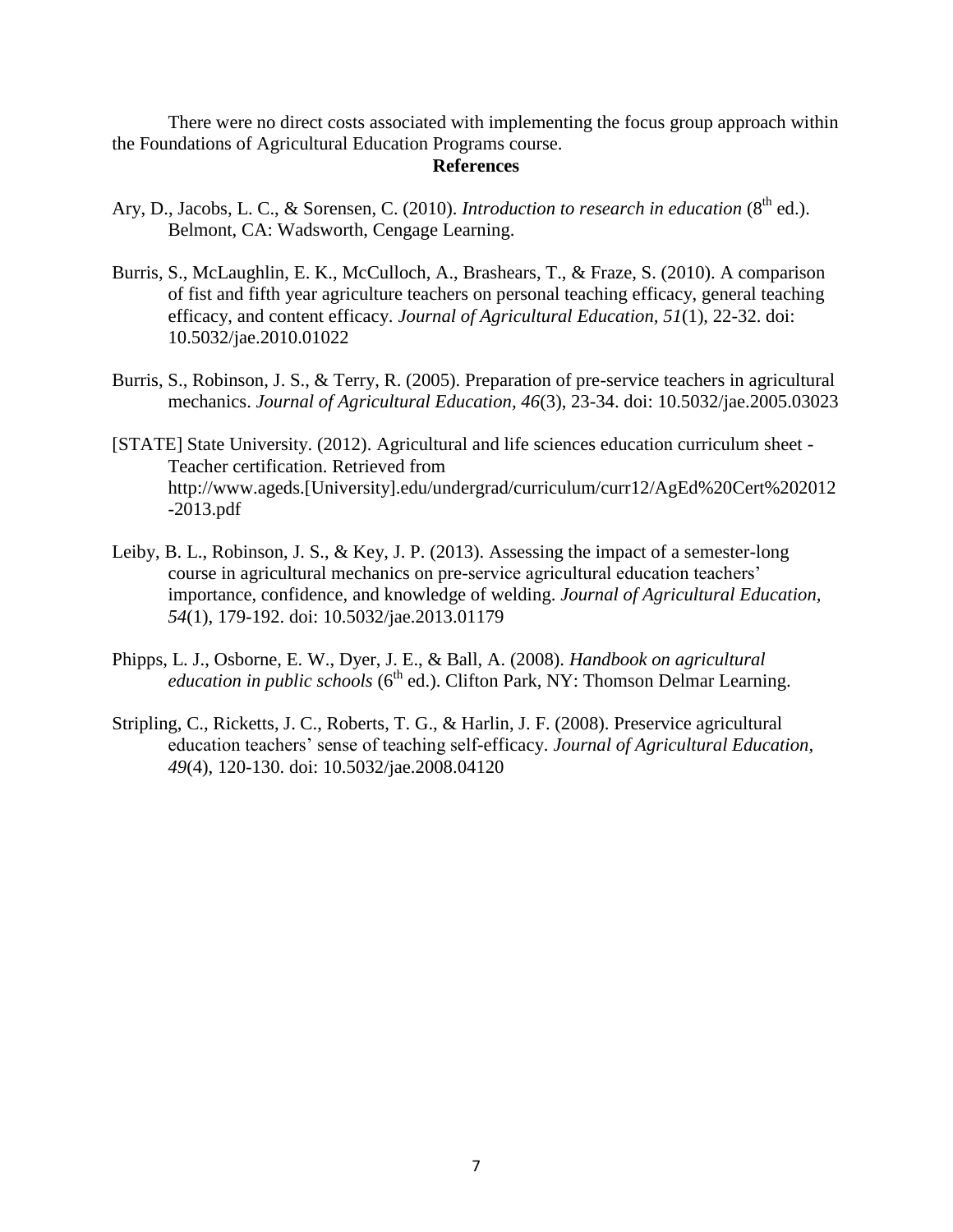Innovative Idea

**Creating an Authentic and Experiential Learning Activity to Increase Pre-service Agricultural Education Teachers' Knowledge and Awareness of Supervised Agricultural Experience Program Conceptualization, Design, Implementation, and Supervision**

> Trent Wells Demopolis High School 701 U.S. Highway 80 West Demopolis, AL 36732 ktw0004@iastate.edu

> Michael S. Retallick, Ph. D. Iowa State University 206A Curtiss Hall Ames, IA 50011 msr@iastate.edu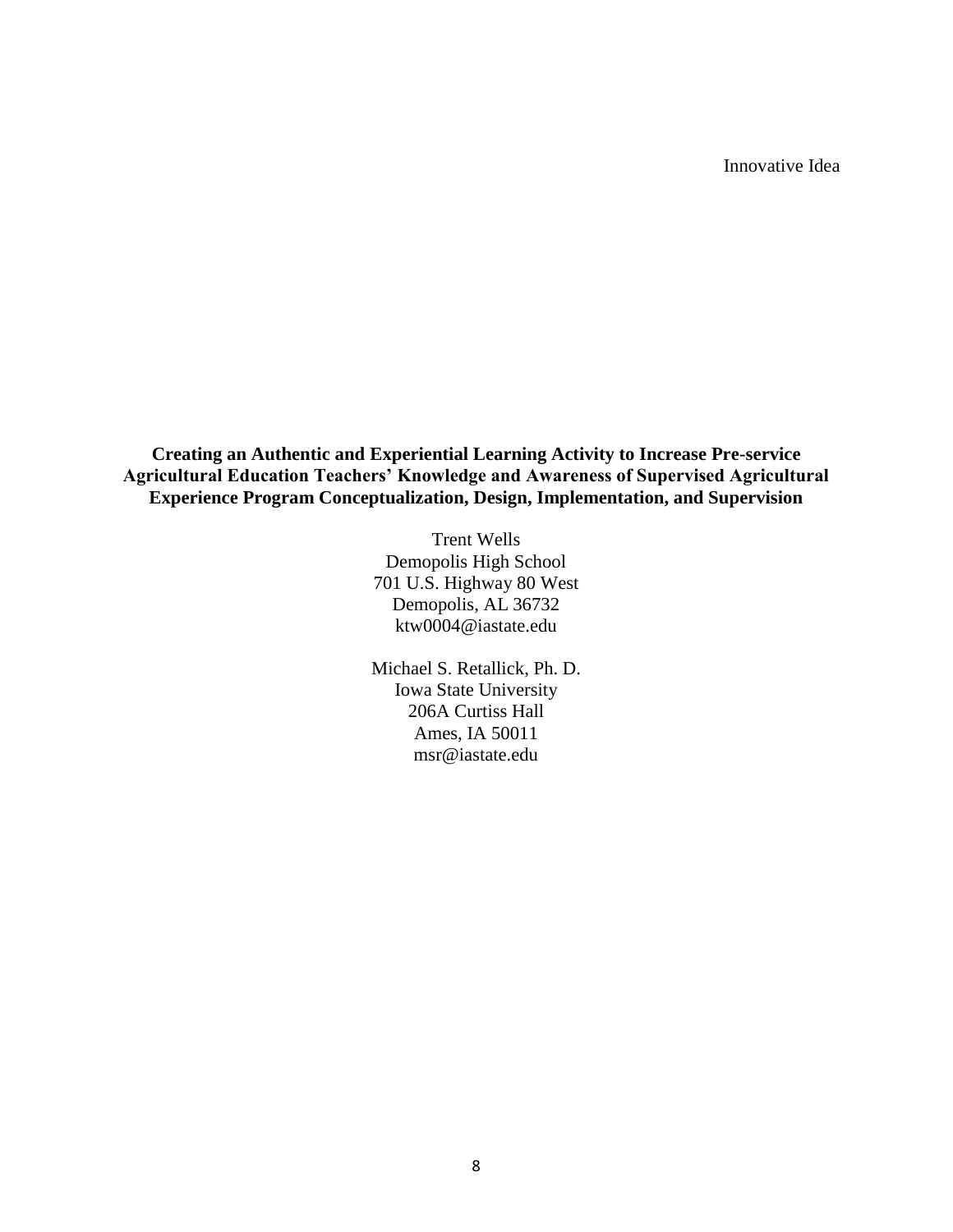## **Creating an Authentic and Experiential Learning Activity to Increase Pre-service Agricultural Education Teachers' Knowledge and Awareness of Supervised Agricultural Experience Program Conceptualization, Design, Implementation, and Supervision**

#### **Introduction & Need for Innovation**

Agricultural education is rooted, philosophically, in experiential learning theory (Baker, Robinson, & Kolb, 2012). As a portion of the comprehensive agricultural education model addresses Supervised Agricultural Experience (SAEs) programs (Phipps, Osborne, Dyer, & Ball, 2008), secondary agricultural education students are able to receive an abundant amount of practical, real-world learning within the context of hands-on, minds-on learning outside of the classroom (Phipps et al., 2008). Further, as the ideal goals of SAE programs are "enhanced learning and career exploration" (Bird, Martin, & Simonsen, 2013, p. 31), agricultural education teachers must be prepared to properly implement relevant and rigorous activities that challenge students to achieve in various ways (Edwards, 2004).

Recent evidence (Retallick, 2010) has indicated that agricultural education teachers philosophically value SAEs and emphasize them for a wide variety of reasons. However, actual emphasis on SAE design and implementation within secondary agricultural education program can be problematic, as reported by Retallick (2010). Perhaps these issues have resulted from systematic lack of experience with SAE programs. The researchers posit that previous experience plays a role in agricultural education teachers' decisions to implement SAE programs within comprehensive agricultural education programs. What is more, perhaps experiences gained during teacher preparation curricula may affect future intentions to work with secondary students in implementing high-quality SAE programs.

#### **How it Works**

Recently, a pilot program was developed at [UNIVERSITY] to provide pre-service teachers experience in designing, implementing, and supervising SAE programs. The intent of this program was to allow pre-service teachers to have a semester-long "simulation experience" in framing an out-of-class experiential learning activity. To provide a framework for further implementation of the authentic activity, one pre-service teacher participated in the pilot program. This practice was designed to be congruent with how a secondary agricultural education student would be expected to work with his or her agricultural education teacher to identify adequate SAE opportunities. The pre-service teacher was required to document his experiences through evidence of progress that included weekly journal entries and a final paper detailing SAE's place in the comprehensive secondary agricultural education program. In this case, the pre-service teacher's paper described the link between academic integration in agricultural education and SAEs. To provide additional insight into the documentation process, the pre-service teacher was also mandated to complete a [STATE] Proficiency Award in the Agricultural Education Placement area.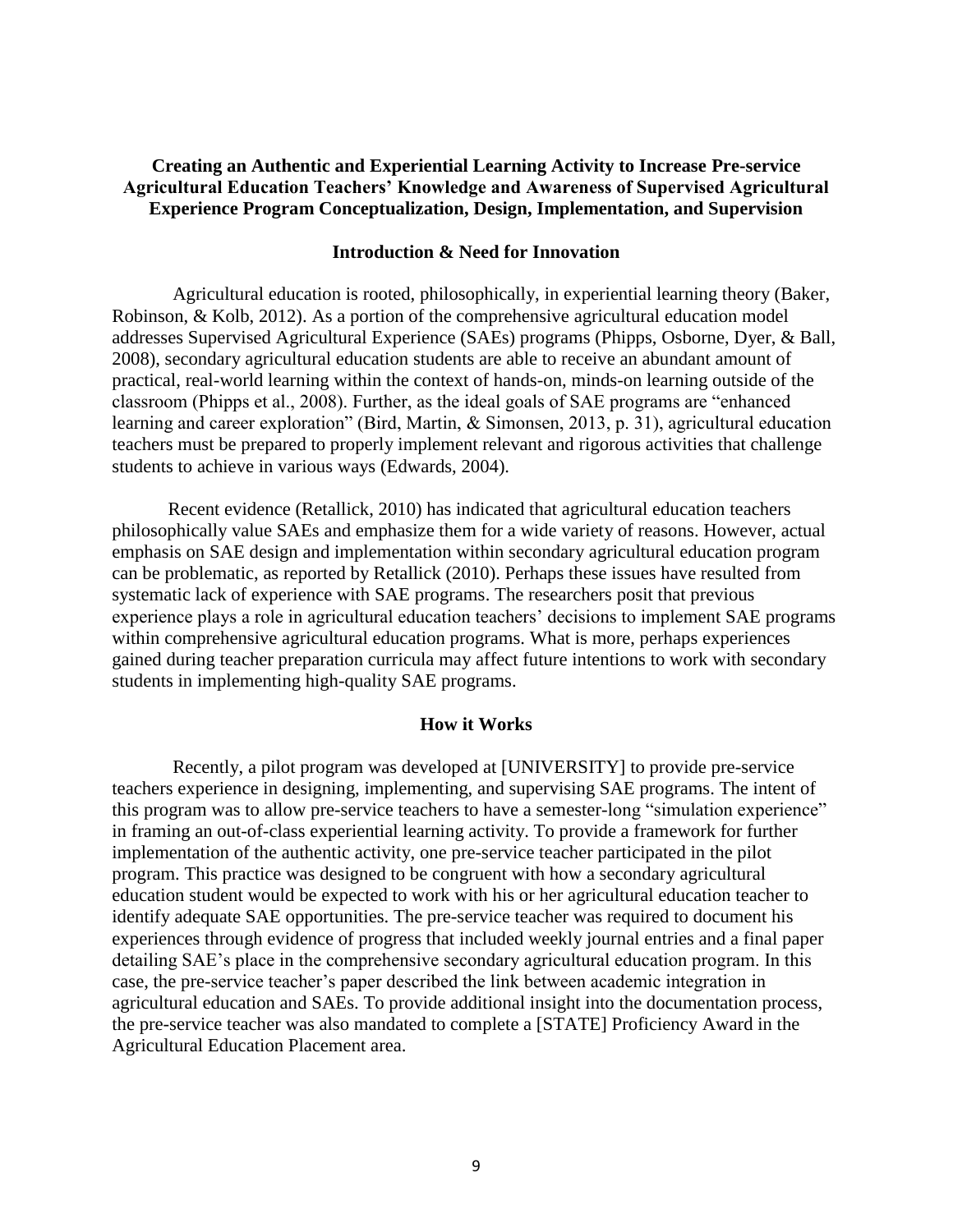To provide for an appropriate simulation of a secondary student's SAE program, a requirement of this program was the use of an "SAE supervisor" who, much like how a secondary agricultural education teacher would be expected, worked with the pre-service teacher to identify a suitable SAE experience. The role of the SAE supervisor was played by an agricultural education teacher educator with a significant background in experiential learning theory and SAE supervision. The teacher educator worked with the pre-service teacher to identify expectations for the program. Because this experiential exercise was utilized as content for a "Special Topics" course and was thus used to satisfy credit requirements for the pre-service teacher's degree program, a learning contract was established that detailed course expectations and the pertinent student evaluation techniques.

#### **Results to Date & Implications**

This pilot program provided an interesting method through which to immerse a preservice teacher in the full frame of a simulated SAE. This program was meant to replicate the process through which a secondary student would work with his or her high school agricultural education teacher to conceptualize, design, implement, and supervise an SAE program. The preservice teacher, with the guidance and permission of the university supervisor, participated in an Agricultural Education placement-style SAE, working with the Agricultural Marketing Resource Center (AgMRC) to develop lesson worksheets that could be used by agricultural education teachers in classrooms across the United States. The pre-service teacher was, in this case, compensated by the AgMRC for his efforts.

The pre-service teacher reported, anecdotally, that "This experience helped me to realize just how much work goes into a proper SAE experience. It's no wonder that many agricultural education teachers have a hard time with it." These revelations were not lost on this pre-service teacher. As Retallick (2010) indicated, "factors… limited SAE programming" (p. 66). Perhaps some enhanced experiential learning during the pre-service phase could help to ease the transition.

#### **Future Plans & Advice to Others**

The relationship between the pre-service teacher and university supervisor that emerged and as further cemented during this "SAE simulation" semester was quite interesting to observe. As the pre-service teacher reported, "I think that this type of program is needed for *all* preservice teachers." Teacher educators at [UNIVERSITY] have expressed support for this type of program and would like to see additional pre-service teachers participate in a similar experience, as anecdotally indicated in conversations between various teacher educators and the pre-service teacher at [UNIVERSITY].

#### **Costs**

Minimal costs were incurred through conceptualizing, designing, implementing, and supervising the pre-service teacher's SAE simulation experience. These costs primarily dealt with documenting the SAE experience, such as photographing various portions of the SAE experience and printing any necessary documentation (i.e., the final Agricultural Education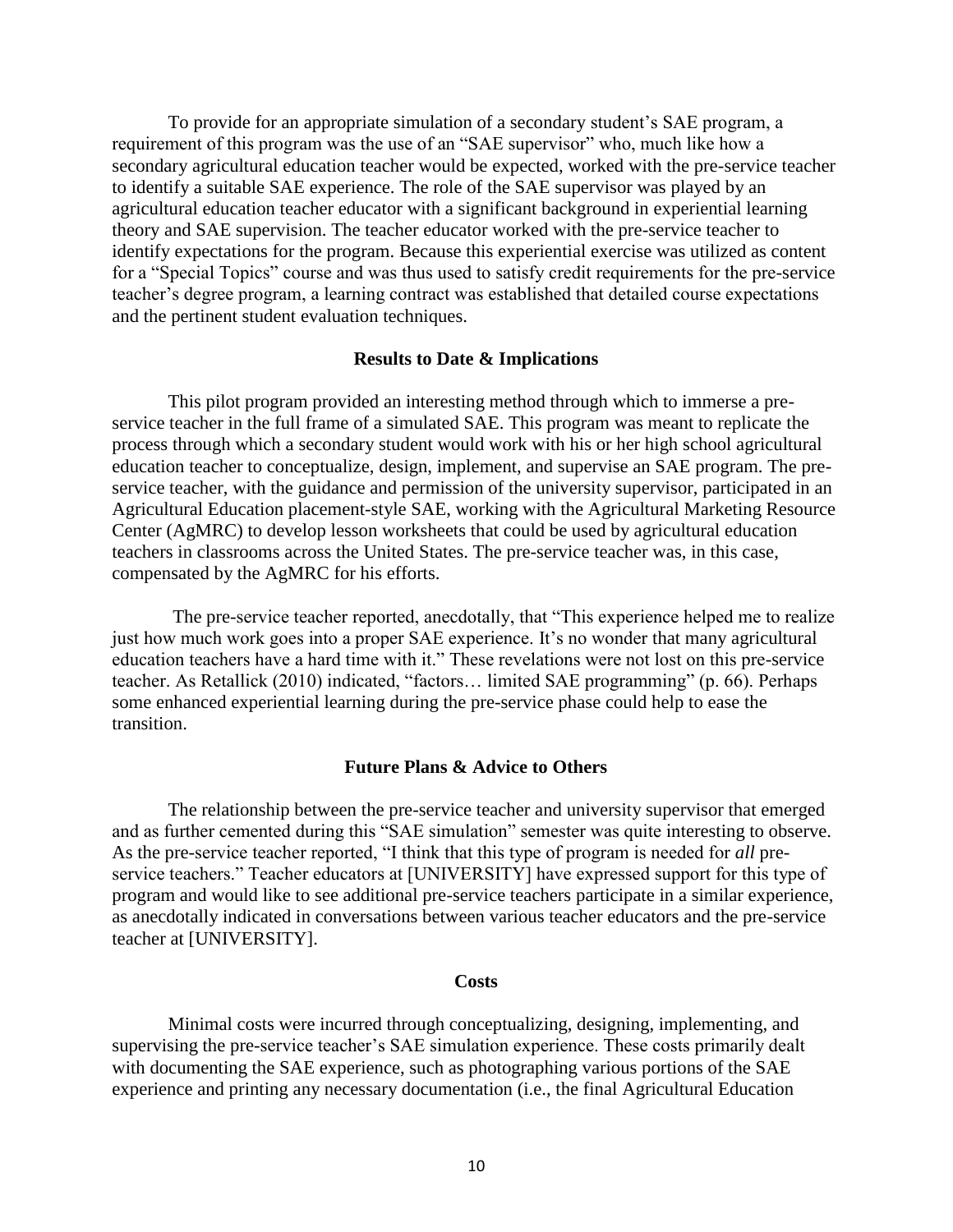Placement Proficiency Award application). All supporting documentation was sent to the university supervisor via e-mail communication, thus avoiding postage fees.

#### **References**

- Baker, M. A., Robinson, J. S., & Kolb, D. A. (2012). Aligning Kolb's experiential learning theory with a comprehensive agricultural education model. *Journal of Agricultural Education, 53*(4), 1-16. doi: 10.5032/jae.2012.04001
- Bird, W. A., Martin, M. J., & Simonsen, J. C. (2013). Student motivation for involvement in supervised agricultural experiences: An historical perspective. *Journal of Agricultural Education, 54*(1), 31-46. doi: 10.5032/jae.2013.01031
- Edwards, M. C. (2004). Cognitive learning, student achievement, and instructional approach in secondary agricultural education: A review of literature with implications for future research. *Journal of Vocational Education Research, 29*(3). 225-244.
- Phipps, L. J., Osborne, E. W., Dyer, J. E., & Ball, A. (2008). *Handbook on Agricultural Education in Public Schools* (6<sup>th</sup> ed.). Clifton Park, NY: Thomson Delmar Learning.
- Retallick, M. S. (2010). Implementation of supervised agricultural experience programs: The agriculture teacher's perspective. *Journal of Agricultural Education, 51*(4), 59-70. doi: 10.5032/jae.2010.04059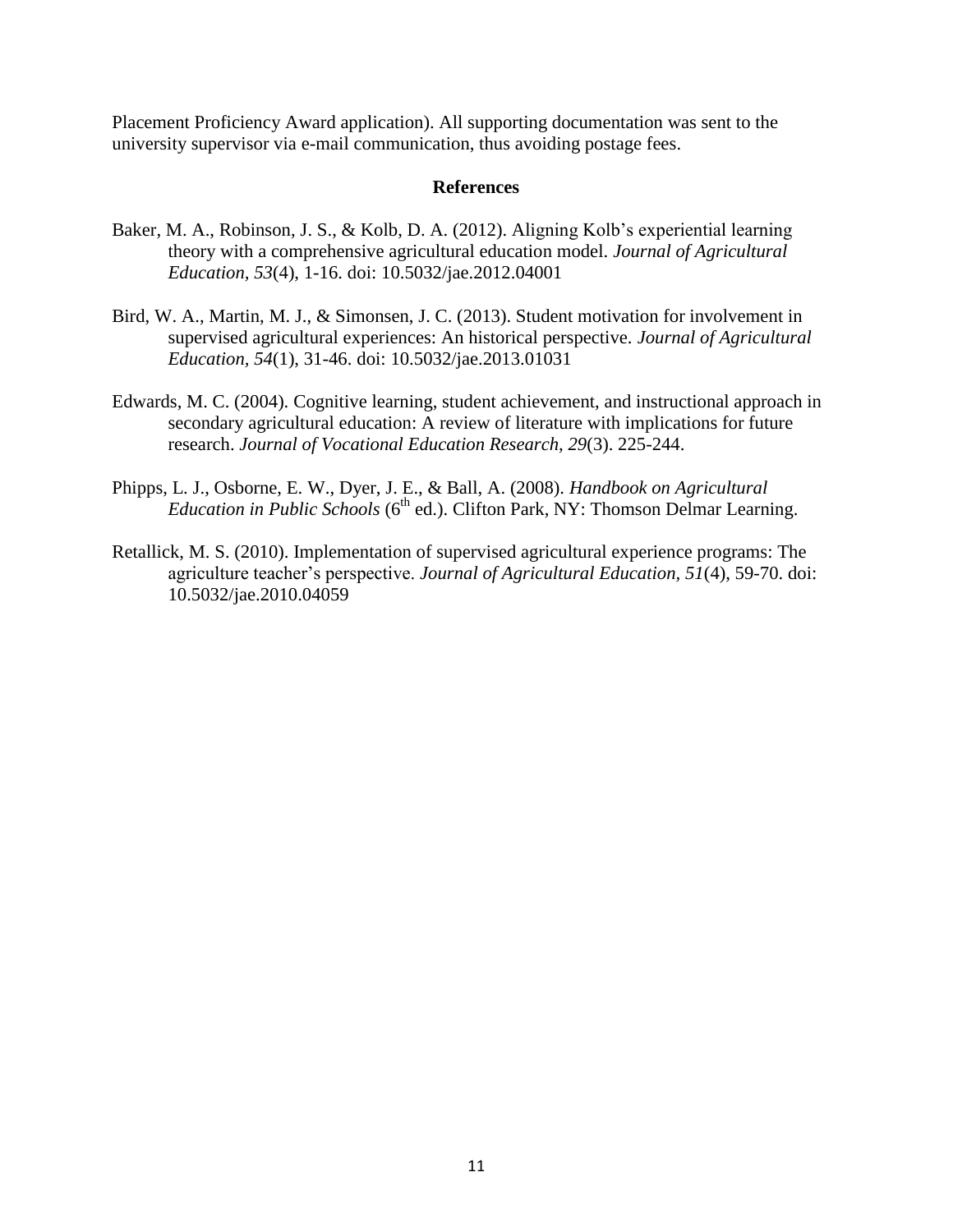## **Innovative Idea**

## *Listen to me***: Using Voiceboard Technology to Energize Peer Critique**

Rebecca Swenson University of Minnesota

146 Ruttan Hall 1994 Buford Avenue St. Paul, MN 55108 612.625.3866 [boli0028@umn.edu](mailto:boli0028@umn.edu)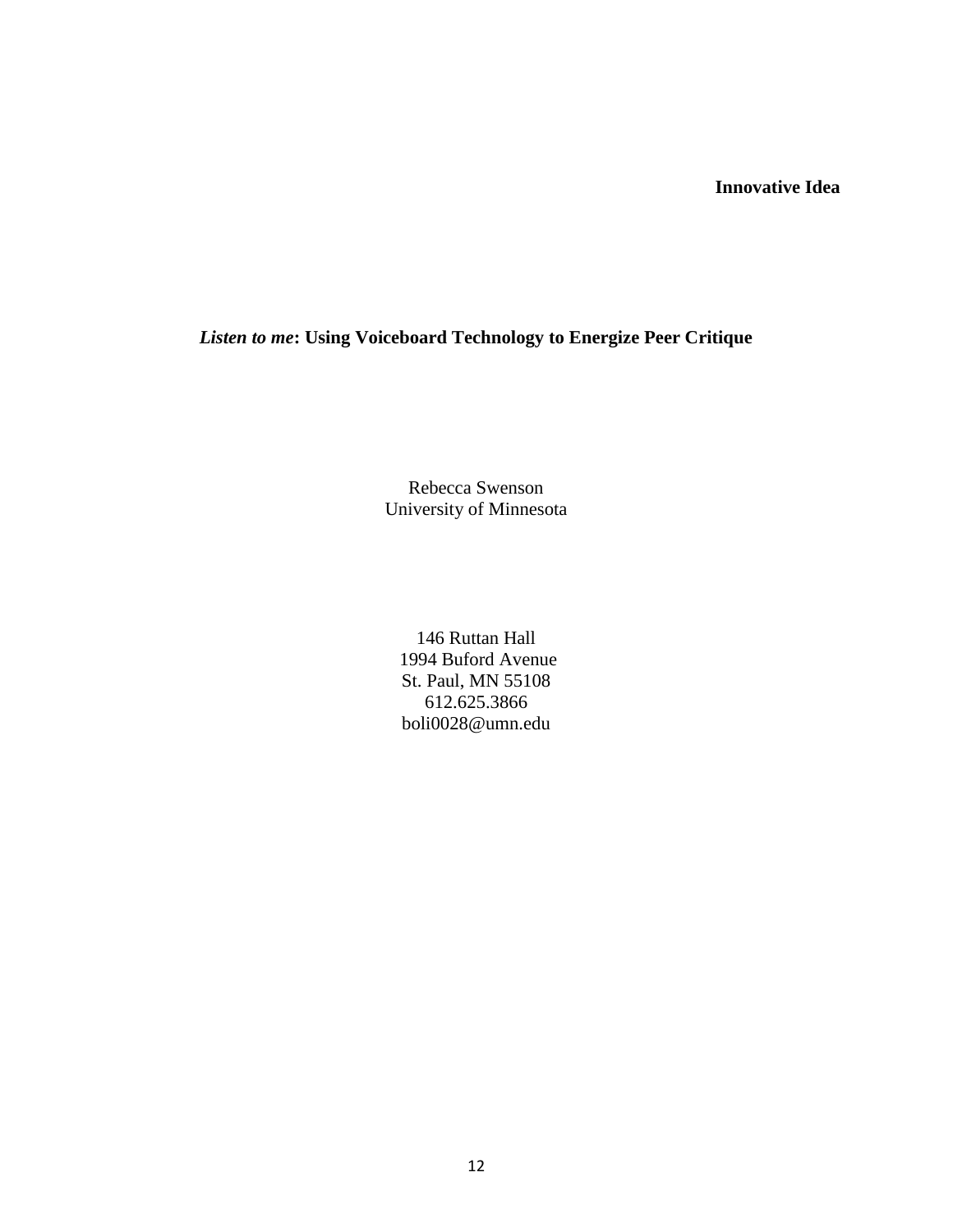#### *Listen to Me***: Using Voiceboard Technology to Energize Peer Critique**

#### **Introduction and Need for Innovation**

Students who want to be the next generation of agricultural teachers, communicators and leaders must learn how to engage all types of audiences. Post-college success requires more than mastery of technical knowledge; all graduates must know how to clearly share information and ideas in order to make an impact and enact change. To prepare students for these challenges, many departments include an oral communication course, or unit within a course, in which students in majors related to agriculture, food, and natural resources practice verbal communication skills. These courses provide hands-on opportunities for students to practice creating and delivering messages for professional situations encountered in the applied sciences.

Peer review and assessment can strengthen the message preparation process in these courses (Brown & Dove, 1991). Giving and receiving peer feedback improves confidence, performance, and the quality of oral presentations (Williams, 1995; Topper, 1998; Mitchell & Bakewell, 1995). Despite their high value, instructors are often challenged to include effective peer workshops in courses. Instruction time is very limited, especially in courses with speech components, as speech delivery takes up much in-person course time. Students also do not always fully participate in peer workshops, which decreases their usefulness.

The purpose of this poster is to describe experience using a voiceboard as an instructional tool to make peer critique more effective, efficient, and to energize student participation in workshops.

#### **How it Works**

In our agricultural communication course, students are required to prepare informational and persuasive speeches. The week before students deliver their speech to the class, they are required to use our Wimba voiceboard to record a practice delivery of their speech. After recording themselves, students post their audio recording to our course page on Moodle, where the entire class can listen to the speech. After recording themselves, students are required to log back into Moodle, listen to two peer speeches, and use the Wimba voiceboard to record two "response comments" that provide feedback to peers.

Voiceboards work just like threaded, asynchronous, online discussion boards in which audio comments are posted as messages in a forum. Students scroll through the list of audio postings, click on a link to play, and then hit "reply" to record their response and comments. The voiceboard tools are user-friendly and intuitive; in addition, detailed user guides can be found on the web (see Blackboard Inc. reference for resource link).

#### **Implications**

Voiceboards save valuable class time for instructors. Our class was able to time-shift the assessment exercise, so students could complete their recording and give peer feedback outside of class. It also simplified the process of matching participants and arranging contact between them; students simply logged into our course webpage and browsed the postings on the voiceboard to find speech titles of interest to them and in need of peer feedback comments. The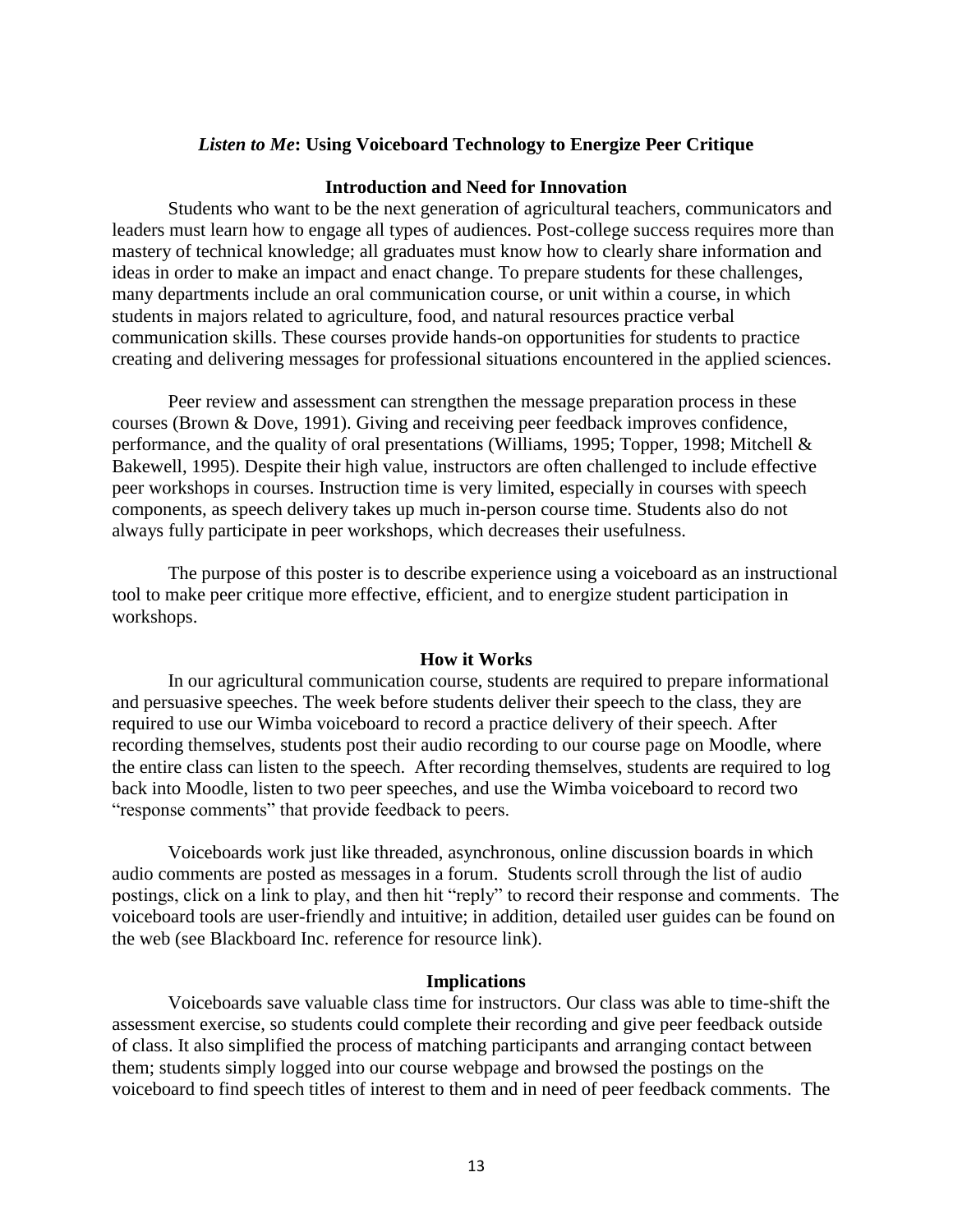voiceboard also made the peer critique process more transparent, as the instructor could easily listen to both speeches and feedback to assess quality of participation.

Students report that using the voiceboard made them more confident and the process more interesting. On a questionnaire requesting feedback on the voiceboard tool, one student wrote, "I found the voiceboard helpful with rehearsing because I was able to hear what I sound like when speaking. I was able to analyze when I paused and when I said words like um, like, uh, which was actually really helpful." Another said, "I was able to hear my tone and mistakes. I most likely would not have practiced my speech out loud if I didn't have to record it. The recording also gave me a little more confidence in my speaking ability and allowed me to hear what the audience would hear."

Although students were only required to listen to two peer speeches, students reported listening to 6 on average. As the ability to give constructive criticism to others in a verbal format is required of managers in many professions, recording feedback also gave students another opportunity to practice important verbal communication skills. Students also reported that they are more comfortable sharing audio recordings than video clips of practice speeches. For example, one student said, "I thought the voiceboard was super cool and clever. I'm glad we didn't have to do a video because I feel like that would have been uncomfortable. With the voice board tool, classmates are able to just listen to the speech with no distractions. I also liked it because it made me practice more and I was able to listen to things that I do in the speech while not knowing."

Voiceboards also help students to locate their performance in relation to the performance of their peers; this can improve the accuracy of their own self-assessment, and in turn the quality of their presentation, before they deliver their speech to the class.

#### **Future Plans and Advice to Others**

Based on feedback from students, voiceboards will continue to be a valuable tool for selfreflection and peer critique in our class. We recommend that instructors give students a demonstration of the tool in class and encourage students to practice using the audio tool in advance of deadlines.

#### **Resources Needed**

A voiceboard is part of the Wimba Voice Tool suite, which is included with most learning management systems, including Moodle, WebCt, and Blackboard. Other valuable free tools exist, including Flipgrid, which instructors could leverage to simulate a voiceboard.

#### **References**

Blackboard Inc. *Wimba Voice Version 6 User Guide.* Retrieved from http://www.wimba.com/assets/resources/WV\_60\_User\_Guide.pdf

Brown, S., & Dove, P. (1991). *Self and peer assessment.* Birmingham, England: Standing Conference on Educational Development.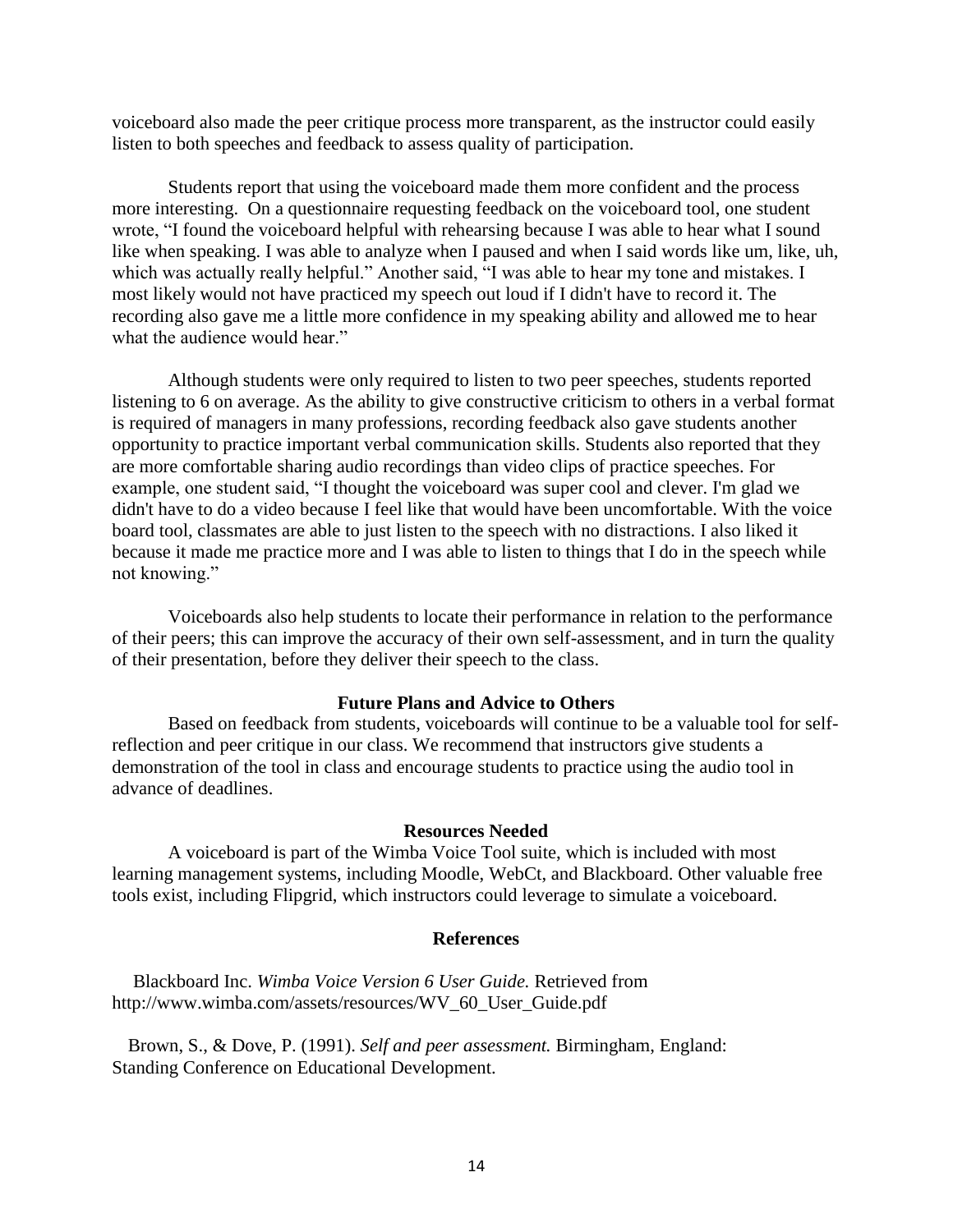Mitchell, V. W., & Bakewell, C. (1995). Learning without doing—Enhancing oral presentation skills through peer-review. *Management Learning, 26,* 353-366.

Topping, K.J. (1998). Peer assessment between students in college and university. *Review of Educational Research,* 65(3): 249–76.

Williams, J. (1995). Using peer assessment to enhance professional capability. In M.Yorke (Ed.), *Assessing capability in degree and diploma programmes* (Vol. 1, pp. 59-67). Liverpool, England: Centre for Higher Education Development.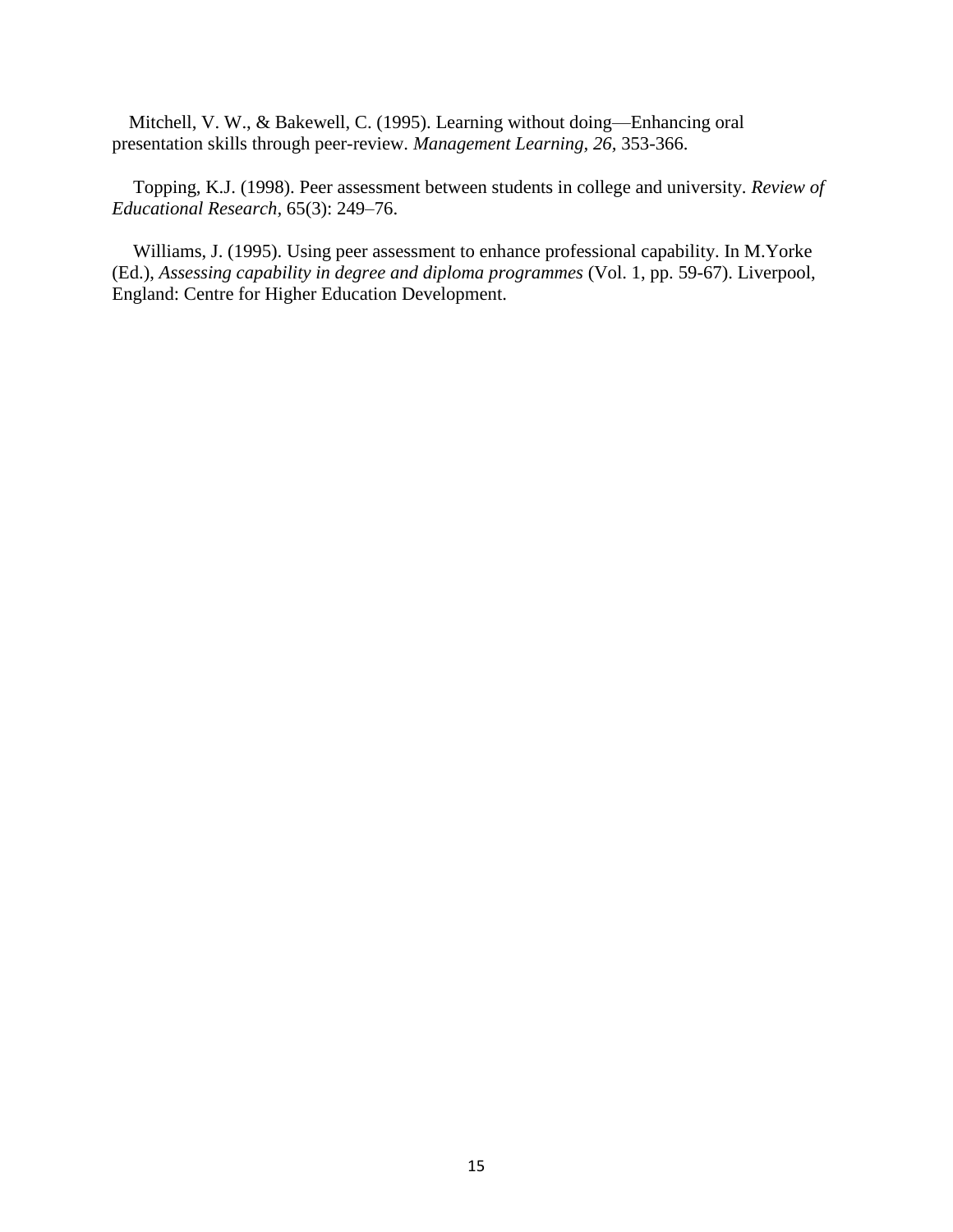## **Moving Across the Desk: From Pupil to Professional**

Laura L. Sankey Rice, MS The Pennsylvania State University 009 Ferguson Building University Park, PA 16802 (814) 553 - 0324 sankey@psu.edu

Douglass T. Masser, Graduate Associate University of Idaho 875 Perimeter Drive, MS 2040 Moscow, ID 83844  $(570)$  809 – 3000 douglasm@uidaho.edu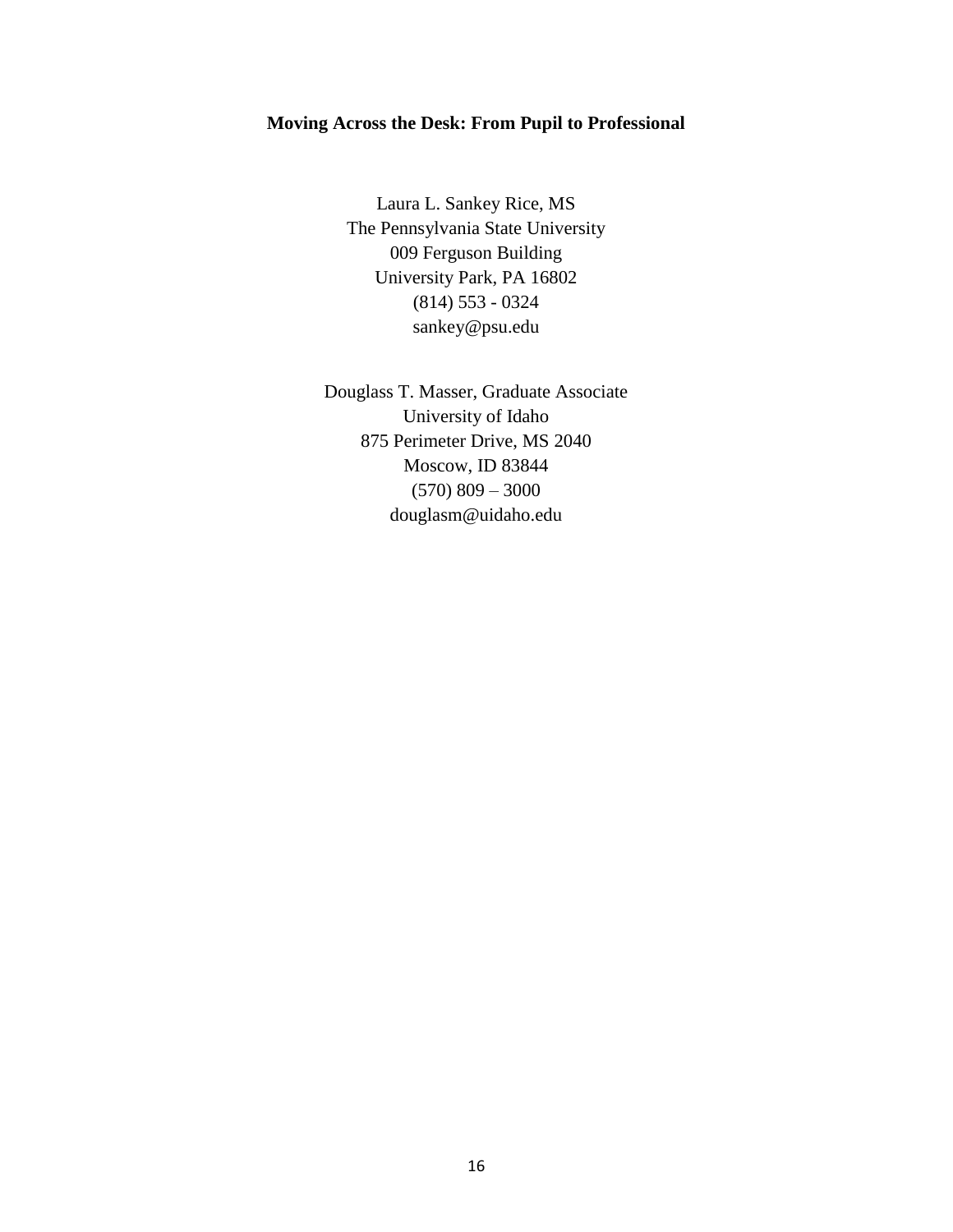#### **Moving Across the Desk: From Pupil to Professional**

#### **Introduction**

Agriculture Education preservice teacher candidates often experience a transformation during the months leading up to their student teaching internship. The preservice teacher candidate begins to foster and develop a growth mindset while continually developing professional presence and dispositions. Teacher preparation programs and educators are beginning to deveote more attention to professional behavior with an emphasis on student dispositions through programs and activities that facilitate thoughtful reflection and personal advancement. As stated in Stoddard, Braun, Dukes, Korrland, and Hewitt (2006), "Professional behavior for educators is often defined as the process in which an individual engages while making ethical or moral decisions regarding dilemmas that occur as part of the act of teaching" (p. 49). The National Council for Accreditation of Teacher Education (2003) defined dispositions as "the values, commitments and professional ethics that influence behaviors." Teacher preparation programs benefit from operating in a reflective manner to continually improve and serve the needs of preservice teachers and their professional nature and attitudes. The importance of providing opportunities to think critically and practice the skills of professionalism is more prevalent now than ever before.

#### **How it Works**

An hour workshop was developed and executed for sixteen preservice teacher candidates during the 2014 Agriculture Education Cooperating Teacher orientation. The orientation was held in conjunction with the state's Association of Agriculture Educators' summer conference. The workshop was designed to not only present the standards and expectations of the teacher preparation program but to establish a mindset for the upcoming fall semester conducive to a successful agricultural education senior capstone experience. The workshop was facilitated by a current doctoral candidate in the Agriculture Education Teacher Education program at the participating university, a 2010 graduate of the university's Agriculture Education teacher preparation program, a 2012 graduate of the university's Agriculture Education teacher preparation program, and a 2013 graduate of the university's Agriculture Education teacher preparation program. The hopes of having more impact on the preservice teacher candidates' retention and reception of the information disseminated during the workshop was the main reason for including these specific individuals.

The educational goals of the preservice teacher candidates' workshop was focused on specifically addressing the following: 1) Appropriate Dispositions/attitude for a professional conference. How do you maximize your brief state association of agriculture educators conference experience?; 2) How to thrive in the Fall course block for your preparation; 3) Professional Dispositions of an Agricultural Educator.

A "Graffiti Wall" activity was utilized during the workshop to help meet the educational goals. Students were asked to walk around the room and visit five large Post-It™ Notes each having an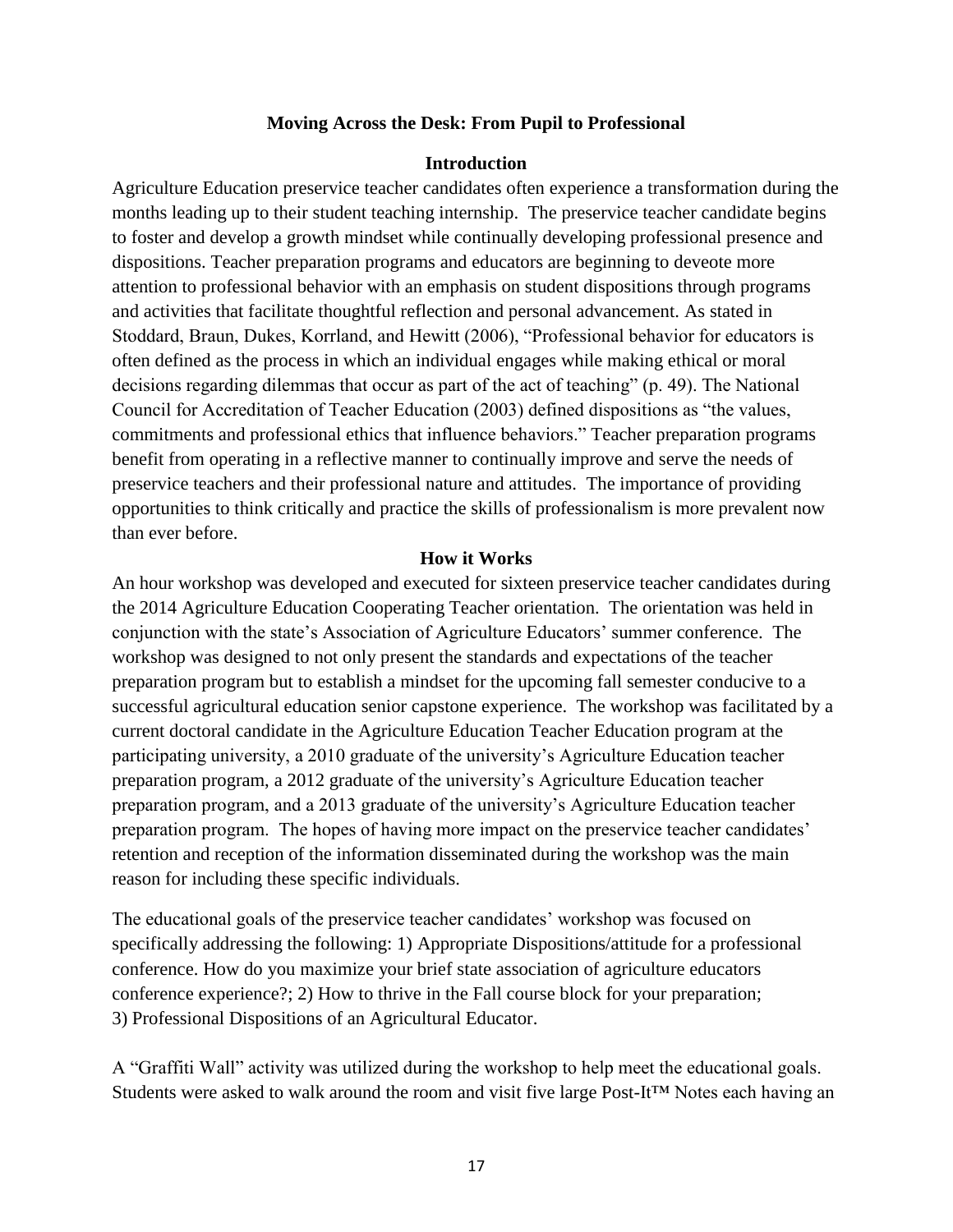essential term written across the top relating to the workshop. The terms included: 1) University Teacher Educators; 2) Fall Semester Coursework; 3) Peers; 4) Professionalism; and 5) the acronym for the state's Association of Agriculture Educators. The students were asked to make "Graffiti Walls" by capturing the words/terms/thoughts they associated with each of the marked Post-It™ Note essential terms. The first purpose was to explain how the word is essential to their development as an agriculture educator. The second purpose was to settle angst, dispel wrong information, provide encouragement, and ignite the thought process of becoming a professional.

Professional attire was stressed upon the preservice teacher candidates and the importance of their appearance at school, state, and national functions. An acronym was developed by the workshop facilitators with visuals to help students have more clarity on what type of attire will be required for different occasions. The acronym will be adopted by the teacher education faculty to refer to when explaining what attire is appropriate in the future. The acronym, STATE, was broken down into categories covering casual attire, business casual, to formal.

The final thought presented to the preservice teacher candidates included the never ending development of an effective, professional teacher. The facilitators jointly expressed the importance of constantly assessing one's decisions, actions, and thought processes. The significance of reflection as a developing professional was addressed as well. To encourage reflection and foster a growth mindset, the facilitators provided each preservice teacher candidate with a "Teacher Big Idea" journal. The goal of the journal was to have a compact, space saving journal to carry for easy access to capture thoughts, ideas, responses, or other information as it transpired for future reference and use. The teacher candidates were provided a few minutes to personalize their journal and capture in a few sentences how they would maximize their remaining time at the teacher conference.

## **Results to Date**

Preservice teacher candidates appreciated the information presented during the workshop and felt a sense of increased confidence and relief pertaining to the upcoming fall semester coursework. The teacher candidates agreed the acronym for appropriate dress will be useful for the upcoming year. All teacher candidates utilized the "Teacher Big Idea" journal throughout the rest of their time at the conference, capturing ideas from other instructional workshops, meetings, and interaction with other agriculture educators.

## **Future Plans**

This was the initial, pilot year for this particular workshop. Future plans are to expand the length of the workshop to allow more time to assess the current dispositions of the preservice teacher candidates and incorporate activities that challenge the preservice teacher candidates to reflect, analyze, and synthesize their current mindset.

## **Costs**

Sixteen 5x8, spiral bound, lined paper journals were purchased for the preservice teacher candidates. The journals were purchased in packs of three for \$4.00/pack.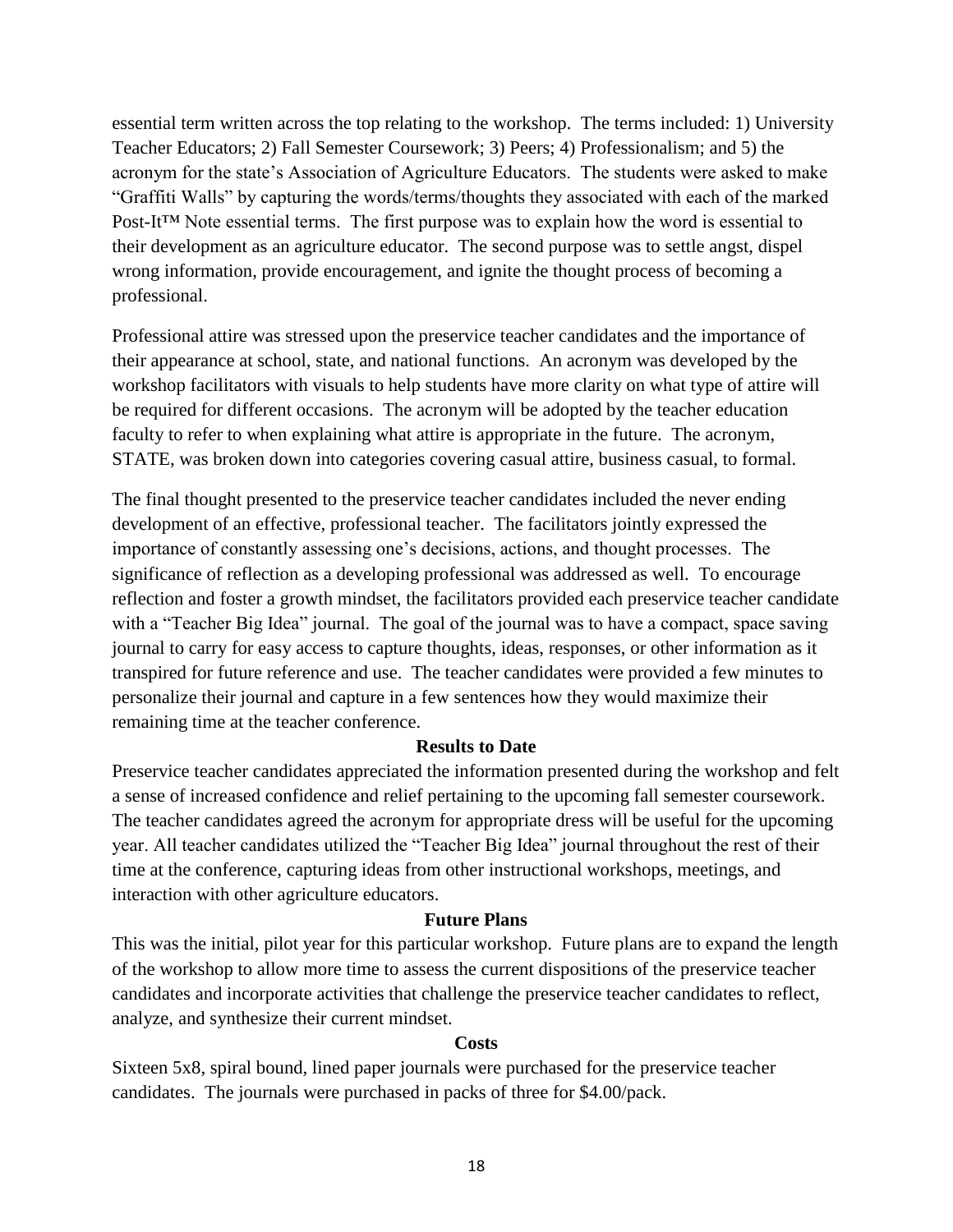## **References**

- National Council for Accreditation of Teacher Education. (2003). *Program standards for Accreditation of schools, colleges and departments of education.* Washington DC: NCATE.
- Stoddard, K., Braun, B., Dukes III, L., Korrland, M.A., & Hewitt, M. (2006). Professional behavior assessment: Building and measuring professionalism in preservice teachers. *Journal of Authentic Learning, 3*(1), 48-59.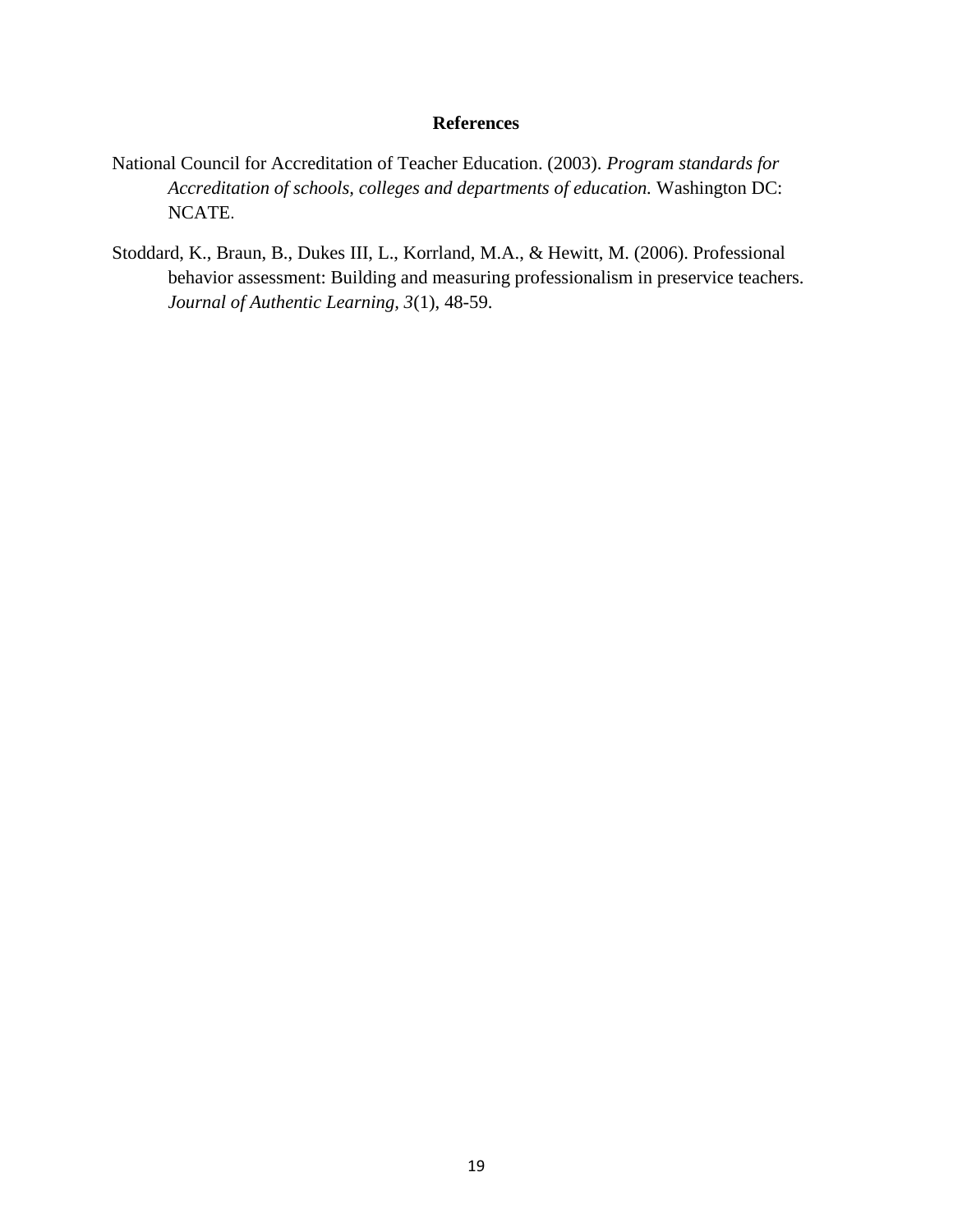## **Innovative Poster**

## **Putting a face to SAE: Utilizing vignettes to improve teacher candidate dispositions towards SAE implementation**

Dr. Daniel Foster Assistant Professor

The Pennsylvania State University

211 Ferguson Building University Park, PA 16802 (814-863-0192) ddf12@psu.edu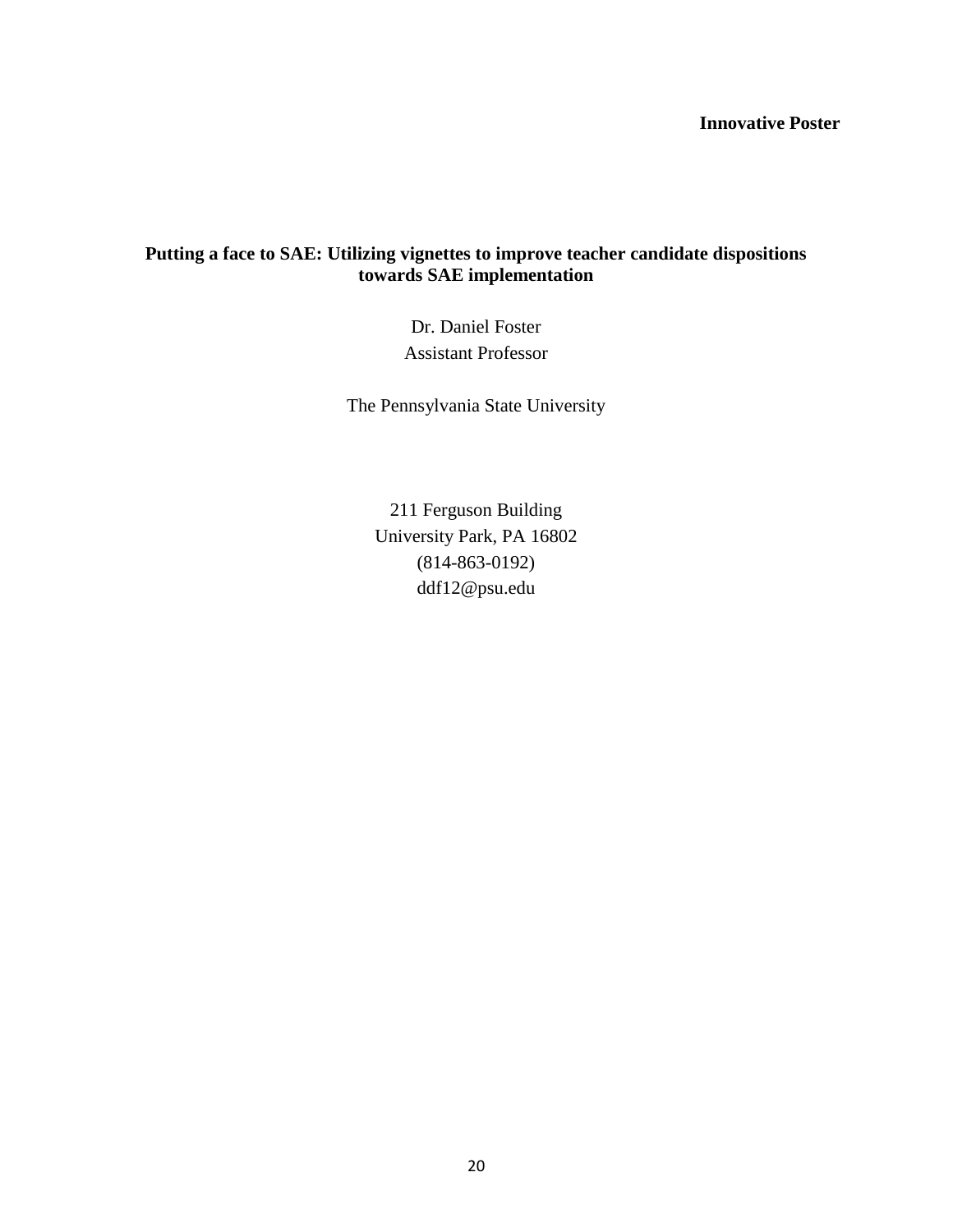## **Putting a face to SAE: Utilizing vignettes to improve teacher candidate dispositions towards SAE implementation**

## **Introduction**

According to the National FFA Organization (National FFA Organization, 2012, p.3). (A SAE is "a practical application of classroom concepts designed to provide 'real world' experiences and develop skills in agriculturally related career areas." In addition, SAE is a critical component of a total agricultural education program (Talbert, Vaughn, Croom & Lee, 2007). In fact, the profession has recently highlighted the concern over effective implementation of SAE by conducting the 2011 National Agricultural Education Summit in Orlando, Florida with one of the primary focuses being SAE and planning for the 2014 National Agricultural Education Summit being on the topic of the same nature. Further complicating the matter is that more and more agricultural teacher candidates are coming from non-traditional sources having not experienced school-based agricultural education as a student (Kantrovich, 2010).

## **How it works**

Students enrolled in the experiential education and youth organization class in the <university> agricultural teacher education program were exhibiting difficulty in grasping the multiple possible permutations that an effective supervised agricultural education program properly implemented could have on total student success. To add clarity and personal connection, a solicitation was sent to state and national agricultural education email list serves and posted on the NAAE community practice requesting "student SAE success" stories, stories that are not necessarily aligned with degrees and proficiency awards, but rather on long term life experiences and career success as a result of an SAE project.

Collected vignettes were scheduled through Microsoft Outlook to be emailed to teacher candidates in  $\langle$ university> agricultural teacher education program on a daily basis for the month of November.

## **Results to Date**

Twenty two "student SAE success" were collected. Stories were emailed on every business day in the month of November. Stories were sent in from 10 different states from 18 different teachers. Three examples of Vignettes are as follows:

## Story #1 - Iowa

*In 2008, I came up with the idea of "giving" each student a "free" packet of seed - vegetable, fruit, flower, whatever they chose. [I buy from Gurneys and a few other catalogs and if I buy when I have coupons or hit their sales, it doesn't cost me more than \$100 - and I get a full, live garden started before school gets out as well as produce through the summer.] The stipulation is that they each have to give me a) two live plants for me to use at home in May or b) a small portion of the produce (cut bouquets, squash, preserved produce, etc) through the growing season. In 2009, one of my young ladies bough additional seeds, started over 500 tomato plants in the greenhouse, sold a bunch of small plants and transplanted the rest into a 1-acre field at home. I think she grossed more than \$2,000 that year. She and a few other members started what we still call "Blue Jacket Growers" today, which is a sort of co-op that allows students to share booth space at a farmers market to sell produce, eggs, baked goods and more.*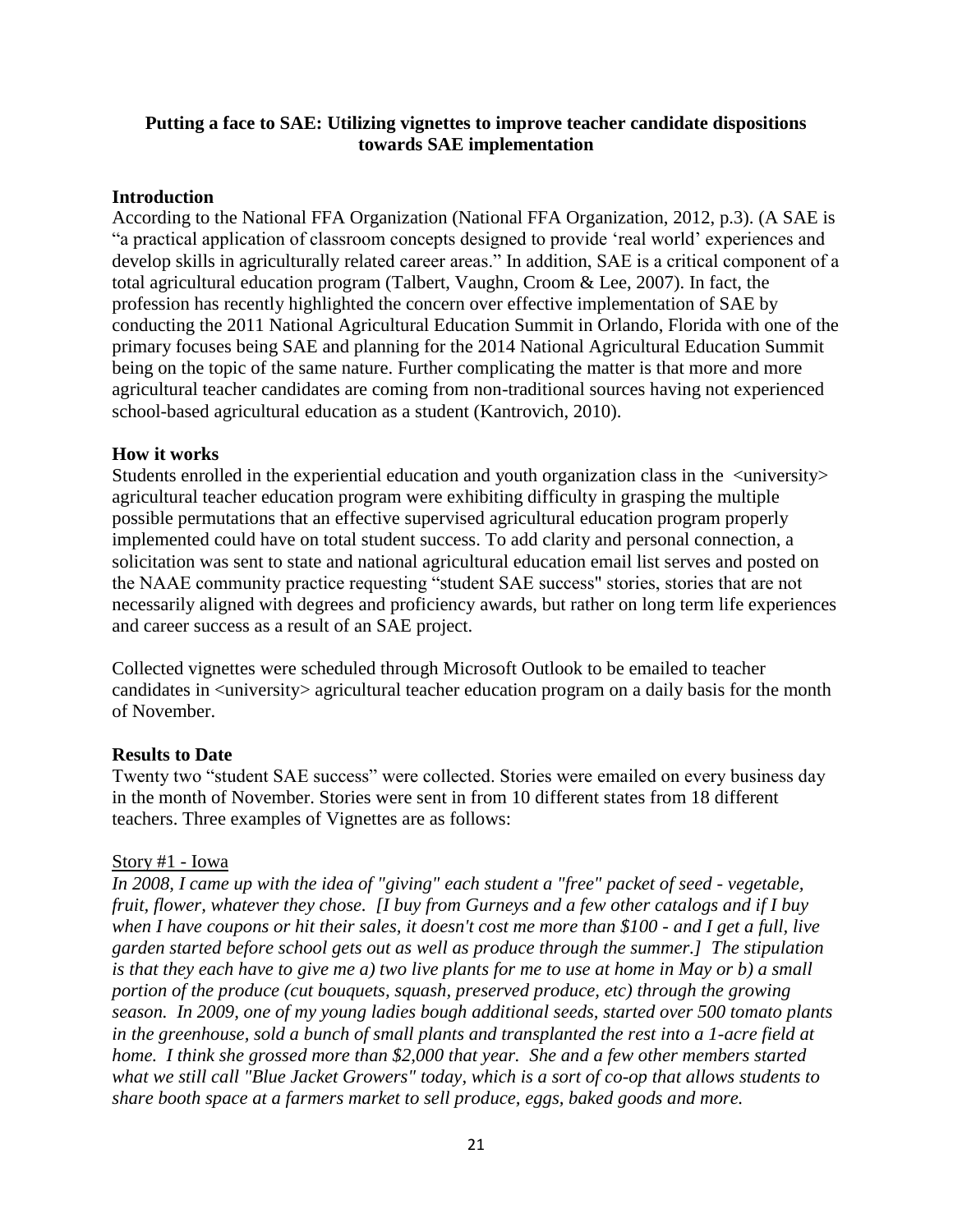## Story #2 - Arizona

*Young lady named Katie is in our program and she lives in the city with not a lot of land. her parents are scraping by and need Katie to help pay the for college and her vehicles. Katie has really only the skills that she learned in the ag program so she decides to start a business marketing and selling metal insects that she learned to make in class. She spends her time outside of class designing and fabricating these items both in our shop and at home. She has made money to help pay for both her vehicle and her college (she wants to be an ag teacher). This SAE has also given her confidence and helped her grow closer to her dad who helped her on the project. I think this last part is the most important!*

## Story #3 - Wisconsin

*I began teaching at a small rural high school in northern Wisconsin and I had one student in my classes that lived in town, across the street from the high school. When I introduced SAE (actually SOEP at that time) I told the students that they must keep records on their program and would be graded each month (last Friday of the month) on the progress experiences, etc. Well the student who lived in town, kept making excuses for why he couldn't have an program and couldn't keep records (I live in town, we don't have a farm, I just go home after school and watch TV, etc.) -- I met with him and told him that the requirement would not be waived and told him that, until he developed a more worthy experience, he would keep records on what he watched on TV, including times, themes/plots, and special guest stars, if he had no other experiences which were more agriculturally related -- he recorded on his record book the TV programs for a couple of weeks and then asked to meet with me once again -- he told me that he had a summer 'business' mowing lawns and worked part time at the local feed store processing, mixing and bagging feed and asked if he kept records on these activities, could he stop keeping records on the TV programs, which, as it turned out was more time consuming than if he had just kept records on the 'real' SOEP activities. He received a recordkeeping award for his efforts at the chapter banquet that year, as selected by the Ag Ed Advisory Committee.*

## **Future Plans/Advice to Others**

The value of "putting a face" and/or name with specific student success stories representing programming opportunities in school-based secondary agricultural education is practice that is planned to be continued at <university>. Plans are expand the program to include FFA student success stories for the month of October and SAE stories for the month of November.

To strengthen the emotional impact of the student success stories, student photos are going to be requested in addition to potential creation of 1-2 minute video stories that can be shared via online video sharing programs like Youtube.

## **Costs/Resources Needed**

The primary investment of resources for this program implementation involved time in collection of stories and preparation of scheduled emails. Total time invested for this learning activity was a total of 8 hours.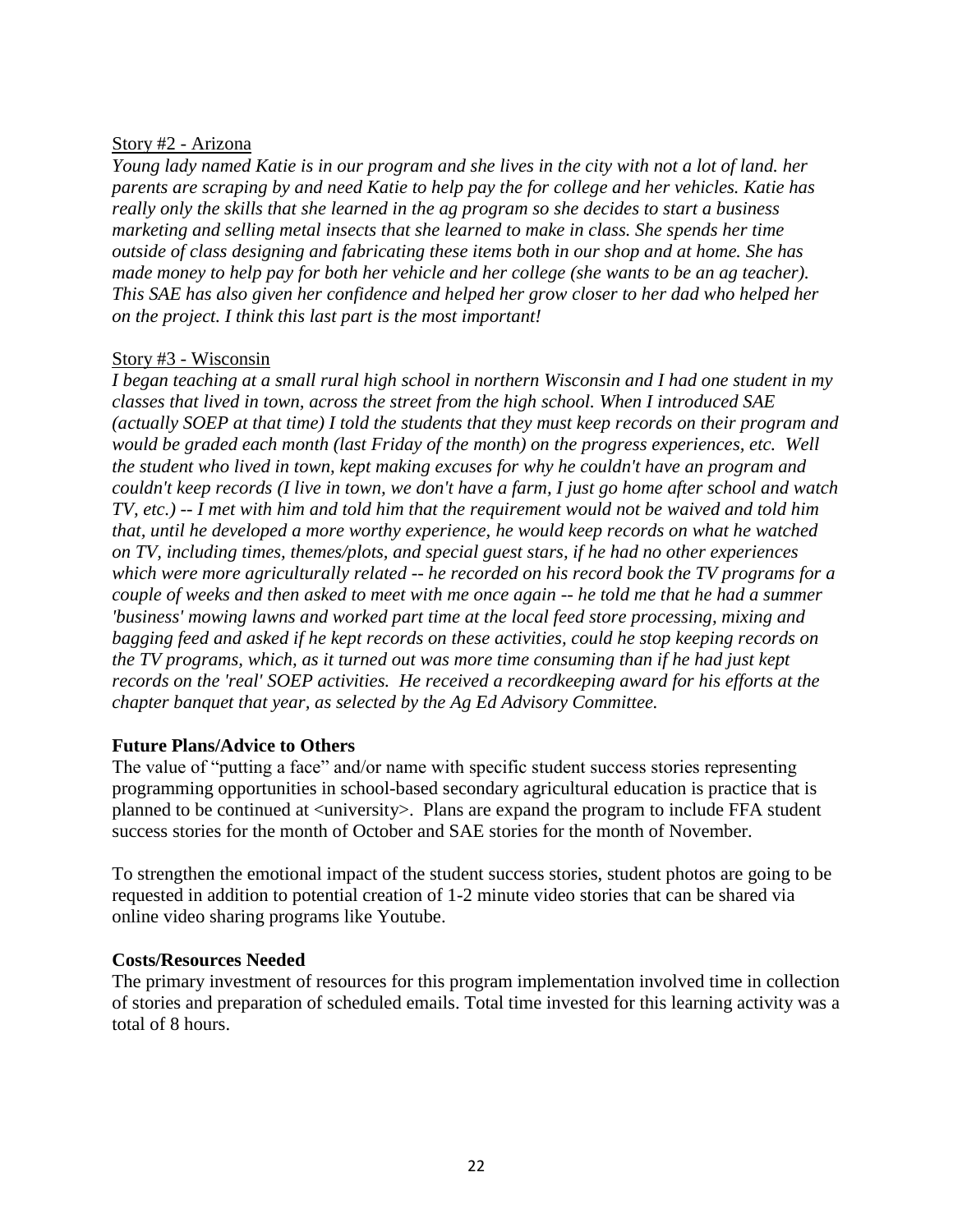#### **References**

- Kantrovich, A. J. (2010). *A national study of the supply and demand for teachers of agricultural education from 2006 -2009.* Morehead, KY: Morehead State University.
- Talbert, B.A., Vaughn, R., Croom, D.B., & Lee, J.S. (2007). *Foundations of Agricultural Education* (2nd Eds.). Danville, IL: Professional Educators Publications.
- National FFA Organization. (2012). Introduction to SAE programs [PowerPoint slides]. Retrieved from https://www.ffa.org/About/WhoWeAre/SAE/Pages/SAEResources.aspx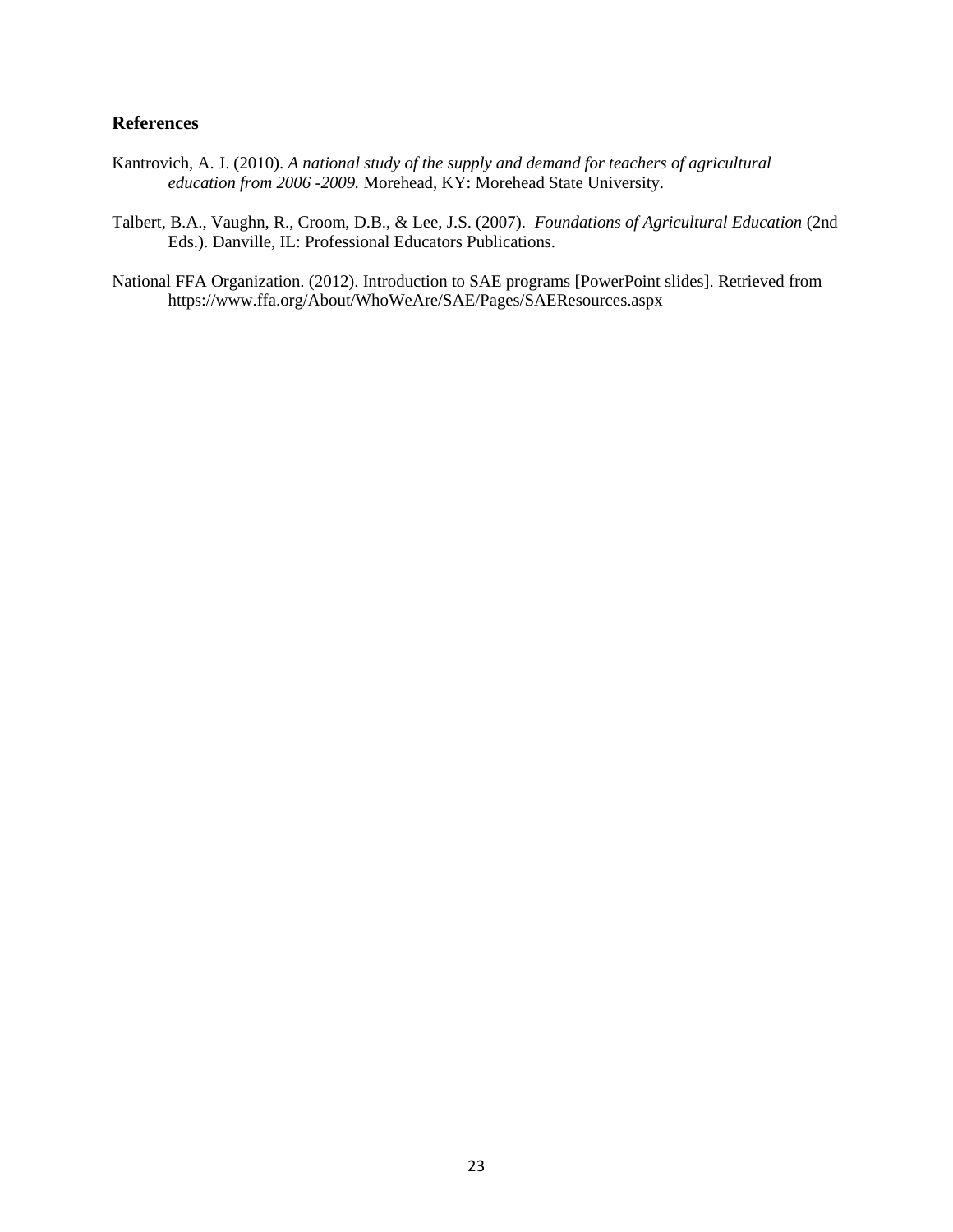Innovative

## **School-Based Agricultural Education in Different Contexts with Different Populations:** *A Domestic Study Abroad*

Daniel D. Foster, Ph.D. The Pennsylvania State University

> 211 Ferguson Building University Park, PA 16801 814-863-0192 [foster@psu.edu](mailto:foster@psu.edu) Twitter: @FosterDanielD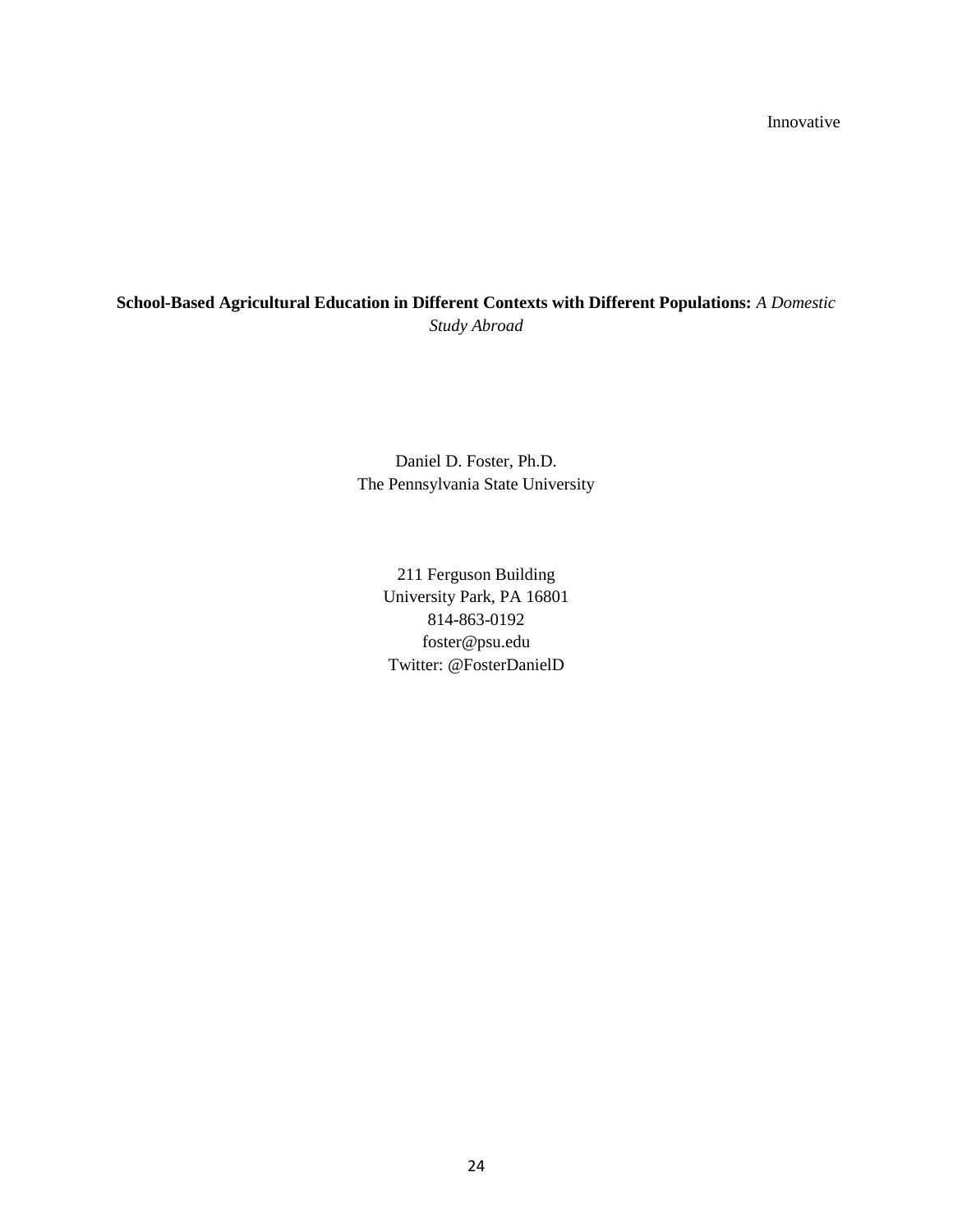## **School-Based Agricultural Education in Different Contexts with Different Populations:**

*A Domestic Study Abroad*

## **Introduction**

There is a shortage of agricultural education teachers across the nation (Kantrovich, 2010) However, that some states have a surplus while others have a devastating shortage (Thompson, 2012). Literature (Pence & MacGillvray, 2006; Willard-Holt, 2001) indicates that even a shortterm experience by pre-service teachers can impact the context and content instructed in the future and impacts multicultural competency or empathy to those not like ourselves. Additionally, the United States is more diverse ethnically and racially than at any time in history (Cano & Martin, 2009) with the world's increasing globalization requiring more interaction among people from varied backgrounds. Learning that is situated in context with reflection is enduring with opportunity for disposition change. Therefore, to increase candidate mobility and to broaden their perspective of what school-based agricultural education can look like to different populations in different contexts, a domestic study abroad facilitated through the major's student organization was conducted.

## **Program Phases**

In order to increase student opportunity for involvement (thus increase recruitment and retention in the AEE Major option), the follow phases were implemented in creating an annual domestic study abroad event:

- Phase I Identify Primary Learning Objectives. In 2013, the objectives where:
- Phase  $II$  Contact potential private entity sponsors
- Phase III- Generate list of strategic partners in host state.
- $\bullet$  Phase IV Provide list learning objectives, finances available and contact list of partners to student committee to design experience, budget, and application/selection process.

## **Results to Date**

In May 2012, 13 teacher candidates traveled to Arizona and spent 8 days traveling 1500 miles visiting 6 school-based agricultural education programs and three national/state parks. Trip highlights included:

- Visiting two multiple teacher urban/suburban programs in Gilbert and Peoria with unique facilities. Gilbert has a meat processing laboratory and Peoria has extensive biotechnology labs and landscape/turf/horticulture facilities.
- Visiting two rural programs with unique facilities and local partnerships in Payson and Chino Valley. Payson has a brand new agriscience facility focused on animal science instruction. Chino Valley has a strong relationship with the local community college, a large agronomy land lab, and an aquaculture facility.
- Visit two different school-based agricultural education programs on the Navajo Nation, a sovereign nation: Monument Valley and Many Farms. Monument Valley is a state operated public school with an extensive veterinary science facility that has been highlighted by 60 minutes and Time magazine for "Schools that work". Many Farms is a Bureau of Indian Affair boarding school.
- Deliver instruction to Navajo students on agricultural education as a career path.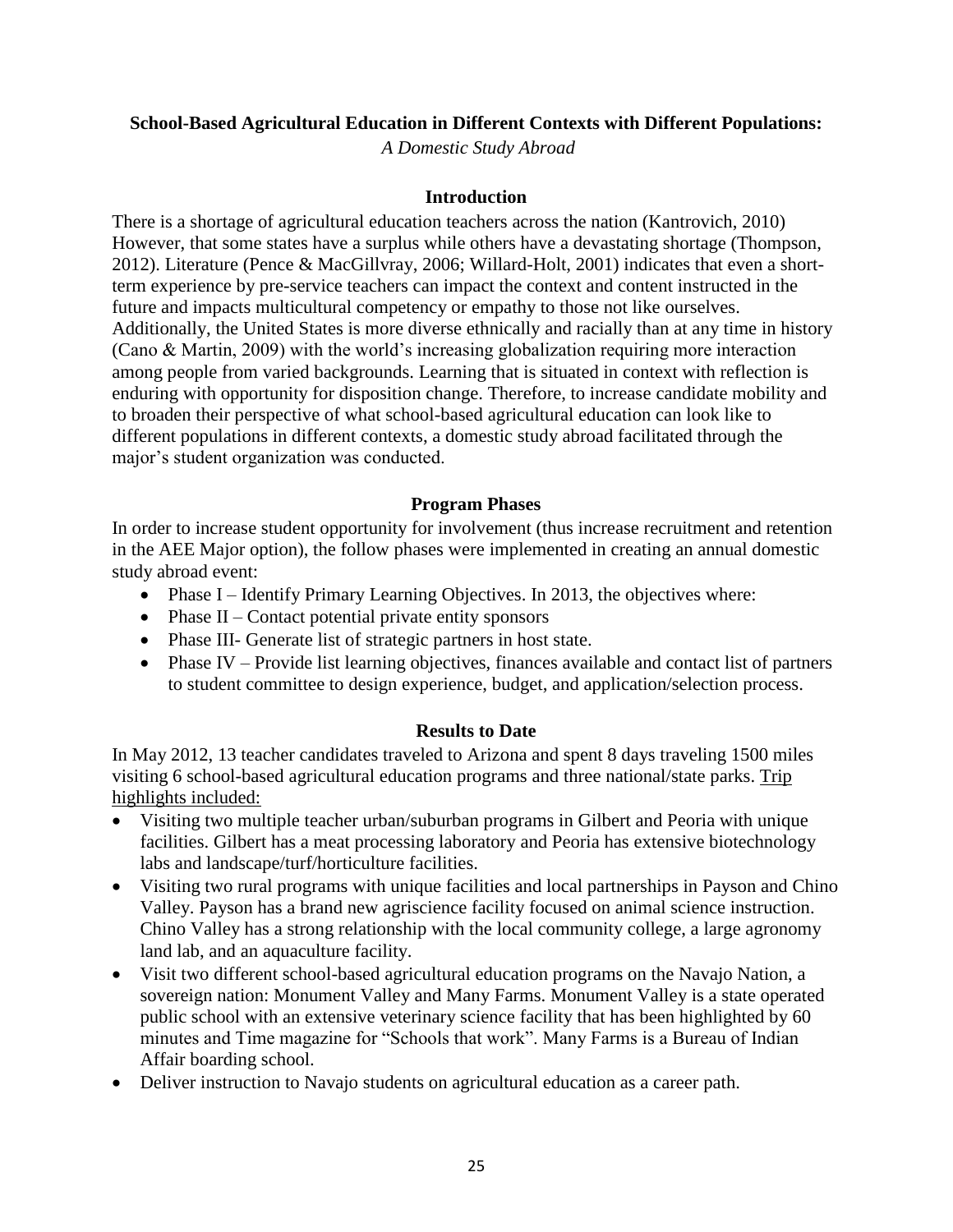Tour State and National Parks including: Grand Canyon, Canyon De Chelly and Monument Valley. Discuss career opportunities in natural resource education.

#### **Future Plans**

The program intends to continue this effort through the major specific student organization. A committee of AEE majors will be appointed in the Fall semester to begin planning the 2014 excursion. Tentatively, discussion of visiting school-based agricultural education programs in the New England and northeastern region of the country have occurred. In addition, partnerships are being discussed of including like-minded agricultural teacher preparation programs from different parts of the nation on the trip to increase synergy and teacher candidate exposure to agricultural education from other regions of the United States through interpersonal interactions.

#### **Resources Needed**

The costs or resources to conduct a domestic study abroad will vary greatly depending on location selected, number of participants and availability of key strategic partners. The budget for the inaugural trip is presented in Table 1.

#### **Table 1**

*Budget in US Dollars for Arizona Domestic Study Abroad Trip for 12 student participants\**

| Item                               | Per Student cost | <b>Total Cost</b> |  |
|------------------------------------|------------------|-------------------|--|
| Airfare                            | 450              | 5,400             |  |
| Ground Transportation <sup>A</sup> | 250              | 3,000             |  |
| Hotel Accommodations <sup>B</sup>  | 175              | 2,800             |  |
| Meals <sup>C</sup>                 | 157.50           | 1,890             |  |
| Programming Fees <sup>D</sup>      | 33.33            | 400               |  |
|                                    | Total            | 13,480            |  |

**Note**: Due to unexpected circumstances, Thirteen candidates actually participated in the trip

<sup>A</sup> Two Rental Vans for 8 days and Fuel;  $B$  Four students per room, four rooms, seven nights;  $C$  21 meals per student; <sup>D</sup> National Park Entrance Fees and other unexpected costs

#### The source of funding is presented in Table 2.

#### **Table 2**

*Sources of Funding in US Dollars for Arizona Domestic Study Abroad Trip for 12 student participants\**

| Source                                 | Amount |
|----------------------------------------|--------|
| University Activity Funds <sup>A</sup> | 3,500  |
| Partner/Host Sponsorship B             | 1,000  |
| Business & Industry Sponsorship        | 3,000  |
| Student Paid Fees <sup>D</sup>         | 6,000  |
| Total                                  | 13,500 |

**Note**: Due to unexpected circumstances, Thirteen candidates actually participated in the trip

 $A$  University collects student activities fee every semester that organizations can apply to use;  $B$  Local schools provided some meals and some lodging accommodations; <sup>C</sup> Private funding was sought through grant application;

 $D$  Each student remitted a \$500 fee for participation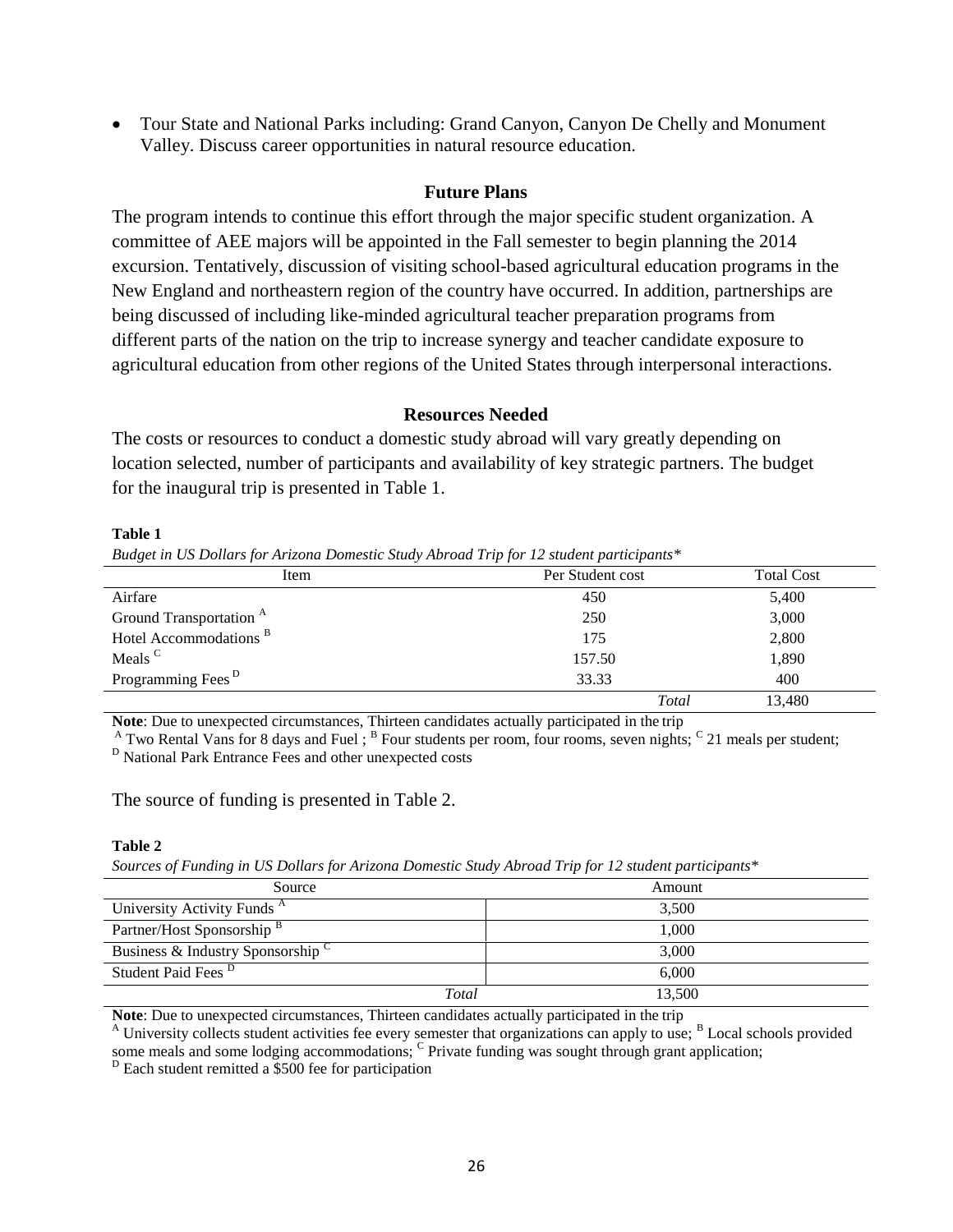#### **References**

- Cano, J. & Martin, R. (2010). Preparing Teachers for Diverse Audiences. In R. M. Torres, T. Kitchel, & A. L. Ball (Eds.), *Preparing and advancing teachers in agricultural education* (pp. 257-267) Columbus, OH: The Ohio State University.
- Kantrovich, A. J. (2010). *A national study of the supply and demand for teachers of agricultural education from 2006 -2009.* Morehead, KY: Morehead State University.
- Pence, H. M., & MacGilivray, I. K. (2006). The impact of an international field experience on preservice teachers. *Teaching and Teacher Education, 24*. 14 – 25.
- Thompson, Ellen (2012). *National Teach AG! Profile of Supply and Demand.* National Association of Agricultural Educators. Retrieved from: <http://communities.naae.org/community/mpa/teachag>
- Williard-Holt, C. (2001). The Impact of a short-term international experience for preservice teachers. *Teaching and Teacher Education, 17*. 505-517.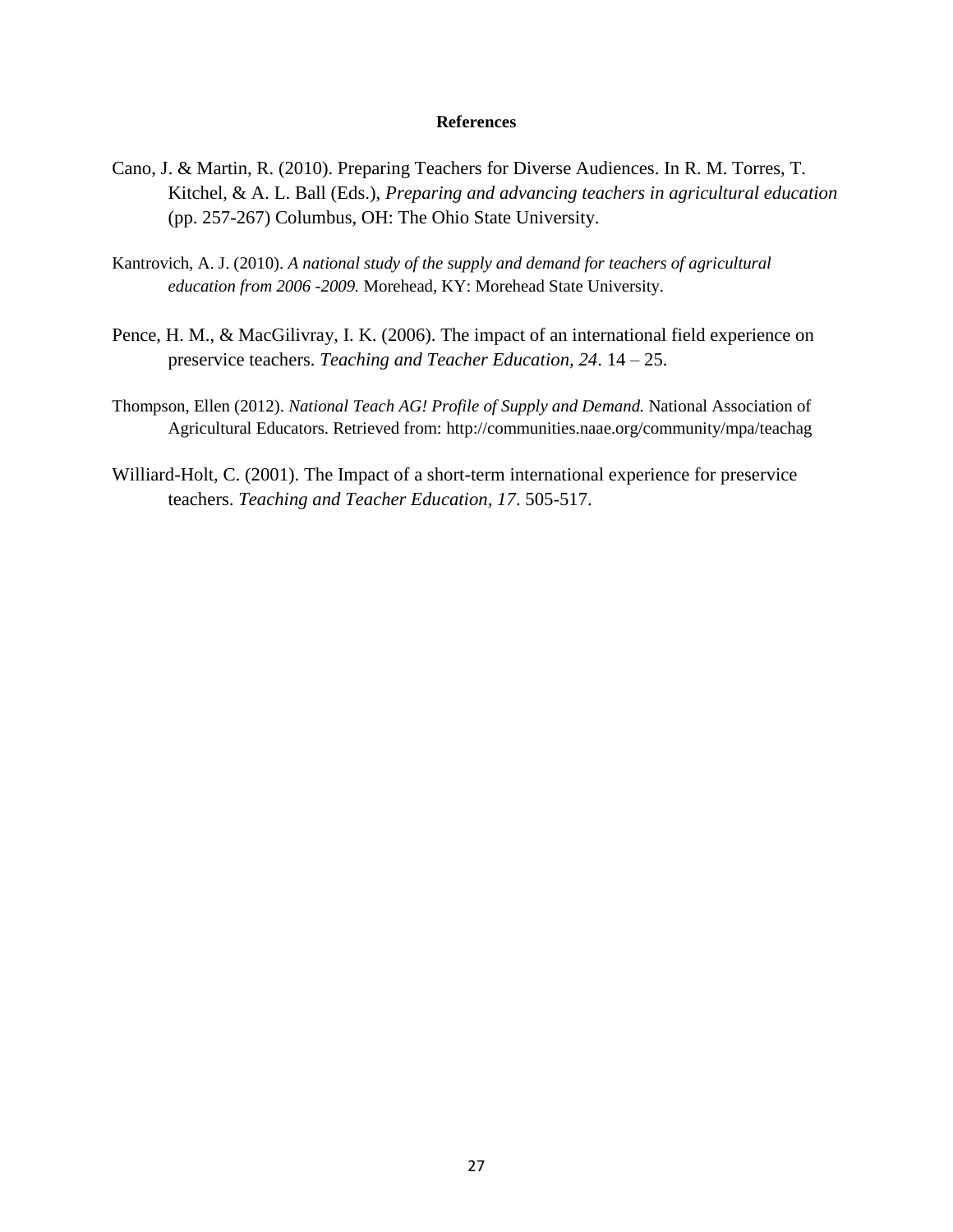## **Innovative Idea**

## **"Survey Says"…Using student feedback to enhance online instruction**

Julie Robinson 2120 Fyffe Road, Room 250 The Ohio State University Columbus, OH 43210 614-292-1354 [robinson.1180@osu.edu](mailto:robinson.1180@osu.edu)

Caryn M. Filson 2120 Fyffe Road, Room 204A The Ohio State University Columbus, OH 43210 614-247-6001 [filson.5@osu.edu](mailto:filson.5@osu.edu)

Robert J. Birkenholz 2120 Fyffe Road, Room 202 The Ohio State University Columbus, OH 43210 614-292-8921 [birkenholz.1@osu.edu](mailto:birkenholz.1@osu.edu)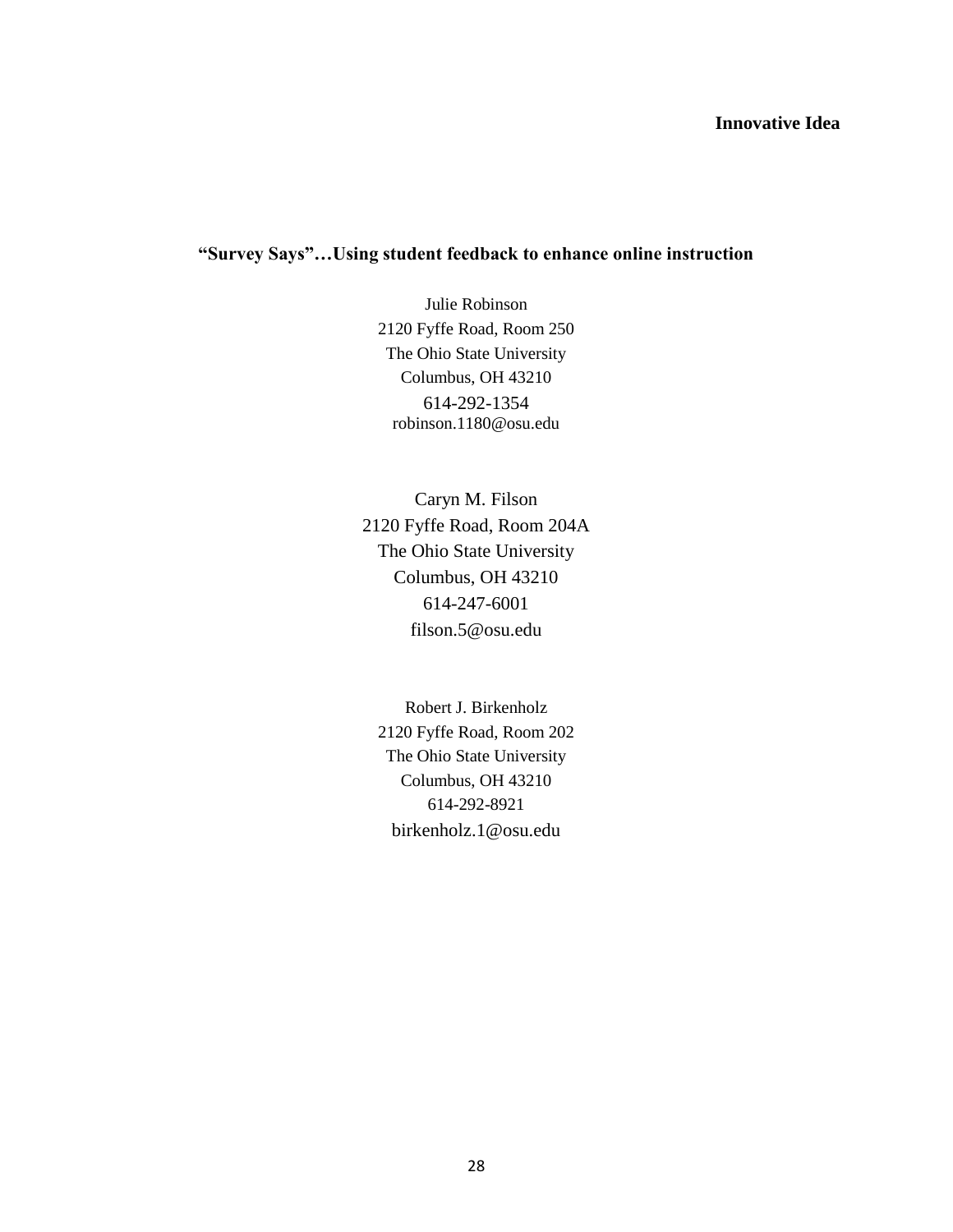#### **"Survey Says" . . . Using student feedback to enhance online instruction**

#### **Introduction**

The number of students enrolling in online courses and degree programs continues to grow each year (Sloan Consortium, 2013). Many institutions have moved from offering some online courses to offering complete degree programs online (Sloan Consortium, 2013). To meet the growing demand for online degree programs the Department of Agricultural Communication, Education, and Leadership (ACEL) at STATE University developed an online master's degree program in 2010. The ACEL Department has a long history of providing flexibility in its graduate degree programs (Scheer, Ferrari, Earnest, & Connors, 2006). Based on a needs assessment, the department developed an online option for the existing M.S. degree in Agricultural and Extension Education (AEE) (Rhoades, Miller, Scheer, Bruns, & Cochran, 2010). Two of the program's largest graduate student populations include Extension professionals employed by STATE University Extension system, and public school agricultural science teachers in STATE. The first cohort of AEE online master's degree students began autumn semester, 2012.

#### **How it works**

Online master's courses are delivered predominantly online, with two required annual face-toface meetings held outside of CITY. The department goal is to admit 25 students per cohort beginning in the fall semester each year. Students who follow the degree plan are able to complete the program in two years. During the fall semester of 2012, three courses in the department were initially taught online: AEE 7000 - Graduate Orientation Seminar, AEE 8000 – Leading through Historical Perspectives, and AEE 8850 Research Methods.

The AEE 7000 - Graduate Orientation Seminar course was a one semester credit hour course in which students completed four assignments and actively participated in weekly discussion posts using Carmen; the university's course management system. The purpose of AEE 7000 - Graduate Orientation Seminar was to promote engagement and collaboration among students, faculty, and staff to enhance scholarly interests of the department. This seminar provided opportunities for students to examine the concept of scholarship in a variety of contexts.

AEE 8000 - Leading through Historical Perspectives was a three semester credit hour course in which students had to complete seven assignments and actively participate in weekly discussion posts using Carmen. The objective of AEE 8000 was to examine the mission, purpose, and historical foundations of Agricultural and Extension Education, Leadership, and Agricultural Communication in America. This course focused on the contemporary issues facing Agricultural Communication, Agriculture Education, Extension Education, and Leadership.

AEE 8850 - Research Methods was a two semester credit hour course in which students completed weekly quizzes or assignments. Quizzes were composed of 10-15 questions, and assignments involved short case studies or a series of multiple choice questions. Quizzes and assignments reinforced material from the weekly assigned readings. Students completed quizzes and assignments via Carmen. In addition, students also completed a comprehensive final exam.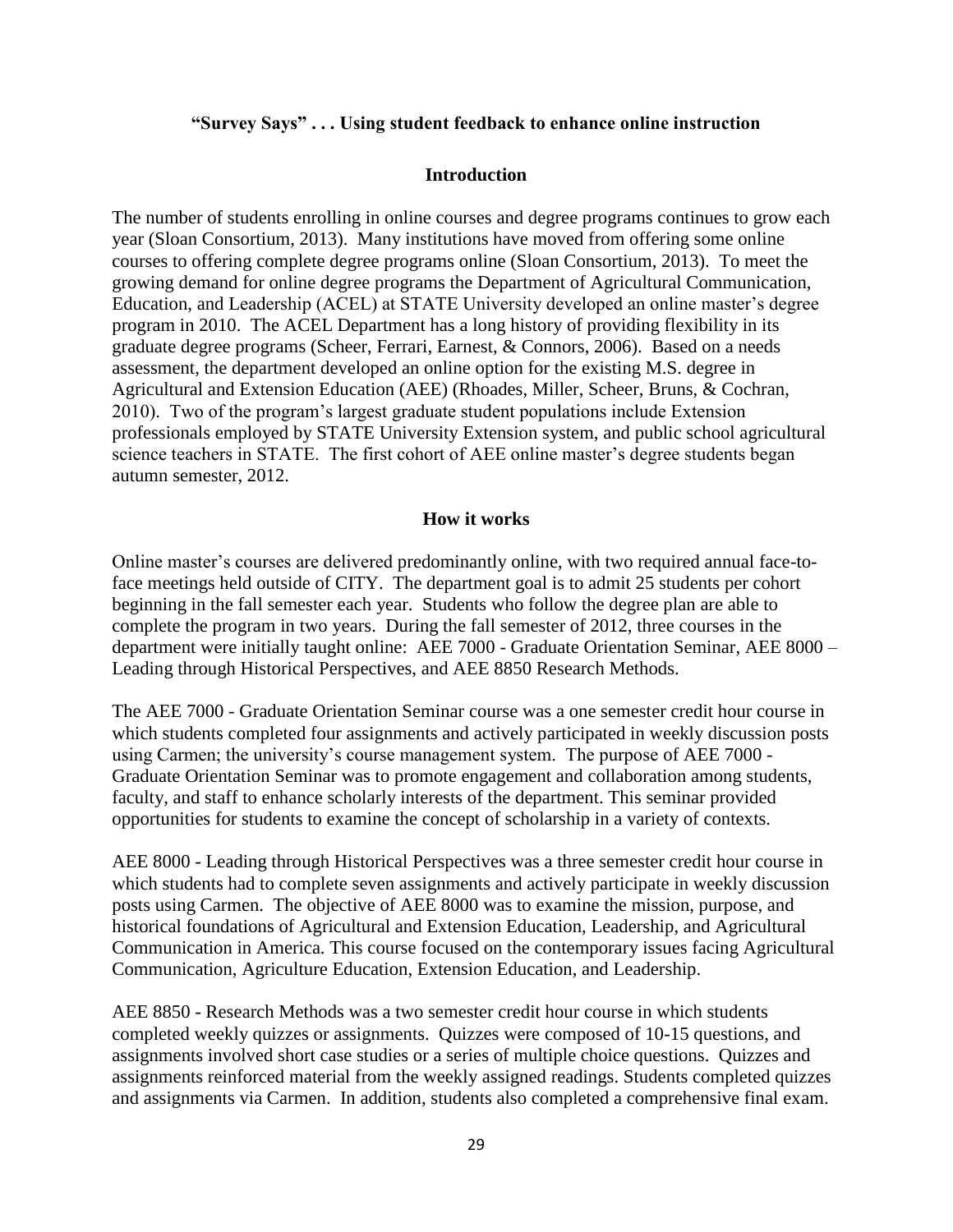This course focused on research principles and techniques that are appropriate for planning, conducting, and reporting in the applied social and life sciences.

## **Results to date**

Near the end of each academic term, STATE University Registrar collects Student Evaluation of Instruction (SEI) from students. Student Evaluation of Instruction are collected electronically for all instructors at the university. Students are not required to complete SEI's, however, they are strongly encouraged to do so by faculty. Students rate their agreement with ten statements using a five-point Likert-type scale with "5" being high and "1" being low.

Student Evaluation of Instruction for AEE 7000 - Graduate Orientation Seminar had a response rate of 60% (n = 6). The mean overall rating for AEE 7000 was 4.8 (SD = 0.4) on the five-point scale. This course had a face-to-face counter-part that received mean overall rating of  $4.7$  (SD = 0.5), which was slightly lower than the online course.

Student Evaluation of Instruction for AEE 8000- Leading through Historical Perspectives had a response rate of 82% (n = 14). The overall mean rating for AEE 8000 was 4.0 (SD = 1.3) on the five-point scale. Eight of the items had a mean score of 4.0 or higher. Two items had a mean score below 4.0: "the instructor was genuinely interested in teaching" ( $\bar{x}$  = 3.9, SD = 1.1) and "the instructor communicated the subject matter clearly" ( $\bar{x}$  = 3.9, SD = 1.3).

Student Evaluation of Instruction for AEE 8850 - Research Methods had the lowest response rate of 30.4% (n = 7). The overall mean rating for AEE 8850 was 4.1 (SD = 0.7) on a five-point scale. Three of the items had a mean score below 4.0, between neutral and agree. The three items that received a mean score below 4.0 were "the instructor was genuinely interested in teaching"  $(\bar{x} = 3.8, SD = 0.8)$ , "the instructor encouraged students to think for themselves" ( $\bar{x}$  = 3.8, SD = 0.8), and "I learned a great deal from this instructor" ( $\bar{x}$  = 3.8,  $SD = 0.8$ ).

Qualitative data collected from students offered even more valuable feedback than the SEIs. The written comments informed instructors about specific aspects of the course or assignments that were the most beneficial or least desirable. Students also provided detailed feedback and suggestions to improve the course for future semesters.

## **Future plans**

Courses for spring 2013 semester will generate additional SEI evaluations and the results will be analyzed and taken into consideration when planning and organizing courses in the future. Feedback received from courses offered in autumn 2012 will be used to improve planning and revising course offerings for the autumn 2013 semester and beyond.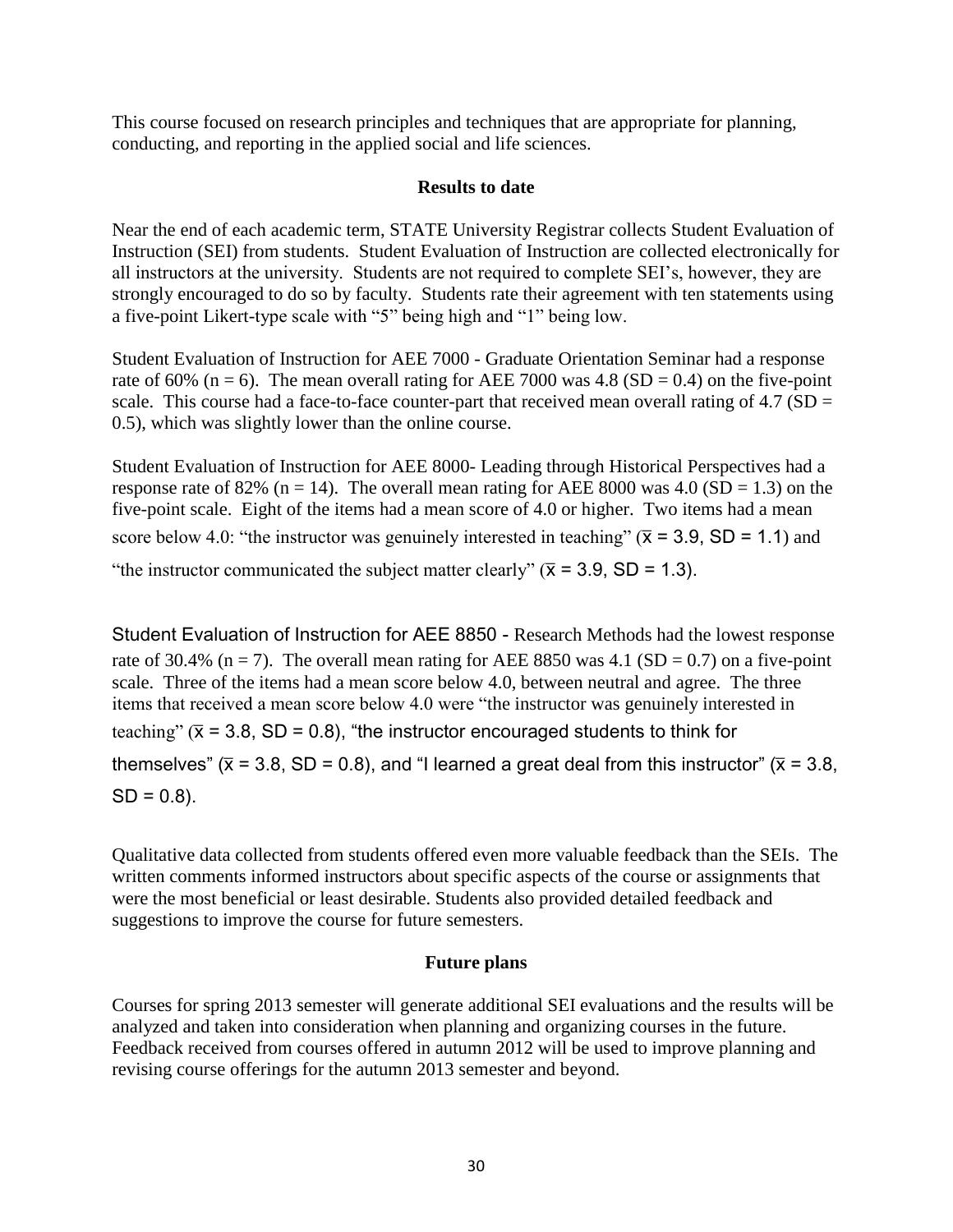#### **Costs/resources needed**

In order to conduct an online course, the time required to convert a face-to-face course to an online format must be considered. Access to a course management system is also necessary when offering online degree programs.

#### **References**

Rhoades, E., Miller, L., Scheer, S., Bruns, K., & Cochran, G. R. (2010). *Needs Assessment for Online M.S. in Agricultural and Extension Education*. Staff Study. Department of Human and Community Resource Development, The Ohio State University, Columbus, OH.

Scheer, S. D., Ferrari, T. M., Earnest, G. W., & Connors, J. J. (2006). Preparing Extension Professionals: The Ohio State University's model of Extension education. *Journal of Extension* [On-line], 44(4). Available at<http://www.joe.org/joe/2006august/a1.php>

Sloan Consortium. (2013). *Changing Course: Ten Years of Tracking Online Education in the United States*. Retrieved from http://www.onlinelearningsurvey.com/reports/changingcourse.pdf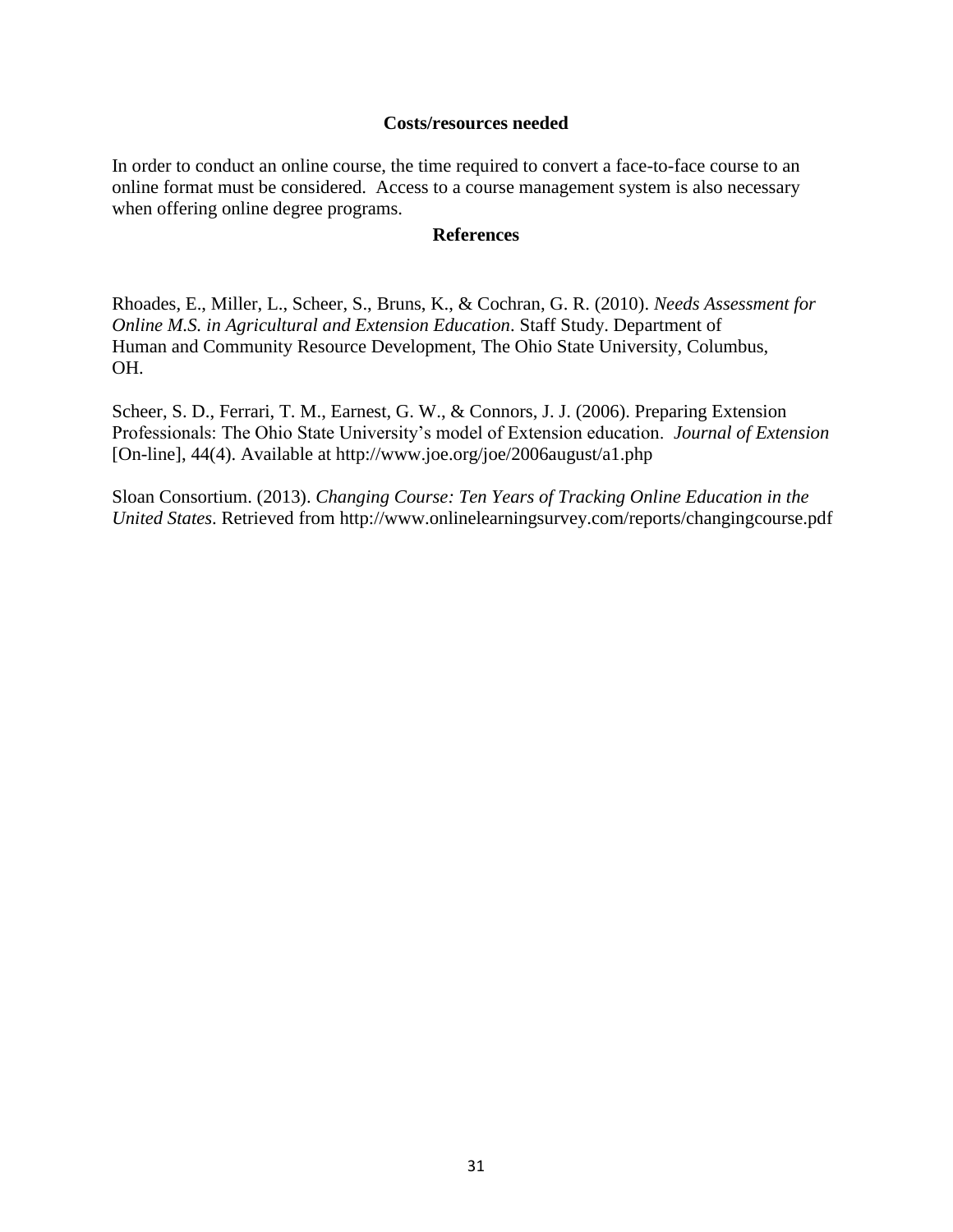Innovative Idea

## **Utilizing the Agricultural Marketing Resource Center (AgMRC) Website to Increase the Critical Thinking Skills of Secondary Agricultural Education Students**

Trent Wells Demopolis High School 701 U.S. Highway 80 West Demopolis, AL 36732 ktw0004@iastate.edu

Ryan Anderson Iowa State University 206E Curtiss Hall Ames, IA 50011 randrsn@iastate.edu

Dustin Perry Iowa State University 223A Curtiss Hall Ames, IA 50011 dkperry@iastate.edu

Preston Byrd Iowa State University 223B Curtiss Hall Ames, IA 50011 apbyrd@iastate.edu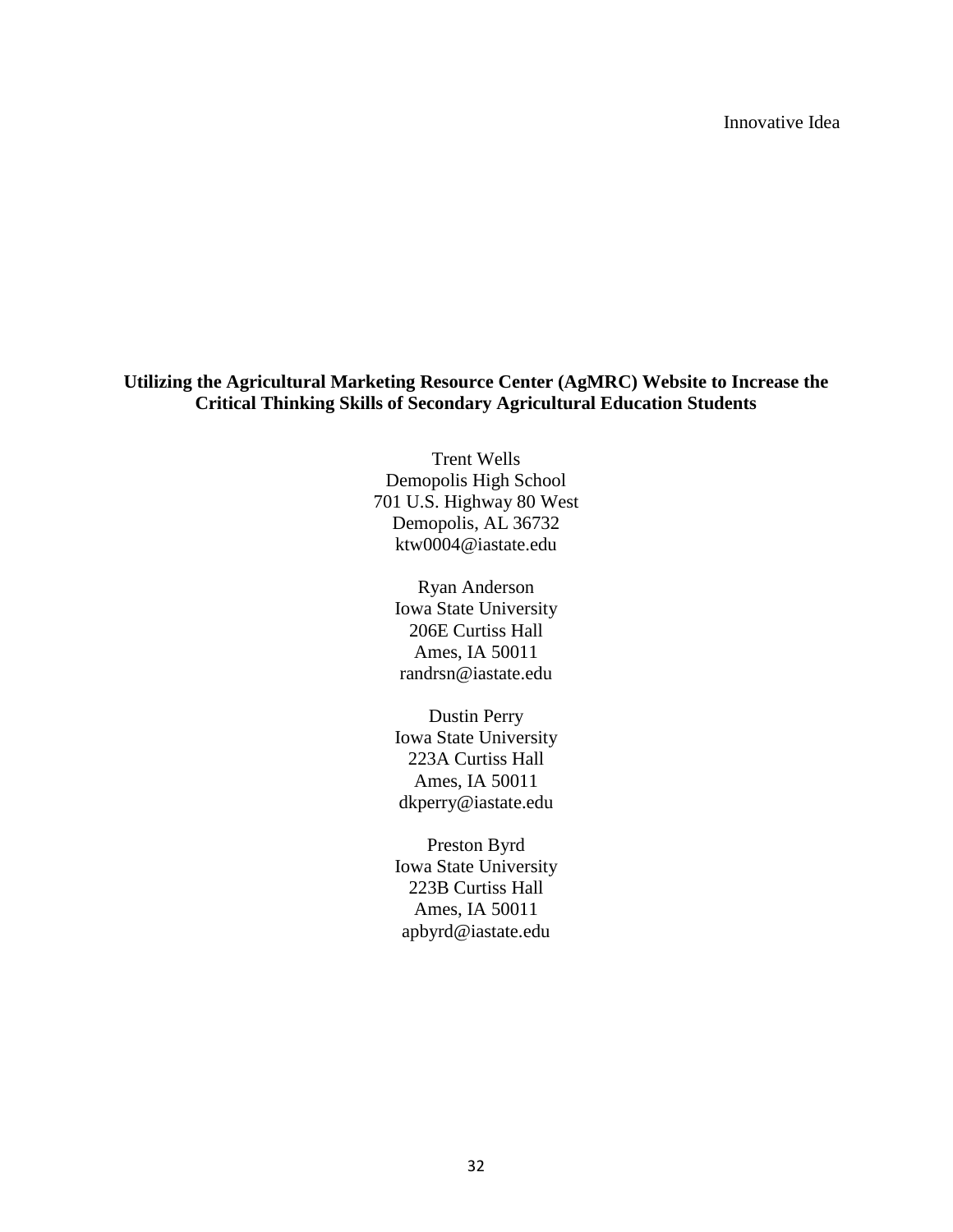#### **Utilizing the Agricultural Marketing Resource Center (AgMRC) Website to Increase the Critical Thinking Skills of Secondary Agricultural Education Students**

#### **Introduction & Need for Innovation**

The agricultural industry is continually diversifying its efforts to adequately market to consumers (Thilmany & Watson, 2004). The need for an agriculturally-literate populace is apparent as consumers attempt to navigate their ways through a myriad of food, feed, and fiber choices (Doerfert, 2011). As agricultural markets have globalized, traditional producers must understand how to adequately address issues regarding the distribution of their products in an increasingly difficult and evolving marketplace (Thilmany & Watson, 2004). This plight is not lost solely on adult producers and consumers. The forthcoming generation is facing a similar predicament: lack of awareness in and about the agricultural industry (Doerfert, 2011; Powell, Agnew, & Trexler, 2008).

Historically, agricultural education teachers have attempted to teach individuals about the complex nature of the agricultural industry through school-based secondary agricultural education (Phipps, Osborne, Dyer, & Ball, 2008). Agricultural education has also been utilized as the medium for the industry to reach youth and adult consumers as well as producers through a comprehensive and inclusive approach to agricultural science (Phipps et al., 2008). To help foster the development of cognitive abilities of secondary agricultural education students, the need exists for curricula that encourages higher-order thinking and problem-solving skills and the ability to develop and synthesize information to arrive at viable solutions to agricultural issues (Doerfert, 2011; Edwards, 2004; Thoron & Myers, 2012). Perhaps the utilization of the Agricultural Marketing Resource Center (AgMRC) website can help to bridge the gap.

The United States Department of Agriculture, in conjunction with [State] University, has created the AgMRC website to serve as "an electronic, national resource for producers interested in value-added agriculture" (Agricultural Marketing Resource Center, 2013a, ¶ 1). Information provided through this resource details data concerning agricultural commodities, markets, business, and more (Agricultural Marketing Resource Center, 2013a). In addition to reaching out to agricultural producers, lessons have been developed to "educate students on value-added agriculture" (Agricultural Marketing Resource Center, 2013b, ¶ 1). These lessons revolve around introductory material related to various sectors of the agricultural industry, particularly the valueadded portion of the industry.

#### **How it Works**

Agricultural education teachers are able to utilize the AgMRC as a resource for curriculum enhancement through the use of worksheets developed by curriculum experts with content experience at [University] (Agricultural Marketing Resource Center, 2013b). These worksheets are available for use free-of-charge and are designed to provide students with a variety of knowledge concerning "value-added agriculture" (Agricultural Marketing Resource Center, 2013b, ¶ 1). To aid in understanding the uses of the website, an orientation guideline for searching the database is provided. Teachers can use this resource to supplement classroom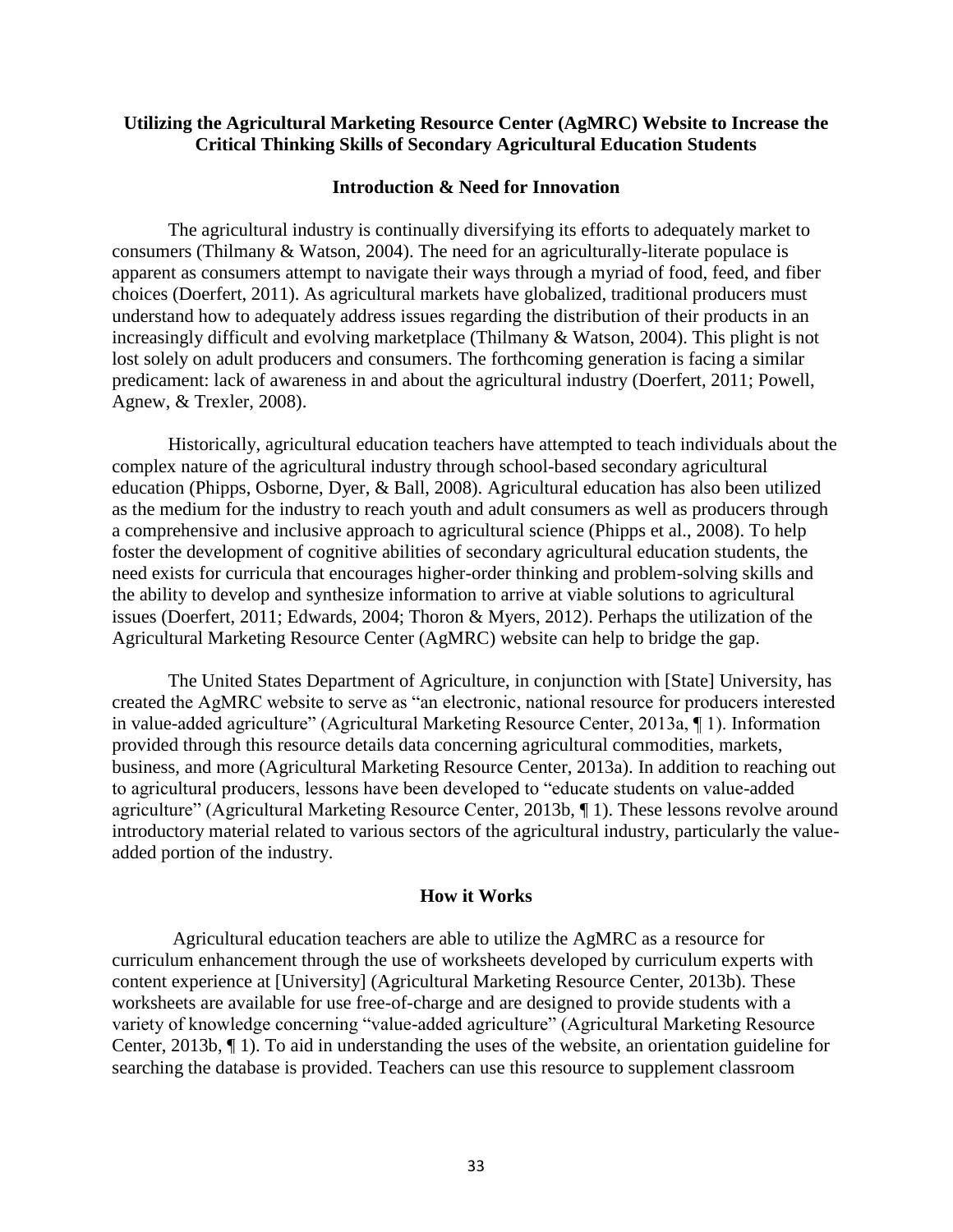instruction in a given agricultural topic or commodity, ranging from business development to livestock. Currently, twenty worksheets incorporating data-seeking questions have been developed and are ready to use. Additional worksheets are being developed and added to the website regularly. Upon conclusion of the appropriate lesson, agricultural education teachers and students are able to use internet-capable technology (i.e., classroom computers, smart phones, etc.) to access the AgMRC website by going to the "AgMRC Curriculum" tab and selecting the appropriate lesson (Agricultural Marketing Resource Center, 2013b). These worksheets require students to seek out information to answer various questions pertaining to the agricultural industry. Using technological resources to create "an original product" (Krathwohl, 2002, p. 215) allows students the opportunity to perform at the highest level of Bloom's Taxonomy.

#### **Implications**

As commodity prices fluctuate daily, students must monitor market occurrences and adjust their conclusions when appropriate. This unpredictability lends itself to increasing students' awareness of the agricultural industry's constant state of transformation, thereby address gaps in agricultural literacy (Doerfert, 2011; Powell et al., 2008). Through constant surveillance and reporting of market activities, these worksheets emphasize higher-order cognitive abilities by providing students opportunities to enhance their knowledge of the agricultural industry by seeking out new information and forming new conclusions and answers based on the available data (Krathwohl, 2002). As these students mature into adulthood, this knowledge of the vitality and volatility of agriculture will, hopefully, remain with them as they become consumers of agricultural industry products and services.

#### **Future Plans & Advice to Others**

It is recommended that agricultural education teachers evaluate ways to incorporate higher-order thinking skills into their curricula (Edwards, 2004; Thoron & Myers, 2012). These worksheets provide students with a method to use technology to synthesize and create new information in accordance with Krathwohl's (2002) research. The ease of availability of the worksheets enhances their flexibility to be used within school-based agricultural curricula. However, a challenge remains: disseminating information regarding this supplementary curriculum source to agricultural education teachers. Boone, Gartin, Boone, and Hughes (2006) found that information about new technologies in agricultural education can be effectively conveyed through the use of teacher in-service training sessions and workshops. The researchers recommend that AgMRC workshops and teacher training be conducted at both state- and national-level agricultural education teacher conferences to increase awareness of this effective teaching tool.

#### **Costs**

The worksheets are free-of-charge and are accessible through the AgMRC website. The worksheets were developed with secondary agricultural education teachers' needs in mind. All that is required to access these materials is an internet connection and internet-capable technology. Additional costs may incur if smart phone technology is utilized, as individuals would be subject to additional charges from their service providers.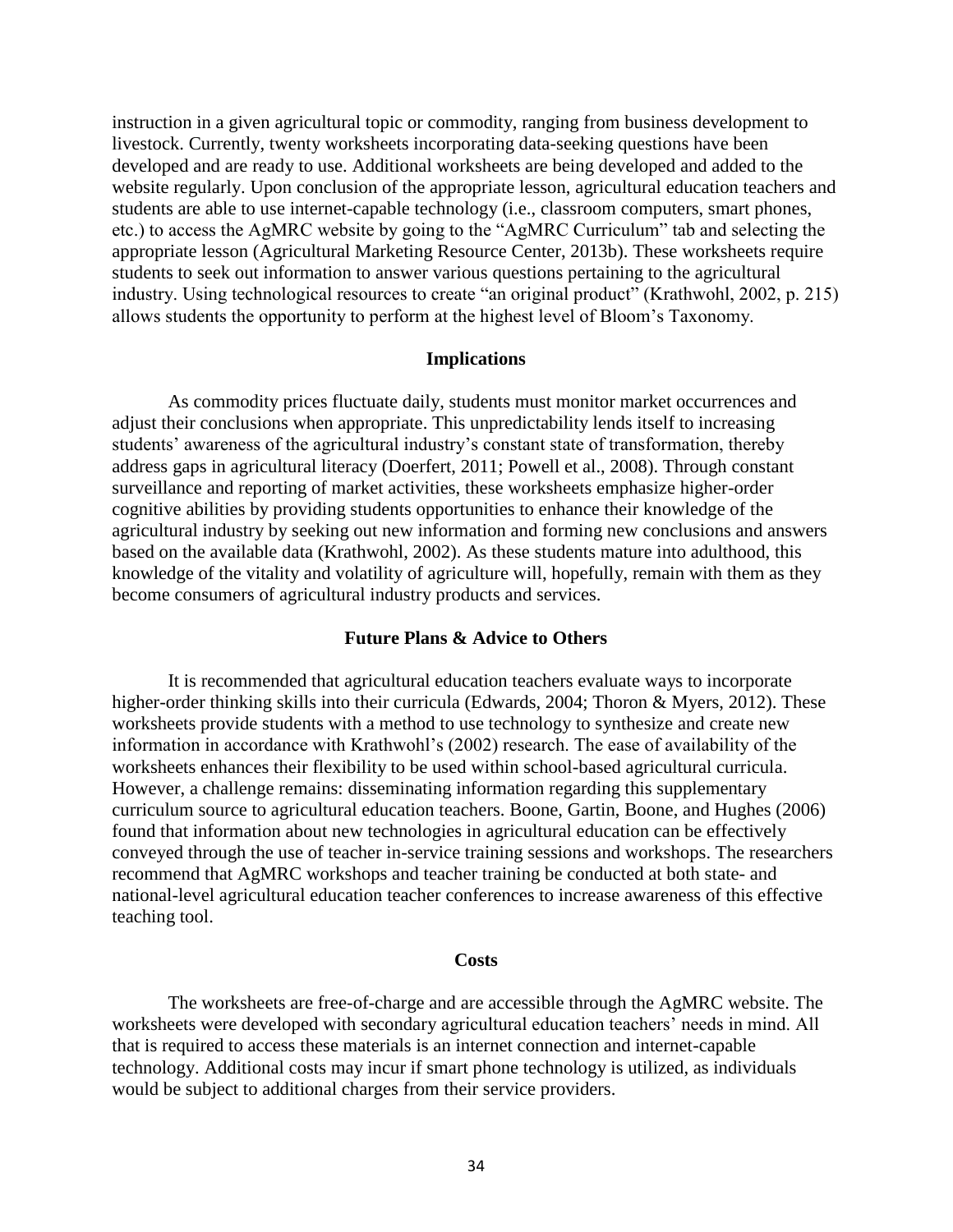#### **References**

- Agricultural Marketing Resource Center. (2013a). Agricultural marketing resource center home page. Retrieved from http://www.agmrc.org/
- Agricultural Marketing Resource Center (2013b). AgMRC special projects initiative curriculum page. Retrieved from http://www.agmrc.org/curriculum/
- Doerfert, D. L. (Ed.) (2011). *National research agenda: American Association for Agricultural Education's research priority areas for 2011-2015*. Lubbock, TX: Texas Tech University, Department of Agricultural Education and Communications.
- Edwards, M. C. (2004). Cognitive learning, student achievement, and instructional approach in secondary agricultural education: A review of literature with implications for future research. *Journal of Vocational Education Research, 29*(3). 225-244.
- Boone, Jr., H. N., Gartin, S. A., Boone, D. A., & Hughes, J. E. (2006). Modernizing the agricultural education curriculum: An analysis of agricultural education teachers' attitudes, knowledge, and understanding of biotechnology. *Journal of Agricultural Education, 47*(1), 78-89. doi: 10.5032/jae.2006.01078
- Krathwohl, D. R. (2002, Autumn). A revision of Bloom's taxonomy: An overview. *Theory into Practice, 41*(4), 212-218. Retrieved from http://www.tandfonline.com/doi/pdf/10.1207/s15430421tip4104\_2
- Phipps, L. J., Osborne, E. W., Dyer, J. E., & Ball, A. (2008). *Handbook on Agricultural Education in Public Schools* (6<sup>th</sup> ed.). Clifton Park, NY: Thomson Delmar Learning.
- Powell, D., Agnew, D., & Trexler, C. (2008). Agricultural literacy: Clarifying a vision for practical application. *Journal of Agricultural Education, 49*(1), 85-98. doi: 10.5032/jae.2008.01085
- Thilmany, D., & Watson, P. (2004). The increasing role of direct marketing and farmers markets for western US producers. *Western Economics Forum*, *3*(2), 19-25. Retrieved from http://ageconsearch.umn.edu/bitstream/27982/1/03020019.pdf
- Thoron, A. C., & Myers, B. E. (2012). Effects of inquiry-based agriscience instruction on student scientific reasoning. *Journal of Agricultural Education, 53*(4), 156-170. doi: 10.5032/jae.2012.04156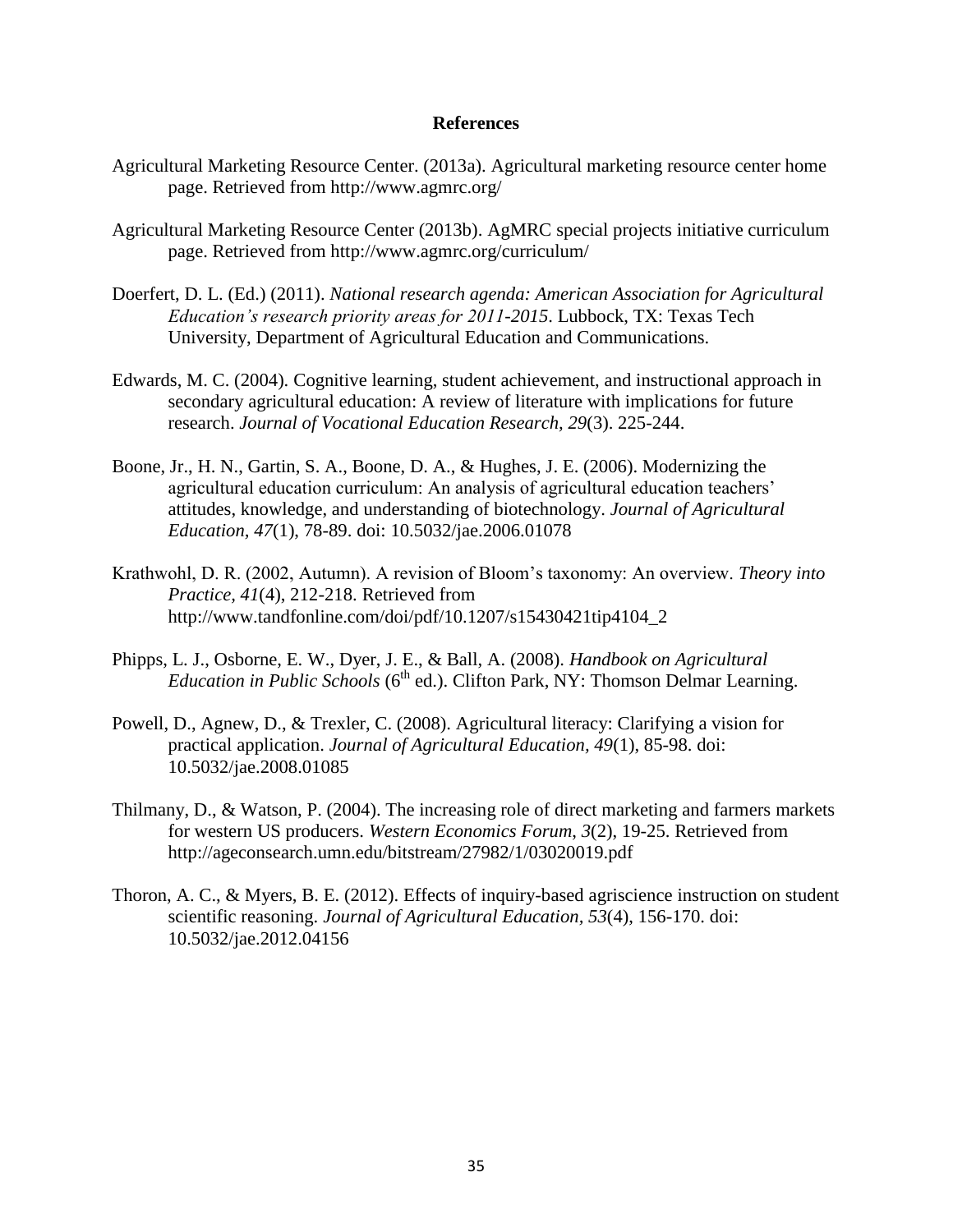## **Poster Type: Research**

## **Agricultural Education Teachers' Deconstruction of Content Knowledge**

Amber Rice Tracy Kitchel University of Missouri

121 Gentry Hall Columbia, MO 65211 (502-294-6137) Amber.houck@mizzou.edu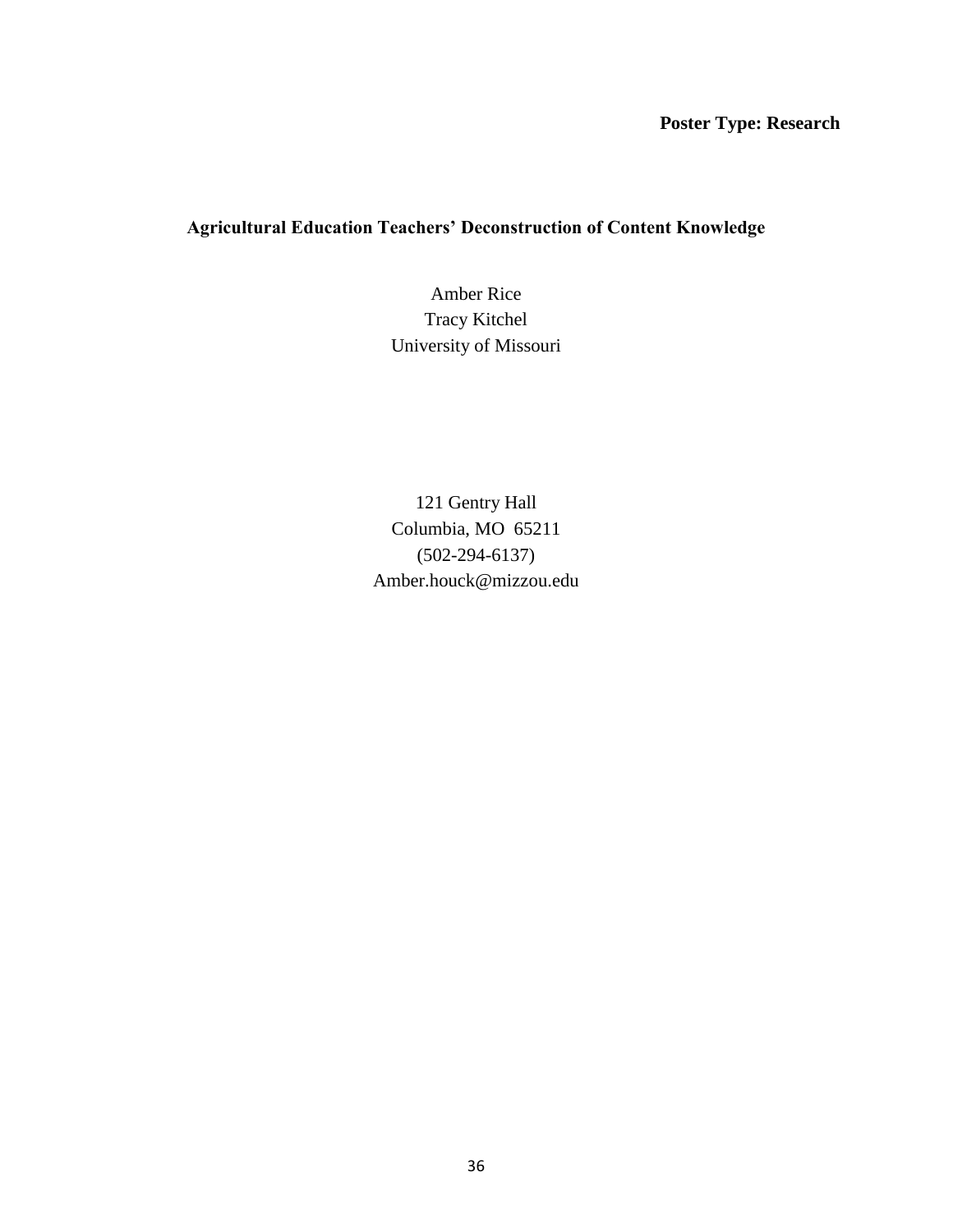### **Agricultural Education Teachers' Deconstruction of Content Knowledge**

### **Introduction**

Pedagogical content knowledge (PCK) is what truly separates a teacher from an expert in content (Shulman, 1986). Teachers' content knowledge and understanding of material is influential in their ability to break down content for students (Diakidoy & Iordanou, 2003). Transformation of subject matter requires critical interpretation, representations of ideas in various forms, choosing specific instructional methods for topics, and tailoring adaptations based on the needs of students (Shulman, 1987). Due to the complexity of this process, beginning teachers often struggle to figure out how deconstruction of knowledge occurs. Examining agricultural education teachers' process of breaking down subject matter could aide teacher preparation programs in preparing preservice teachers.

#### **Conceptual Framework**

A framework by Chick, Baker, Pham, and Cheng (2006) provided clarity on what characteristics teachers exhibit when tapping into their pedagogical content knowledge. The categories of PCK were: teaching strategies, questioning techniques, student thinking, student misconceptions, explanations, cognitive demands of task, representations of concepts, knowledge of resources, purpose of content knowledge, deconstructing content, curriculum knowledge, and other (Chick et al., 2006). For each PCK category in the framework there was a corresponding piece of evidence for how that might look in the classroom.

### **Purpose of Study**

The purpose of this case study was to explore how teachers deconstruct their content knowledge expertise for student understanding. The central question was: how is content knowledge being used by teachers in the process of planning and teaching for student understanding? Guiding questions included: 1) What are agriculture teachers sources of content knowledge? 2) How do agriculture teachers determine what content is important? 3) What strategies do agriculture teachers use to teach the content? 4) How do agriculture teachers assess student understanding of the content?

### **Methodology**

In this qualitative case study, a multiple-case design was utilized. The purposeful sample for the study included two agriculture teachers in [state]. One was a novice and the other had been teaching for seven years, which falls in the expert range (Darling-Hammond & Bransford, 2005). Having both a novice and an expert case provides two different lenses in which to understand PCK. The researcher viewed this study through a pragmatic lens. Data were collected through semi-structured interviews and field observations in the classroom. Upon transcription of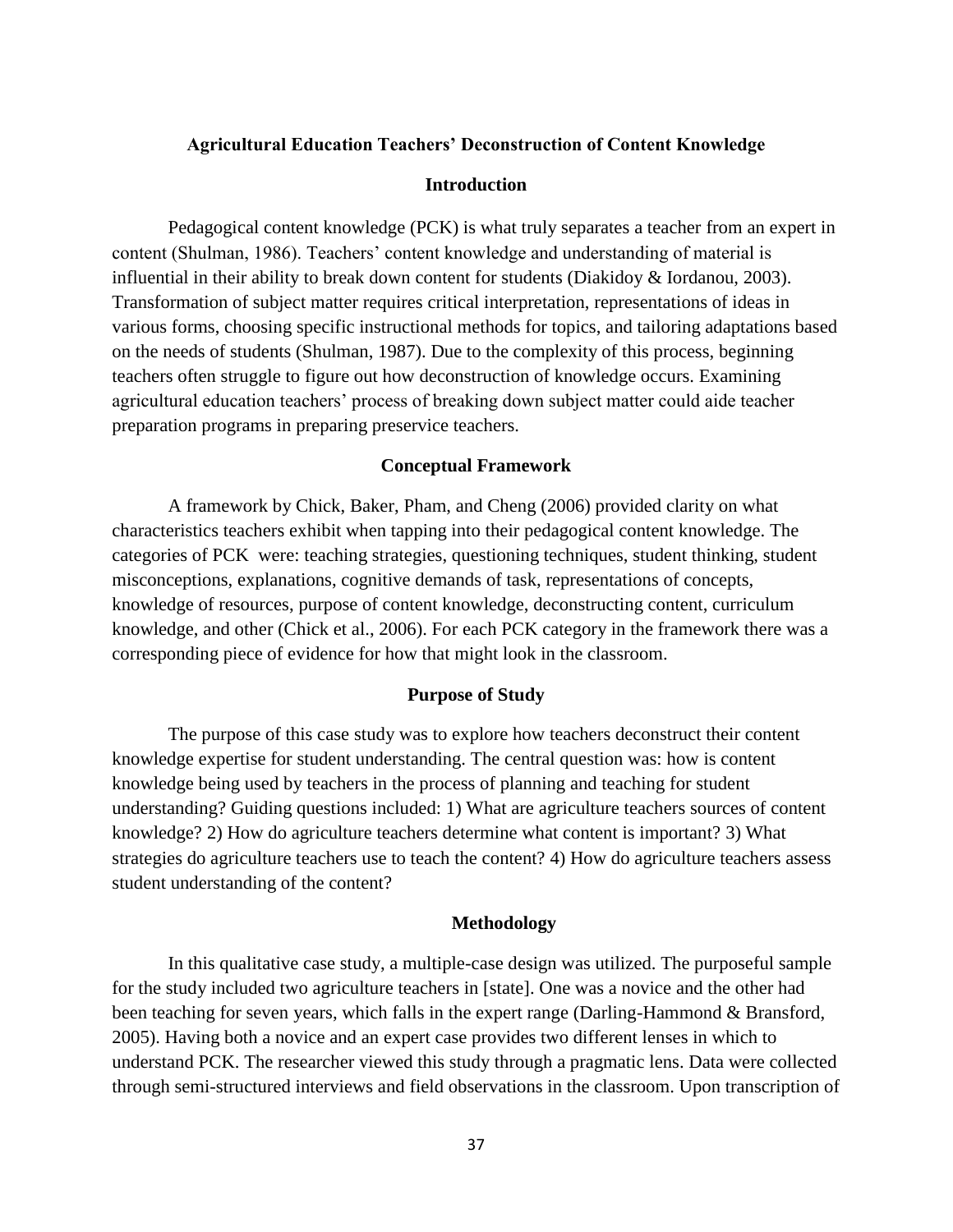the interviews and classroom observations the data were coded and then grouped according to emergent themes. Categories were then collapsed into the final themes for the findings. To ensure trustworthiness of the data, member checking was utilized (Creswell, 2013). Relevant literature was also utilized as a basis for discussion and conclusions. Credibility of the data was insured by richness of the data obtained and reflexivity from the researcher through memoing.

### **Findings**

In the first theme, *Sources of Content Knowledge,* both teachers identified their own high school experiences as their most significant source of agriculture content knowledge. The second theme, *Choice and Purpose of Content,* demonstrated both teachers had similar goals in how the content knowledge was to be used by their students, which was to develop agricultural literacy. Student cognitive ability was also a factor in choice of content. The third theme, *Strategies for Teaching Content,* varied by teacher*.* The novice chose her teaching methods based on her comfort with the content and student approval and the expert chose her methods based on time limits, efficiency, and classroom management. The fourth theme, *Limitations of Teaching Content*, ranged from student understanding of the content itself to practical limitations such as the number of students to serve in one classroom. The novice teacher indicated problems with understanding by students, but focused more on her own limitations with the content.

### **Conclusions**

Both the novice and expert teacher demonstrated PCK through their interview and classroom teaching observation. This is consistent with Magnusson, Krajcik, and Borko (1999) who stated PCK begins to develop in preservice and beginning teachers. Previous high school education being the primary source of agriculture content knowledge for both the novice and the expert teacher could have future implications on the profession if incorrect knowledge is passed down from teacher to teacher over generations. How the two teachers choose their teaching methods was based on themselves primarily and on the students' needs secondarily but very little was based on the application to the content. This aligns with the report from Haston and Leon-Guerrero (2008) which stated there is concern in the education profession with the connection in methods courses between content and curriculum. The novice teacher indicated she struggled with answering questions from students and the students themselves understanding the content. This could be a beginning teacher efficacy issue or indicate a lack of content knowledge.

### **Recommendations**

The researcher recommends continued exploration into the PCK of teachers to determine if they are making the connection between teaching strategies and the content they are teaching. Further investigation into subjects teachers do not feel like they have expertise in could also aid in the process of deconstructing knowledge. Overall, the researcher recommends a similar study be conducted with a grounded theory design to focus more on the process of developing PCK and breaking down the content for student understanding with a larger sample of teachers.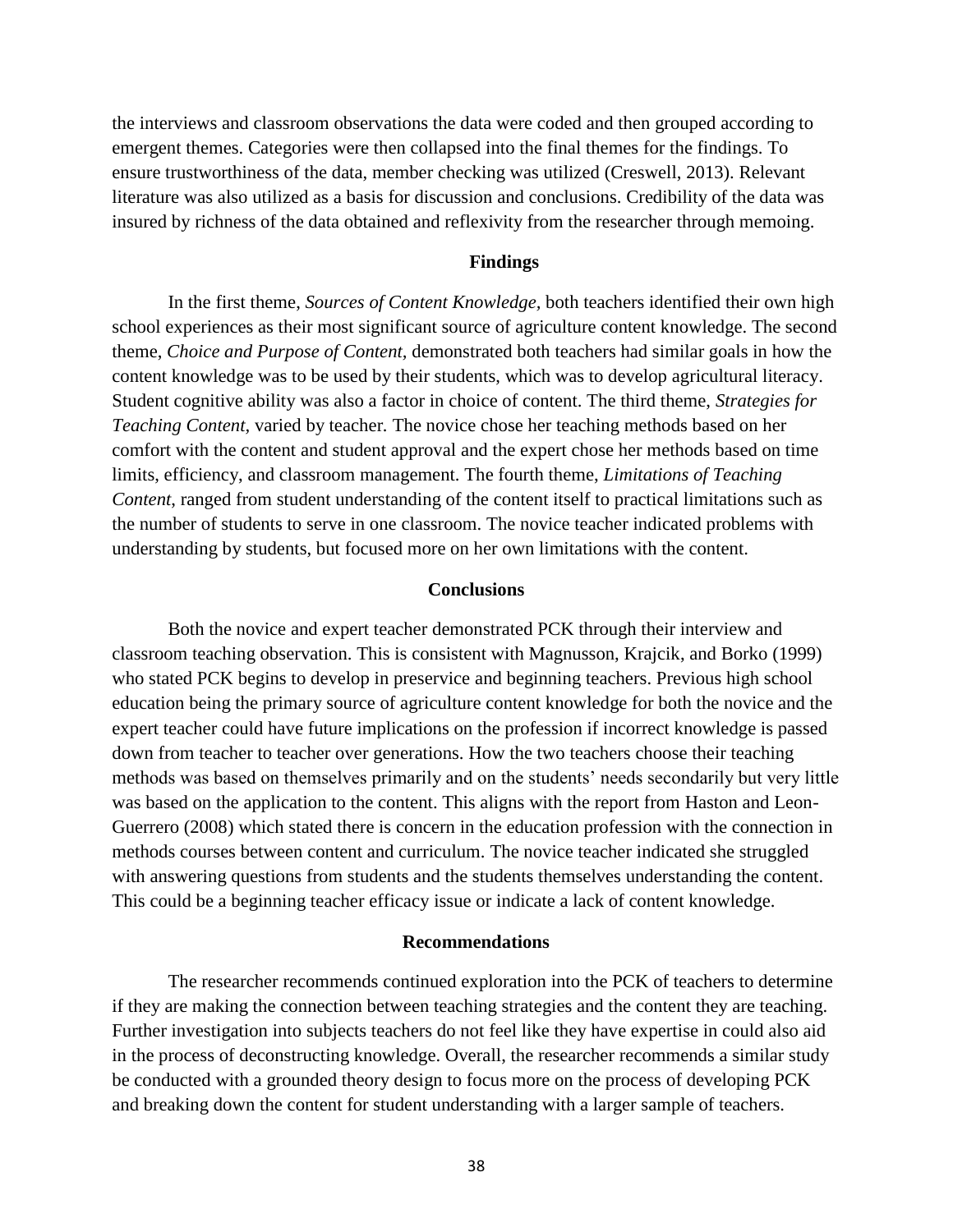- Chick, H. L., Baker, M., Pham, T., & Cheng, H. (2006). Aspects of teachers' pedagogical content knowledge for decimals. *In Proceedings of the 30th annual conference of the International Group for the Psychology of Mathematics Education.*
- Creswell, J. W. (2013). *Qualitative Inquiry & Research Design: Choosing Among Five Approaches*. United States: Sage Publications.
- Darling-Hammond, L., & Bransford, J. (Eds.). (2005). *Preparing teachers for a changing world: What teachers should learn and be able to do.* San Francisco, Calfornia: Jossey-Bass.
- Diakidoy, I. N., & Iordanou, K. (2003). Preservice teachers' and teachers' conceptions of energy and their ability to predict pupils' level of understanding. European Journal of Psychology of Education, XVIII (4), 357-368.
- Haston, W., & Leon-Guerrero, A. (2008). Sources of pedagogical content knowledge: Reports by preservice instrumental music teacher. *Journal of Music Teacher Education, 17*(2), 48- 59.
- Magnusson, S., Krajcik, J., & Borko, H. (1999). Nature, Sources, and Development of Pedagogical Content Knowledge for Science Teaching. In J. Gess-Newsome & N. G. Lederman (Eds.), *Examining Pedagogical Content Knowledge* (pp. 95-132). Boston: Kluwer Academic Publishers.
- Shulman, L. (1986). Those who understand: Knowledge growth in teaching. *Educational Researcher, 15*(2), 4-14.
- Shulman, L. (1987). Knowledge and teaching: Foundations of the new reform. *Harvard Educational Review, 57*(1), 1-22.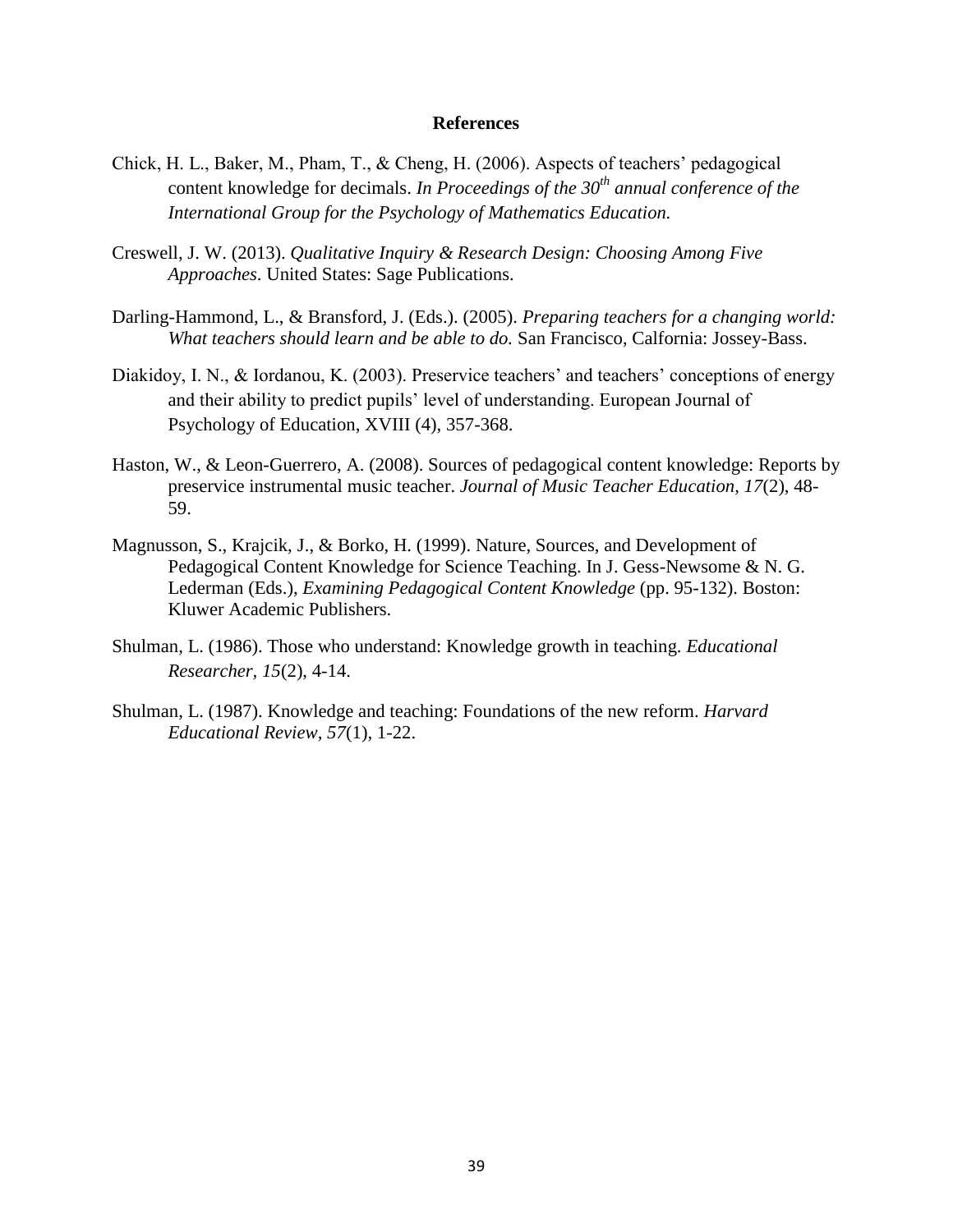# **Frequency of Administrator Supervisory Practices in the Nonformal Components of Agricultural Education**

**Thomas H. Paulsen, Ph.D. Iowa State University 217C Curtiss Hall Ames, IA 50011 tpaulsen@iastate.edu**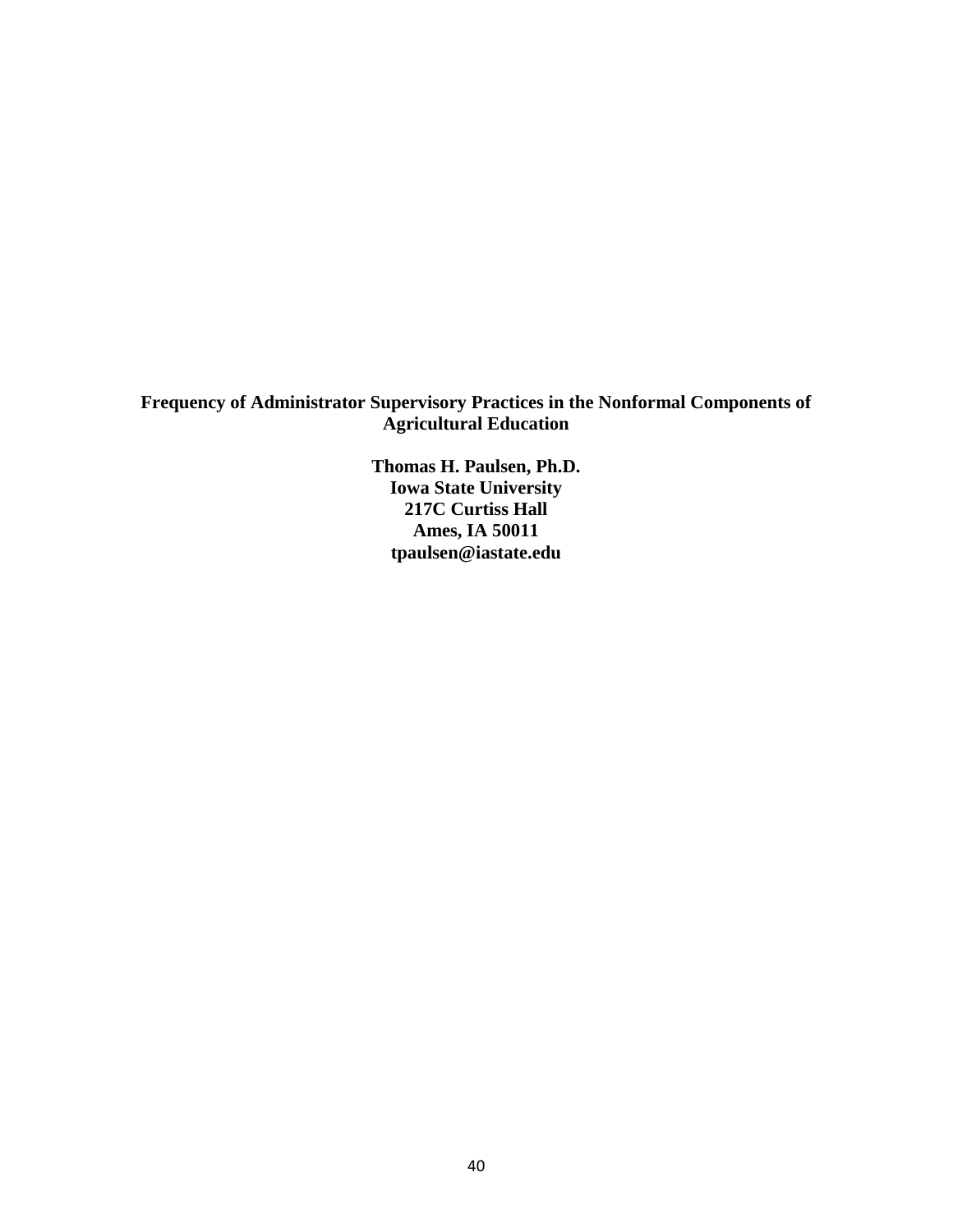# **Frequency of Administrator Supervisory Practices in the Nonformal Components of Agricultural Education**

# **Introduction**

A recent report by Pearson (Unit, 2012) indicated that the United States ranks  $25<sup>th</sup>$  out of 34 countries in math and science achievement. Many factors have been identified to increase student achievement, however, Wright, Horn, and Sanders (1997) profess "the most important factor affecting student learning is the teacher" (p. 63). High school principals use instructional supervision techniques to enhance the pedagogical skills of teachers with "the ultimate goal of enhancing student achievement" (Marzano, Frontier, & Livingston, 2011, p. 2). Recent attempts to reform teacher supervision and evaluation (Marzano & Toth, 2013) demonstrate that the importance of teacher supervision has never been greater.

Agricultural education uses a three component, whole person approach to agricultural education (National Council for Agricultural Education, 2009; Phipps, Osborne, Dyer, and Ball, 2008). Etling (1993) posited that powerful learning experiences can be implemented in each of the three components of agricultural education and most effective teachers are able to facilitate learning in both formal and nonformal settings. However, are high school principals supervising agriculture teachers in the nonformal components of the agriculture education program?

# **Theoretical Framework**

The theoretical framework underlying this study originated from Ferguson and Bargh's (2004) who purported that social knowledge, activated through perception, can shape and guide complex human behaviors automatically without one's knowledge of how or why these behaviors are taking place. Agricultural education teachers' overall experiences with supervision conducted by their principals may impact the manner in which they respond to administrator instructional supervision and approach their personal instructional practice. How often do agricultural education teachers experience instructional supervision practices within the nonformal components of their programs?

# **Purpose/Objectives**

The purpose of this descriptive study was to identify the frequency in which selected administrator supervisory practices were experienced by agricultural education teachers in the nonformal components of the agricultural education program.

# **Methods/Procedures**

This descriptive, base-line study utilized a cross-sectional survey design and was implemented electronically using the tailored design method (Dillman, Smyth, & Christian, 2009). Items were developed and aligned within the following constructs of instructional supervision practices as identified by Zepeda and Ponticell (1998): validation, empowerment, coaching, visible presence, and professionalism. A panel of experts reviewed the instrument for content, face, and construct validity. A pilot-study was conducted with 20 randomly selected agricultural education instructors using the recommendations of Sudman (1976). All constructs had acceptable or good Cronbach's Alphas (George and Mallery, 2003).

The target population for this study consisted of high school agricultural education teachers in the United States who were identified in available, electronic state agricultural education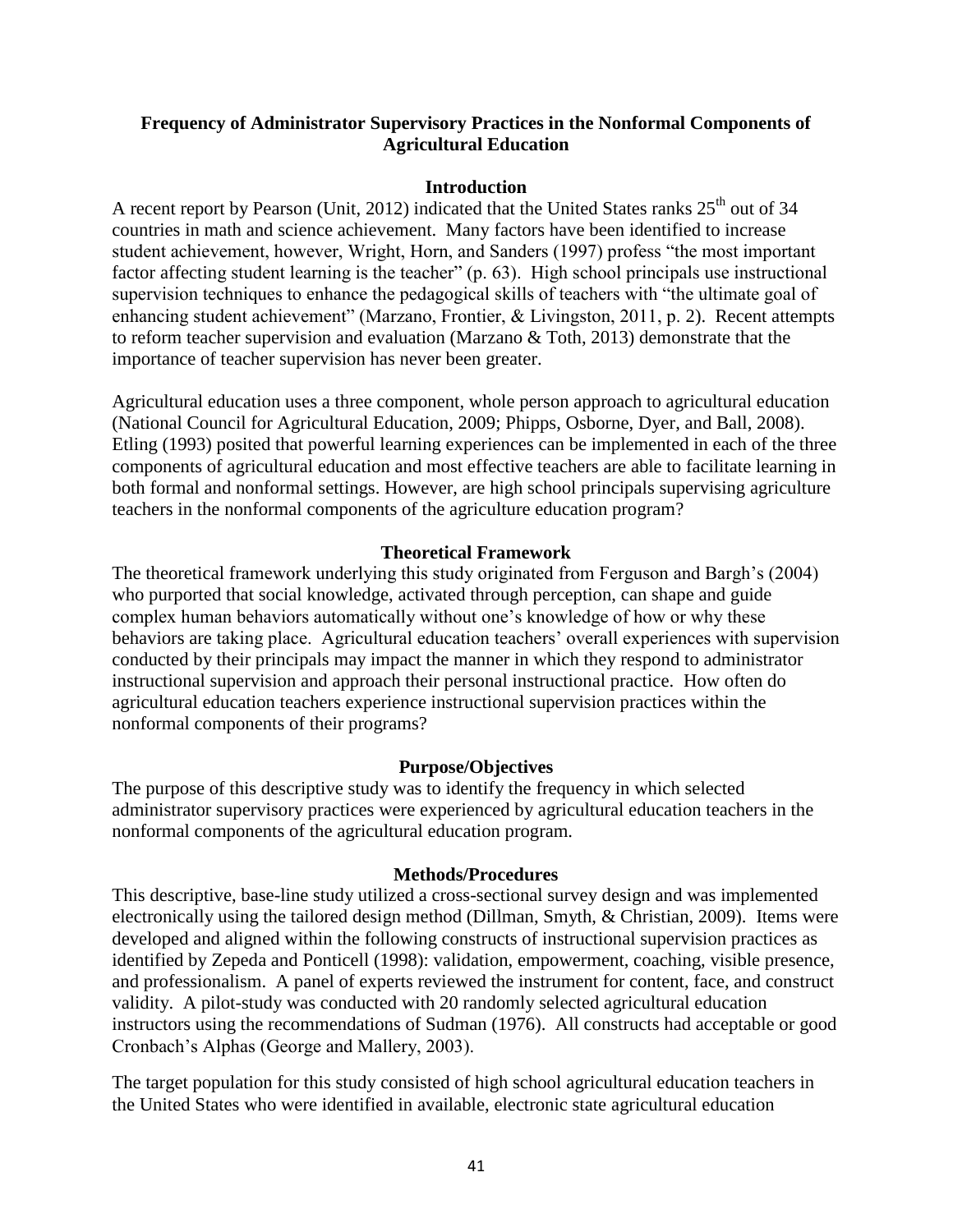instructor directories. A total of 234 agricultural education teachers from the randomly selected 664 potential respondents provided complete responses for a 35.24% response rate. Due to the anonymity of the responses, non-respondents were not able to be identified. Responses of early and late respondents were compared (Lindner, Murphy, & Briers, 2001). No statistically significant differences were found. This study was limited to agricultural education teachers who responded.

# **Results/Findings**

The average agricultural education teacher in this study was male, aged 40.62 years, held a Bachelor's degree, and had 14.87 years of teaching experience. Frequencies and percentages were calculated within each of the five Likert options for each of the 28 items. Grand means were calculated by construct. Respondents indicated that they experienced *empowerment* and *validation* more than any other construct area; however, frequencies identified for all constructs were rated less than *sometimes*. The grand mean and standard deviation for each construct are displayed in Table 1.

Table 1

*Frequency of Supervisory Practices Experienced in Nonformal Settings by Construct*

| <b>Supervisory Construct</b> | Construct Mean | Construct SD |
|------------------------------|----------------|--------------|
| Empowerment                  | 2.59           | .88          |
| Validation                   | 2.59           | .90          |
| Professionalism              | 2.49           | .88          |
| Coaching                     | 2.31           | .89          |
| Visible Presence             | 2.30           | .79          |

*Note:* Each item was rated on the following scale:  $1 =$  never,  $2 =$  rarely,  $3 =$  sometimes,  $4 =$ often, and  $5 =$  always.

# **Conclusions/ Implications/Recommendations**

The grand mean for each construct fell below three, or the level labeled *sometimes* for every construct. Teachers identified the frequency of experience with each of the constructs below *sometimes* with most of the constructs being marked as *never* or *rarely.* No constructs were rated *often* or *always.* Teachers report being observed in a wide variety of nonformal settings, but infrequently. If principals have the ability to assist teachers in improving instruction through supervisory practices (Marzano & Toth, 2013) and powerful learning opportunities exist in all aspects of the agricultural education program (Etling, 1993), it is then a matter of concern that agricultural education teachers are not experiencing appropriate supervisory practices in the nonformal components of the program.

Agricultural education teachers hold the key to initiating professionally engaging collaboration with their principals. Agricultural education teachers can initiate this process by inviting high school principals to provide them with feedback regarding the pedagogical practices that take place in FFA and SAE activities. Pre-service teacher training and beginning teacher mentoring programs should include training to assist agricultural education teachers in developing the skills to initiate collaborative relationships with principals and other evaluators. By further exploring instructional supervision, a list of appropriate supervisory strategies could be developed that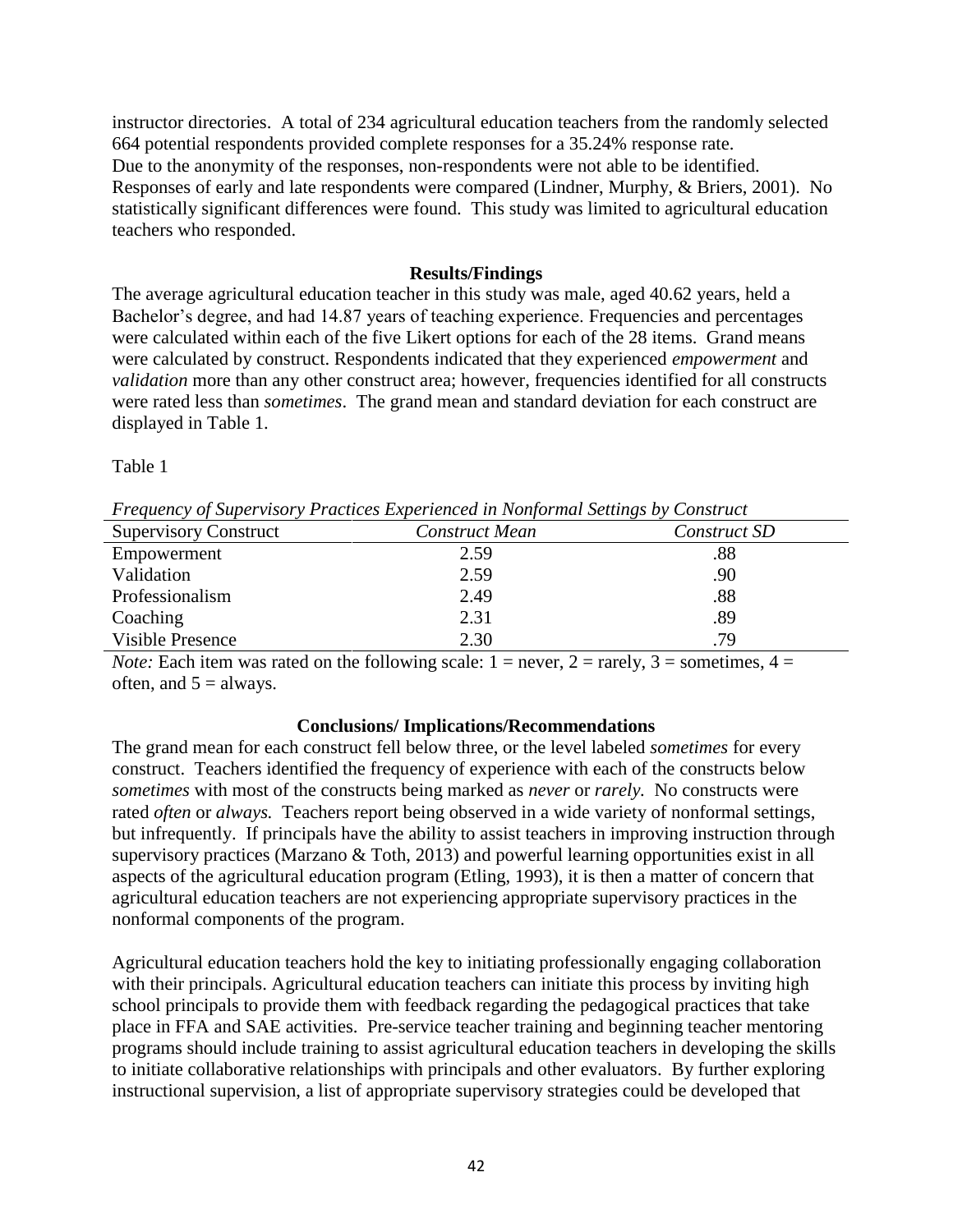could be used to positively impact student achievement through instructional supervision in all components of the agricultural education program. The results of this study could be useful in developing a model for implementing supervisory practices in agricultural education.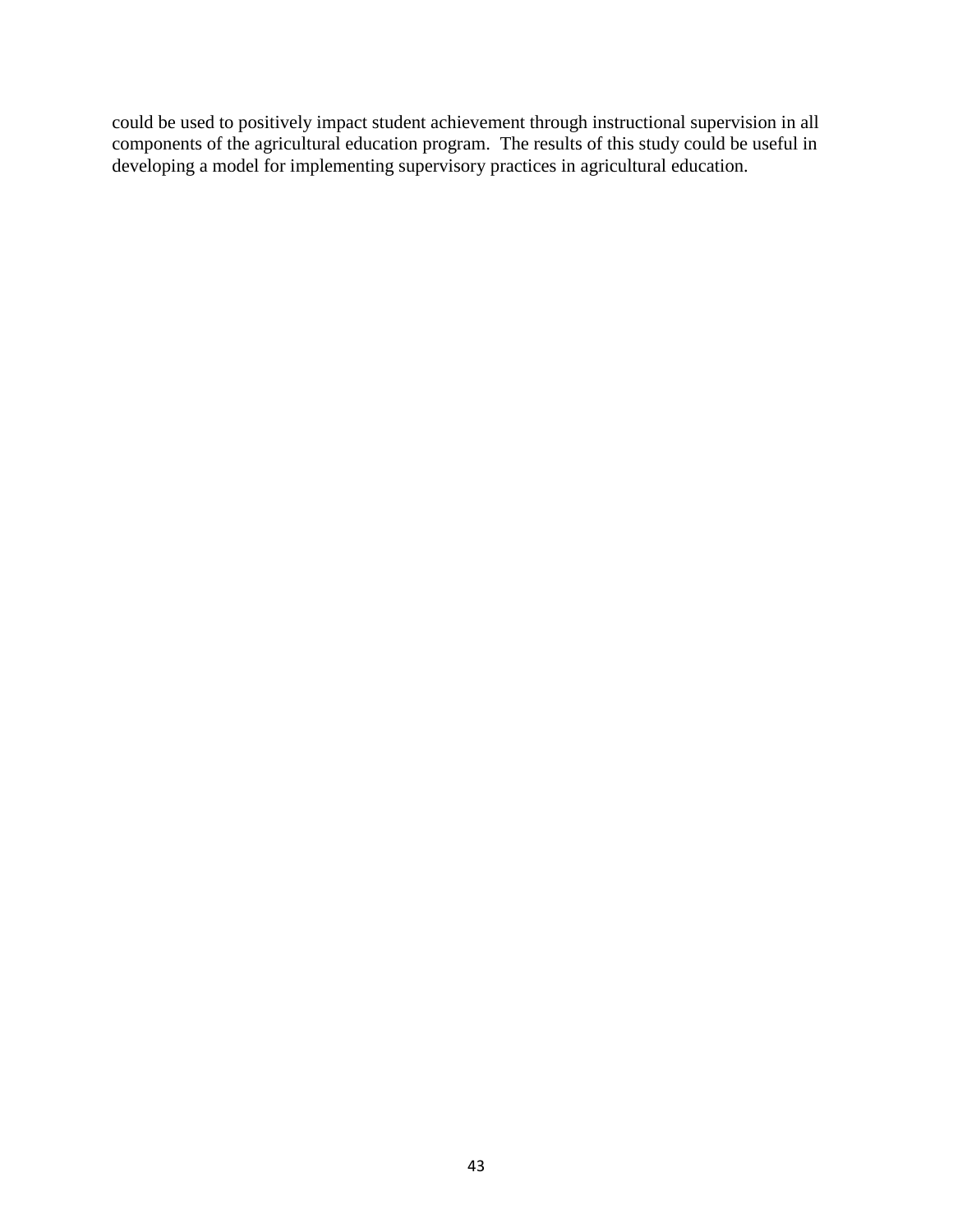- Dillman, D. A., Smyth, J. D., & Christian, L. M. (2009). *Internet, mail and mixed-mode surveys: The tailored design method*. Hoboken, NJ: Wiley.
- Etling, A. (1993). What is non-formal education? *Journal of Agricultural Education*, *34*(4), 72- 76. doi:10.5032/jae.1993.04072
- Ferguson, M. J., & Bargh, J. A. (2004). How social perception can automatically influence behavior. *Trends in Cognitive Sciences, 8*(1), 33-38.
- George, D., & Mallery, P. (2003). *SPSS for Windows step by step: A simple guide and reference. 11.0 update* (4th ed.). Boston: Allyn & Bacon.
- Lindner, J. R., Murphy, T. H., & Briers, G. E. (2001). Handling nonresponse in social science research. *Journal of Agricultural Education, 42(4), 43-53.* doi:10.5032/jae.2001.04043
- Marzano, R. J., Frontier, T., & Livingston, D. (2011). *Effective supervision: Supporting the art and science of teaching*. Alexandria, Va: ASCD.
- Marzano, R. J., & Toth, M. D. (2013). *Teacher evaluation that makes a difference*. Alexandria, Va: ASCD.
- National Council for Agricultural Education. (2000). *The national strategic plan and action agenda for agricultural education: Reinventing agricultural education for the year 2020*. Retrieved from http://www.teamaged.org/council/images/stories/pdf/plan2020.pdf
- Phipps, L. J., Osborne, E. W., Dyer, J. E., & Ball, A. (2008). *Handbook on agricultural education in public schools* (6<sup>th</sup> ed.). New York: Thompson Delmar Learning.
- Unit, E. I. (2012). The learning curve. Lessons in country performance in education. Retrieved from: http://thelearningcurve.pearson.com/the-report
- Sudman, S. (1976). *Applied sampling*. Academic Press, INC. 111 Fifth Avenue, New York, New York 10003.
- Wright, P. S., Horn, S. P., & Sanders, W. L. (1997). Teacher and classroom context effects on student achievement: Implications for teacher evaluation. *Journal of Personnel Evaluation in Education 11*(1), 57-67. doi: 10.1023/A:1007999204543
- Zepeda, S. J., & Ponticell, J. A. (1998). At cross-purposes: What do teachers need, want, and get from supervision? *Journal of Curriculum and Supervision, 14*(1), 68-87.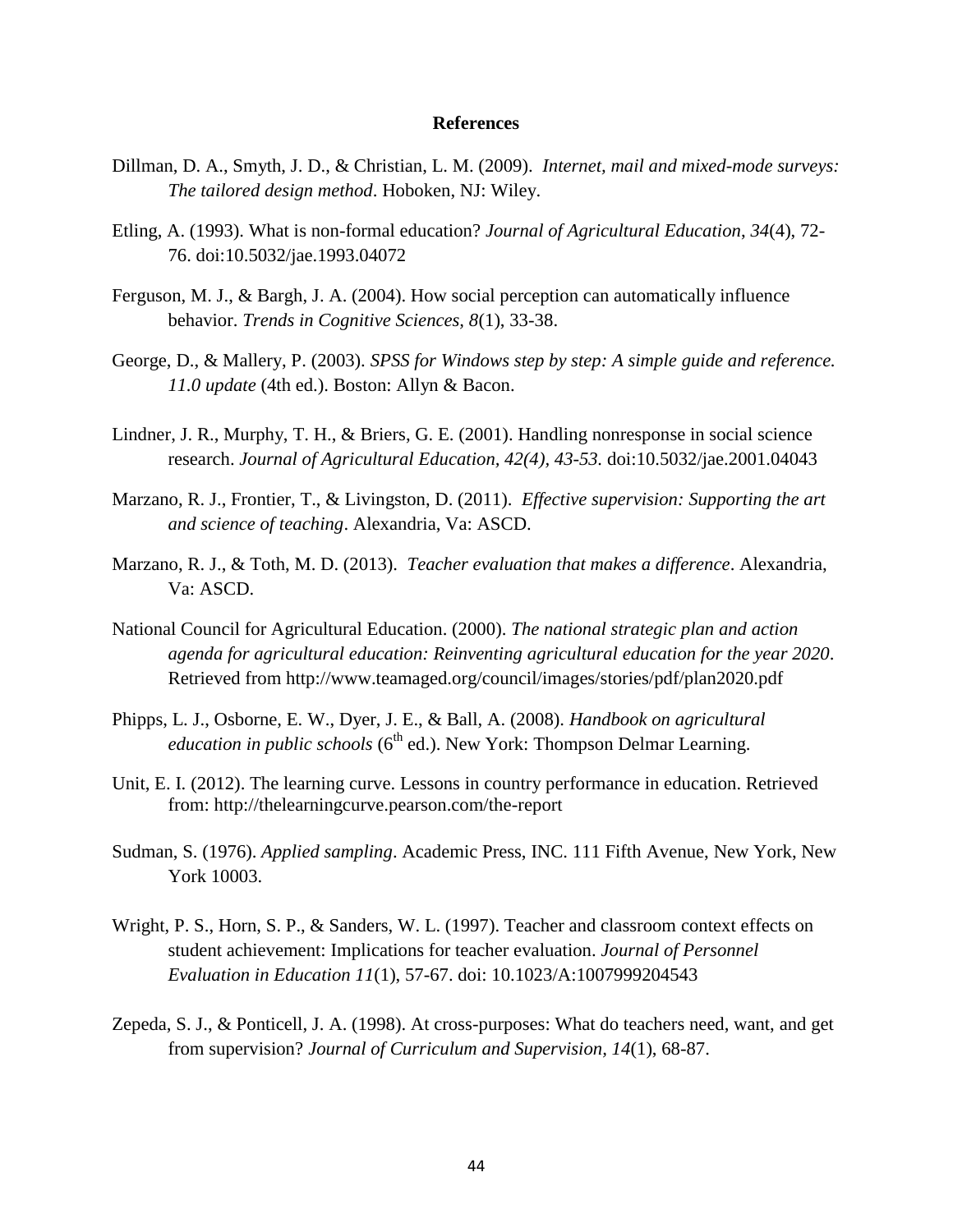# **Influence of Short-Duration Career Exploration Sessions on Middle School Students' Educational and Career Plans**

Krystin Bodden, Bekah Nortrup Graduate Research Assistants Department of Youth Development and Agricultural Education Purdue University 221 Agricultural Administration West Lafayette, IN 47906 Phone: 317-642-7566 Emails: kbodden@purdue.edu, rnortrup@purdue.edu

Levon Esters, Ph.D. Associate Professor Department of Youth Development and Agricultural Education Purdue University 219 Agricultural Administration West Lafayette, IN 47906 Phone: 765-494-8423 Email: [lesters@purdue.edu](mailto:lesters@purdue.edu)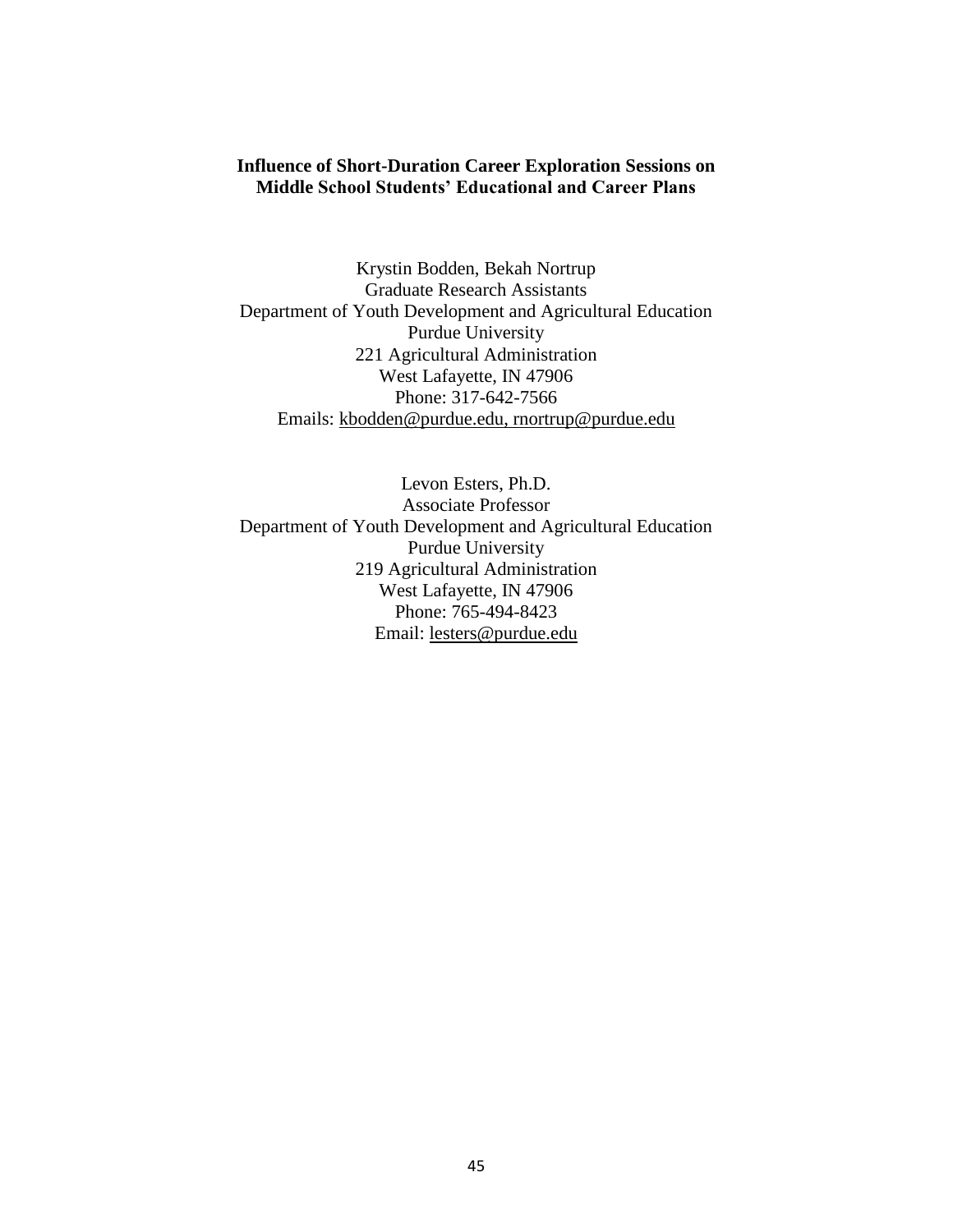### **Influence of Short-Duration Career Exploration Sessions on Middle School Students' Educational and Career Plans**

### **Introduction**

As the push for an adequate science, technology, engineering, and mathematics (STEM) workforce remains, there has been a growing need to increase STEM interest. Additionally, with the era of "scientific agriculture", the distinction between many science disciplines and agriculture has nearly disappeared (National Research Council, 2009), creating a synchronous goal of teaching science and agriculture. The middle school age serves as an ideal time for students to learn about important issues and opportunities related to the agricultural sciences as they reach a key stage in choosing their educational career path (Flanders & Bell, 2006). To help address this need, the National 4-H Council has launched initiatives aimed at increasing participant's exposure to STEM careers (The National 4-H Council, 2010). Studies have found that students' out-of-school time activities, such as science related camps, competitions, hobbies, and clubs, encourage students to pursue university majors in STEM, and eventually select a career in a STEM related area (Dabney, Tai, Almarode, Miller-Friedmann, Sonnert, Sadler, & Hazari, 2012).

One program implemented in [state] that addresses career exploration and discovery for middle school students is 4-H Round Up. Programming for youth in extension should be more than simply sharing informational pieces (Smith, Hill, Matranga, & Good, 1995), but rather have students actively involved. 4-H Round Up showcases science and science careers in shortduration, informal sessions that focus on generating interest by hosting activities that are handson and provide authentic learning experiences. The purpose of this study was to describe the career and educational plans of students who participated in a short-duration 4-H Round Up session and explore any influence that session may have on these plans.

#### **Methodology**

A one-hour educational outreach program was developed that allowed middle school students the opportunity to explore educational and career options within the agricultural and life sciences, specifically animal sciences. The program was implemented to three separate groups of middle school students during a three day conference centered around 4-H youth development, agriculture, and career discovery. The research questions guiding this investigation were: 1) What are 4-H Round Up participants' educational plans? 2) What are 4-H Round Up participants' career plans?, and 3) What is the influence of a single session of 4-H Round Up on participants' educational and career plans?

Due to the small amount of time allotted for the session, a post-test only approach was utilized to collect the data. The post-test administered was a modified version of the Virginia Governor's School for Agriculture Alumni Survey (Cannon, 2005), a previously validated instrument. This instrument was designed to measure the effects of a short duration program on participants' education and career plans and was composed of short answer and Likert-scale items.

#### **Results**

On average, participants were 13.5 ( $SD=0.82$ ) years of age, going into the  $8<sup>th</sup>$  grade for the Fall 2013 semester, and most were from a rural community. Females made up 73.5% of the participants, and males comprised 26.5%. Of the 49 participants who completed the survey,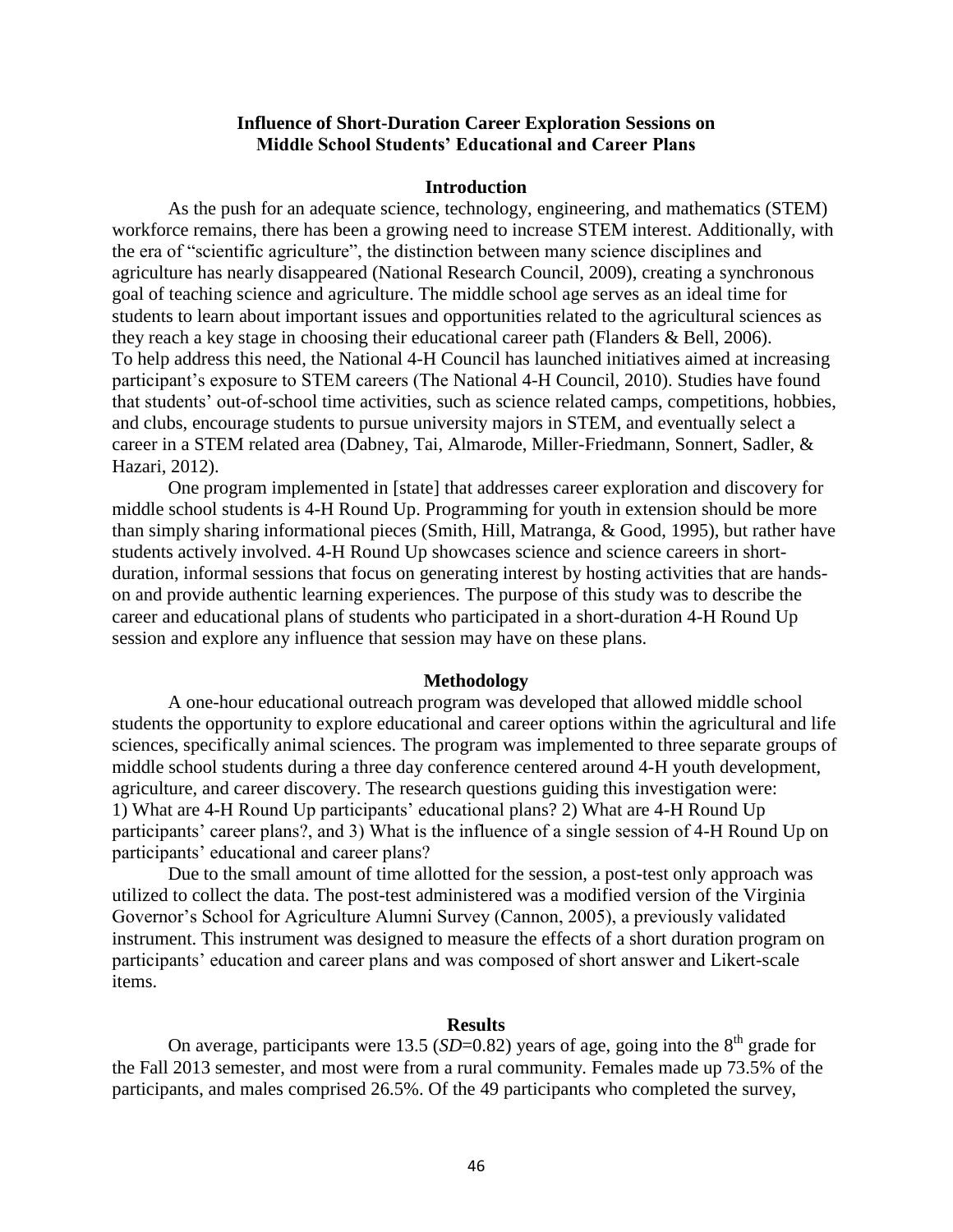83.7% were White, 4.1% African American, 4.1% multiracial, and 8.1% unknown or unreported. All but three students were 4-H members, with the average 4-H membership length being 5 years (*SD*= 2.07), and 87.2% of the participants attending the Round Up for the first time.

Participants' self-reported plans past high school graduation revealed that all 49 participants planned to attend a college or university. After attending the Round Up session, students were asked to report which college major they planned to pursue by reflecting back on their experiences prior to the Round Up session, and then stating their current views on which major they intend to pursue in college. Veterinary medicine and its related fields were reported as 34.8% prior to the session, and 29.5% after the session. Animal science increased from 8.7% before the session to 20.5% after the session; general agriculture decreased from 4.3% before to 2.3% after the session; agricultural education remained approximately the same; and nonagriculture related fields such as medical fields and engineering went from 19.5% before the session to 15.9% after the session. Those participants that were undecided in their choice of major, 8.7% before the session, decreased to 6.8% after attending the session.

Participants were asked to report on a Likert-type scale (ranging from 1= *No Influence* to 5= *Much Influence*) what influence the Round Up session had on their choice of college major, their choice of career, their knowledge and perception of agriculture, and their knowledge and perception of animal science careers. Participants reported on average that the session had "some too much" (*M*= 3.59, *SD*= 1.11) influence on their choice of college major; "some too much" (m= 3.18, SD= 1.31) influence on their career choice; "some too much" (*M*= 3.62, *SD*= 1.21) influence on their knowledge and perception of agriculture; and "some too much" (*M*=3.70, *SD*= 1.26) influence on their knowledge and perception of animal science careers.

### **Conclusions**

The majority of the participants were from rural backgrounds, and every participant reported that they planned to attend college after high school graduation, most selecting a major within the field of agriculture. The short-duration career exploration sessions had only some influence on students' choice of college major, choice of career, and knowledge and perception about agriculture and animal science careers. Less than 20% of students reported that the session influenced their choice of major; among those who said the session had little influence, statements were made that they already knew what they wanted to do. Despite little influence on choice of major, over 6% of the participants said the session had "some or much influence" on their knowledge and perception of careers in animal science, stating that the session helped them understand more about the jobs, and that the session made them think about their career choices.

### **Implications**

Based on the results of this study, engaging youth in short-duration programs that involve hands-on activities seems to indicate that the sessions have influence on youth's interest in and perceptions of agriculture and agriculture related careers. As indicated in previous studies, situations that encourage interest are critical in learning and long-term interest, and exposure to STEM activities during middle school has been linked to higher likelihood of choosing a STEM career (Dabney et. al, 2012). Future research should continue to study how short-duration programs can be designed to influence youth's educational and career plans to address the need for a science and agricultural science inclined workforce.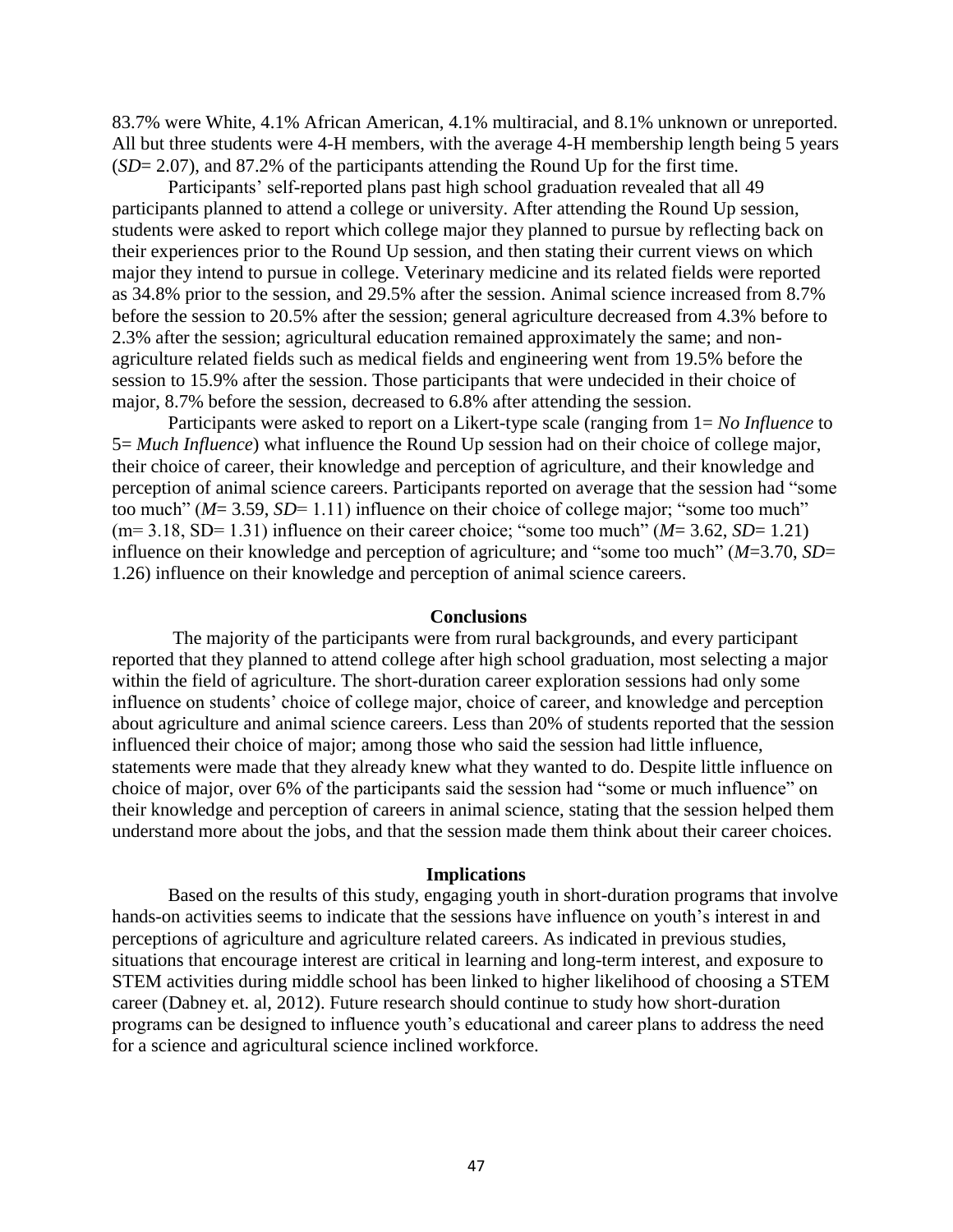- Cannon, J. (2005) *Perceptions of the influence of the Virginia Governor's School for Agriculture on VGSA alumni* (Doctoral dissertation). Virginia Polytechnic Institute and State University, Blacksburg, Virginia.
- Dabney, K. P., Tai, R. H., Almarod, J. T., Miller-Friedmann, J. L, Sonnert, G., Sadler, P. M., & Hazari, Z. (2012). *Out-of-School Time Science Activities and Their Association with Career Interest in STEM*. International Journal of Science Education, Part B: Communication and Public Engagement. 2:1. 63-79.
- Flanders, F., & Bell, C. (2005). *Middle school programs in agricultural education.* Committee for Middle School Improvement Programs and the Georgia Department of Education. Retrieved July 28, 2007, from http://aged.ces.uga.edu/Program\_Information/ Middle%20School%20Development%20Guide.pdf
- Laursen, S., Liston, C., Thiry, H., Graf, J. (2007). What good is a scientist in the classroom? Participant outcomes and program design features for a short-duration science outreach intervention in K–12 classrooms. *Life Science Education, 6*, 49–64.
- The National 4-H Council. (2010). *Evaluating the 4-H science initiative: The 2010 youth, engagement, attitudes and knowledge survey results.* Retrieved from: http://www.4 h.org/about/youth-development-research/science-program-research/
- Smith, M., Hill, G.C., Matranga, M., & Good, A. (1995). Working with high-risk youth: A collaborative approach. *Journal of Extension, 33* (3).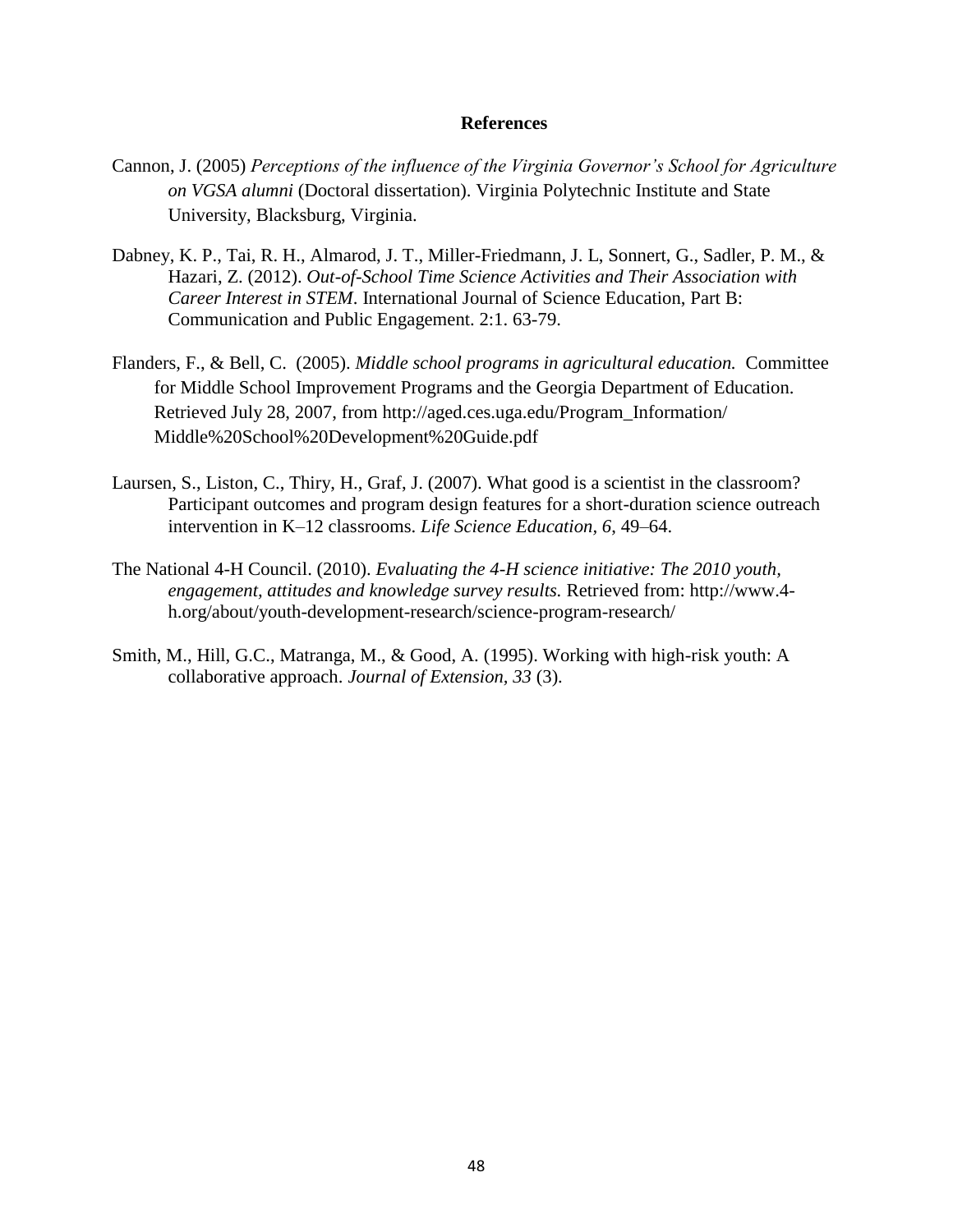# **Is Agricultural Mechanics Competency Affected by the Number of Post-secondary Courses Completed?**

Alex Preston Byrd 223-B Curtiss Hall Iowa State University apbyrd@iastate.edu

Dr. Ryan G. Anderson 206 Curtiss Hall Iowa State University randrsn@iastate.edu

Dr. Thomas H. Paulsen 217 Curtiss Hall Iowa State University tpaulsen@iastate.edu

Matthew J. Shultz 223-A Curtiss Hall Iowa State University mjshultz@iastate.edu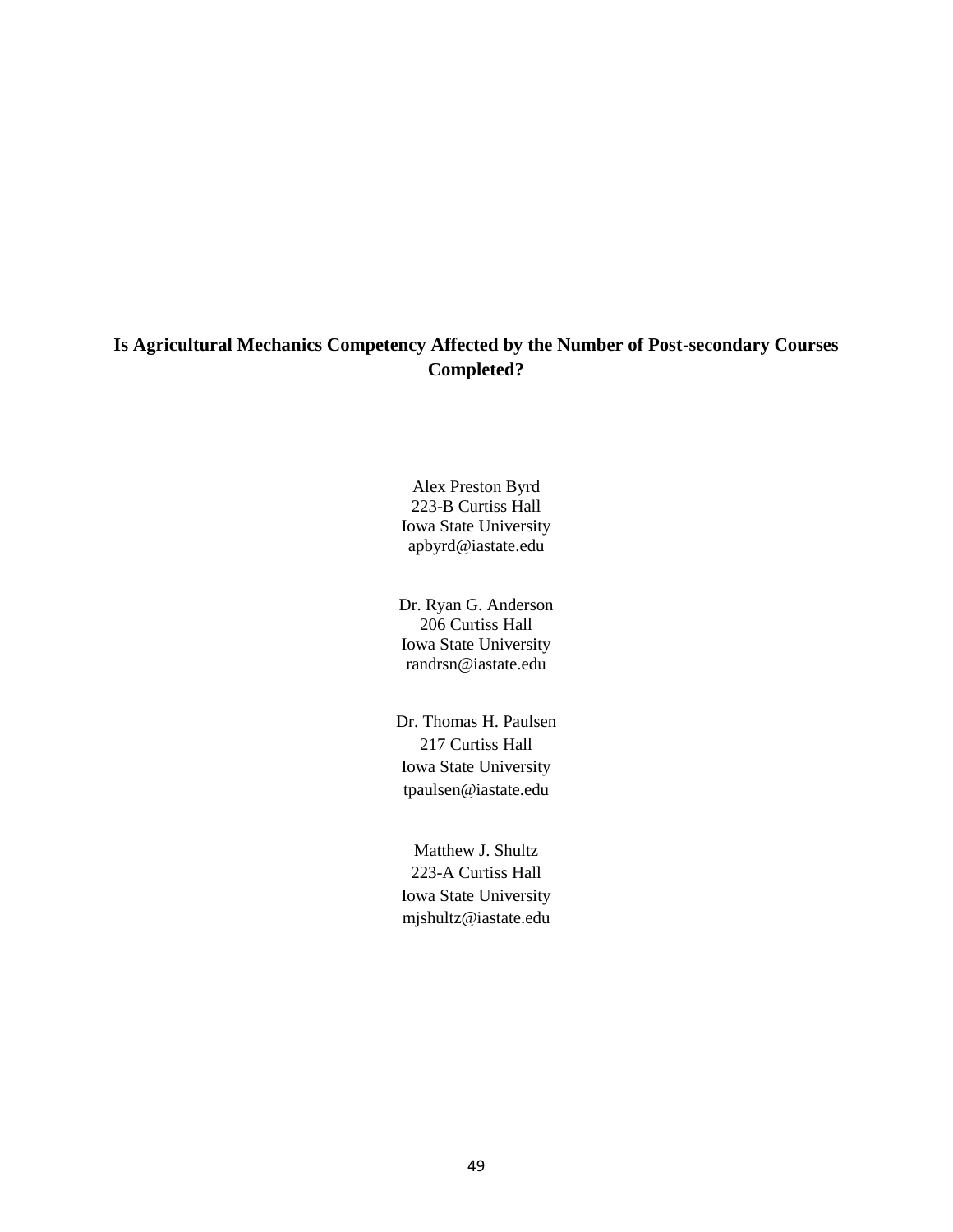# **Is Agricultural Mechanics Competency Affected by the number of Post-Secondary Course Completed?**

### **Introduction**

Creating a teacher-education program to prepare secondary agricultural educators is a difficult task, but not a new issue (McCullock, Burris, & Ulmer, 2011). The American Association for Agricultural Education (AAAE) National standards for teacher-education in agriculture (Doerfert, 2011) section 2c states that "programs must be designed to allow teacher candidates to attain competence in basic principles, concepts, and experiential practices." Several studies have been conducted that look at perceived competence in agricultural mechanics (Lester, 2012; Saucier & McKim, 2011). Do the post-secondary courses cover the competency areas found within these studies? When looking at agricultural education major requirements from universities across the nation, the agricultural mechanics requirements varied from zero to twenty hours (Burris, Robinson, & Terry, 2005). Burris et al. (2005) determined the majority of universities require five to eight credits, while [UNIVERSITY] only requires three credits specific to agricultural mechanics of the 36.5 technical agricultural credits required. Does the agricultural mechanics curriculum requirement at [UNIVERSITY] provide adequate time for pre-service teachers to develop essential skills to become competent to teach?

# **Conceptual Framework**

The model for teacher preparation in agricultural education (Whittington, 2005) served as the conceptual framework for this study and is based upon the philosophical foundations of agricultural teacher-education: experiential learning, problem–based teaching, social cognition, and reflective practice. These standards guide program graduates to achieve the goal to obtain the necessary knowledge, skills, and disposition for entry into the teaching profession. The researchers specifically considered the building foundations portion of the model by examining if the number of classes taken at the post-secondary level provided a strong enough foundation for the agricultural education teachers to teach agricultural mechanics competencies.

# **Purpose and Objectives**

 The purpose of this study was to describe the perceptions of secondary agricultural education teachers regarding their competence teaching selected agricultural mechanics skills based on the number of college courses taken. The study was also intended to describe the relationship between the number of post-secondary courses taken and the agricultural education teachers' perceived agricultural mechanics competence. The following objectives were identified to address the purpose of this study.

- 1. Describe self-perceived competency of secondary agricultural education teachers in teaching agricultural mechanic skills.
- 2. Describe the number of post-secondary agricultural mechanics courses completed by [STATE] agricultural education teachers.
- 3. Describe the relationship between teacher competence and the number of postsecondary courses taken in agricultural mechanics at a two and four year college.

### **Methods**

This descriptive study used survey research methods to summarize characteristics, attitudes, and opinions to accurately describe a norm (Ary, Jacobs, Razavieh, & Sorensen, 2006). A researcher-modified, questionnaire was pilot tested and used to address the objectives of the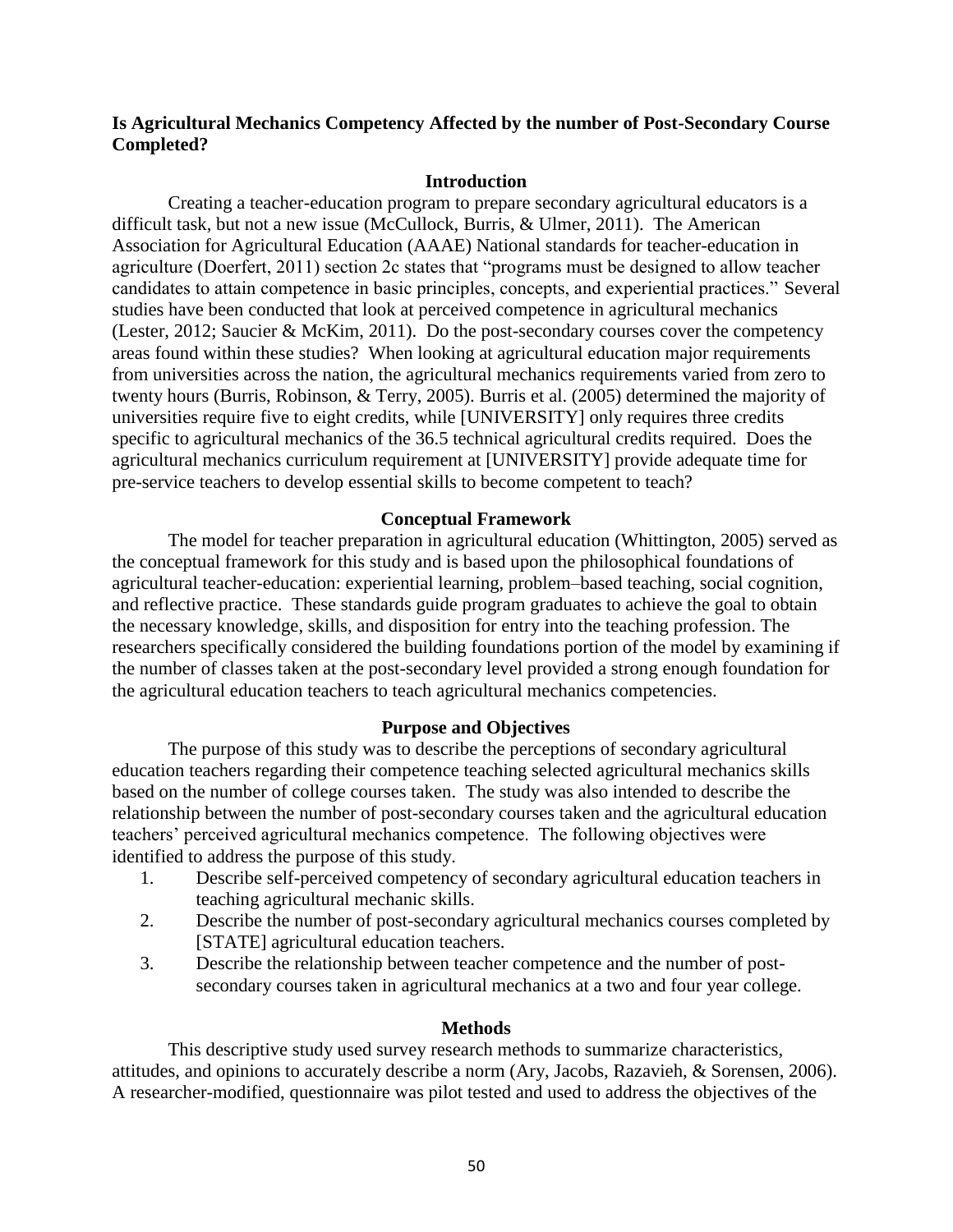study that had a post-hoc reliability coefficients for competency ( $\alpha$ =0.98) that was estimated following the suggestions of Gliem and Gliem (2003). Data were collected through a census study conducted during the [STATE] agricultural education teachers' conference.

### **Results**

The first research objective sought to describe the perceived competence of [STATE] agricultural education teachers to teach agricultural mechanics skills. Agricultural education teachers had the highest average perceived competence in Structures and Construction Skills (M  $= 3.46$ ). Electrification had the lowest average perceived competence (M = 2.65).

Objective 2 sought to describe the amount of post-secondary courses taken by [STATE] agricultural education teachers. The responses to this question ranges from zero to thirteen courses. The highest percentage (34.95%) of agricultural education teachers took no postsecondary courses related to agricultural mechanics. Only 29.13% of agricultural education teachers responded that they took one post-secondary course. The last 35.92% of responses ranged between two and thirteen post-secondary agricultural mechanics courses completed. The relationship between the variables of teacher competence and the number of post-secondary agricultural mechanics courses taken were calculated by using Pearson's  $\chi^2$  for objective three. The critical value for  $\chi^2$ , (*df* = 4) for this study was 9.49. The effect size of the relationship between the two variables was calculated by running Cramer's *V* on the  $\chi^2$  data. The standards proposed by Gravetter & Wallnau (2009) were used to interpret the Cramer's *V* data. By those standards  $(df^* = 2)$  the relationships found range from medium (0.21) to large (0.35) effect. Out of the 54 content areas approximately 30% (n=16) displayed a significant

# **Conclusions and Discussion**

Research objective one sought to describe the perceived competence of teaching agricultural mechanics skills at the secondary level. The data showed that agricultural education teachers are moderately competent in agricultural mechanics and mostly in Structures and Construction skills. In a study by Lester (2012), Arizona agricultural education teachers also had a high perceived competency in these content areas. On the other hand, the results from Peake, Duncan, and Ricketts (2007) who studied the competencies of agricultural teachers in Georgia, reported that respondents perceived themselves less competent to teach construction than other areas.

Objective two explored how many post-secondary courses were completed by [STATE] agricultural education teachers. The data shows a majority of agricultural education teachers gained enough competence with no or one course in agricultural mechanics. This falls below the average requirement of five to eight credit hours reported by Burris et al. (2005). When looking at the framework are we allowing for enough time for professional practice within our teacher preparation programs to allow for the pre-service teachers to gain enough competence?

The goal of objective three was to describe the relationship between teacher competence and the amount of post-secondary courses taken. Sixteen competency areas (30%) have a significant correlation with the number of post-secondary courses completed. Since only 30% of the competency areas had a correlation with the number of post-secondary courses taken, is the number of courses taken important or is it the quality of the course they took. The quality of the agricultural mechanics courses needs to be examined. Also, the need to teach agricultural mechanics should be examined on a national level to determine how important it is to have such courses available to agricultural education undergraduates.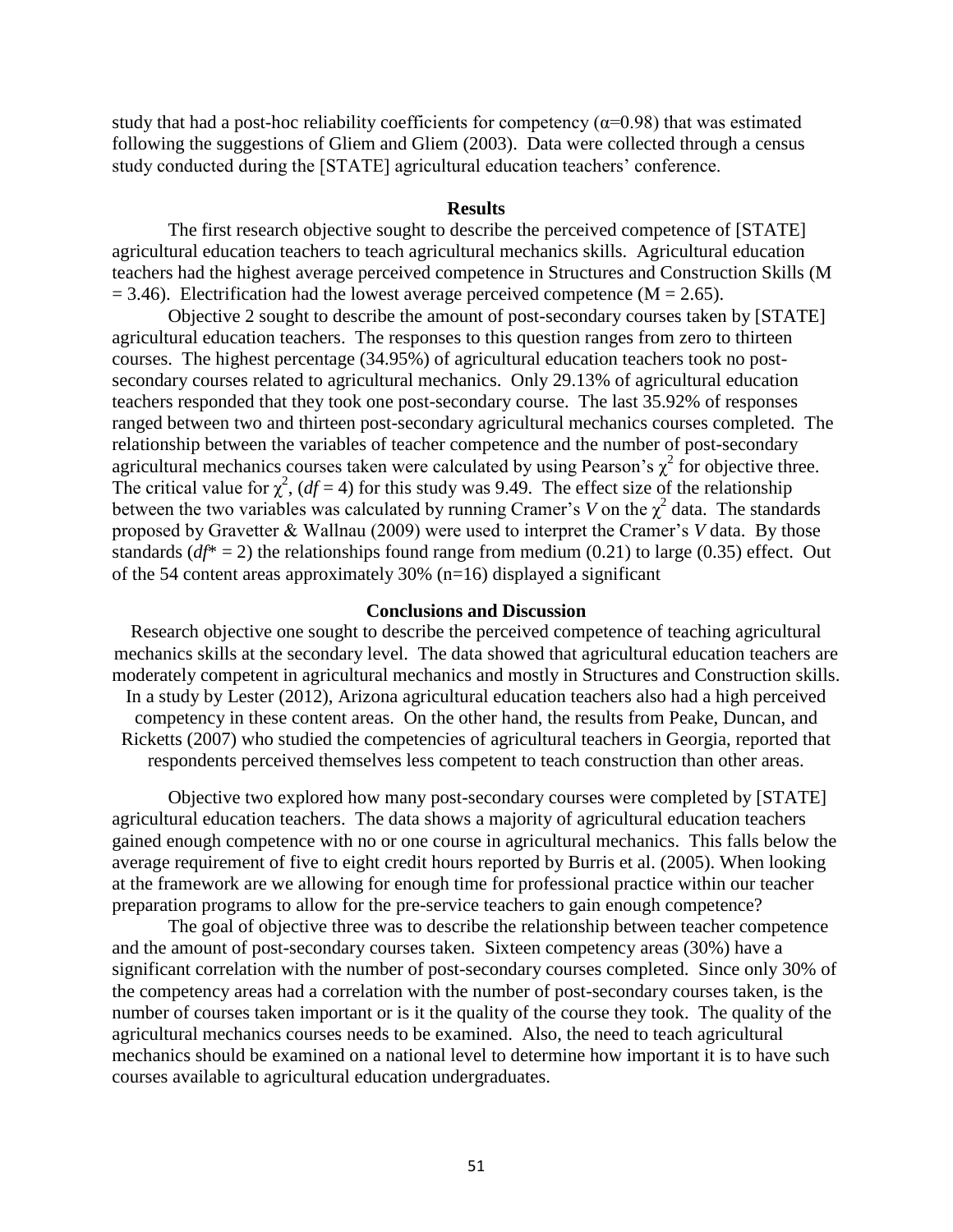- Ary, D., Jacobs, L. C. Razavieh, A., & Sorensen, C. (2006). *Introduction to research in education.* ( $7<sup>th</sup>$  ed.). Belmont, CA: Wadsworth Publishing
- Burris, S., Robinson, J.S., & Terry, R., Jr. (2005). Preparation of pre-service teachers in agricultural mechanics. *Journal of Agricultural Education, 46*(3), 23-34. doi:10.5032/jae.2005.03023
- Doerfert, D. L. (Ed.) (2011). *National research agenda: American Association for Agricultural Educations research priority areas for 2011-2015.* Lubbock, TX: Texas Tech University, Department of Agricultural Education and Communications.
- Gliem, J. A., & Gliem, R. R. (2003). Calculating, interpreting, and reporting Cronbach's alpha reliability coefficient for Likert-type scales. *Proceedings of the 2003 Midwest Research to Practice Conference in Adult, Continuing, and Community Education*, 82-88.
- Lester, M. (2012). *Agricultural Mechanics Professional Development Needs Assessment of Secondary Arizona Agricultural Educators* (Unpublished Master's Thesis) The University of Arizona. (Retrieved from http://cals.arizona.edu/aed/Lester.pdf )
- McCullock, A., Burris, S., & Ulmer, J. (2011). Do we have the right recipe? A study of current teachers' perceptions on the needed ingredients for adequate teacher preparation. *Proceedings of the 2011 American Association for Agricultural Education Research Conference 38*, 449-462
- Peake, J. B., Duncan, D. W., & Ricketts, J. C. (2007). Identifying technical content training needs of Georgia agricultural education teachers. *Journal of Career and Technical Education, 23*(1), 44-54.
- Saucier, R., & McKim, B. (2011). Assessing the Learning Needs of Student Teachers in Texas Regarding Management of the Agricultural Mechanics Laboratory: Implications for the Professional Development of Early Career Teachers in Agricultural Education. *Journal of Agricultural Education, 52*(4), 24-43. doi: 10.5032/jae.2011.04024
- Wittington, S. (2005). Using Standards to Reform Teacher Preparation in Career and Technical Education: A Successful Reformation. The Presidential Address to the Association for Career and Technical Education Research. *Career and Technical Education Research, 30*(2).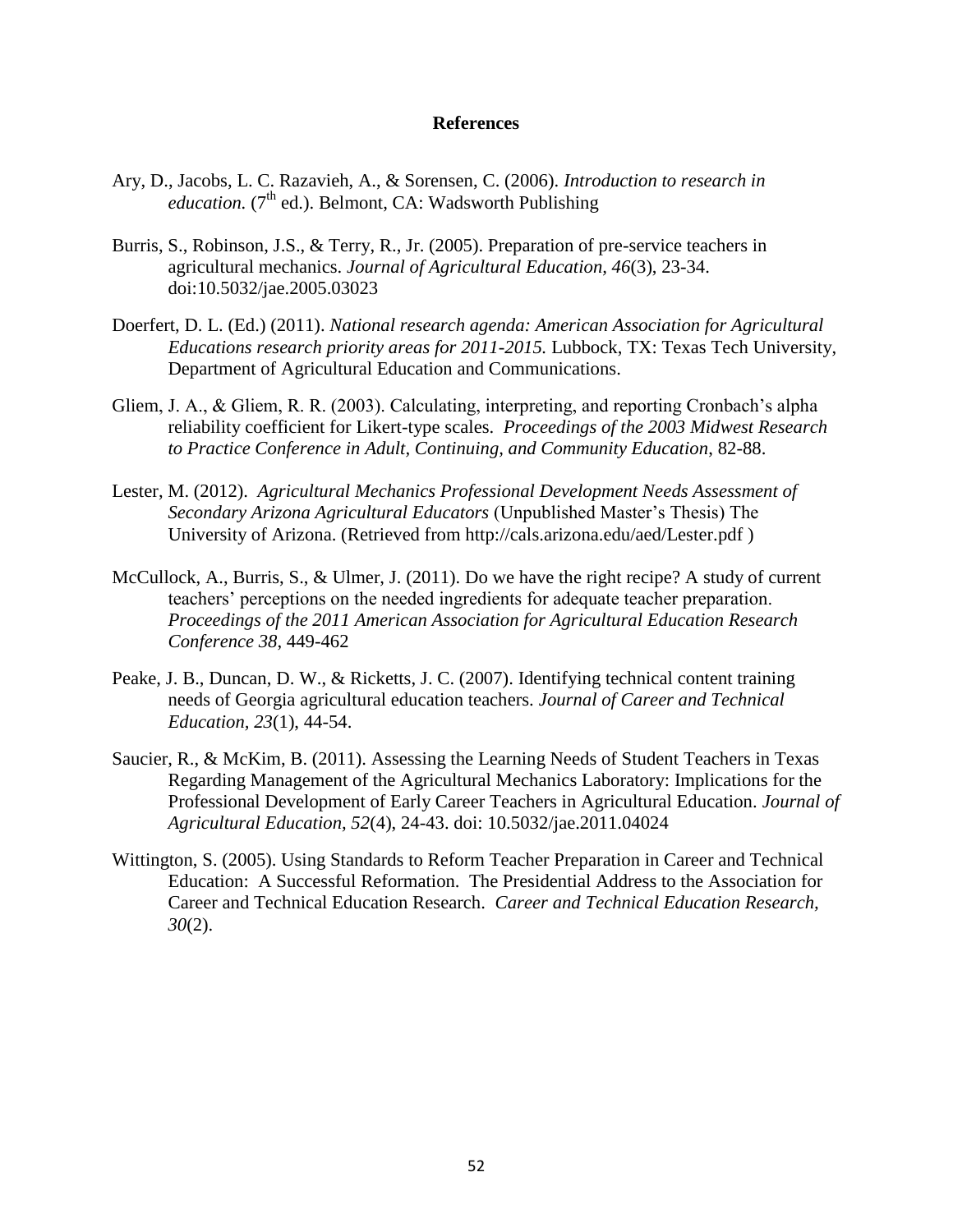# **Is the VRTEX 360 helping to reduce our carbon footprint?**

Alex P. Byrd Iowa State University 223-B Curtiss Hall Ames, IA 50011 apbyrd@iastate.edu

Ryan G. Anderson Iowa State University 206 Curtiss Hall Ames, IA 50011 randrsn@iastate.edu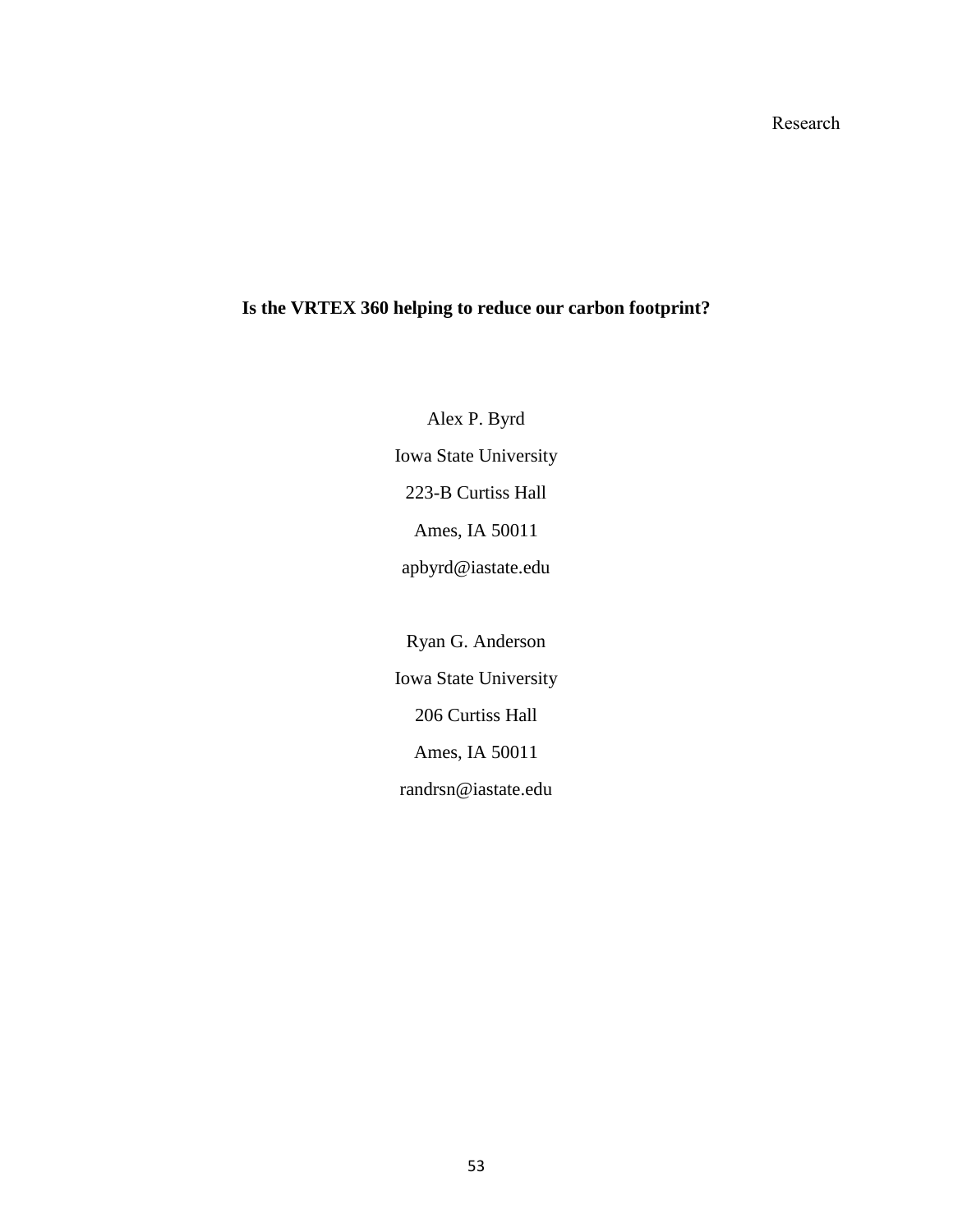# **Is the VRTEX 360 helping to reduce our carbon footprint?**

### **Introduction/Problem Statement**

Agricultural mechanics coursework is considered an important construct of the secondary agricultural education curriculum (Burris, Robinson, & Terry, 2005). With the expectations of offering secondary agricultural mechanics coursework apparent, it is vital that agricultural education teachers be prepared to offer such courses. Recent evidence (Burris, McLaughlin, McCulloch, Brashears, & Fraze, 2010) indicates many agricultural education teachers (particularly early-career teachers) feel less comfortable teaching agricultural mechanics than other agricultural content areas. Clark (2011) recommended using the Lincoln Electric VRTEX 360 Virtual Reality Welder as a tool to help better prepare pre-service teachers to teach the welding component.

One of the major problems that post-secondary agricultural education programs face is the reduction in budgets. The addition of a VRTEX 360 into the welding component of the agricultural mechanics course(s) offered for pre-service teachers can appear to be excessive (\$54,900; Clark, 2011). However, Byrd & Anderson (2012) recommended that if the VRTEX 360 increased the learning curve of beginning welders then the amount of consumables used such as metal, electrodes, gases, and electricity reduced offsetting the cost of the virtual welder. They also indicated that the use of the VRTEX 360 could help reduce the carbon footprint left by traditional welding process. The purpose of this study was to determine the financial impact on consumables saved by the implementation of the VRTEX 360 in a pre-service agricultural education program.

### **Methodology**

The VRTEX 360 was used over a two year period of time, during the first year the VRTEX 360 was used in one class specifically designed for agricultural education majors, the class used the VRTEX 360 during a two week period in which the SMAW and GMAW processes were being taught. A second agricultural mechanics class was created at the beginning of the second year, that class utilized the VRTEX 360 over a four week period. In total the VRTEX 360 was used 16 out of the past 104 weeks. The researchers collected the data that was stored in the Weldometer<sup>TM</sup> instructor tool file that is built into the virtual welding simulator. The researchers then collected the retail prices for metal, consumables, gas, etc. from local welding retailers. The researchers then utilized the Lincoln Electric Return on Investment Calculator to determine the amount of money saved on welding coupons, consumables, gas and energy.The researchers also calculated the Return on Investment independently to cross check the calculations for accuracy.

### **Results/Findings**

The students practiced both Gas Metal Arc Welding and Shielded Metal Arc Welding processes on the VRTEX 360. The data on the Weldometer indicated two hours and eleven minutes of actual run time had been completed using the SMAW process, and five hours and fifty-four minutes of run time had been recorded during the GMAW process. Please note that run time is classified as the time in which the welder is actually welding, not the total hours the machine was on. As a result of their practice they virtually "used" 222 pounds of welding rods which would have a retail cost of \$751.84. The students also used 48.5 pounds of welding wire which would have a retail cost of \$172.90. A total of \$924.74 was saved on welding wire and rod, for a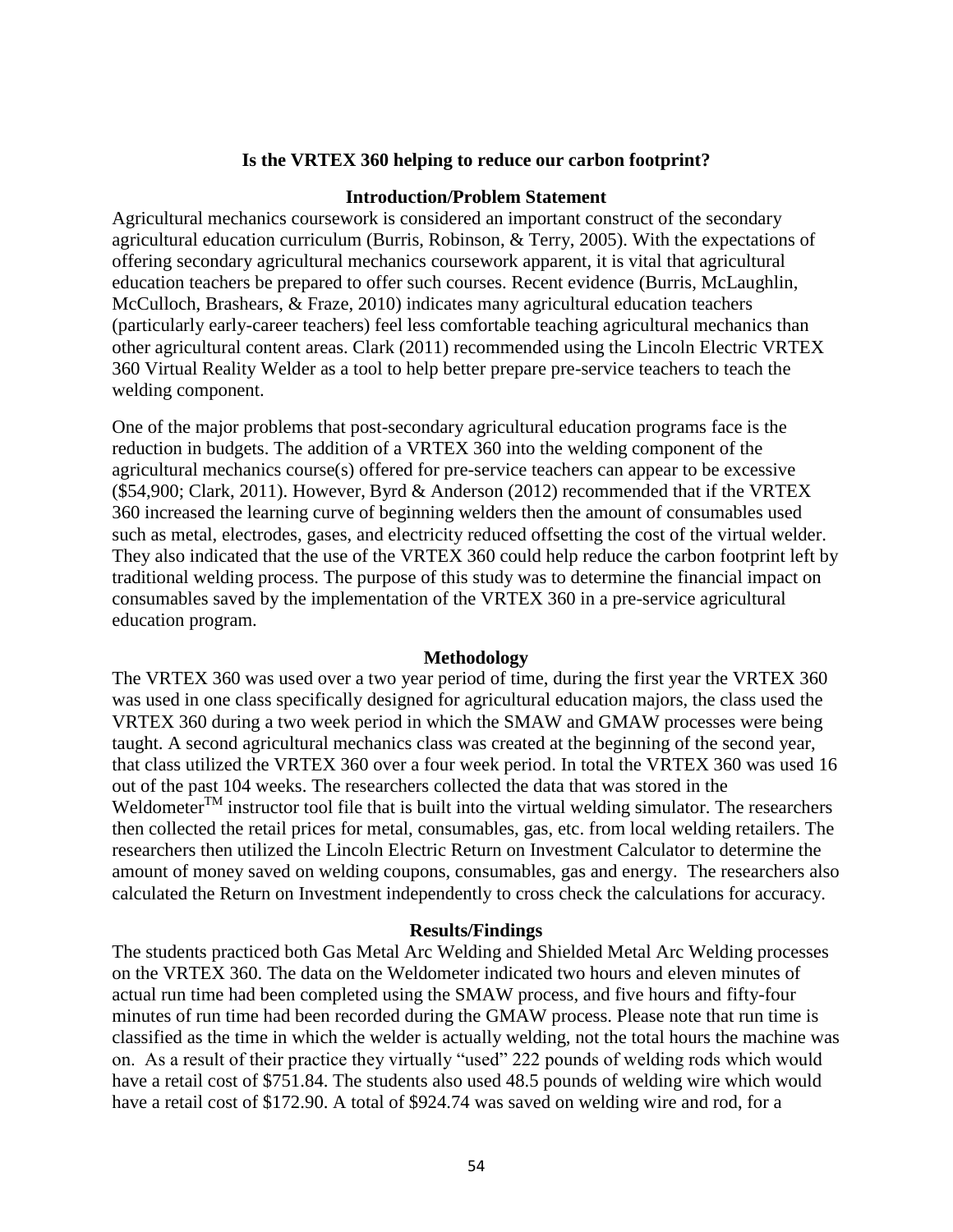breakdown of consumables used and cost see Table 1. Please note that this does not include any potential welding tips, gas nozzles, or liners that might have been damaged during the initial development of psychomotor skills used in the welding process or labor costs for repairs.

| 1 <i>Stermone</i> Constantino to Barrenzo |                |             |                   |  |  |  |  |
|-------------------------------------------|----------------|-------------|-------------------|--|--|--|--|
| Consumable Used                           | Cost Per Pound | Pounds Used | <b>Total Cost</b> |  |  |  |  |
| $1/8$ " E6010 SMAW                        | \$3.54         | 94          | \$332.76          |  |  |  |  |
| $1/8$ " E6013 SMAW                        | \$3.26         | 83          | \$270.58          |  |  |  |  |
| $1/8$ " E7018 SMAW                        | \$3.30         | 45          | \$148.50          |  |  |  |  |
| 0.045" ER70S-6 GMAW                       | \$3.54         | 41.4        | \$146.56          |  |  |  |  |
| 0.035" ER70S-6 GMAW                       | \$3.71         | 7.1         | \$26.34           |  |  |  |  |

Table 1 *Potential Consumable Savings*

The amount of shielding gas that was virtually used during the Gas Metal Arc welding process was 174.9 Cubic Feet for a total cost savings of \$48.15 as outlined in Table 2. This does not account for the cost of tank storage, delivery fees, etc.

# Table 2

*Potential Gas Savings*

| Gases Used                                          | <b>Cost Per Cubic Feet</b> | Gases Used (CF) | <b>Total Cost</b> |
|-----------------------------------------------------|----------------------------|-----------------|-------------------|
| 90% Argon, $10\%$ CO <sub>2</sub>   \$88 per bottle |                            | 126             | \$36.96           |
| 75% Argon, 25% $CO2$   \$70 per bottle              |                            | 48              | \$10.92           |
| 100% $CO2$                                          | \$90 per bottle            | 0.9             | \$0.27            |

\*Note 300 Cubic Feet of gas per bottle

The students virtually welded on one thousand, two hundred and seventy-three welding coupons. The total retail cost savings for virtual steel was \$962.98. Please note that the data provided in Table three does not reflect any cost saving on labor or equipment wear and tear that would normally occur during metal processing.

Table 3

*Potential Steel Savings*

| <b>Base Material Used</b> | Cost Per Coupon | Number of Coupons Used | <b>Total Cost</b> |
|---------------------------|-----------------|------------------------|-------------------|
| $3/8$ " Plate             | \$0.84          | 938                    | \$787.92          |
| $\frac{1}{4}$ " Plate     | \$0.56          | 278                    | \$155.68          |
| 10 Gauge Plate            | \$0.34          |                        | \$19.38           |

# **Conclusions/ Recommendations**

The VRTEX 360 used in this study saved 270.5 pounds of wire/rod and 1,273 welding coupons from being consumed and roughly 175 cubic feet of shielding gas from entering the atmosphere. However, the estimated total savings for the VRTEX 360 was just under \$2000, which clearly does not offset the cost of the VRTEX 360 (\$54,900). The primary benefit of the VRTEX 360 is the impact on psychomotor skill development. The cost savings and reduced carbon footprint are secondary benefits in this case. Other institutions and industry might find different results based on run time. Institutions considering investing in a VTREX 360 should purchase the mobile unit where run time of the machine can be maximized by loaning the machine to secondary schools.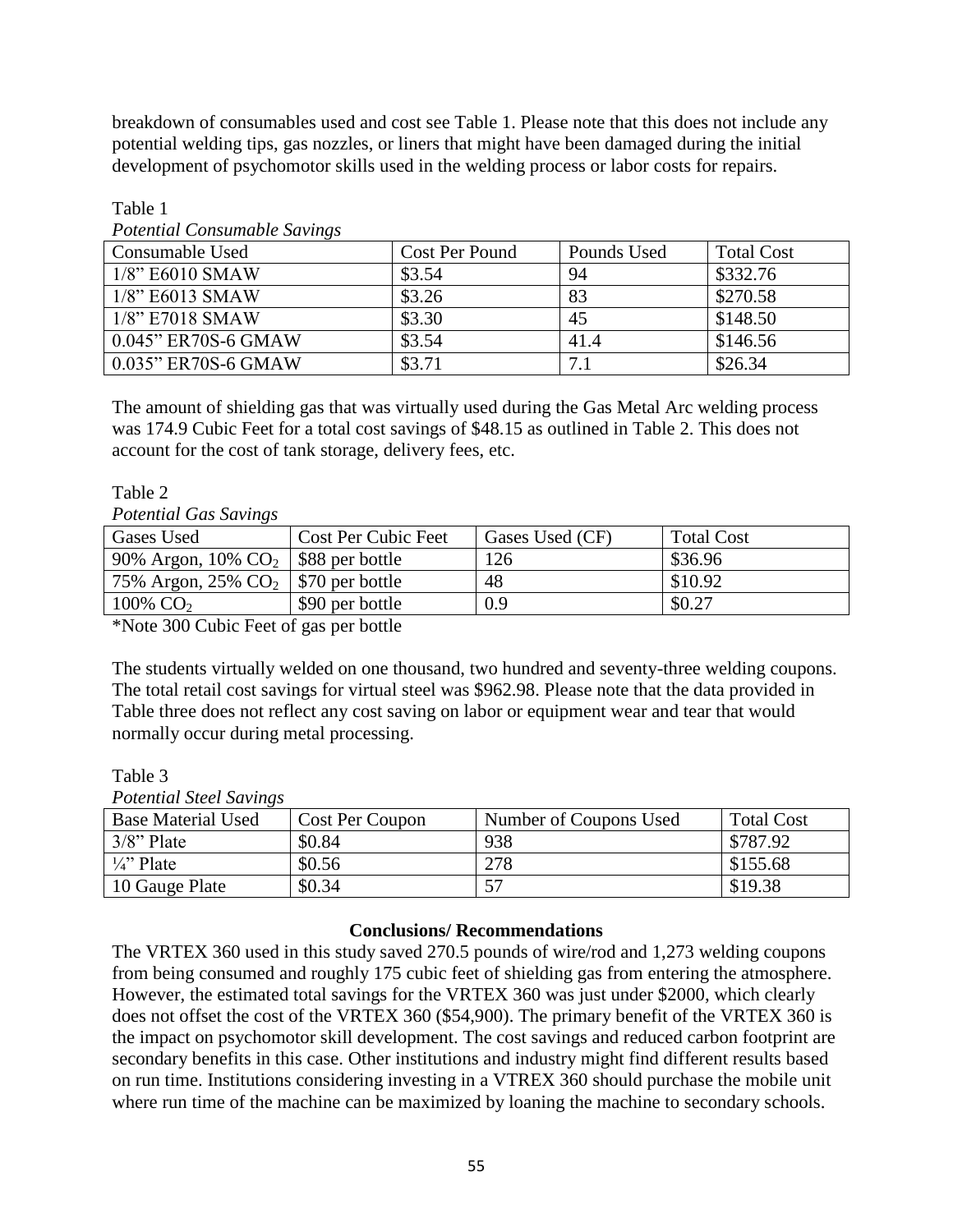- Anderson, R., & Byrd, A.P. (2012). Green Welding… utilizing the VRTEX 360 to reduce our carbon footprint. National American Association for Agricultural Education Conference. Asheville, North Carolina.
- Burris, S., McLaughlin, E. K., McCulloch, A., Brashears, T., & Fraze, S. (2010). A comparison of first and fifth year agriculture teachers on personal teaching efficacy, general teaching efficacy, and content efficacy. *Journal of Agricultural Education, 51*(1), 22-31. doi: 10.5032/jae.2010.01022
- Burris, S., Robinson, J.S., & Terry, R., Jr. (2005) Preparation of pre-service teachers in agricultural mechanics. Journal of Agricultural Education, 46(3), 23-34. doi:10.5032/jae.2005.03023
- Clark, M. (2011). Virtual Reality Arc Welding: Training the Digital Native. The National American Association for Agricultural Education Conference. Cour, D'Alene, Idaho.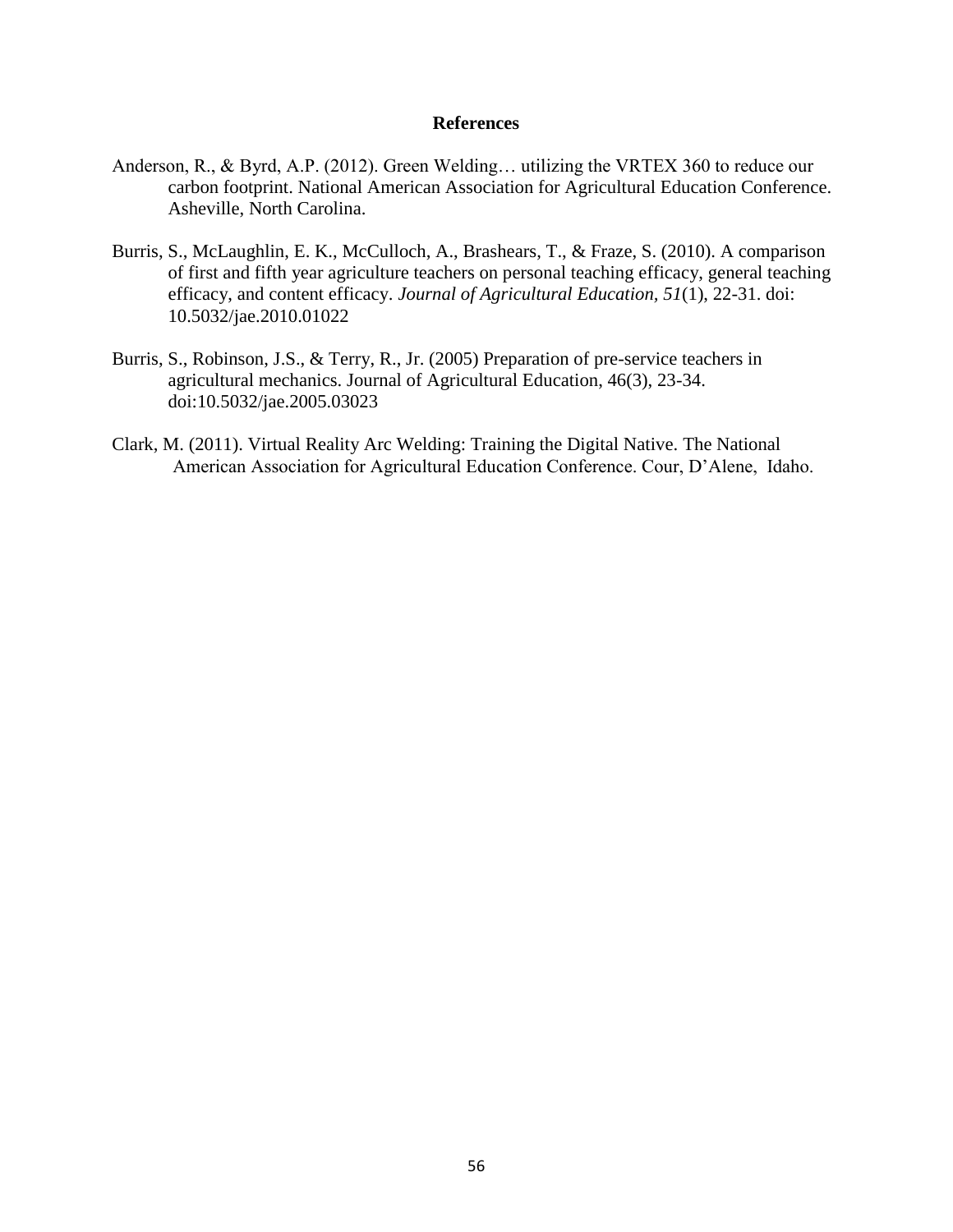# **Research Poster**

# **Motivators and Barriers of Student Leadership Participation in Collegiate Agricultural Student Organizations**

Justin Sharpless 124 Gentry Hall Columbia, MO 65211 863-412-8986 Justin.sharpless@mizzou.edu

> Anna Ball, Ph.D. 127 Gentry Hall Columbia, MO 65211 573-882-7451 Ballan@missouri.edu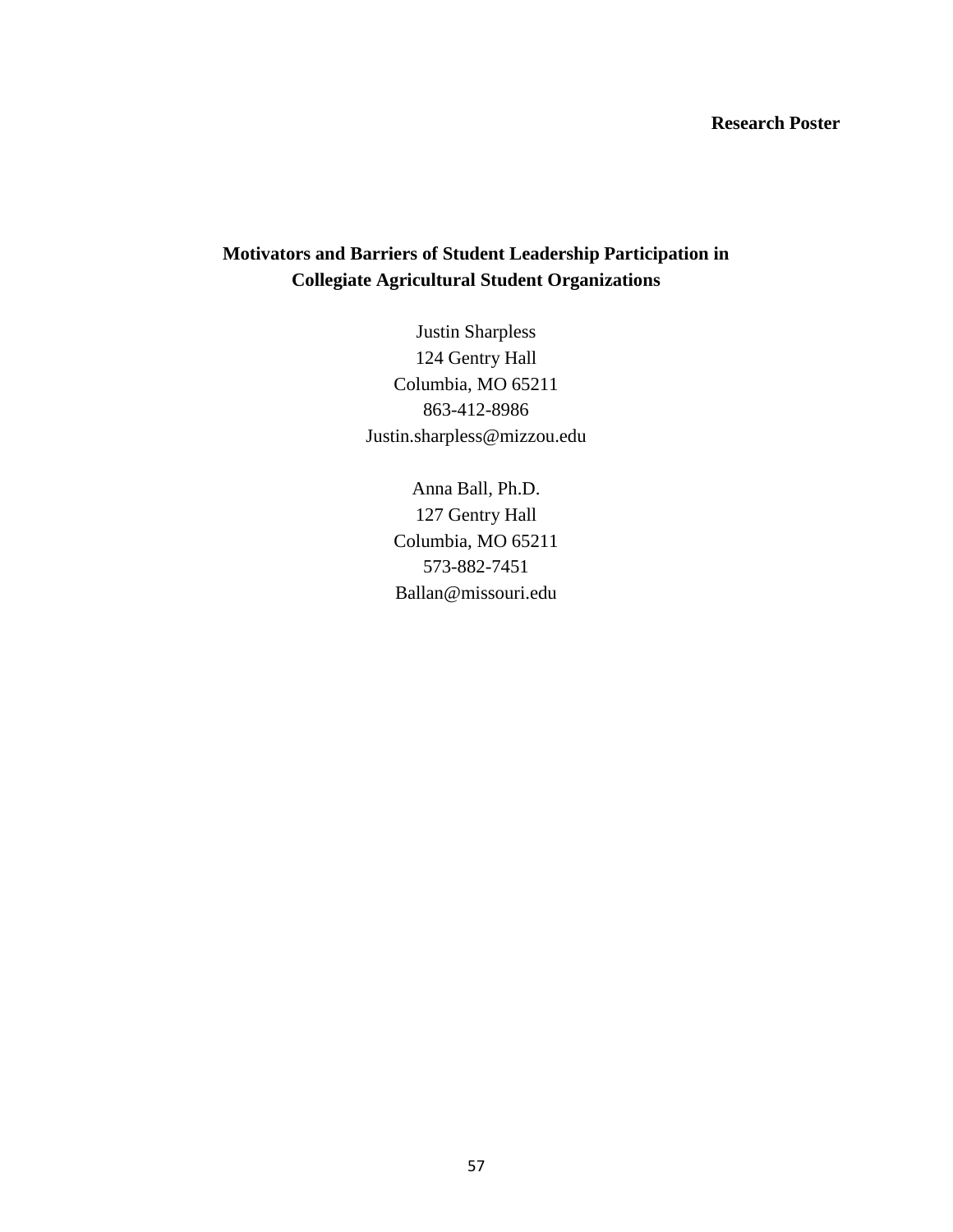# **Motivators and Barriers of Student Leadership Participation in Collegiate Agricultural Student Organizations**

### **Introduction & Theoretical Framework**

Leadership development is a visible theme and objective in higher education. Evidence of this is observed in the mission statements of numerous institutions where leadership development is a focal point, including Beloit College, Colgate University, The College of Wooster, Colorado College, Davidson College and Occidental College (Thompson, 2006). Participating in collegiate organizations presents opportunities to develop leadership experientially (Ewing, Bruce, & Ricketts, 2009). Students that report any level of involvement in student organizations demonstrate significantly higher scores in leadership outcomes. This finding by Dugan & Komives suggests students that develop leadership experientially through participation in student organizations have greater leadership ability than students not involved in student organizations (Dugan & Komives, 2007).

Students differ in their beliefs about leadership and how much they value participation in student organizations (Shertzer & Schuh, 2004; Ewing, Bruce, & Ricketts, 2009). Colleges and universities need to understand why students value becoming involved in such organizations. Atkinson's Expectancy-Value Theory of Achievement Motivation can elucidate this need by describing students' expectancy and the value of organization activities and culture. According to the theory, the behavior of an individual depends on their expectancy of attaining a particular outcome; it also depends how much they value the outcome (Schunk, 2012). In this study, the researchers attempt to address this need by describing student beliefs about leadership, the value students place in student organizations, and the student perceptions of barriers to participation within these organizations including physical and logistical. The present study addressed the National Research Agenda, priority area six: Vibrant, Resilient Communities, specifically "Examine the aspects of vibrant, resilient communities that encourage youth and adults to become future members and leaders of the community" (Doerfert, 2011, p. 10).

### **Methodology**

Eleven general interest agricultural student organizations from a Midwestern land grant universities' college of agriculture were invited to participate in this study through an email to the organization's leader. Six organization leaders from the list responded and consented to their organization's participation. A total of 192 student members ( $n = 192$ ) were surveyed to examine their perceptions of leadership and beliefs related to motivation and barriers of student leadership involvement. This study was descriptive in nature and employed a researcher-designed questionnaire as the technique of data collection. The questionnaire consisted of 29 Likert-type items using a five-point scale (1 = strongly disagree, 2 = slightly disagree, 3 = neither agree nor disagree,  $4 =$  slightly agree, and  $5 =$  strongly agree), with the addition of demographic items.

An established panel of experts determined face and content validity. The panel of experts consisted of 3 Agricultural Education Faculty at the same institution as the study. A post hoc analysis revealed the construct perceptions of leadership to be unreliable, alpha being less than 0.70. According to Field, "A value of 0.70 to 0.80 is an acceptable value for Cronbach's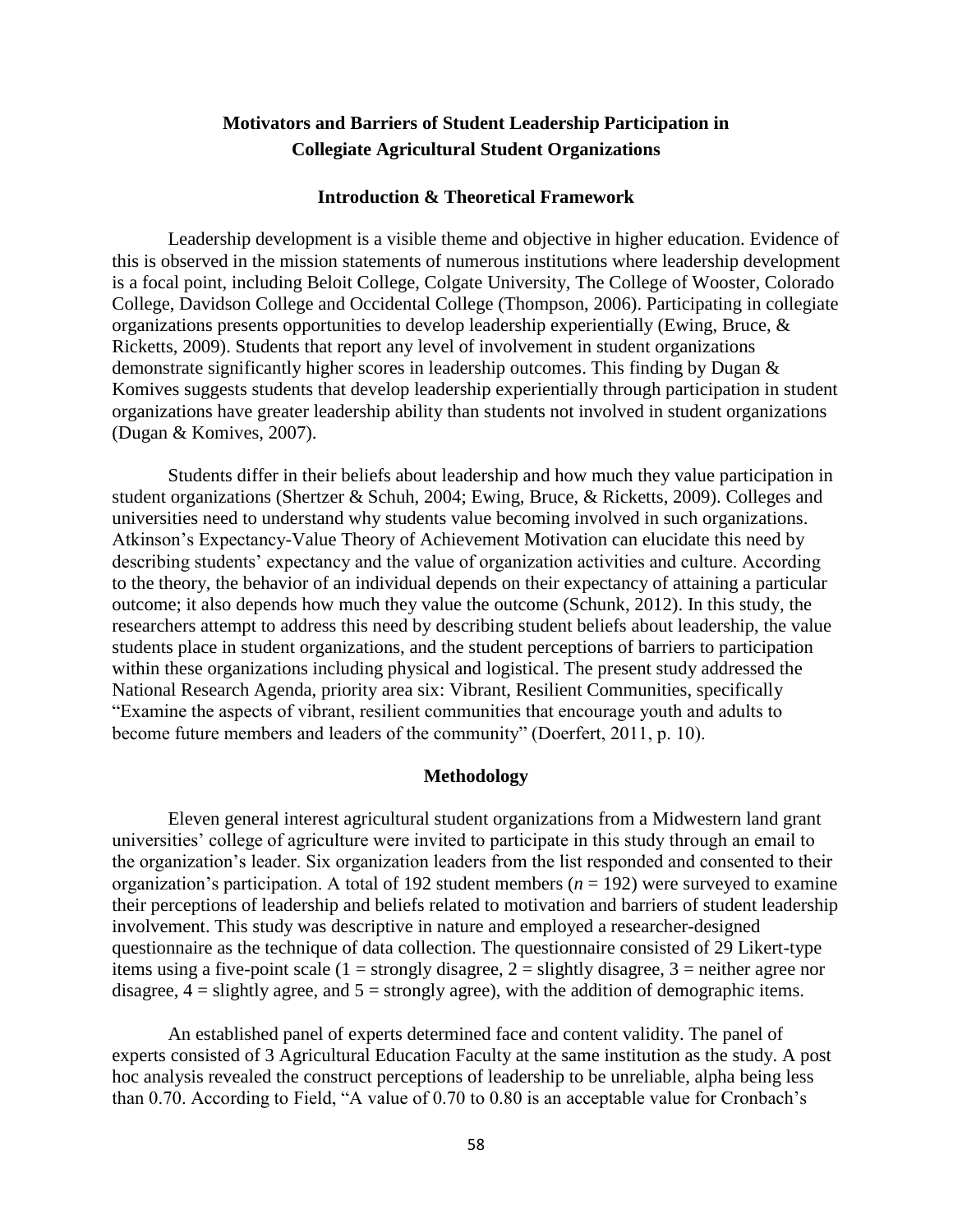alpha; values substantially lower indicate an unreliable scale" (Field, 2009, p. 675). The constructs of value of organization and perceptions of physical and logistical barriers were reliable with Cronbach's alpha being 0.78 and 0.79 respectfully.

### **Findings**

The data sample consisted of 190 college students  $(n = 190)$ ; 2 responses were excluded due to response set answering. The sample consisted of 56.3% male  $(n = 107)$ , 38.9% female  $(n \text{ s})$  $=$  74) and 4.7% ( $n = 9$ ) not answering. The overwhelming majority of the students surveyed were White (92.6%,  $n = 176$ ) and from a rural background (76.3%,  $n = 145$ ). Students rated items derived from three constructs on a Likert scale of 1-5, to describe their beliefs of leadership, the value they have in their organization, and their perceptions of physical and logistical barriers to participation in student leadership. The value of organization construct had a mean of 4.64, which signifies the students slightly to strongly agree that participating in student organizations is a valuable. The perceptions of physical and logistical barriers construct has a mean of 3.57, which signifies that the students are between neutrality to slightly agreeing that physical and logistical barriers affect student participation in organizations.

### **Conclusions & Recommendations**

This is a homogenous sample containing White students from a rural background. The researchers recommend further research is done on populations that are more diverse consisting of ethnicities not represented in the study. While findings from Ewing, Bruce, & Ricketts (2009) claims that students differ in how much they value participation in student organizations, this study concludes this group values participation in student organizations. The researchers recommend that universities continue to offer organizations that students value as participation in student organizations presents opportunities to develop leadership experientially (Ewing, Bruce, & Ricketts, 2009).

The researchers further conclude that students are neutral about their perceptions of physical and logistical barriers' affect on the participation of students in collegiate student organizations. This is contrary to claims by Kulm & Cramer (2006) that suggest there is a negative correlation between participation in student organizations and the extent to which a student is employed. One recommendation that the researchers suggest from this finding is that a qualitative study be completed to gain a deeper understanding into why students are neutral about this particular construct. In conclusion, the researchers have described the sample population's value placed in student organizations in addition to perceptions of barriers to participation within these organizations. The researchers recommend that further research be conducted with a larger representative sample in order to generalize these findings.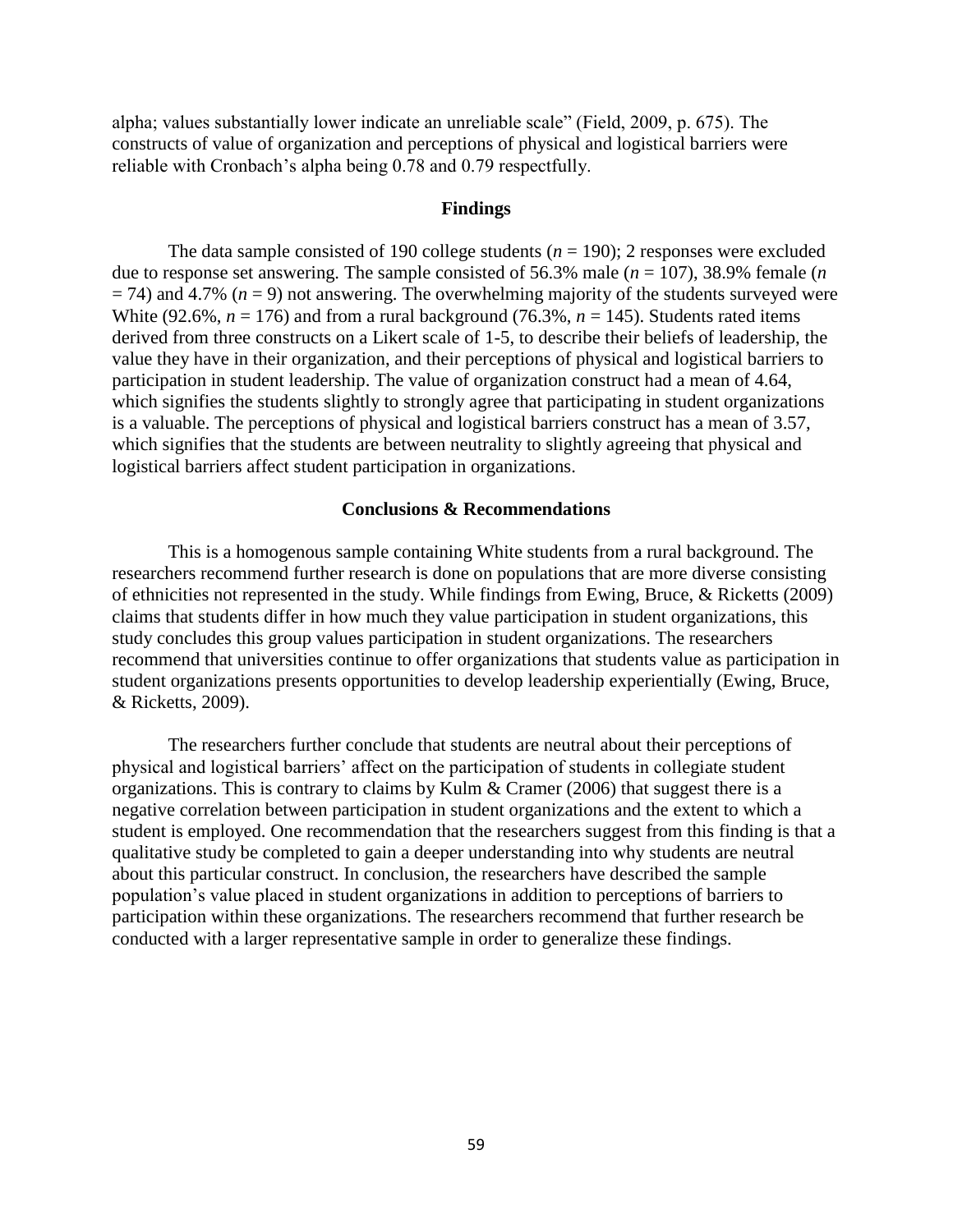- Doerfert, D. L. (Ed.) (2011). *National research agenda: American Association for Agricultural Education's research priority areas for 2011-2015*. Lubbock, TX: Texas Tech University, Department of Agricultural Education and Communications.
- Dugan, J. P. & Komives, S. R. (2007). *Developing leadership capacity in college students; Findings from a national study*. College Park, MD: National Clearinghouse for Leadership Programs.
- Ewing, J. C., Bruce, J. A., & Ricketts, K. G. (2009). Effective Leadership Development for Undergraduates: How Important is Active Participation in Collegiate Organizations?. *Journal of Leadership Education 7*(3), 118-132.
- Field, A. (2009). *Discovering statistics using SPSS*. Sage Publications Limited.
- Foreman, E. A. & Retallick, M. S. (2012). Undergraduate Involvement in Extracurricular Activities and Leadership Development in College of Agriculture and Life Sciences Students. *Journal of Agricultural Education 53*(3), 111-123.
- Kulm, T. L., & Cramer, S. (2006). The Relationship of Student Employment to Student Role, Family Relationships, Social Interactions and Persistence. *College Student Journal 40*(4), 927-938.
- Shertzer, J. E., & Schuh, J. H. (2004). College Student Perceptions of Leadership: Empowering and Constraining Beliefs. *Journal of Student Affairs Research and Practice 42*(1), 111- 131.
- Schunk, D. H. (2012). *Learning theories: An educational perspective*. Boston, MA: Pearson Education, Inc.
- Thompson, M. D. (2006). Student Leadership Process Development: An Assessment of Contributing College Resources. *Journal of College Student Development 47*(3), 343- 350.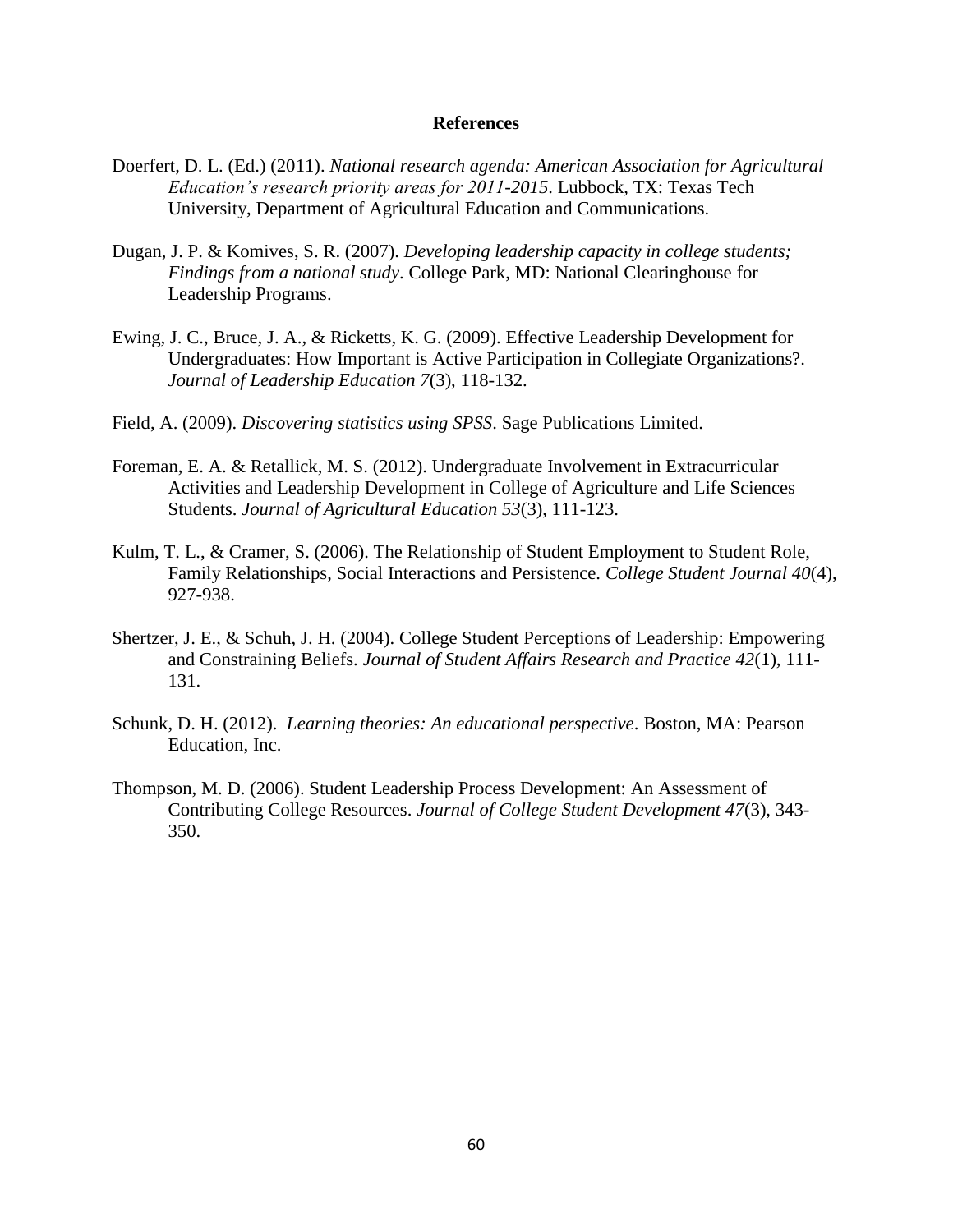**Phases of Beginning Teacher Development and the Relationship to Concerns Expressed by Agricultural Education Student Teachers**

> **Jaclyn Tweeten Graduate Student Iowa State University 223E Curtiss Hall Ames, IA 50010 jtweeten@iastate.edu**

**Thomas H. Paulsen, Ph.D. Assistant Professor Iowa State University 217 Curtiss Hall Ames Iowa, 50010 tpaulsen@iastate.edu (515) 294-0047**

**Ryan G. Anderson, Ph.D. Assistant Professor Iowa State University 206 Curtiss Hall Ames Iowa, 50010 randerson@iastate.edu (515) 294-4139**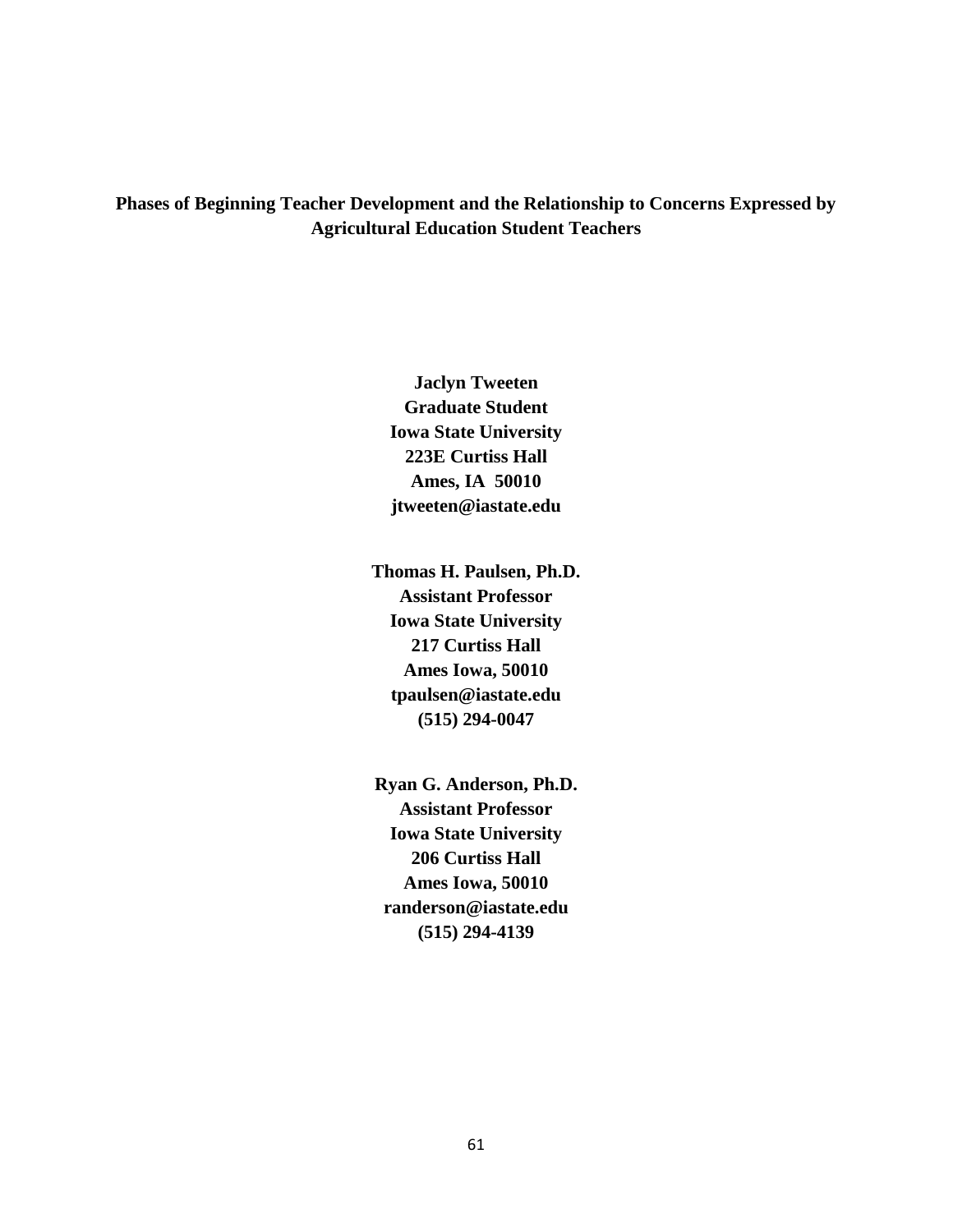# **Phases of Beginning Teacher Development and the Relationship to Concerns Expressed by Agricultural Education Student Teachers**

### **Introduction and Theoretical Framework**

Student teaching has been described as having "a significant impact on prospective teachers" (Ronfeldt & Reininger, 2012, p 1103) where many student teachers develop concerns for themselves and for their students (Edgar, Roberts, & Murphy 2011). Communicating these concerns with peers can help to alleviate problems that student teachers may face. A form of communication popular among college aged students is the social media application Twitter, a microblogging service which allows users to send 140 character messages called tweets (McFedries, 2009). Understanding the concerns of student teachers is important, but knowing how the concerns change over time will allow "teacher educators [to] address concerns more appropriately during coursework and teacher in-service to retain students in the agricultural education program" (Stair, Warner, & Moore, 2012, p. 2). This study was developed upon previous work by Fuller (1969) and Fuller and Brown (1975) that describes shifts in concerns of teachers during their teaching experience.

Moir (1990) identified five phases of teachers' attitudes toward teaching during the first year which include: anticipation, survival, disillusionment, rejuvenation, reflection. Anticipation is the first phase where teachers look forward to the upcoming year and elicit excitement about working with students and the impact that can be made (Joerger, 2002). The second phase, survival, is where perceived difficulties dominate teacher's attitudes (Joerger, 2002). The third phase, disillusionment, is marked with several weeks of non-stop work when teachers first realize that things may not be going as planned (Moir, 1990). Rejuvenation occurs towards the end of the experience when the teacher's attitudes toward teaching become more positive (Moir, 1990). The next phase, reflection, is a process of personal debriefing where teachers consider areas of improvement to be implemented in the future. This phase transitions into the last phase of anticipation where teachers reflect upon the upcoming year. The purpose and objective of this study was to determine if the concerns expressed by student teachers aligned with the phases of a first year teacher.

### **Methods**

The population consisted of agricultural education student teachers from [University] (*N*=26) who participated in an electronic community of practice using Twitter. A Twitter group was specifically created for the participants of this study. The teaching concerns tweeted by student teachers were coded upon completion of the student teaching experience following the protocol developed by Fuller (1969) and modified by Fritz and Miller (2003) and then aligned with the phases of a first year teacher by organizing the concerns by date and week. The five phases included anticipation, survival, disillusionment, rejuvenation, and reflection. Intrarater reliability code was established at  $\alpha$ =.95 level by coding the postings twice at a four week interval (Wier, 2005). An intrarater reliability code of zero indicated no reliability while a code of 1.0 indicates a perfect reliability (Wier, 2005). Frequencies and percentages were calculated and analyzed using Microsoft Excel.

### **Results/Findings**

The concerns of student teachers are aligned with the phases of a first year teacher and are shown in Table 1.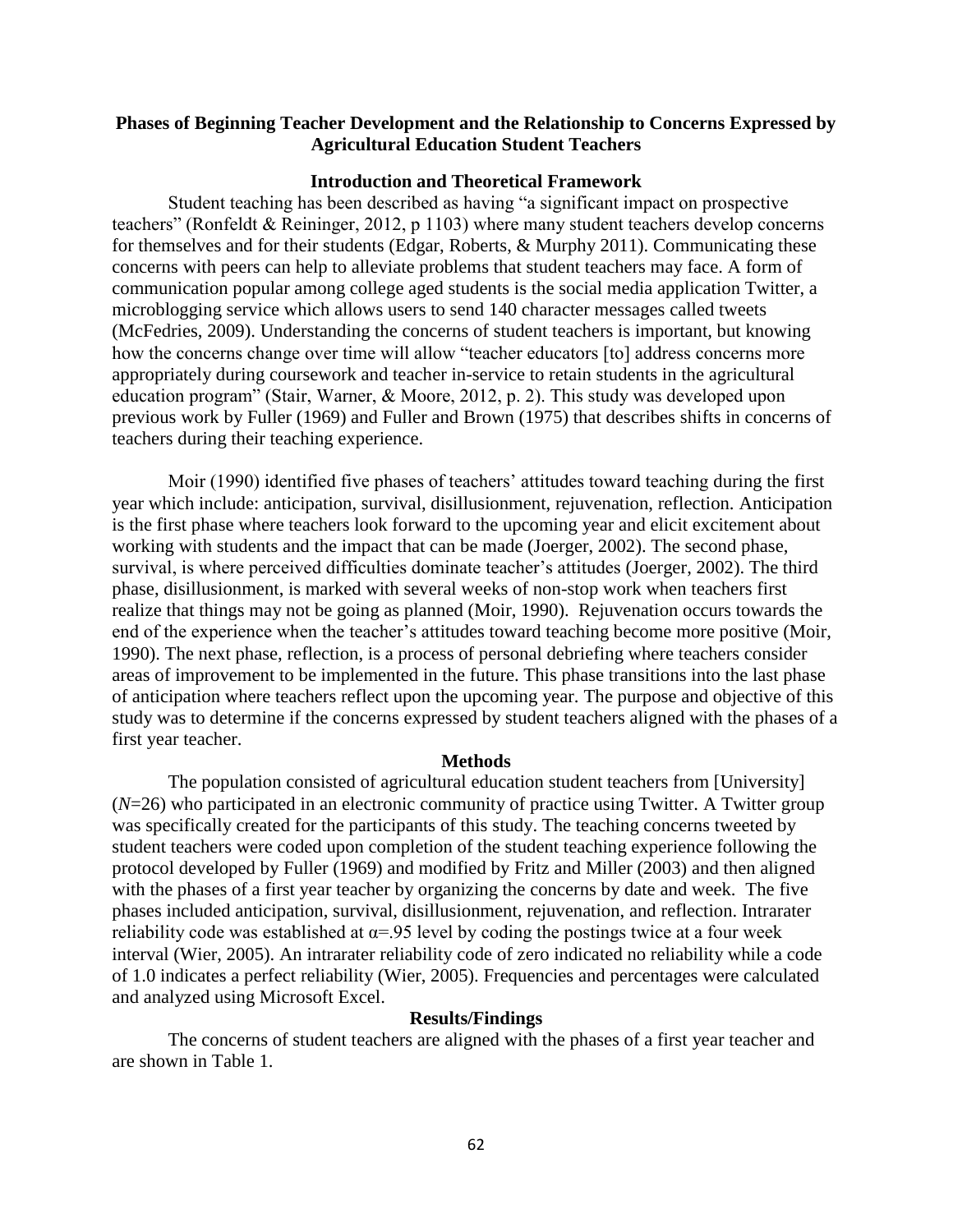### Table 1

| $binum$ is a current week ingred with the Francs of a First Fear Feature (10–2070) |              |                |          |           |                 |           |              |           |            |           |
|------------------------------------------------------------------------------------|--------------|----------------|----------|-----------|-----------------|-----------|--------------|-----------|------------|-----------|
|                                                                                    | Anticipation |                | Survival |           | Disillusionment |           | Rejuvenation |           | Reflection |           |
|                                                                                    | Phase        |                |          | Phase     |                 | Phase     |              | Phase     |            | Phase     |
|                                                                                    |              | $(n=298)$      |          | $(n=551)$ |                 | $(n=448)$ |              | $(n=369)$ |            | $(n=404)$ |
| Tweets                                                                             |              | %              | F        | %         | F               | $\%$      |              | $\%$      |            | $\%$      |
| Anticipation                                                                       | 279          | 93.6           | 94       | 17.1      | 22              | 4.9       | 21           | 5.7       | 24         | 6.0       |
| Survival                                                                           | 19           | 6.4            | 274      | 49.7      | 48              | 10.7      | 21           | 5.7       | 19         | 4.7       |
| Disillusionment                                                                    | 0            | $\overline{0}$ | 173      | 31.4      | 293             | 65.4      | 31           | 8.4       | 11         | 2.7       |
| Rejuvenation                                                                       | 0            | $\overline{0}$ | 8        | 1.4       | 85              | 19.0      | 285          | 77.2      | 125        | 31.0      |
| Reflection                                                                         |              |                | 2        | 0.3       | $\Omega$        |           | 11           | 2.9       | 225        | 55.7      |

*Student Teacher Tweets Aligned with the Phases of a First Year Teacher (N=2070)*

*Note*: Anticipation phase aligned with week zero through two. The survival phase aligned with weeks three through five. The disillusionment phase aligned with weeks six through nine, the rejuvenation phase weeks ten through twelve, and reflection phase consisted of weeks thirteen through fourteen.

The concerns tweeted by student teachers follow the progression of phases of a first year teacher. This can be seen in all the phases as illustrated in Table 1. In the anticipation phase, pre-service students anticipate the new year as student teachers. Student teachers had more anticipation tweets in the pre teaching week (week 0) than any other week (*f=*279, 93.6%). This is followed by the survival phase; many teachers are overwhelmed the first week as they are learning at a rapid pace and struggle to keep themselves from 'drowning' (Moir, 1999). Student teachers survival concerns were at the highest of any week during weeks one, two and three (*f*=274, 49.7%). The next phase disillusionment is marked with student teachers having the highest amount of tweets regarding disillusionment, or feeling overwhelmed (*f*=293, 65.4%). The fourth phase rejuvenation, teachers' show an improvement in their attitudes towards teaching. Week ten and 11 display the greatest number of tweets related to rejuvenation, (*f*=285, 77.2%). The last phase, reflection, student teachers tweeted more on reflection than any other phase as teachers think about changes they plan to make in the following year. Weeks 13, and 14 had the highest amount of tweets regarding reflection (*f*=225, 55.7%).

### **Conclusions and Implications**

By having student teacher participate in an electronic community of practice, teacher educators can better understand the apprehension faced by pre-service teachers and can design instructional content to lessen these anxieties (Stair, Warner, & Moore, 2012). This study elucidates that student teachers go through the same phases as first year teachers. Moir (1999) posited that it is necessary to assist new teachers as they transition into full time professionals. Moir (1990) posited that beginning teachers need guidance as they are inducted into the profession. Student teachers are no different. In recognizing the phases that new teachers go through, teacher educators can adjust the curriculum to fit the needs of pre-service teachers prior to their student teaching experience. Understanding the phases of a first year teachers' attitude toward teaching has implications for teacher mentoring and induction programs as well. If "beginning teachers' initial beliefs and teaching practices play an important role in shaping, impeding, or facilitating what and how they learn in induction contexts" (Wang, Odell,  $\&$ Schwille, 2008, p. 147) then it is critically important that mentors understand the phases through which beginning teachers progress.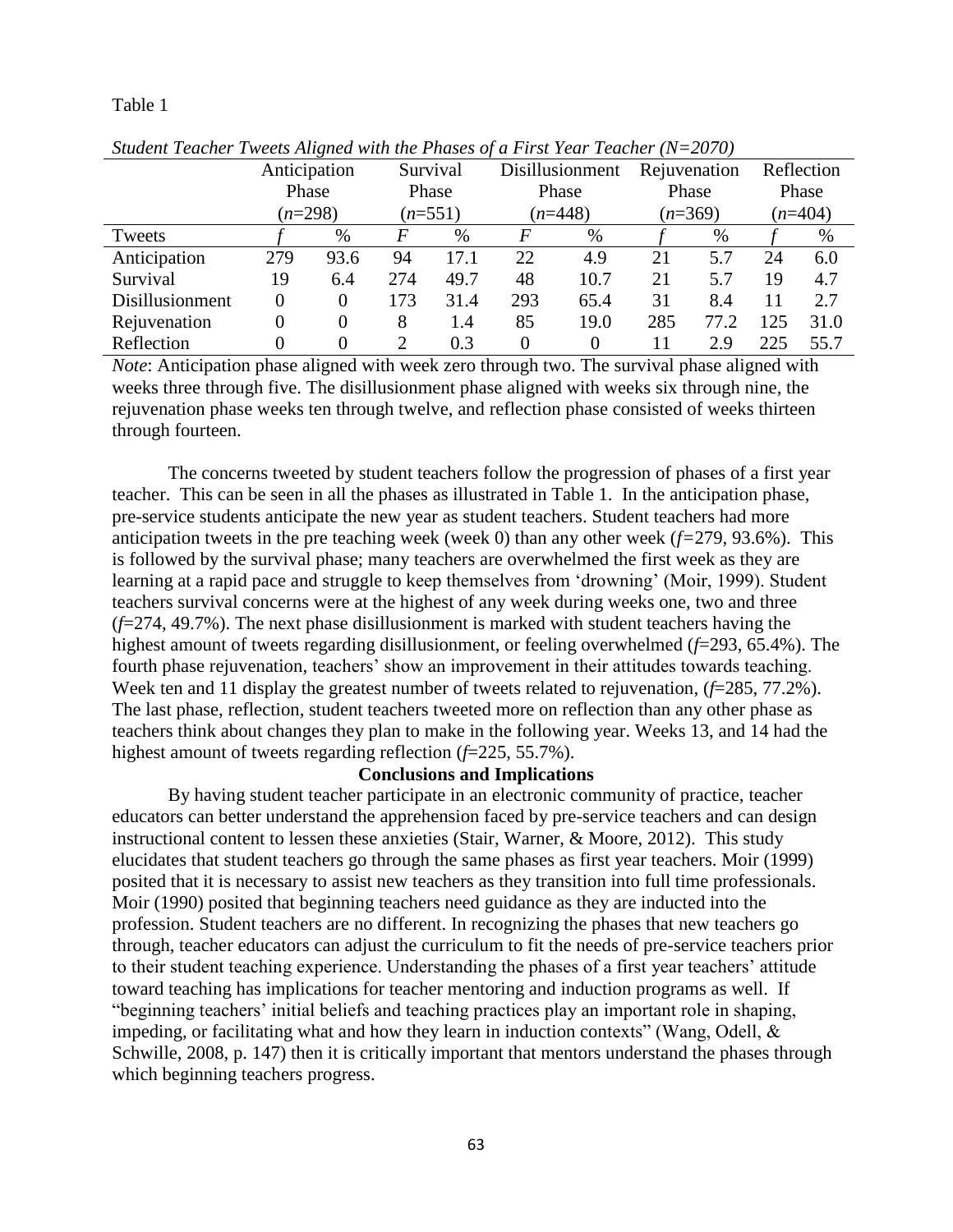- Edgar, D., Roberts T. G., & Murphy, T. (2011). Exploring relationships between teaching efficacy and student teacher –cooperating teacher relationships. *Journal of Agricultural Education 52*(1) 9-18. doi: 10.5032/jae.2011.01009.
- Fritz, C. A., & Miller, G. S. (2003). Concerns expressed by student teachers in agriculture. *Journal of Agricultural Education*, *44*(3), 47-53. doi 10.5032/jae.2011.01009
- Fuller, F. (1969). Concerns of Teachers: A developmental Conceptualization. *American Educational Research Journal 6*(2) 207-226. doi:10.3102/00028312006002207.
- Fuller, F., & Brown, O. (1975). Becoming a teacher. In L. Ryan (Ed.), *Teacher education: Seventy-fourth yearbook of the National Society for the Study of Education*. Chicago: University of Chicago Press.
- Joerger, R.M. (2002, January). One key to teacher retention understanding the experience and needs of beginning teachers. *NAAE News and Views.* Retrieved from http://www.naae.org/about/newsandviews
- Knobloch, N. A., & Whittington, M.S. (2002). Novice teachers' perceptions of support, preparation quality, and student teaching experience related to teacher efficacy*. Journal of Vocational Education Research, 27*(3), 331-341.doi: 10.5328/JVER27.3.331
- McFedries, P. (2009). *Twitter: Tips, tricks, and tweets.* Indianapolis, IN: Wiley Publishing, Inc.
- Moir, E. (1990). Phases of first-year teaching. *Originally published in California New Teacher Project Newsletter*.
- Moir, E. (1999). The phases of a teacher's first year. *A better beginning: Supporting and mentoring new teachers*, 19-23.
- Stair, K., Warner, W., & Moore, G. (2012). Identifying Concerns of Preservice and In-Service Teachers in Agriculture Education. *Journal of Agricultural Education. 53*(2). 153- 164.doi:10.5032/jae.2012.02153.
- Ronfeldt M., & Reininger M. (2012). More or better student teaching? *Teaching and Teacher Education. 28*(8). 1091-1106. doi:10.1016/j.tate.2012.003
- Wang, J., Odell, S., & Schwille, S. (2008). Effects of Teacher Induction on Beginning Teachers' Teaching. *Journal of Teacher Education. 59*(2).132-152.
- Wier, J. (2005). Quantifying test-retest reliability using the intraclass correlation coefficient and the SEM. *Journal of Strength and Conditioning Research*, *19*(1), 232. Retrieved from http://www.uta.edu/faculty/jcramer/KINE5300/Weir 2005 JSCR reliability.pdf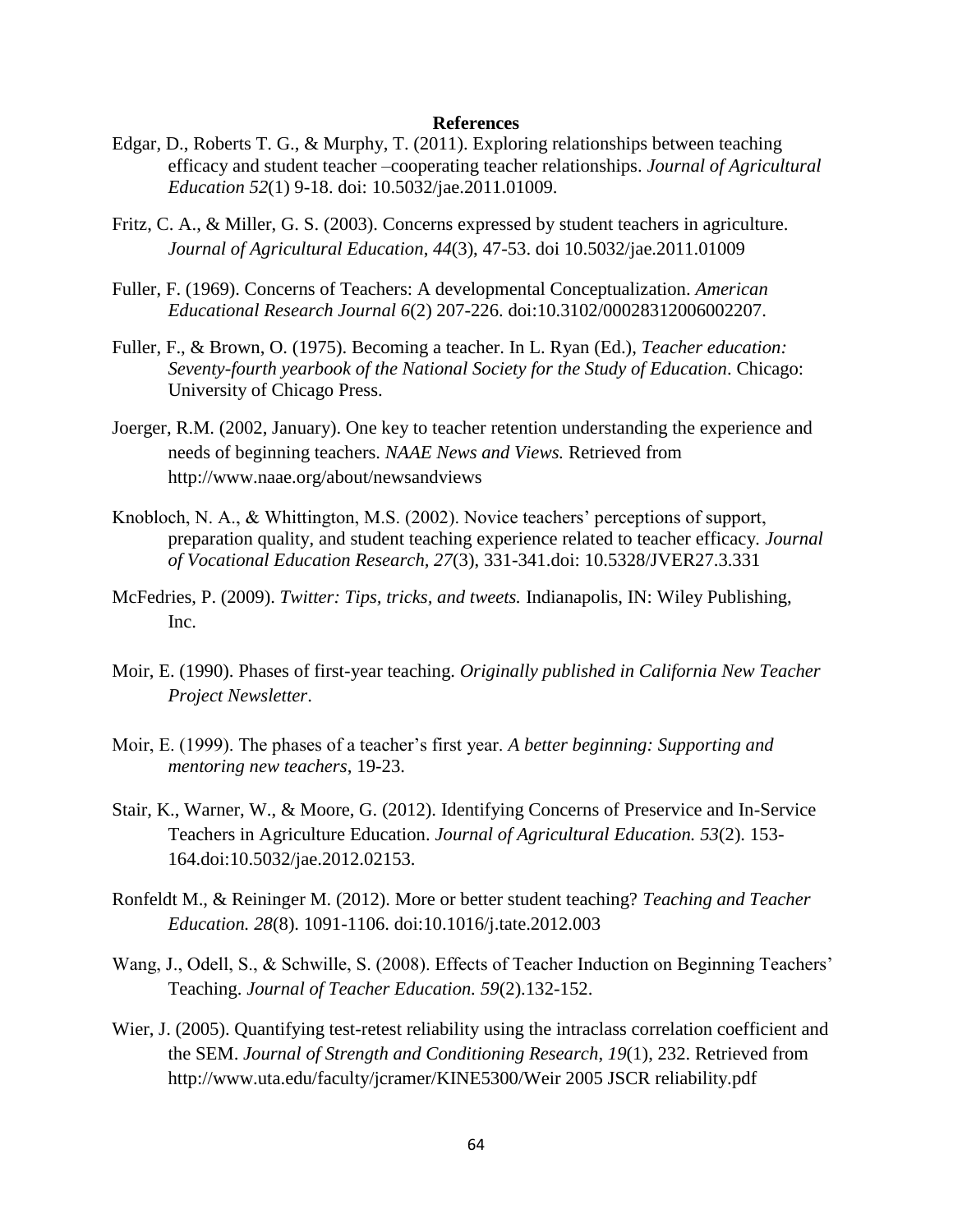# **Research Poster**

# **Plows, Cows, and Sows: Identifying and Measuring Outmoded Film Portrayals of Agricultural Production**

Annie R. Specht Assistant Professor, University of Nebraska-Lincoln 108 Agricultural Communications Building Lincoln, NE 68583-0709 (402) 472-2761 aspecht2@unl.edu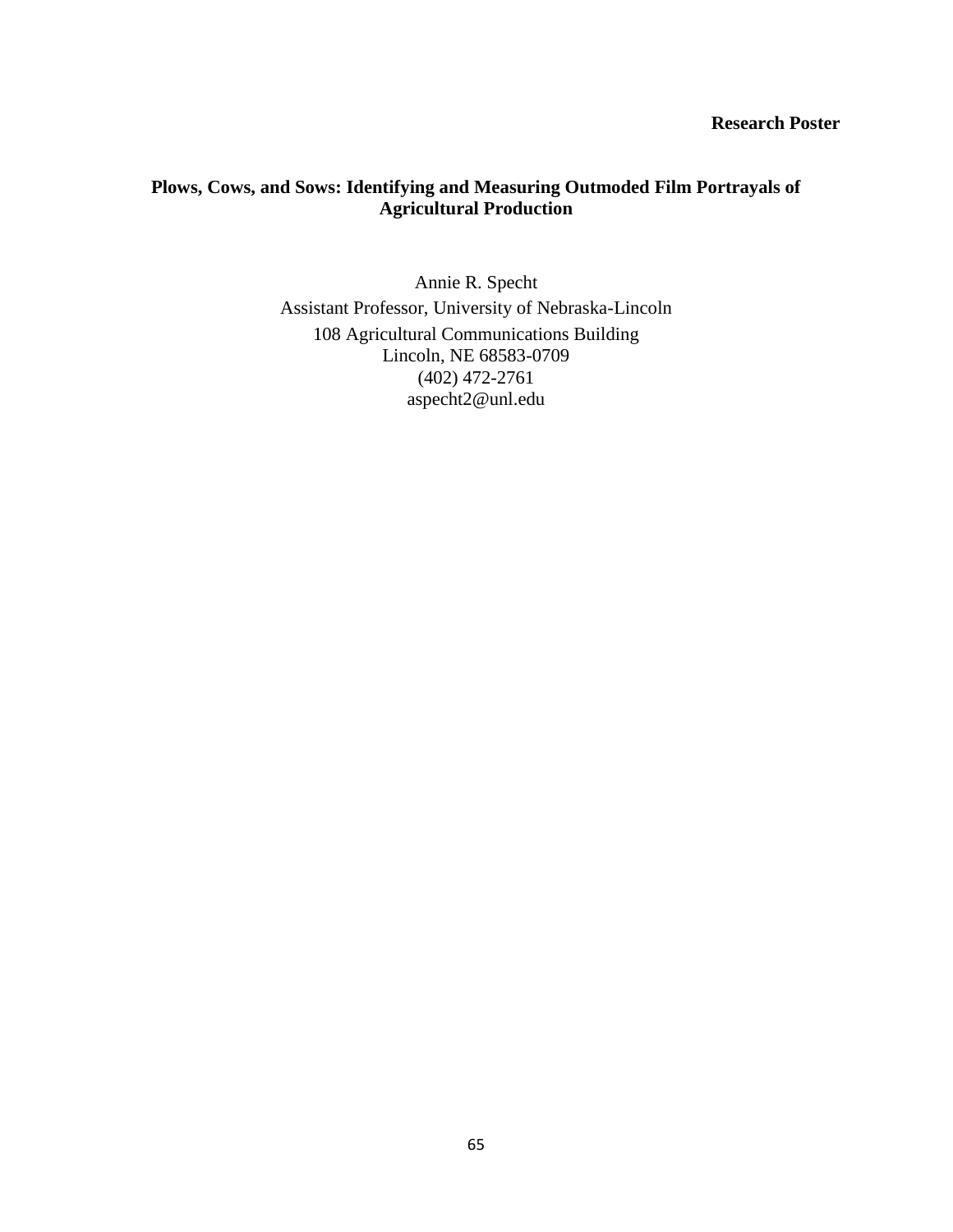# **Plows, Cows, and Sows: Identifying and Measuring Outmoded Film Portrayals of Agricultural Production**

### **Introduction**

Entertainment is embedded in humanity's understanding of culture. Per Stromberg (2011), "entertainment is by now so thoroughly woven into the fabric of our existence [that]…the culture of entertainment is arguably the most influential ideological system on the planet" (p. 3). History is constantly being recreated and repackaged for successive generations in film and television dramas, comedies, and documentaries (Eley, 2001; Steveker, 2009). As the nation has moved away from its agricultural foundations, a sort of mythology of the agrarian U.S. has emerged, hearkening back to—and even yearning for—the bucolic imagery of pre-industrial rural America. This "agrarian myth" (Appleby, 1982) has been in part shaped by entertainment media, and in order to understand the public's perceptions of the industry, the agriculture community must be aware of the images and themes propagated by agriculture-related media texts. The purpose of this study was to quantify the time incongruity of media portrayals of agriculture in order to establish a potential source of industry misinformation.

### **Theoretical Framework**

The means by which film and television reappropriate cultural representations of history is cultural memory. Epstein and Lefkovitz (2001) define 'cultural memory' as "the legacy of history as history retains its ability to affect everyday lives" (p. 1). Cultural memory, therefore, is the aggregate of representations of historical epochs shaped by collective recollections of those events. Cultural memory stabilizes and normalizes shared cultural recollections through media, including literature, film, and art, that populate "the store of background knowledge that one calls upon when interpreting the everyday commonsense world" (Wekesa, 2012, p. 235; Steveker, 2009; Werner, 2003). These media preserve for successive generations the attitudes, actions, and landscapes of bygone days as framed by screenwriters, directors, and producers. Film and television are able to produce and reproduce mythologies that appeal to audiences because they "consistently distorted and sanitized the past" (Chadwick, 2002, p. 1), leading to pervasive, sometimes outdated interpretations of cultural events.

### **Method**

Reflecting the American Association for Agricultural Education's 2011-2015 National Research Agenda's Priority 1: Public and Policy Maker Understanding About Agriculture and Natural Resources, the researcher examined films related to agriculture. Texts were selected for the study based on 3 criteria: the incorporation of agriculture as a plot device and/or setting; cultural significance, operationalized as wide viewership and/or recognition for excellence; and distribution between 1950 and 2013. A keyword search of the Internet Movie Database provided a comprehensive list of texts from which to draw a purposive sample. Nineteen films were selected based on their adherence to the criteria. The researcher then calculated an agricultural time differential for each film based on the numerical difference in years between the film's year of release and the time period depicted in the text and categorized each film by decade of release.

#### **Findings**

Breakdowns of time differentials for each film and decade are presented in Table 1. Overall, the 19 films' agricultural time differentials averaged just over 22 years (*M*=22.32; *SD*=22.06).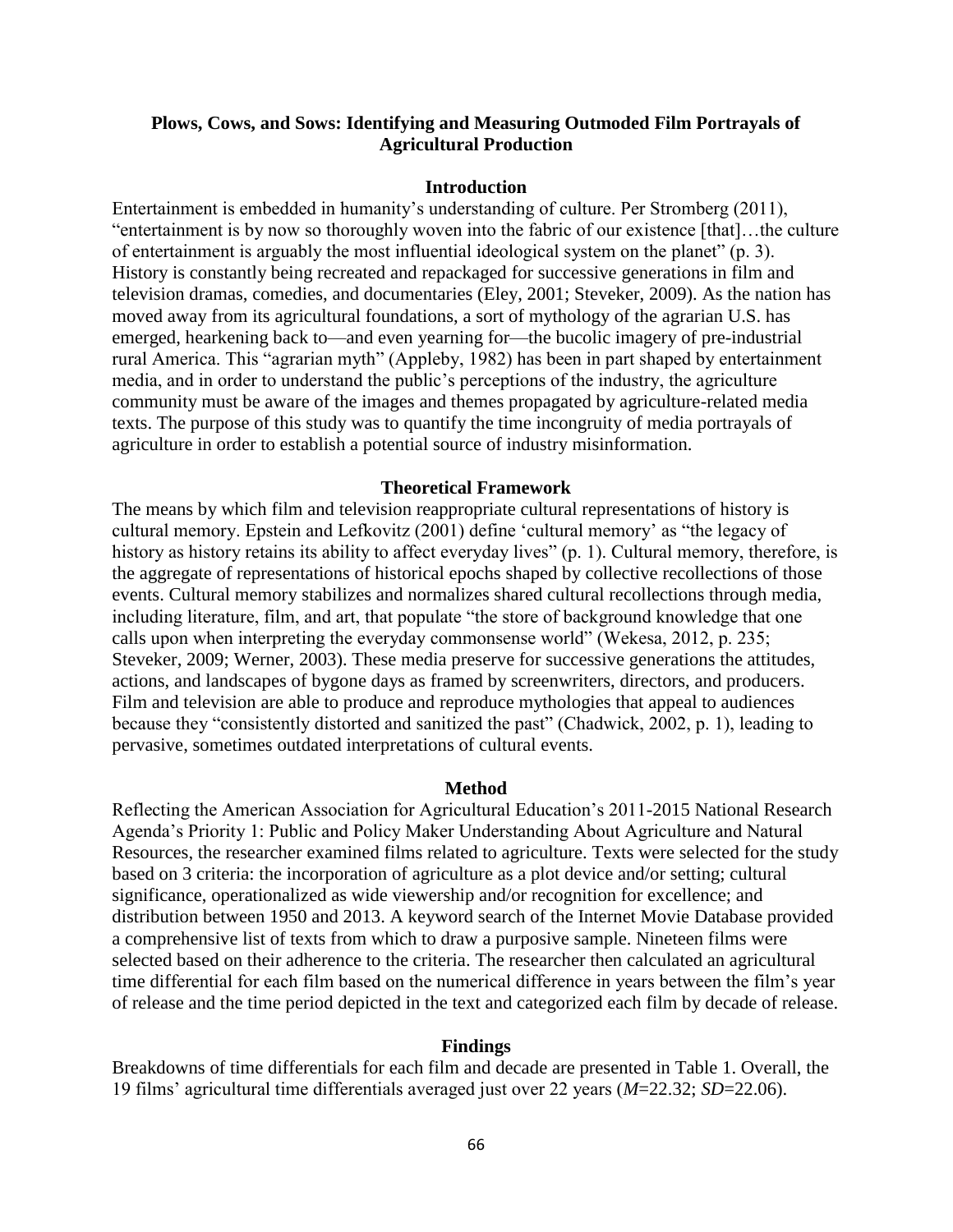Though nearly half (*n*=9) of the films depicted agricultural practices contemporaneous to the year of their release, the time differentials for the remaining 10 films ranged from 21 to 57 years (*M*=42.4). Grouped by decade, the 1980s and 1990s represented a period of relative timeliness in filmic depictions of agriculture  $(M=10.6)$ ; films released in the early decades of the 21<sup>st</sup> Century, by comparison, regressed in the timeliness of their portrayals.

| Decade            | Film and Release Year            | <u>raore 1. mean anno aggerennans og j</u> um por marans og a <sub>ð</sub> riennum e or accume<br><b>Setting Year</b> | Time Differential | Mean Differential for |
|-------------------|----------------------------------|-----------------------------------------------------------------------------------------------------------------------|-------------------|-----------------------|
|                   |                                  |                                                                                                                       | (Years)           | Decade                |
| 1950s             |                                  |                                                                                                                       |                   | 39.33                 |
|                   | East of Eden (1955)              | 1917                                                                                                                  | 38.00             |                       |
|                   | Oklahoma! (1955)                 | 1906                                                                                                                  | 49.00             |                       |
|                   | Giant (1956)                     | 1925                                                                                                                  | 31.00             |                       |
| 1970s             |                                  |                                                                                                                       |                   | 21.00                 |
|                   | Charlotte's Web (1973)           | 1952                                                                                                                  | 21.00             |                       |
| 1980s             |                                  |                                                                                                                       |                   | 9.80                  |
|                   | Places in the Heart (1984)       | 1935                                                                                                                  | 49.00             |                       |
|                   | Country (1984)                   | 1984                                                                                                                  | 0.00              |                       |
|                   | The River (1984)                 | 1984                                                                                                                  | 0.00              |                       |
|                   | Witness (1985)                   | 1985                                                                                                                  | 0.00              |                       |
|                   | Field of Dreams (1989)           | 1989                                                                                                                  | 0.00              |                       |
| 1990s             |                                  |                                                                                                                       |                   | 11.40                 |
|                   | City Slickers (1991)             | 1991                                                                                                                  | 0.00              |                       |
|                   | Babe (1995)                      | 1995                                                                                                                  | 0.00              |                       |
|                   | A Thousand Acres (1997)          | 1997                                                                                                                  | 0.00              |                       |
|                   | The Horse Whisperer (1998)       | 1998                                                                                                                  | 0.00              |                       |
|                   | The Cider House Rules (1999)     | 1942                                                                                                                  | 57.00             |                       |
| 2000s             |                                  |                                                                                                                       |                   | 33.75                 |
|                   | Signs(2002)                      | 2002                                                                                                                  | 0.00              |                       |
|                   | <b>Brokeback Mountain (2005)</b> | 1963                                                                                                                  | 42.00             |                       |
|                   | Charlotte's Web (2006)           | 1952                                                                                                                  | 54.00             |                       |
|                   | Fantastic Mr. Fox (2009)         | 1970                                                                                                                  | 39.00             |                       |
| 2010 <sub>s</sub> |                                  |                                                                                                                       |                   | 44.00                 |
|                   | Temple Grandin (2010)            | 1966                                                                                                                  | 44.0              |                       |

Table 1. *Mean time differentials of film portrayals of agriculture by decade*

### **Implications and Recommendations**

Based on the calculated time differentials of agriculture-focused films released between 1950 and 2013, American audiences have become accustomed to media depictions of outdated modes of agricultural production. In the past 60 years, images of antiquated agricultural technology, such as horse-drawn plows, and traditional small-scale production have become part of the cultural zeitgeist, being continuously reinforced over time. Two decades—the average time differential of the 19 films studied—represents a wide progress gap given the swift proliferation of agricultural technology (Alston, Anderson, James, & Pardey, 2010), and this disparity may help explain negative public sentiment toward modern production practices such as confinement housing, genetic modification, and the use of artificial hormones and antibiotics. This study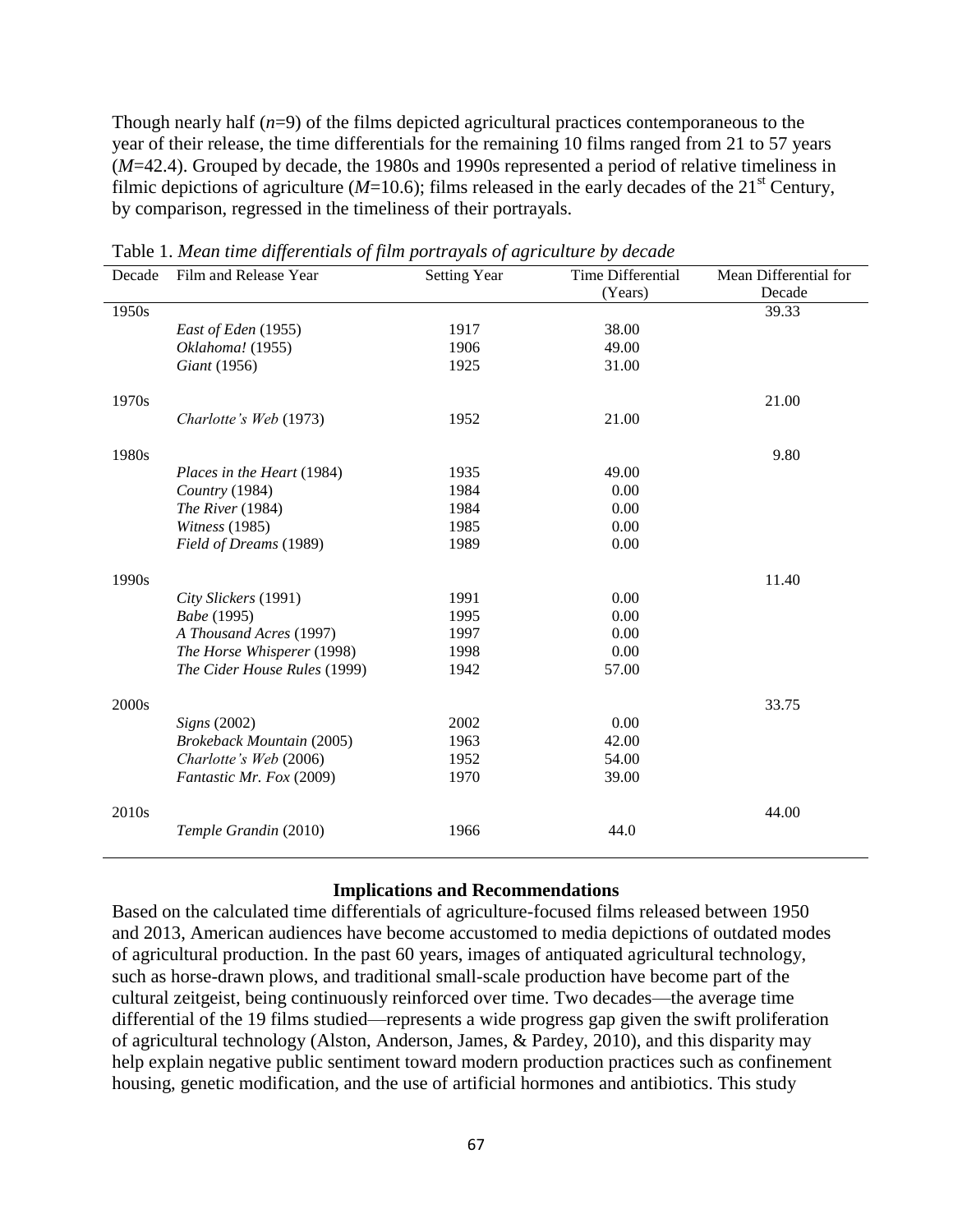represents a starting point for further research into the impact of entertainment media portrayals of agriculture on public perceptions of industry practices.

- Appleby, J. (1982). Commercial farming and the "agrarian myth" in the early Republic. *Journal of American History, 68*(4), 833-849.
- Alston, J. M., Anderson, M. A., James, J. S., & Pardey, P. G. (2010). *Persistence pays: U.S. agricultural productivity growth and the benefits from public R&D spending.* New York, NY: Springer.
- Chadwick, B. (2002). *The reel Civil War: Mythmaking in American film*. New York, NY: Vintage.
- Eley, G. (2001). Finding the People's War: Film, British collective memory, and World War II. *The American Historical Review, 106*(3), 818–838.
- Epstein, J., & Lefkovitz, L. H. (2001). Introduction. In J. Epstein & L. H. Lefkovitz (Eds.), *Shaping losses: Cultural memory and the Holocaust (pp. 1–10). Chicago, IL: University* of Chicago Press
- Steveker, L. (2009). *Identity and cultural memory in the fiction of A. S. Byatt: Knitting the net of culture.* London, UK: Palgrave MacMillan.
- Stromberg, P. G. (2011). *Caught in play: How entertainment works on you.* Stanford, CA: Stanford University Press.
- Wekesa, N. B. (2012). Cartoons can talk? Visual analysis of cartoons on the 2007/2008 postelection violence in Kenya: A visual argumentation approach. *Discourse & Communication, 6*(2), 223–238.
- Werner, W. (2003). Reading visual rhetoric: Political cartoons. *International Journal of Social Education, 18*(1), 81–98.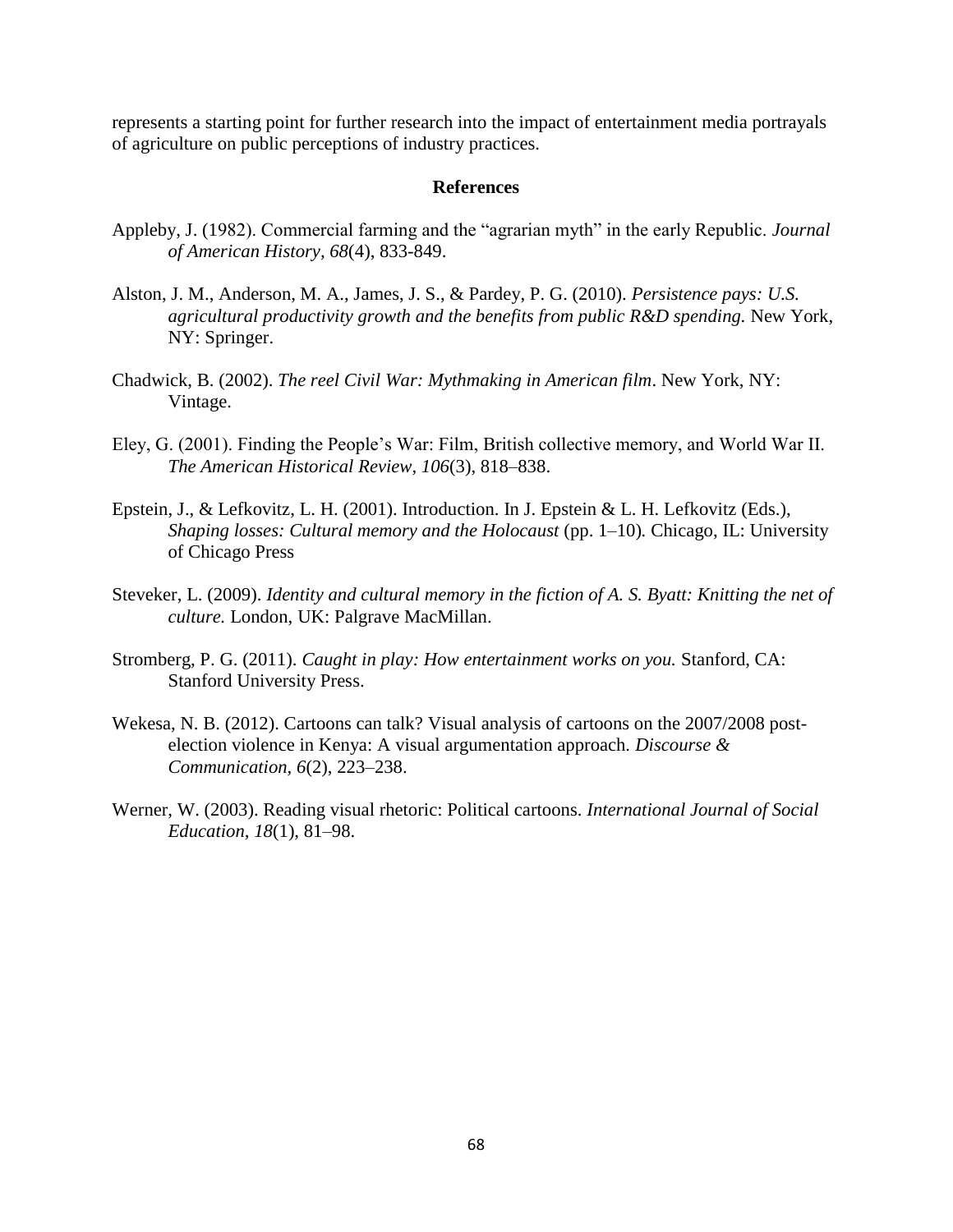# **Recruitment and Retention of Illinois 4-H Special Interest Club Adult Volunteers**

Melissa Bender Program Coordinator, 4-H SPecial INterest (SPIN) Clubs - Champaign County University of Illinois Extension 801 North Country Fair Drive Suite D Champaign, IL 61821 Phone: 217-333-7672 FAX: 217-333-7683 benderm@illinois.edu

> Tim Buttles Department of Agricultural Education University of Wisconsin - River Falls 410 S. Third St. River Falls, WI 54022 Phone: 715-425-3555 timothy.j.buttles@uwrf.edu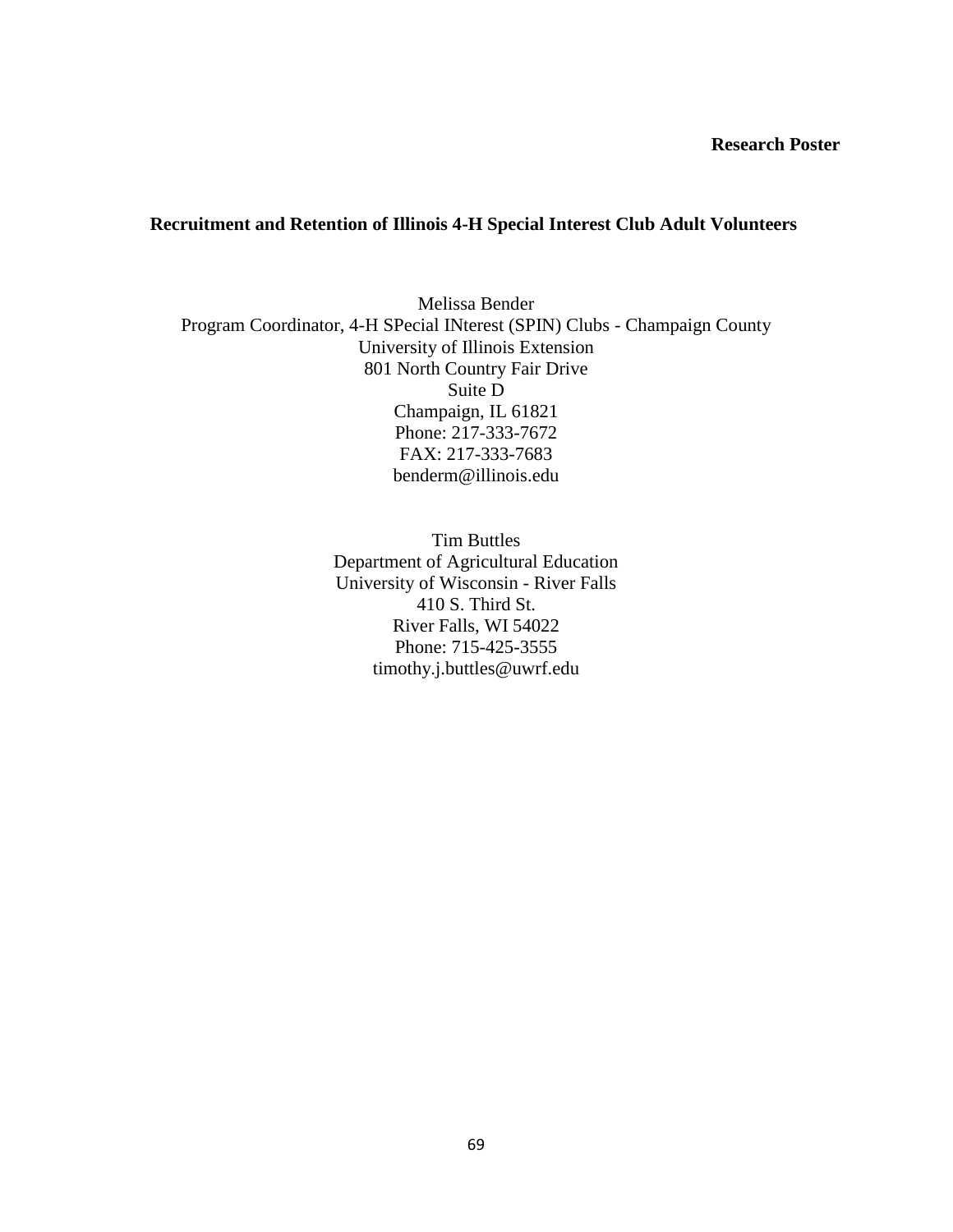# **Recruitment and Retention of Illinois 4-H Special Interest Club Adult Volunteers**

# Introduction

Special Interest (SPIN) Clubs are a relatively new component within the 4-H organization. These SPIN Clubs are different from the normal community clubs as they meet for a minimum of six sessions, have a defined timeline, focus on a specific topic not typically offered through community 4-H clubs, and help youth master new and exciting lifelong skills. The state of Illinois has proceeded in creating more SPIN Clubs in an effort to increase statewide youth membership. While the primary goal is participation in a 4-H community club, volunteers believe positive initial experiences in a SPIN Club may ultimately lead to community club membership. Between 2009 and 2010, 71 new SPIN Clubs were created in Illinois with an additional 130 SPIN Clubs formed the following year. This initial success was the start of a larger movement; over the past two years, youth membership enrollment in SPIN Clubs has increased from 773 members in 2009-2010 to 1,061 members in 2010-2011. Of these youth members, 50% were new to 4-H. This membership increase occurred while adult volunteers of SPIN Clubs had increased from 132 volunteers during 2009-2010 to 190 adult volunteers one year later. During these two years, 54% of the adult volunteers were new to the organization (M. Weese, personal communication, March 29, 2012).

The following four objectives were designed to address critical knowledge gap regarding Illinois 4-H SPIN Club volunteers: 1) Identify key advantages and disadvantages of being a SPIN Club volunteer, 2) Determine which strategies work best to recruit volunteers for 4-H SPIN Clubs, 3) Identify retention strategies for 4-H SPIN Club volunteers, & 4) Determine how 4-H staff can better serve SPIN Club volunteers. This study addresses the fifth priority area of the National Research Agenda, efficient and effective educational programs (Doerfert, 2011).

# Conceptual framework

"Volunteers remain the vital link between program theory and outcome" (Arnold, Dolenc, & Rennekamp, 2009, Conclusion section, para. 1). The quality of a relationship between a 4-H volunteer and member is critical in ensuring that youth skills and competencies are developed throughout the 4-H program (Radhakrishna & Ewing, 2011). Arnold, Dolenc, & Rennekamp recommended systematic evaluation of 4-H volunteers' experience as one of four key elements to increase to potential for 4-H programs to provide Positive Youth Development. This study evaluated the experience of volunteers serving SPIN Clubs to provide suggestions for program improvement.

# Methodology

Volunteers serving Illinois 4-H SPIN Clubs during the spring of 2013 were surveyed to evaluate their experiences. The 36 question survey included demographic, scaled, and open-ended questions developed by the researcher. A panel of university faculty and 4-H professionals reviewed the questions for content validity, readability, and appropriateness. An Illinois State 4- H Youth Development Extension Specialist forwarded the invitation email along with directions,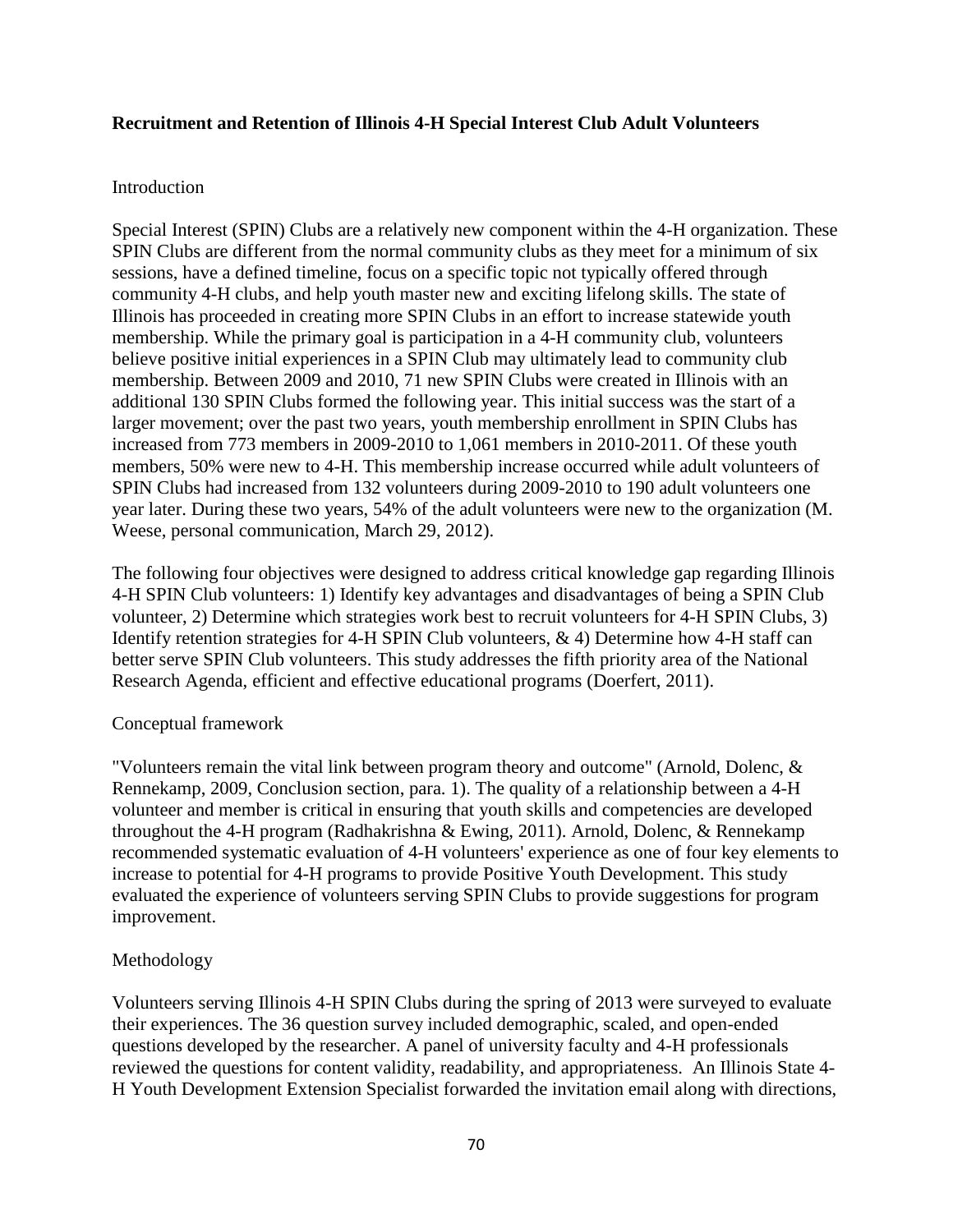a consent letter for the survey, and whom the survey was targeting to the specific unit county directors and 4-H youth development educators. This methodology was utilized to ensure participants would receive emails from a reputable source (a co-worker) and hopefully improve the participation rate. The county directors and 4-H youth development educators then forwarded the invitation email to their 4-H SPIN Club volunteers. After two weeks, a follow-up reminder about the study was sent to all 4-H SPIN Club volunteers through their unit 4-H educators and county directors. The information was sent to ten different units, including 33 counties and 144 SPIN Club volunteers with 24 volunteers completed the survey (a response rate of 16.6%). The survey was administered and analyzed using Qualtrics. This study was approved by the Institutional Review Boards at the institutions where both authors were employed.

# Results & Conclusions

The 4-H SPIN Club volunteers who responded to the survey reported similar characteristics to 4- H volunteers reported in previous studies. The majority were female (61%), had been 4-H volunteers for 5 years or less (86%), and came from rural/farm areas (48%) (Nippolt, Pleskac, Schwartz & Swanson, 2012; Radhakrishna & Ewing, 2011). Seventy eight percent of participants had been SPIN Club volunteers for 1 year or less.

The two most commonly cited advantages of being a SPIN Club volunteer were preparing youth for the future and working with youth (*f*=6 for both). The two most frequently listed disadvantages were time  $(f=7)$  and no disadvantages  $(f=6)$ . Volunteers learned about the SPIN Club opportunities from 4-H coordinators and clubs more than any other method  $(f=11)$ . The fact that "no disadvantages" was listed this often demonstrates the overall positive experience volunteers have with SPIN Clubs.

The participants listed a variety reasons why they remained SPIN Club volunteers. Many focused on the growth and development they see in the participants. Time was the most often cited factor that would discourage volunteers from continuing (f=5). Several recommendations were offered for how 4-H staff could better support SPIN Club volunteers.

# Recommendations

This study provided an initial look at the perceptions of Illinois 4-H SPIN Club volunteers. Given the rapid growth of the program and low response rate, continued evaluation of the volunteer experience is needed.

4-H staff should utilize the results of this study when recruiting, training, and supporting SPIN Club volunteers. They should continue to utilize the traditional 4-H communication channels that were successful with these participants, but also look to reach new pools of potential volunteers as suggested. The advantages listed by participants should be featured in recruiting materials. Ideas for resources, training, and support should be reviewed to identify the most feasible options for better supporting volunteers.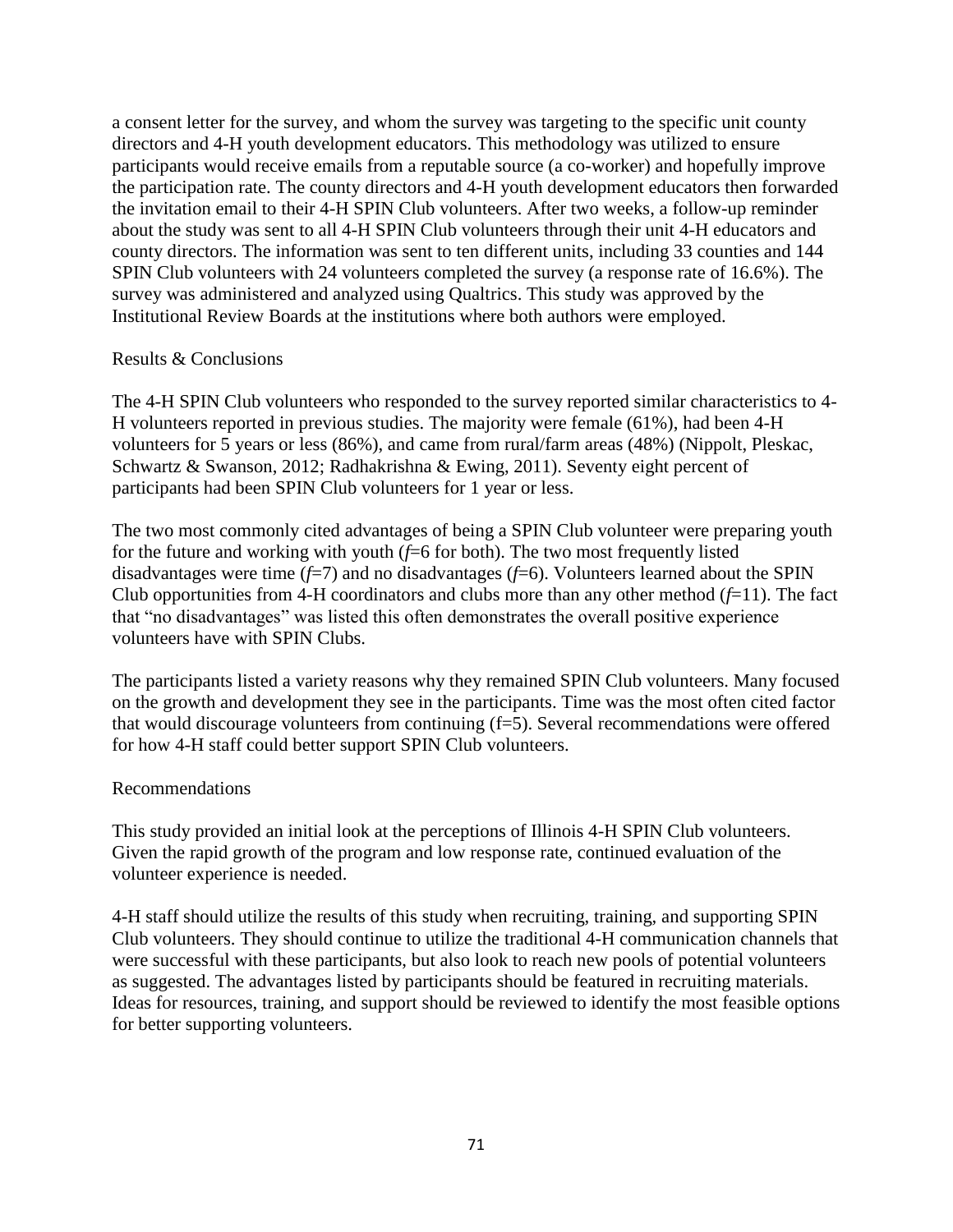Arnold, M. E., Dolenc, B. J., & Rennekamp, R. A. (2009). An assessment of 4-H volunteer experience: Implications for building positive youth development capacity. Journal of Extension, Volume 47, Number 5.

Doerfert, D. L. (Ed.) (2011). National research agenda: American Association for Agricultural Education's research priority areas for 2011-2015. Lubbock, TX: Texas Tech University, Department of Agricultural Education and Communications.

Nippolt, P. L., Pleskac, S., Schwartz, V., & Swanson, D. (2012). North Central Region 4-H Volunteers: Documenting Their Contributions and Volunteer Development. Journal of Extension, 50(2).

Radhakrishna, R., & Ewing, J. (2011). Relationships Between 4-H Volunteer Leader Competencies and Skills Youth Learn in 4-H Programs. Journal of Extension, 49(4).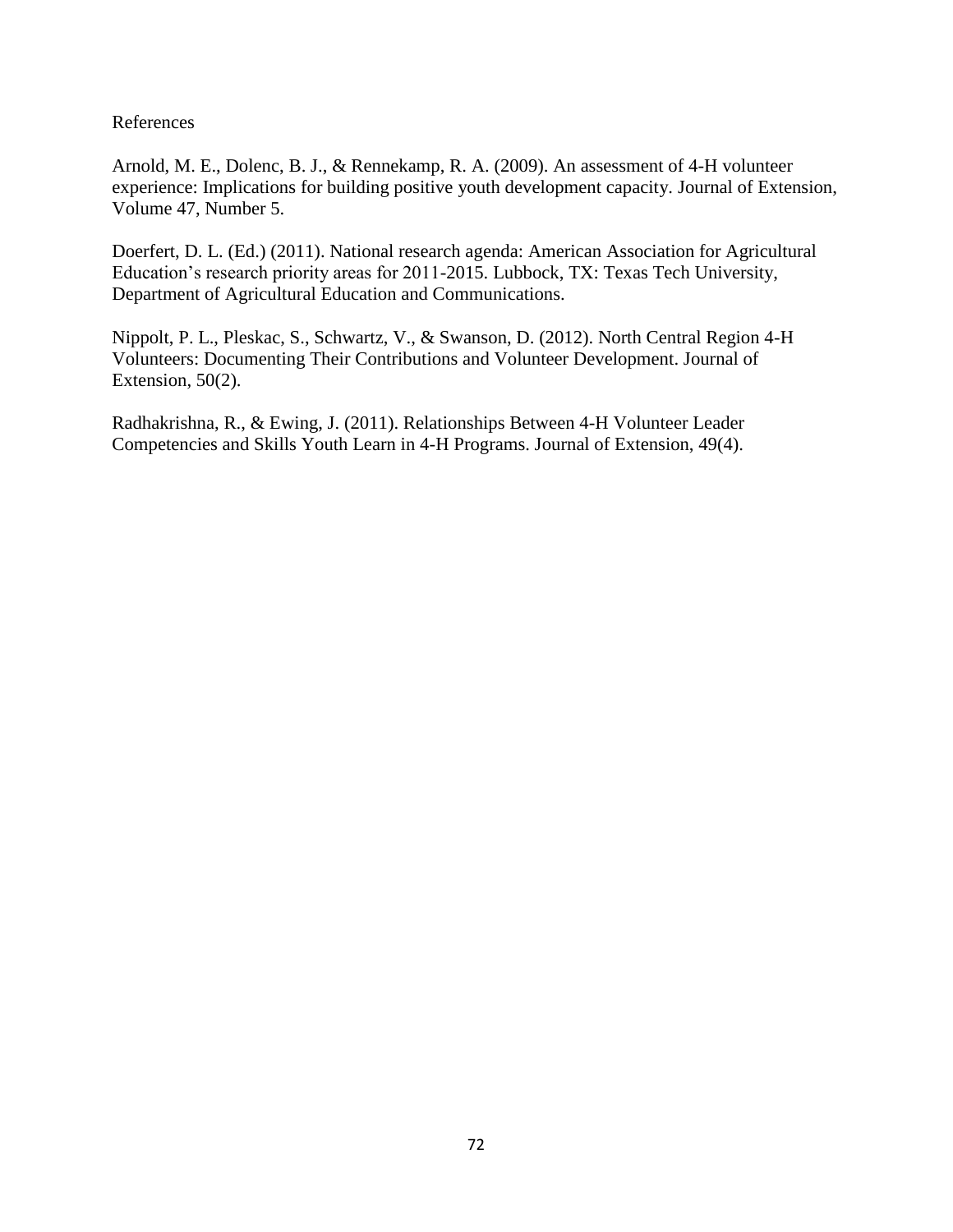Research

# **Teacher-perceived Adequacy of Tools and Equipment Available to Teach Agricultural Mechanics**

Andrew "OP" McCubbins Iowa State University 217B Curtiss Hall Ames, IA 50011 opmcc@iastate.edu

Trent Wells Demopolis High School 701 U.S. Highway 80 West Demopolis, AL 36732 ktw0004@iastate.edu

Ryan Anderson Iowa State University 206E Curtiss Hall Ames, IA 50011 randrsn@iastate.edu

Thomas H. Paulsen, Ph. D. Iowa State University 217C Curtiss Hall Ames, IA 50011 tpaulsen@iastate.edu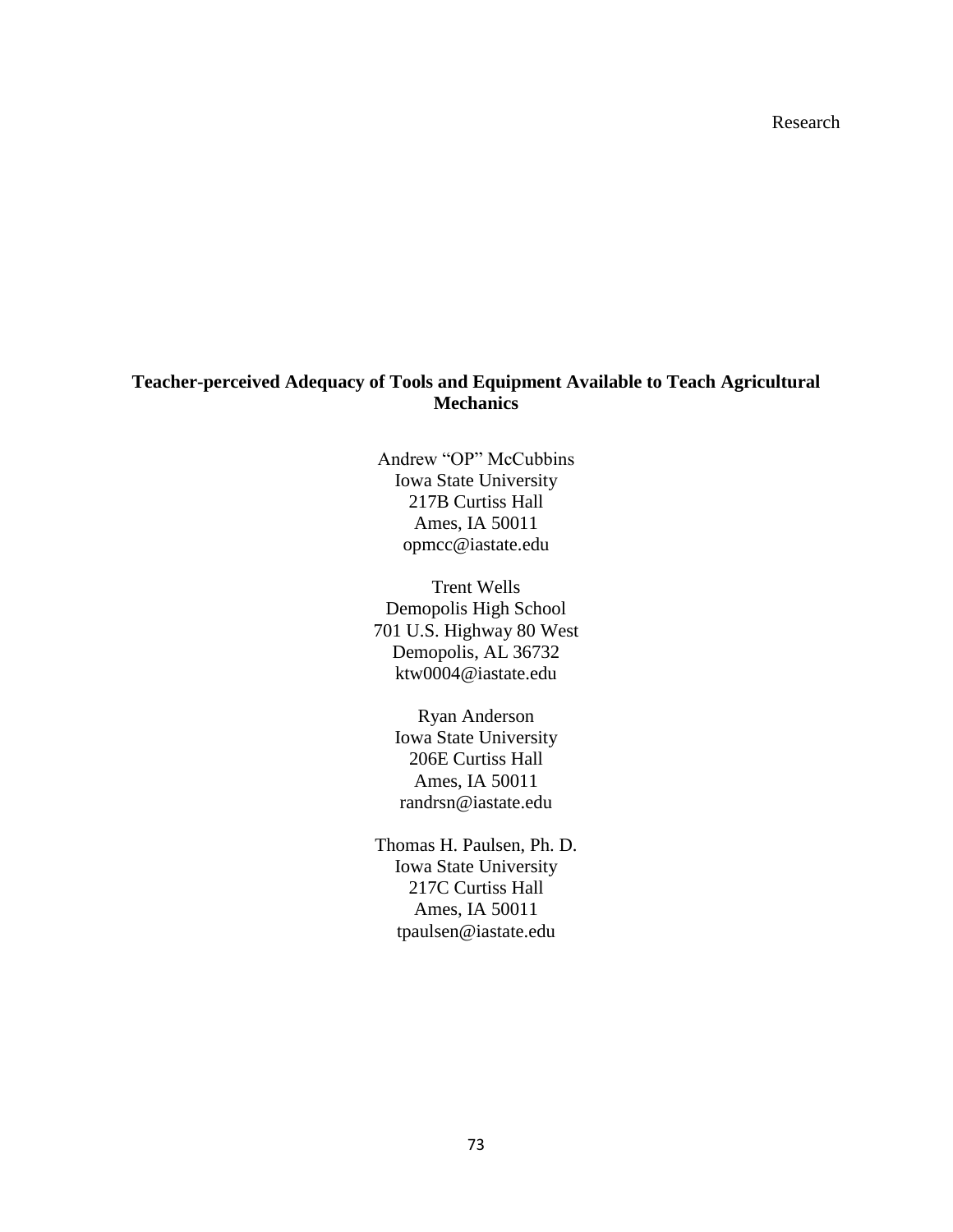# **Teacher-perceived Adequacy of Tools and Equipment Available to Teach Agricultural Mechanics**

#### **Introduction**

The adequacy of available instructional materials can be a major concern for education stakeholders and may stem from numerous factors. Such factors could include: 1) lack of funding, 2) outdated materials, and 3) lack of adequate training. The insufficient supply and poor quality of instructional materials afforded to many students can create significant obstacles for pupils as they attempt to meet state-mandated content standards, pass examinations required for grade-to-grade promotion and high school graduation, and qualify for competitive opportunities in college and the workforce (Oaks & Saunders, 2002). With initiatives such as the No Child Left Behind Act of 2001 and ever-changing standards, educators face even more challenges when they have inadequate teaching materials. Doerfert (2011) indicated that agricultural educators, in order to provide high-quality instruction, must have access to adequate resources. Agricultural educators often face many challenges in acquiring the proper tools for superior laboratory instruction (Phipps, Osborne, Dyer, & Ball, 2008). In response to this knowledge, a question has arisen: How do [STATE] agricultural educators perceive the adequacy of the tools and equipment in their agricultural mechanics facilities?

## **Objective**

The objective of this study was to describe the adequacy of available tools of high school agricultural mechanics laboratories as perceived by agricultural educators.

#### **Methodology**

The target population of this descriptive study was in-service secondary agricultural educators who are currently teaching agriculture in [STATE]  $(N = 242)$ . A researcher-modified, paper-based questionnaire containing three sections consisting of 54 skills, teacher demographics, and program demographics was distributed to each instructor  $(n = 130)$  who attended the [STATE] agricultural education teachers conference. Usable instruments were collected from respondents ( $n = 101$ ) for a 77.7% response rate. Face validity was established by individuals with expertise in instrument development and agricultural mechanics. Post-hoc reliability calculations resulted in reliability coefficients for importance ( $\alpha$  = .97) and competency ( $\alpha$  = .98). These coefficients were regarded as "excellent" by George and Mallery (2003, p. 231). Researchers used the Borich (1980) needs assessment model to quantify teacher's perceived ability to teach, and the teachers' perception of the necessity to teach concepts within agricultural mechanics.

#### **Results**

Data from Table 1 described agricultural educators' perceived most adequate supply of tools to teach agricultural mechanics. The highest tool supply adequacy levels were found in the areas of welding safety, shielded metal arc welding (SMAW), construction and shop safety, wood working power tools, wood working hand tools, and bill of materials.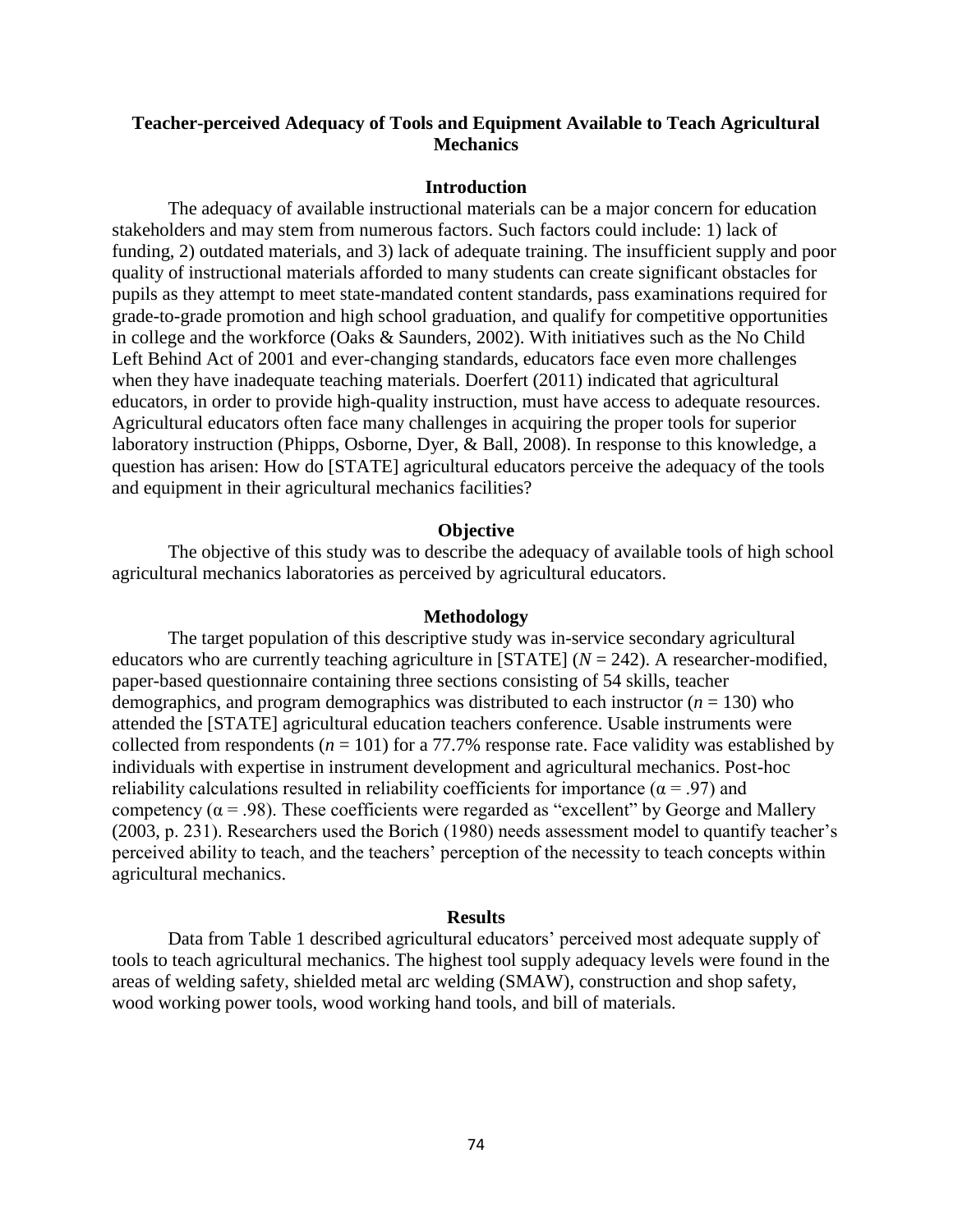## Table 1

*Agricultural Educators' Perceived Most Adequate Supply of Tools to Teach Mechanics Skills (n = 101)*

|                                |    |          |          |          |          | Very     |
|--------------------------------|----|----------|----------|----------|----------|----------|
|                                |    | No Need  | Some     | Moderate | Strong   | Strong   |
|                                | n  | $f(\%)$  | $f(\%)$  | $f(\%)$  | $f(\%)$  | $f(\%)$  |
| <b>Welding Safety</b>          | 93 | 7(7.5)   | 8(8.6)   | 22(23.7) | 29(31.2) | 27(29.0) |
| SMAW Welding (ARC)             | 94 | 7(7.4)   | 16(17.0) | 23(24.5) | 25(26.6) | 23(24.5) |
| Construction & Shop Safety     | 89 | 11(12.4) | 7(7.9)   | 18(20.2) | 34(38.2) | 19(21.3) |
| Wood Working Power Tools 89    |    | 8(8.9)   | 11(12.4) | 22(24.7) | 31(34.8) | 17(19.1) |
| <b>Wood Working Hand Tools</b> | 90 | 8(8.9)   | 13(14.4) | 23(25.6) | 30(33.3) | 16(17.8) |
| <b>Bill of Materials</b>       | 88 | 12(13.6) | 10(11.4) | 21(23.9) | 33(37.5) | 12(13.6) |

Data from Table 2 below described agricultural educators' perceived least adequate supply of tools to teach agricultural mechanics. The lowest tool supply adequacy levels were found in the areas of profile leveling, fencing, differential leveling, cleaning motors, and tractor selection.

## Table 2

*Agricultural Educators' Perceived Least Adequate Supply of Tools to Teach Mechanics Skills (n = 101)*

|                          |    | No Need  | Some     | Moderate | Strong  | Very Strong |
|--------------------------|----|----------|----------|----------|---------|-------------|
|                          | n  | f(%)     | f(%)     | $f(\%)$  | $f(\%)$ | $f(\%)$     |
| Profile Leveling         | 75 | 40(53.3) | 18(24.0) | 11(14.7) | 5(6.7)  | 1(1.3)      |
| Fencing                  | 80 | 42(52.5) | 16(20.0) | 15(18.8) | 6(7.5)  | 1(1.3)      |
| Differential Leveling    | 76 | 39(51.3) | 19(25.0) | 10(13.2) | 7(9.2)  | 1(1.3)      |
| <b>Cleaning Motors</b>   | 78 | 37(47.4) | 18(23.1) | 15(19.2) | 7(9.0)  | 1(1.3)      |
| <b>Tractor Selection</b> | 79 | 35(44.3) | 21(26.6) | 16(20.3) | 7(8.9)  | 0(0.0)      |

## **Conclusions & Discussion**

These data indicate that secondary agricultural educators in [STATE] were most prepared, in terms of tool supply adequacy, to teach welding-related content. However, there existed several topics that, due to a reported lack of available tools, agricultural educators in [STATE] may not be prepared to teach. These findings are quite troubling, as there is great demand for high-skill, high-wage workers to fill positions within the American economy (Doerfert, 2011). Additionally, agricultural technology is in a constant state of change and teachers must be prepared to properly educate students in this dynamic, ever-changing field (Doerfert, 2011). If programs lack many of the tools of the trade, how can optimum education occur in the wide range of mechanics-based career areas (i.e., agriculture)? What is more, what effects could the lack of adequate tool supplies have on agricultural education program quality?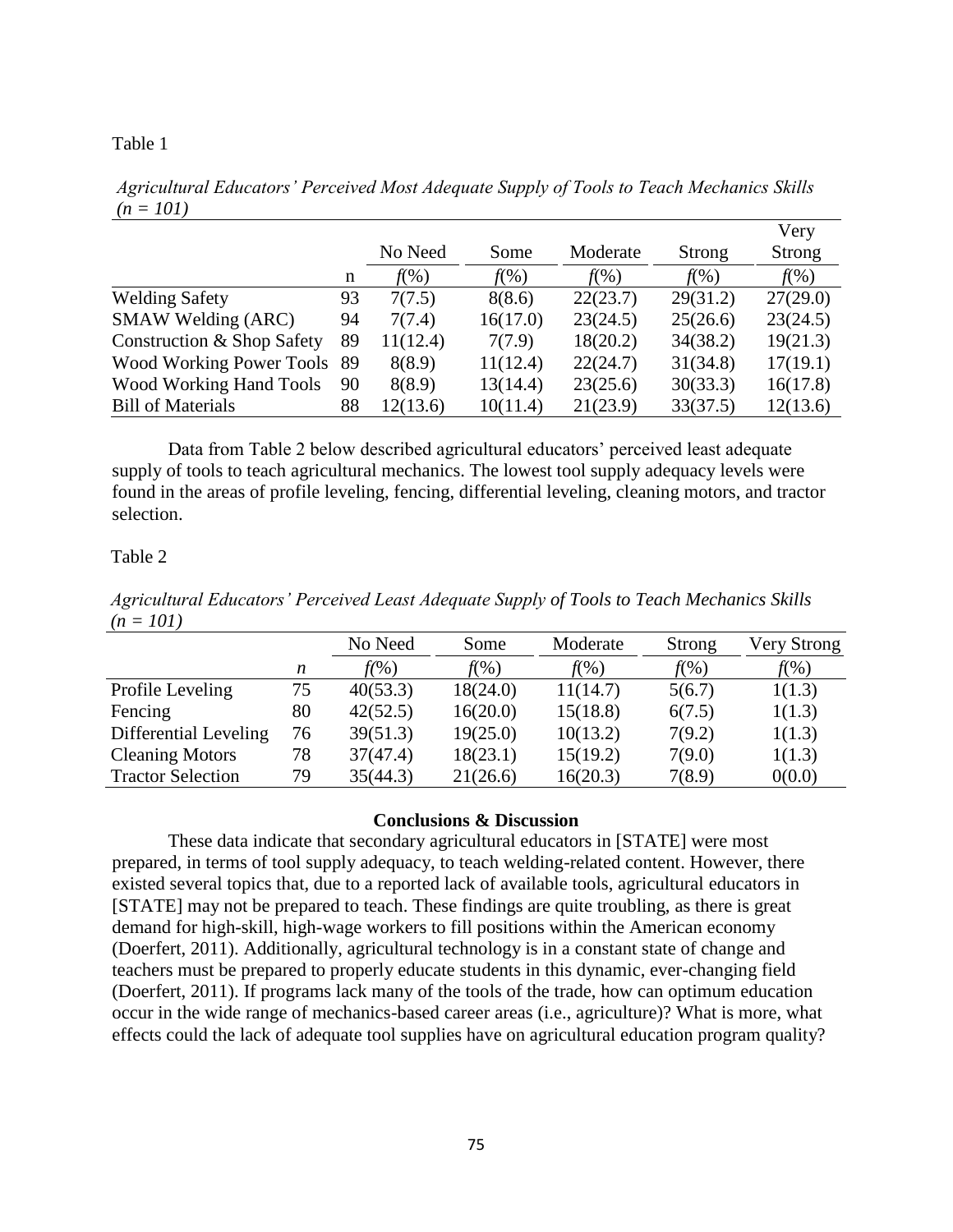## **References**

- Borich, G. D. (1980). A needs assessment model for conducting follow-up studies. *The Journal of Teacher Education, 31*(3), 39-42.
- Doerfert, D. L. (Ed.) (2011). *National research agenda: American Association for Agricultural Education's research priority areas for 2011-2015*. Lubbock, TX: Texas Tech University, Department of Agricultural Education and Communications.
- George, D., & Mallery, P. (2003). *SPSS for Windows step by step: A simple guide and reference. 11.0 update* (4th ed.). Boston, MA: Allyn & Bacon.
- Oakes, J., & Saunders, M. (2002, October). *Access to textbooks, instructional materials, equipment, and technology: Inadequacy and inequality in California's public schools.* Retrieved from http://escholarship.org/uc/item/4ht4z71v
- Phipps, L. J., Osborne, E. W., Dyer, J. E., & Ball, A. (2008). *Handbook on Agricultural Education in Public Schools* (6<sup>th</sup> ed.). Clifton Park, NY: Thomson Delmar Learning.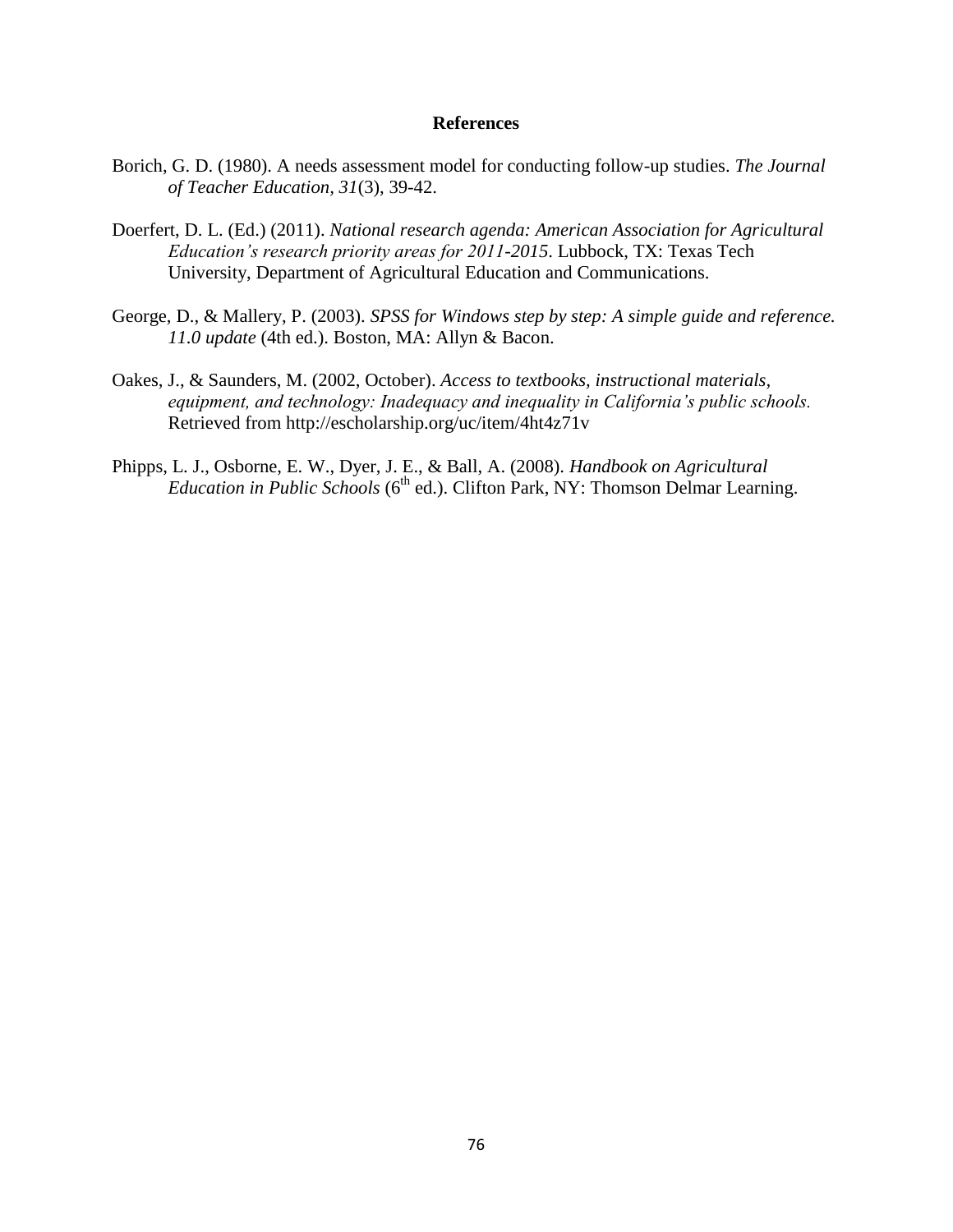# **Research Poster**

# **The Needs of Students Enrolled in an Intensive Leadership Scholars Program**

Adam A. Marx Justin Sharpless Jon C. Simonsen **University of Missouri**

Aaron McKim John Velez **Oregon State University**

124 Gentry Hall Columbia, Missouri 65211 (573) 884-4444 aamarx@missouri.edu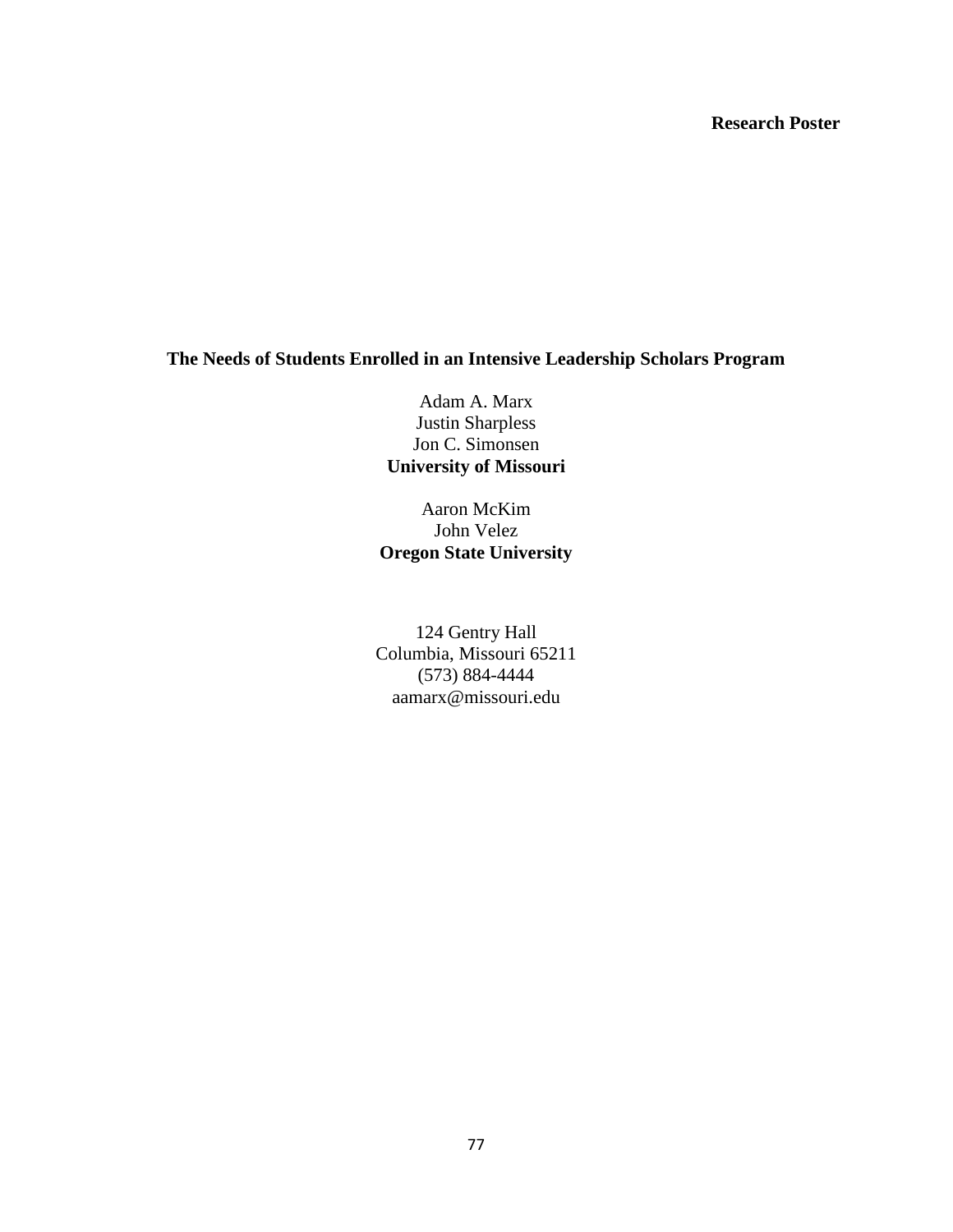## **The Needs of Students Enrolled in an Intensive Leadership Scholars Program**

## **Introduction and Theoretical Framework**

Developing high quality leaders is one of the many roles that higher education plays in society (Astin, Astin, & Associates, 2000). Based on this responsibility, many college campuses are increasing the number of leadership courses and opportunities they provide to students (Riggio, Ciulla, & Sorenson, 2003; Schwartz, Axtman, & Freeman, 1998). Every leadership education program is unique (Brungardt, Greenleaf, Brungardt, & Arensdorf, 2006) but is designed to meet the needs of the students, campus, and of society.

In an effort to meet this need in the College of Agriculture, Food, and Natural Resources at [UNIVERSITY], the Department of Agricultural Education and Leadership teamed up with [NAME] Memorial Foundation to provide opportunities to undergraduates across the College. The [NAME] Foundation has supported the development of future leaders in the agricultural industry and beyond. Through the [NAME] Leadership Scholars Program, deserving students are selected annually to become part of a year-long leadership development experience that will challenge them to lead while on campus but also in their future career fields. Students are provided with a tremendous opportunity for growth and a responsibility to be productive citizens in the future. The [NAME] Leadership Scholars Program focuses on developing the whole student through leadership education coursework, field based mentorship, and impactful change.

Each new academic year brings a new group of scholars into the program. The program is tailored to the individuals' characteristics and perceived personal leadership development needs. In order to design effective and impactful educational programing in leadership, identification of the importance of leadership qualities is fundamentally important to whether or not students will actually learn, process, and implement material (Eccles, 2005). Eccles, in the Expectancy-Value theory, highlighted the key nature of attainment value (importance) as a foundational component of whether individuals will be motivated to engage in a task. In light of the role of attainment value (importance) has on student development, the authors sought to assess students' perceived importance in addition to their perceived competence in multiple leadership constructs. The present study addressed priority area six of the American Association for Agricultural Education's National Research Agenda as the authors sought to examine and develop effective leaders for the progress of vibrant and resilient communities (Doerfert, 2011).

#### **Methods**

The Borich (1980) needs assessment model was used for the analysis of leadership needs in this study. Each respondent identified both the importance of a task and their perceived competence in the task. The discrepancy between the importance and their competence creates a mean weighted discrepancy score (MWDS). Each task was then ranked based on the MWDS. Larger MWDS indicates a higher level of need. A leadership self-assessment instrument (Ayers, 2010) was adapted and modified to assess 13 leadership constructs clustered within the four key domains of personal (PLD), interpersonal (ILD), group & organizational (GOLD), and community (CLD) development. This 87 question instrument (using a 5 point Likert-type scale) was pilot tested and revealed Cronbach reliabilities on the four domains ranging from  $\alpha = .89$ -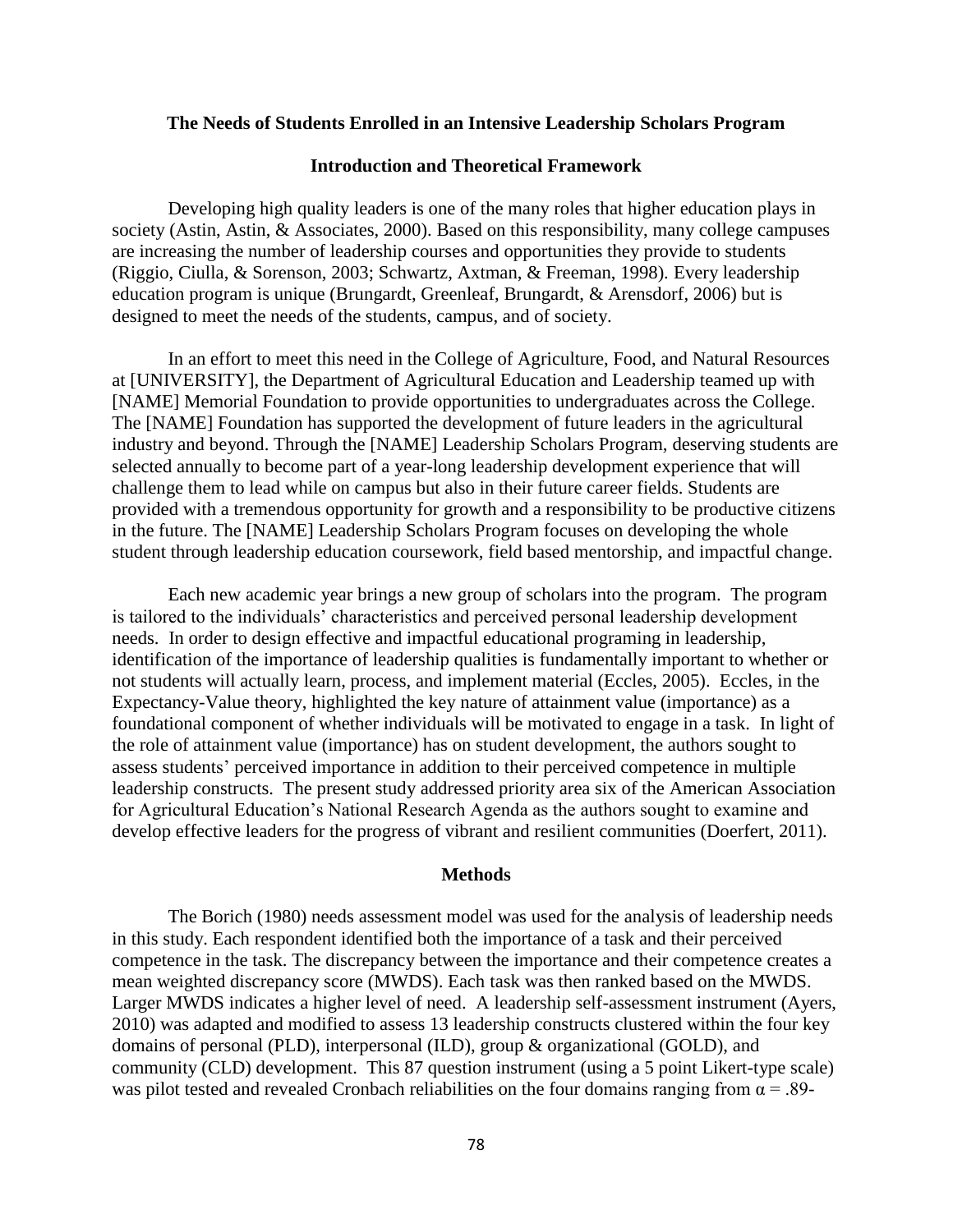.96. Thus, the instrument was deemed acceptable and was administered at the beginning of the yearlong [Name] Leadership Scholars Program to the 15 participants.

## **Results**

Results of this assessment provide key insight into the areas where students feel strong and the areas of significant need (Table 1).

Table 1

| <b>MWDS</b> on Thirteen Leadership Constructs |             |
|-----------------------------------------------|-------------|
| Construct (Domain)                            | <b>MWDS</b> |
| Manages Conflict (ILD)                        | 5.98        |
| Awareness of Self (PLD)                       | 4.94        |
| Understands Community (CLD)                   | 4.85        |
| Manages Projects (GOLD)                       | 4.30        |
| Sustains Leadership (PLD)                     | 4.19        |
| Committed to Serving (CLD)                    | 4.15        |
| Practices Citizenship (CLD)                   | 4.10        |
| Develops Teams (GOLD)                         | 3.96        |
| Leads Change (GOLD)                           | 3.57        |
| Values Diversity (ILD)                        | 3.56        |
| Understands Leadership (PLD)                  | 3.43        |
| Enhances Communication (ILD)                  | 3.40        |
| Ethical Behavior (PLD)                        | 2.92        |

## **Discussion**

Students reported their largest MWDS at the beginning of the program was in the Managing Conflict construct. This suggests while participants find conflict management important, they are less confident in their actual abilities to manage conflict. In contrast, there is much less discrepancy between student's perceived abilities to act ethically and the importance they place on ethics in leadership. In an effort to tailor the leadership program to the scholars, this needs assessment allowed the leadership educators to select curricular materials and practical experiences to raise competence in and recognition of importance for each developmental leadership construct. For example, a group service-learning project was planned in which the scholars would be required to work as a group in the planning and implementation of the project. Potential conflicts arose and the scholars had to manage the conflict. This was a process that was allowed to evolve and was reflected upon by the scholars. Additionally, an individual growth plan project was planned in an attempt to increase self-awareness. A future recommendation is to continue to use the instrument at the beginning of the program and to complete an end-ofcourse needs assessment to determine shifts in the MWDS for each construct.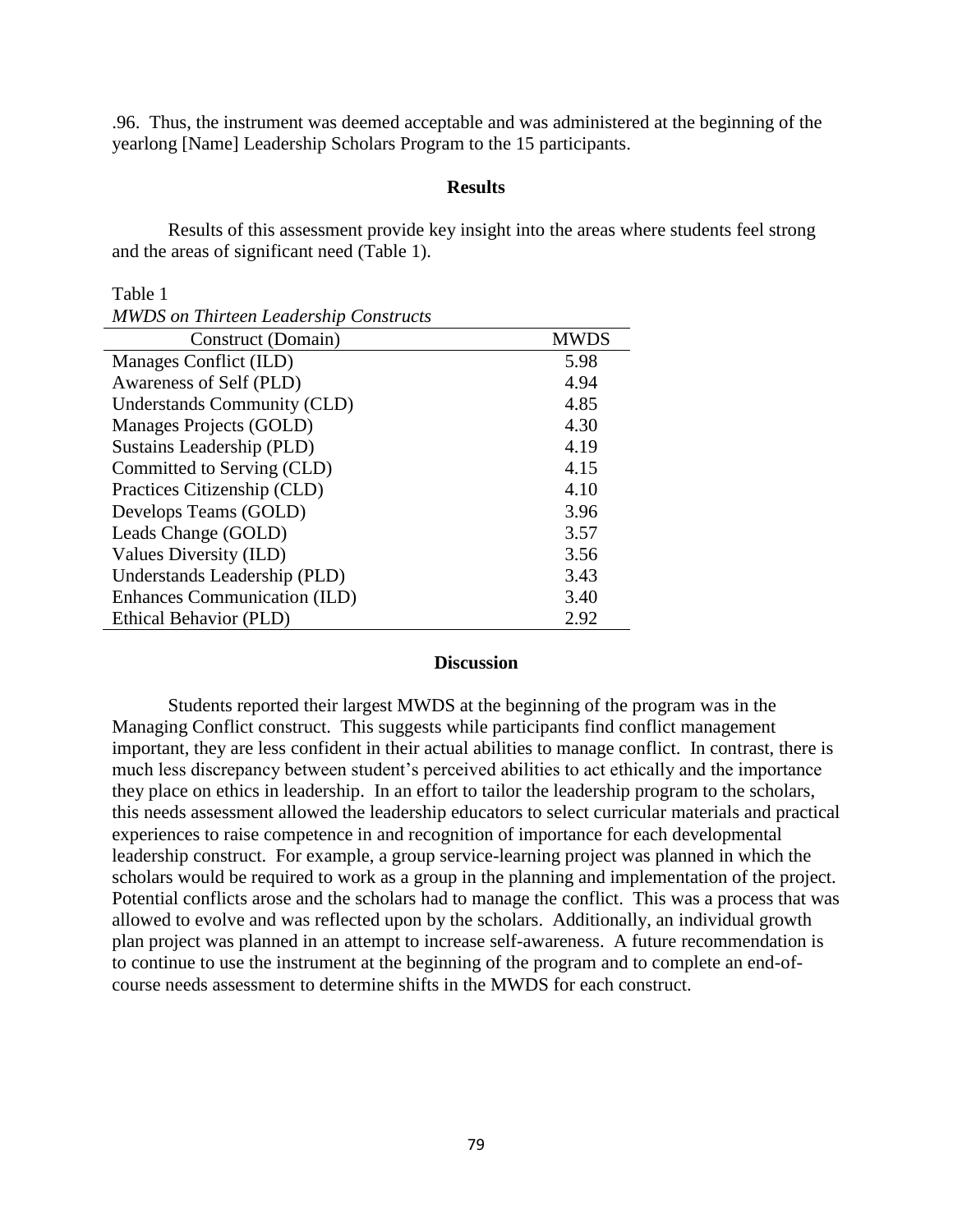## **References**

- Astin, A. W., Astin, H. S., & Associates. (2000). *Leadership reconsidered: Engaging higher education in social change.* Battle Creek, MI: W. K. Kellogg Foundation.
- Ayres, J. (2010). Leadership Development Self-Assessment: Developed by Dr. Janet Ayres, Department of Agricultural Economics, Purdue University, for Purdue's Leadership Development Certificate Program. Unpublished instrument.
- Borich, G. D. (1980). A needs assessment model for conducting follow-up studies. *Journal of Teacher Education, 31*(3), 39-42. doi: 10.11771002248718003100311
- Brungardt, C. L., Greenleaf, J., Brungardt, C. J., & Arensdorf, J. (2006). Majoring in leadership: A review of undergraduate leadership degree programs. *Journal of Leadership Education, 5*(1), 4-25.
- Doerfert, D. L. (2011). *National research agenda: American Association for Agricultural Education's research priority areas for 2011-2015.* Lubbock, TX: Texas Tech University, Department of Agricultural Education and Communications.
- Eccles, J. S. (2005). Subjective task value and the Eccles et al. model of achievement-related choices. In A. J. Elliot & C. S. Dweck (Eds.), *Handbook of competence and motivation*  (pp. 105-121). New York: Guilford Press.
- Riggio, R. E., Ciulla, J., & Sorenson, G. (2003). Leadership education at the undergraduate level: A liberal arts approach to leadership development. In S. E. Murphy & R. E. Riggio (Eds.), *The future of leadership development* (pp. 223-236). Mahwah, NJ: Lawrence-Erlbaum.
- Schwartz, M. K., Axtman, K. M., & Freeman, F. H. (1998). *Leadership education: A source book of courses and programs* (7th ed.). Greensboro, NC: Center for Creative Leadership.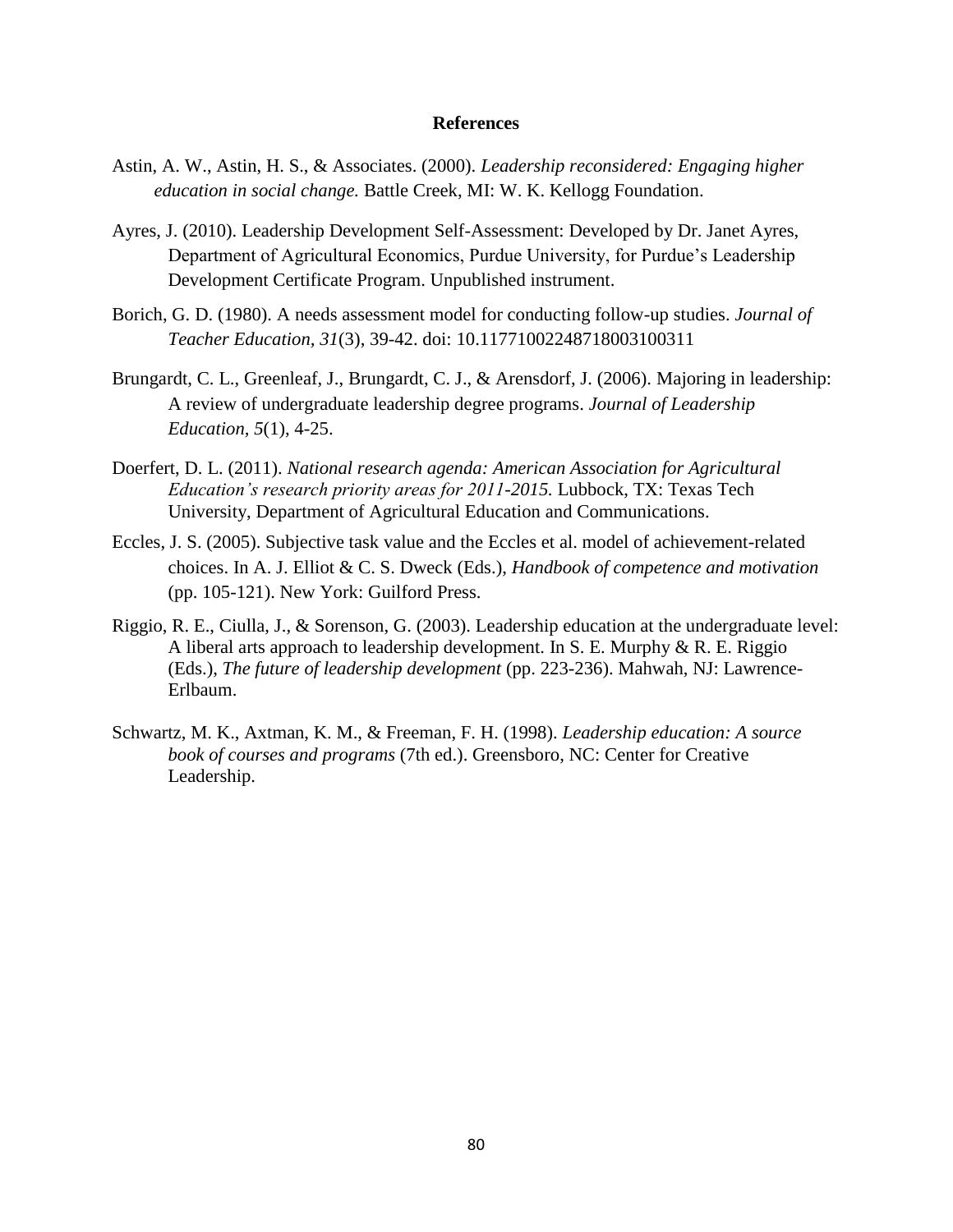Research

## **Toward Improved Geographic Mobility Among Agricultural Education Students**

Amy R. Smith, Ph.D. University of Minnesota 146C Ruttan, 1994 Buford Avenue St. Paul, MN 55108 612-624-6590 arsmith@umn.edu

Rebecca G. Lawver, Ph.D. Utah State University 1498 North 800 East, 2300 Old Main Hill Logan, UT 84321 435-797-1254 rebecca.lawver@usu.edu

Daniel D. Foster, Ph.D. The Pennsylvania State University 211 Ferguson Building University Park, PA 16801 814-863-0192 foster@psu.edu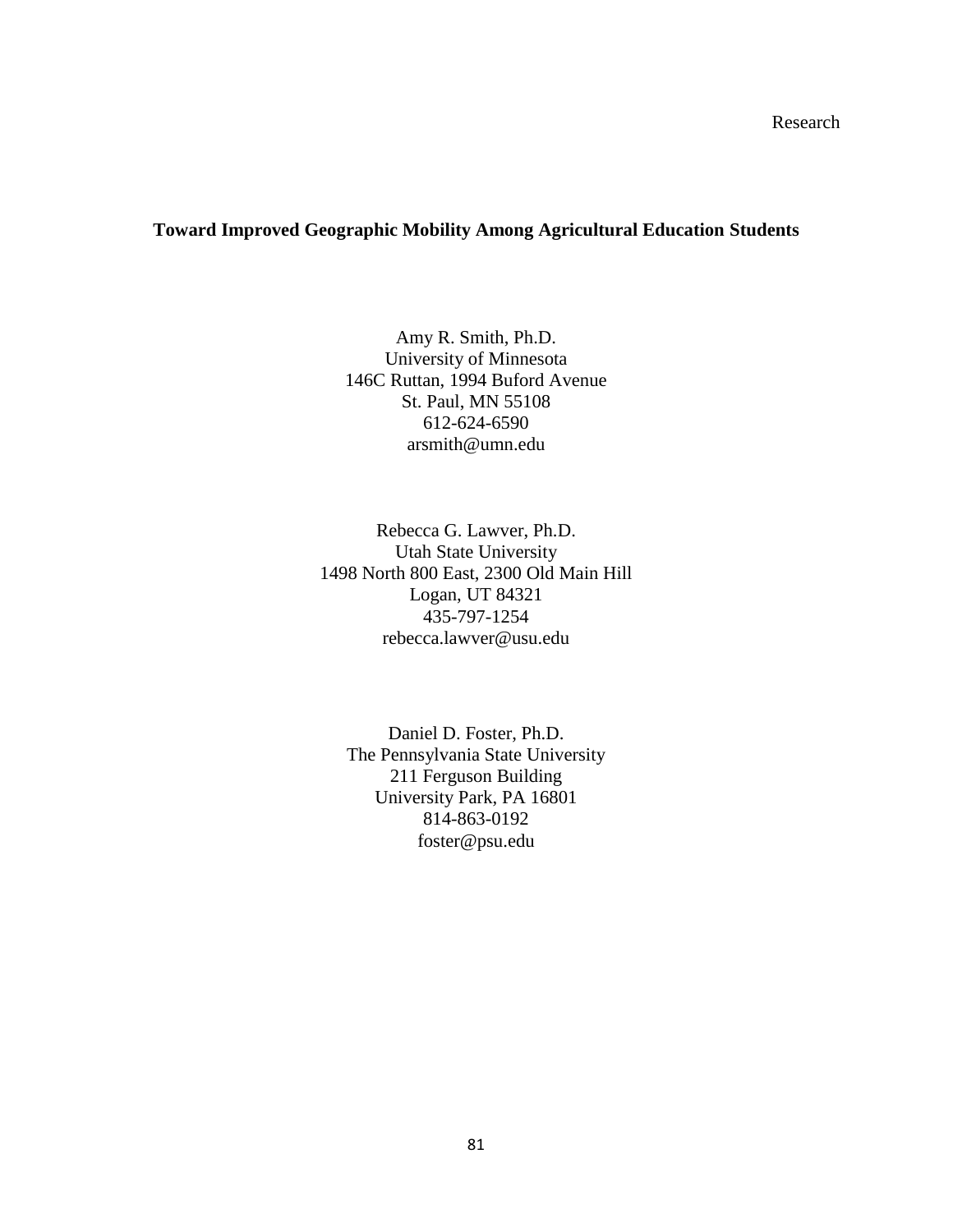## **Toward Improved Geographic Mobility Among Agricultural Education Students**

#### **Introduction**

Across the United States, there is a recognized shortage of agricultural education teachers (Kantrovich, 2010; Thompson, 2012). Although this issue is not new to the profession, it must be addressed if we are to adequately sustain and expand school-based agricultural education. Initiatives such as the National Teach Ag Campaign and 2013 Ag Ed Summit have stimulated conversations regarding barriers and challenges for those involved in secondary agricultural education. Anecdotally, it is believed that graduates may be "geographically limiting" their search for teaching positions though little empirical evidence exists to support or explain if that is indeed the case. Much of the research on teacher attrition and mobility focuses on why teachers stay, move or leave (Marvel J., Lyter, D. M., Peltola, P., Strizek, G. A., Morton, B. A., & Rowland, R., 2007), in most cases focusing on those already *in* the profession (Coggshall & Sexton, 2008; Russell & Ruppert, 2001). There is little research on how graduates, in agricultural education or educational disciplines, choose one job over another or on what factors influence their job search and geographic mobility.

## **Conceptual/Theoretical Framework**

Standards for effective practice, with regard to teachers and teacher preparation, exist in several forms. While these standards often provide time-honored, "tried and true" guidelines for the profession, we must also be cognizant of the evolving needs of our students. Greenhill and Petroff suggest, "The nature of teaching is changing. …many programs are becoming more entrepreneurial, recognizing new opportunities and making changes required to respond to the needs of  $21^{st}$  century learners" (2010, p.5). The Framework for  $21^{st}$  century teaching and learning outlines "knowledge, specific skills, expertise and literacies" (Greenhill & Petroff, 2010, p.8) which all graduates need. Within the context of agricultural education, responding to the changing "nature of teaching" challenges us to explore opportunities to enhance our graduates' overall preparation and simultaneously address supply and demand issues.

#### **Methodology**

This project is the first segment of a multi-stage study designed to explore the impact of an 8-day domestic study abroad experience on undergraduate students' understanding of agricultural education, cultural competence, and geographic mobility. Participating students visited six school-based agricultural education programs in [out of state], purposefully selected to provide for varied observations and experiences (single teacher/multiple teacher, urban/suburban/rural, comprehensive program/thematic focus).

Specifically, this segment sought to collect baseline information regarding students' beliefs, prior experiences and goals/motivation for participation using a researcher-developed questionnaire. The questionnaire, distributed using Qualtrics, consisted of ten Likert-type items, three openended items, and five demographic items. An invitation and subsequent reminders were sent via email. A 100% response rate was achieved. Post hoc reliability was calculated, yielding a Cronbach's alpha of .68. Given the small number of items included in the instrument (Cortina, 1993) and limited number of participants, findings are appropriate to share as exploratory research (Kline, 1999). However, no inferences should be made beyond this population.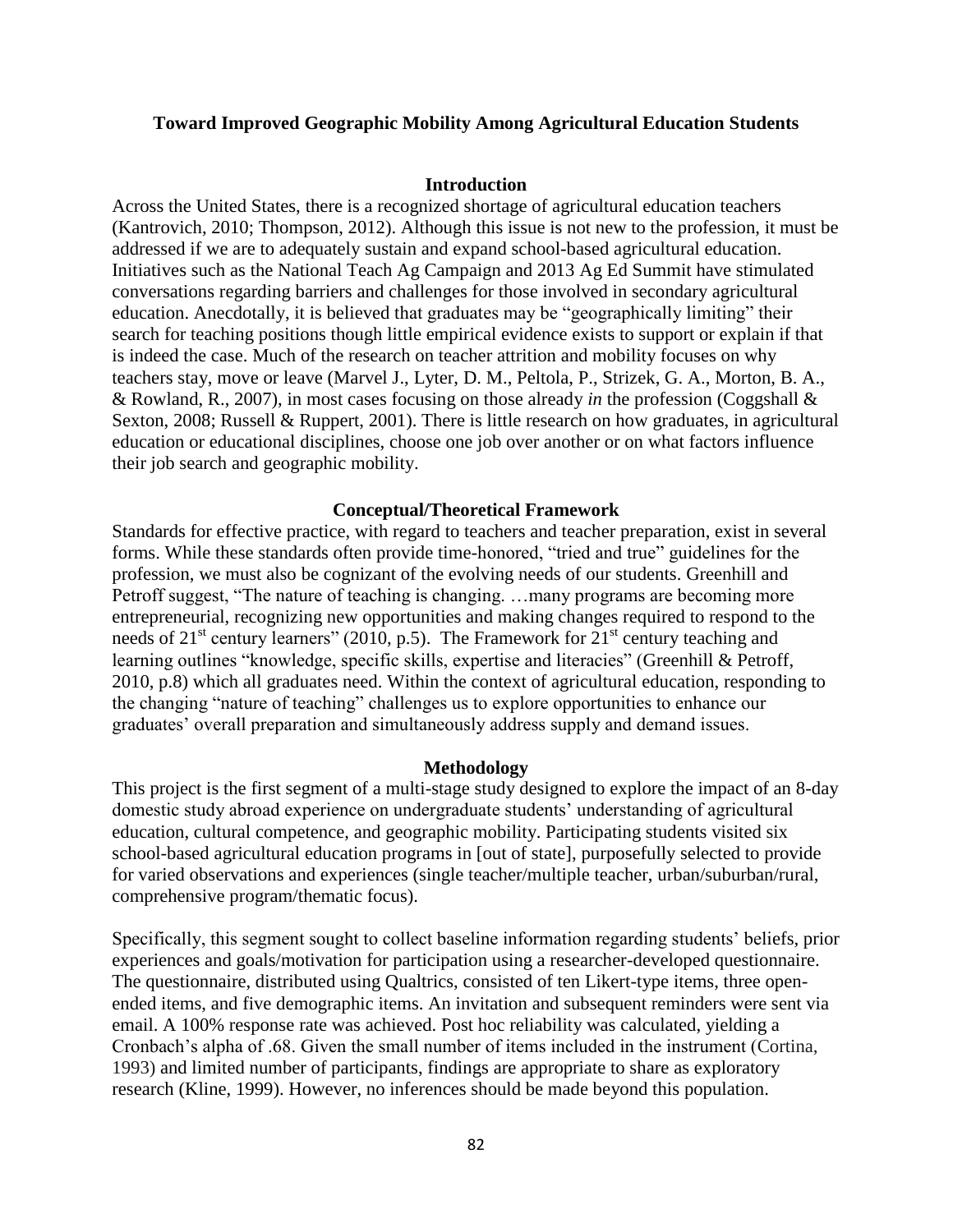## **Results/Findings**

Thirteen students (one freshman, two sophomores, six juniors, three seniors, and one recent graduate) participated in the domestic study abroad; 85%  $(f = 11)$  were female, while 15%  $(f = 2)$ were male. All students reported a cumulative GPA above 2.50; nine students (69%) reported a GPA over 3.00. Six students (46%) had no prior study abroad experience, yet three students (23%) reported having participated in three to five previous study abroad experiences.

Over 75% of students (*f* = 10) *agreed* or *strongly agreed* with the statement, "I consider myself to be culturally competent." Twelve students (92%) *agreed* or *strongly agreed* with the statement, "I embrace differences among those with whom I interact." Four students (31%*)*  strongly *agreed* that they were comfortable communicating with individuals from a cultural background different than their own*;* seven students (54%) *agreed.* Eight students either *agreed* (38%*)* or *strongly agreed* (23%) that they had "considered how or why the perspectives of individuals living in various regions of the U.S. may differ on global issues such as agricultural production, trade, or the environment." When asked whether they feel confident in their understanding of U.S. agriculture and the implications for agricultural education in various regions of the U.S., 6 students *strongly agreed*, and 4 *agreed*. Just over one-third of students (*f = 5)* indicated strong agreement with this statement: "Given my current knowledge and skills, I would feel comfortable teaching agriculture outside (state)."

Four items asked students to reflect upon the past 30 days. Ten students (77%) *agreed* or *strongly agreed* with the statement, "I have read an article, watched a TV show, or spoke to someone about geographic or cultural issues." Similarly, nine students (69%) *agreed* or *strongly agreed* that they had "consciously withheld judgment regarding a controversial event until learning more facts." Four students (31%) *strongly agreed* that they had "thought about the differences between myself and individuals from other regions of the United States." Two students *strongly agreed* with the statement, "I have thought about the similarities between myself and individuals from other regions of the United States."

## **Conclusions/Implications/Recommendations**

A majority of the students who participated in the domestic study abroad perceive themselves as culturally competent, have had/taken opportunities to reflect about themselves and others, and are confident in their ability to understand agriculture/agricultural education across the U.S. Although it is unclear as to whether or not this is due to prior study abroad experience, coursework, or preparation for this experience, such perspectives among future agricultural teachers is encouraging. The findings suggest that these students were indeed developing the 21<sup>st</sup> century skills needed to research and explore [out of state] and developing knowledge about the culture and agriculture in [out of state]. This supports Greenhill and Petroff's (2010) assertions. Further, over half of the students felt that they would be able to teach outside of (state) given their current knowledge and skills. While teacher preparation programs hope to retain graduates within their respective states, having graduates who are comfortable with the idea of teaching elsewhere may help reduce the teacher supply issues across the country.

This particular study will be expanded to include additional qualitative and quantitative components to further explore the impact of the experience and identify changes, if any, in student beliefs and perceptions. Continued and expanded research along the lines of barriers to the profession and geographic mobility of teachers is encouraged as well.